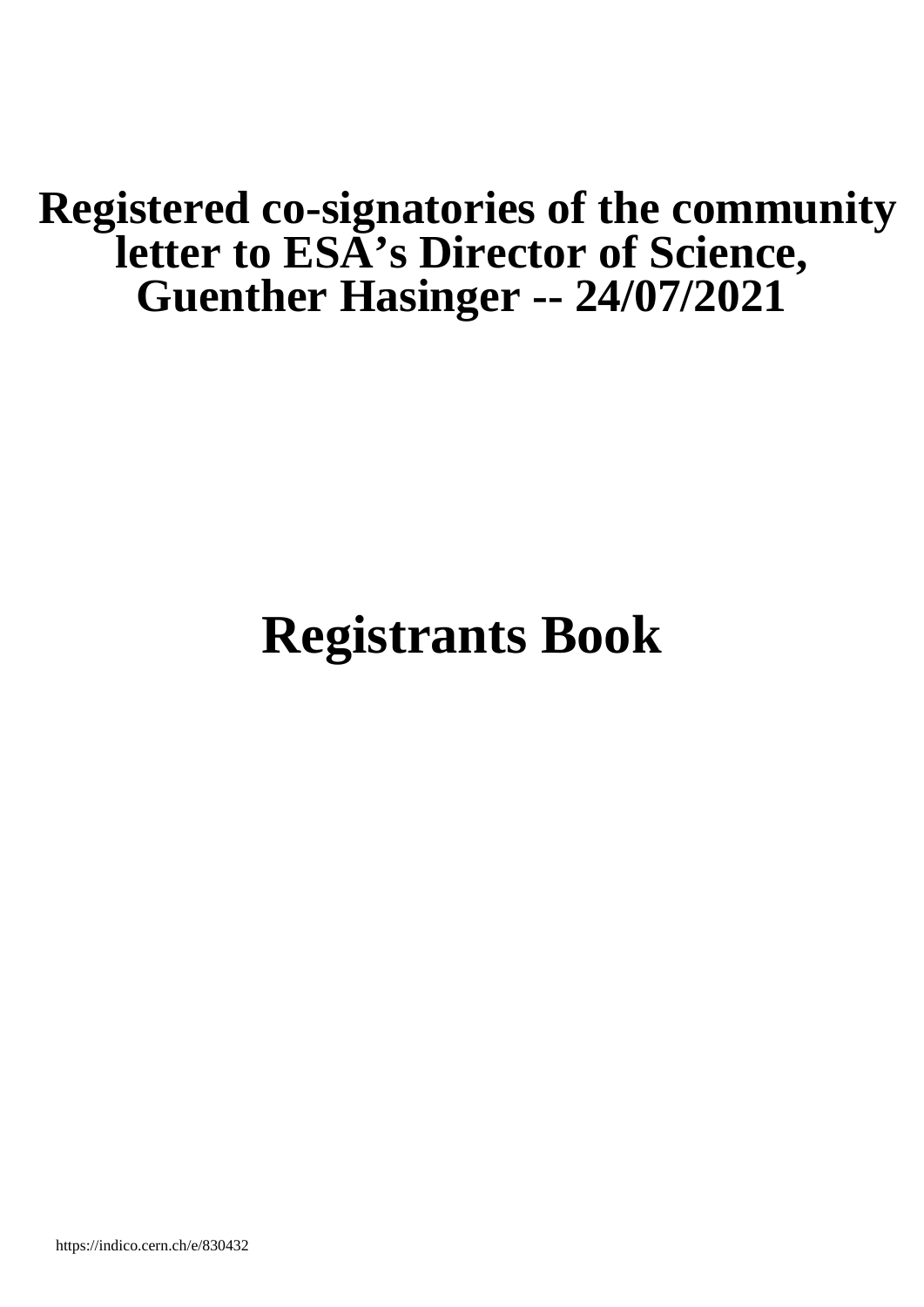### Table of contents

|                                                                                                                                                                                                                                      | - 1            |
|--------------------------------------------------------------------------------------------------------------------------------------------------------------------------------------------------------------------------------------|----------------|
|                                                                                                                                                                                                                                      | 2              |
|                                                                                                                                                                                                                                      | 3              |
|                                                                                                                                                                                                                                      | $\overline{4}$ |
|                                                                                                                                                                                                                                      | 5              |
|                                                                                                                                                                                                                                      | 6              |
|                                                                                                                                                                                                                                      | 7              |
| Timothy Ballance <i>machines and a continuum continuum continuum continuum continuum continuum continuum continuum continuum continuum continuum continuum continuum continuum continuum continuum continuum continuum continuum</i> | 8              |
|                                                                                                                                                                                                                                      | 9              |
|                                                                                                                                                                                                                                      | 10             |
|                                                                                                                                                                                                                                      |                |
|                                                                                                                                                                                                                                      |                |
|                                                                                                                                                                                                                                      |                |
|                                                                                                                                                                                                                                      |                |
|                                                                                                                                                                                                                                      | 15             |
|                                                                                                                                                                                                                                      |                |
|                                                                                                                                                                                                                                      |                |
|                                                                                                                                                                                                                                      | 18             |
|                                                                                                                                                                                                                                      | 19             |
|                                                                                                                                                                                                                                      |                |
|                                                                                                                                                                                                                                      | -21            |
|                                                                                                                                                                                                                                      | 22             |
| Vasiliki Bolpasi                                                                                                                                                                                                                     | 23             |
|                                                                                                                                                                                                                                      | 24             |
| Chad Briddon (and international contracts and all of the state of the state of the state of the state of the state of the state of the state of the state of the state of the state of the state of the state of the state of        | 25             |
| Oliver Buchmueller (al., 1990) (al., 1990) (al., 1990) (al., 1990) (al., 1990) (al., 1990) (al., 1990) (al., 1                                                                                                                       | 26             |
|                                                                                                                                                                                                                                      | 27             |
|                                                                                                                                                                                                                                      | 28             |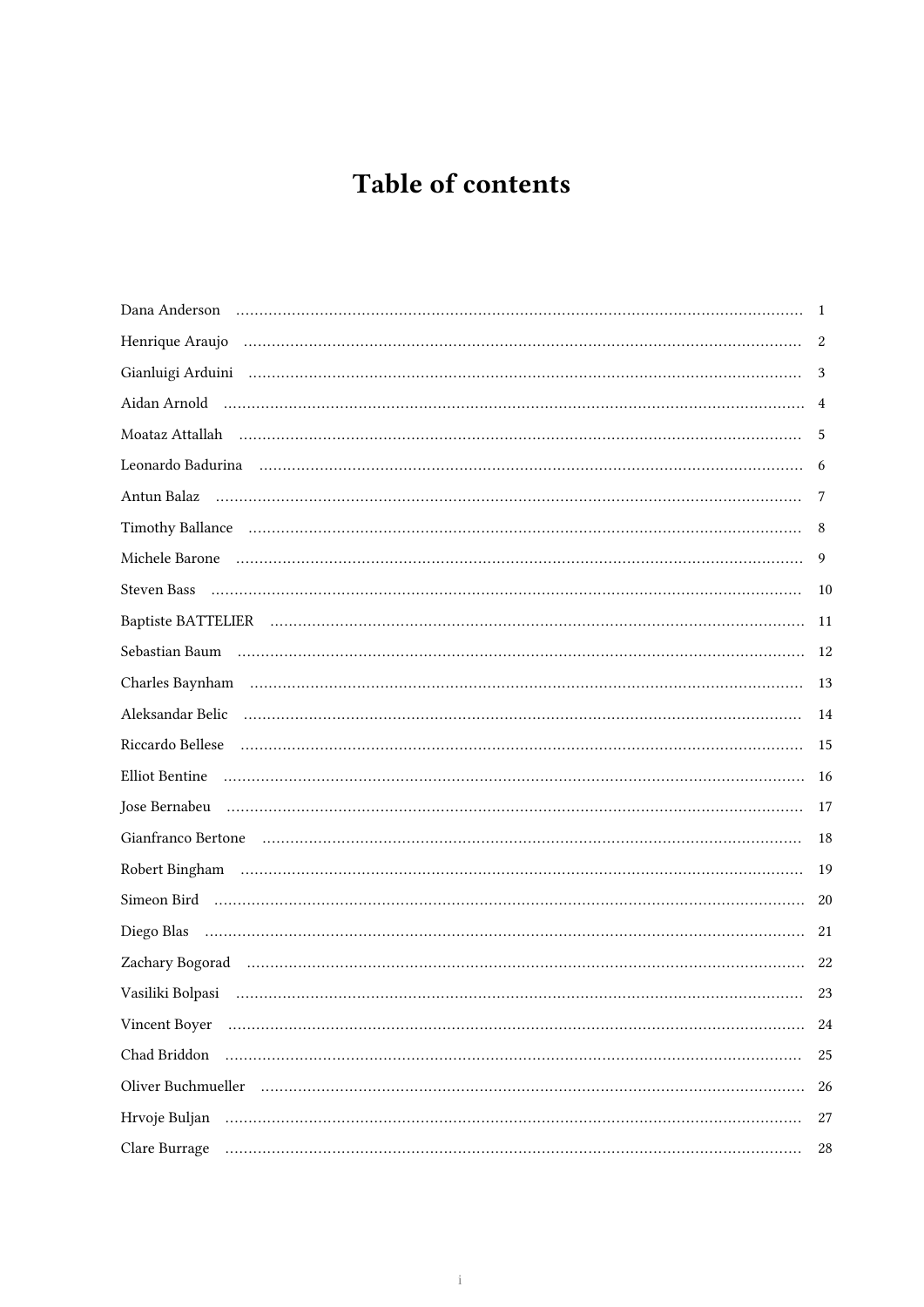|                                                                                                                                                                                                                                | 29 |
|--------------------------------------------------------------------------------------------------------------------------------------------------------------------------------------------------------------------------------|----|
|                                                                                                                                                                                                                                | 30 |
|                                                                                                                                                                                                                                | 31 |
|                                                                                                                                                                                                                                | 32 |
|                                                                                                                                                                                                                                | 33 |
| Saksham Chandna (and a communication of the contract of the contract of the contract of the contract of the contract of the contract of the contract of the contract of the contract of the contract of the contract of the co | 34 |
|                                                                                                                                                                                                                                | 35 |
|                                                                                                                                                                                                                                | 36 |
|                                                                                                                                                                                                                                | 37 |
|                                                                                                                                                                                                                                | 38 |
|                                                                                                                                                                                                                                | 39 |
| Costas Constantinou museum museum constantinou de la constantinou de la constantinou de la constantinou de la c                                                                                                                | 40 |
| Edmund Copeland (and according to the control of the control of the control of the control of the control of the control of the control of the control of the control of the control of the control of the control of the cont | 41 |
|                                                                                                                                                                                                                                | 42 |
|                                                                                                                                                                                                                                | 43 |
|                                                                                                                                                                                                                                | 44 |
|                                                                                                                                                                                                                                | 45 |
|                                                                                                                                                                                                                                | 46 |
| Andrei Derevianko muutamaan muutamaan kunnaan muutamaan kunnaan muutamaan muutamaan muutamaan muutamaan muutam                                                                                                                 | 47 |
|                                                                                                                                                                                                                                | 48 |
|                                                                                                                                                                                                                                | 49 |
| Goran Djordjevic (and all and an anti-main and all and all and all and all and all and all and all and all and                                                                                                                 | 50 |
|                                                                                                                                                                                                                                | 51 |
| Ioannis Drougkakis (and all and all and all and all and all and all and all and all and all and all and all an                                                                                                                 | 52 |
|                                                                                                                                                                                                                                | 53 |
|                                                                                                                                                                                                                                | 54 |
| Thomas Edwards (and according to the contract of the contract of the contract of the contract of the contract of the contract of the contract of the contract of the contract of the contract of the contract of the contract  | 55 |
| Gedminas Elertas (alternational continuum and continuum and continuum and continuum and continuum and continuu                                                                                                                 | 56 |
|                                                                                                                                                                                                                                | 57 |
|                                                                                                                                                                                                                                | 58 |
|                                                                                                                                                                                                                                | 59 |
| Michael A. Fedderke (a) and a continuum and a continuum and a continuum and a continuum and a continuum and a c                                                                                                                | 60 |
|                                                                                                                                                                                                                                | 61 |
|                                                                                                                                                                                                                                | 62 |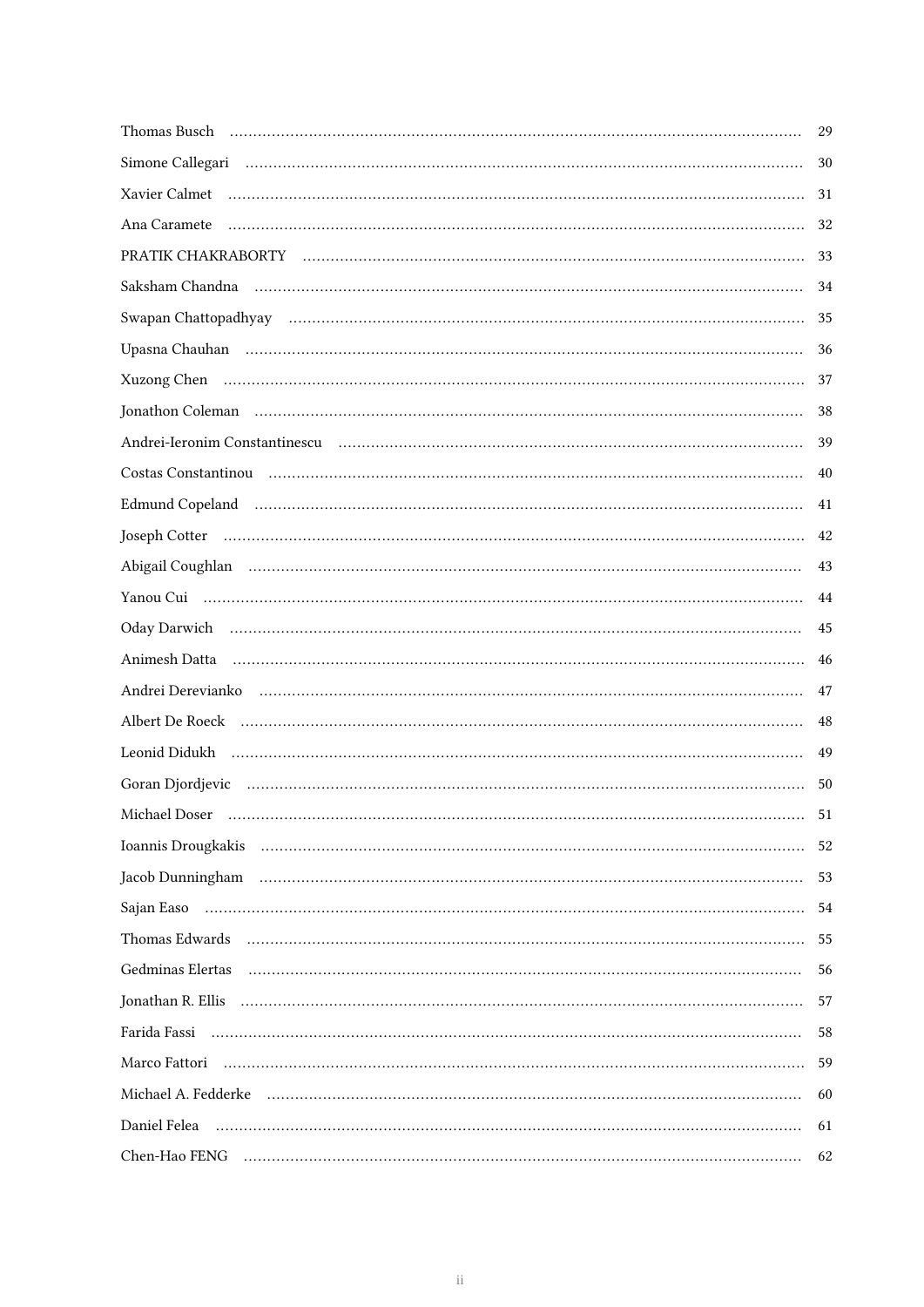| Johannes Fiedler (al. 1991) (al. 1992) (al. 1992) (al. 1993) (al. 1993) (al. 1994) (al. 1994) (al. 1994) (al. 1994)                                                                                                            | 63 |
|--------------------------------------------------------------------------------------------------------------------------------------------------------------------------------------------------------------------------------|----|
| Noah Fitch Allen and Communication of the Contract of Title and Title and Title and Title and Title and Title a                                                                                                                | 64 |
|                                                                                                                                                                                                                                | 65 |
|                                                                                                                                                                                                                                | 66 |
|                                                                                                                                                                                                                                | 67 |
| Tim Freegarde (al. 1991) and the contract of the contract of the contract of the contract of the contract of the contract of the contract of the contract of the contract of the contract of the contract of the contract of t | 68 |
| Mark Fromhold Mark Fromhold Mark Fromhold Mark Fromhold Mark Fromhold Mark Fromhold Mark From Mark From Mark I                                                                                                                 | 69 |
|                                                                                                                                                                                                                                | 70 |
|                                                                                                                                                                                                                                | 71 |
| Wojciech Gawlik (al. 1993) Mojciech Gawlik (al. 1993) Mojciech Gawlik (al. 1994) Mojciech Gawlik (al. 1994) Mo                                                                                                                 | 72 |
| Valerie Gibson municipality contracts and all the contracts of the contracts of the contracts of the contracts of the contracts of the contracts of the contracts of the contracts of the contracts of the contracts of the co | 73 |
|                                                                                                                                                                                                                                | 74 |
|                                                                                                                                                                                                                                | 75 |
| Jon Goldwin                                                                                                                                                                                                                    | 76 |
| Oliver Gould <b>William Could Could Could Could Could Could Could Could Could Could Could Could Could Could Could Could Could Could Could Could Could Could Could Could Could </b>                                             | 77 |
| Dorota M Grabowska (and all and an anti-announced material contracts and all and all and all and all and all a                                                                                                                 | 78 |
|                                                                                                                                                                                                                                | 79 |
|                                                                                                                                                                                                                                | 80 |
| Martin Greve manufactured and the contract of the contract of the contract of the contract of the contract of                                                                                                                  | 81 |
|                                                                                                                                                                                                                                | 82 |
| Lucia Hackermueller (1111) (111) (111) (121) (121) (121) (121) (121) (121) (121) (121) (121) (121) (121) (121) (121) (121) (121) (121) (121) (121) (121) (121) (121) (121) (121) (121) (121) (121) (121) (121) (121) (121) (12 | 83 |
| Leonie Hawkins                                                                                                                                                                                                                 | 84 |
| Aurelien Hees                                                                                                                                                                                                                  | 85 |
|                                                                                                                                                                                                                                | 86 |
|                                                                                                                                                                                                                                | 87 |
|                                                                                                                                                                                                                                | 88 |
|                                                                                                                                                                                                                                | 89 |
|                                                                                                                                                                                                                                | 90 |
|                                                                                                                                                                                                                                | 91 |
| Mark Kasevich Allen and Allen and Allen and Allen and Allen and Allen and Allen and Allen and Allen and Allen                                                                                                                  | 92 |
|                                                                                                                                                                                                                                | 93 |
|                                                                                                                                                                                                                                | 94 |
|                                                                                                                                                                                                                                | 95 |
| Mukesh Kumar (additional continuum continuum control control control control control control control control control control control control control control control control control control control control control control c | 96 |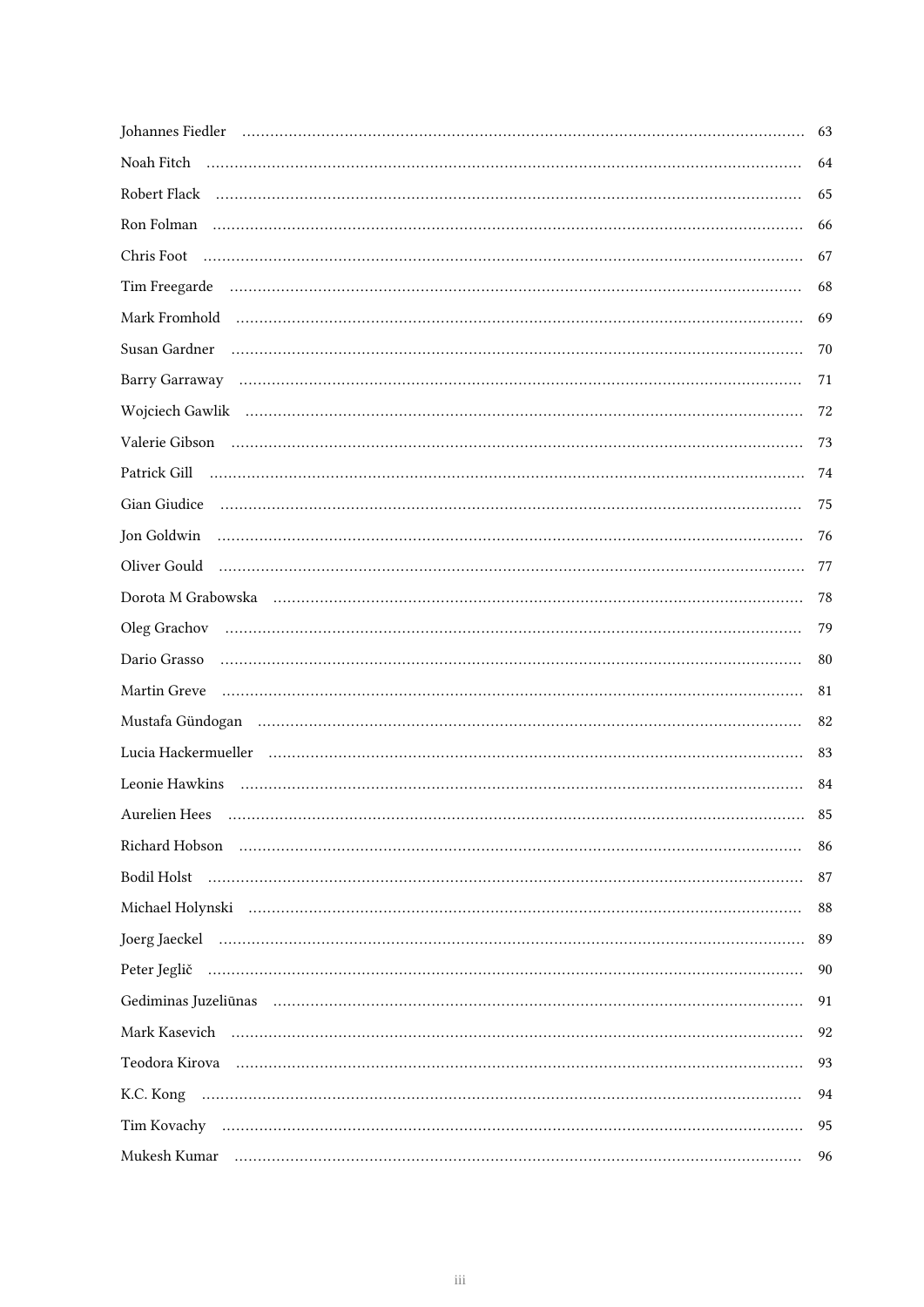|                                                                                                                                                                                                                                | 97  |
|--------------------------------------------------------------------------------------------------------------------------------------------------------------------------------------------------------------------------------|-----|
|                                                                                                                                                                                                                                | 98  |
| Peter Lichard (a) and (a) and (a) and (a) and (a) and (a) and (a) and (a) and (a) and (a) and (a) and (a) and (a) and (a) and (a) and (a) and (a) and (a) and (a) and (a) and (a) and (a) and (a) and (a) and (a) and (a) and  | 99  |
|                                                                                                                                                                                                                                | 100 |
|                                                                                                                                                                                                                                | 101 |
|                                                                                                                                                                                                                                | 102 |
| Gaetano Luciano (alle continuo di continuo di continuo di continuo di continuo di continuo di continuo di continuo di continuo di continuo di continuo di continuo di continuo di continuo di continuo di continuo di continuo | 103 |
| Mohammed Mahmoud Mohammed (a) material contracts and a series of the material material material material material material material material material material material material material material material material material  | 104 |
|                                                                                                                                                                                                                                | 105 |
|                                                                                                                                                                                                                                | 106 |
|                                                                                                                                                                                                                                | 107 |
| Anupam Mazumdar (antiumanical continuumanical control of the Mazumanianianism)                                                                                                                                                 | 108 |
| Matthew McCullough matter communication and the matter of the matter of the matter of the matter of the matter                                                                                                                 | 109 |
|                                                                                                                                                                                                                                | 110 |
|                                                                                                                                                                                                                                | 111 |
|                                                                                                                                                                                                                                | 112 |
|                                                                                                                                                                                                                                | 113 |
|                                                                                                                                                                                                                                | 114 |
|                                                                                                                                                                                                                                | 115 |
| Alexandru Nicolin (al. 1990) (al. 1990) (al. 1991) (al. 1991) (al. 1991) (al. 1991) (al. 1991) (al. 1991) (al. 1991)                                                                                                           | 116 |
|                                                                                                                                                                                                                                | 117 |
|                                                                                                                                                                                                                                | 118 |
|                                                                                                                                                                                                                                | 119 |
|                                                                                                                                                                                                                                | 120 |
|                                                                                                                                                                                                                                | 121 |
| Vladan Pavlovic (al. 1991) and the control of the control of the control of the control of the control of the control of the control of the control of the control of the control of the control of the control of the control | 122 |
| Krzysztof Pawlowski (al. 2001) (2003) (2003) (2014) (2015) (2016) (2016) (2016) (2016) (2016) (2016) (2016) (2                                                                                                                 | 123 |
|                                                                                                                                                                                                                                | 124 |
|                                                                                                                                                                                                                                | 125 |
|                                                                                                                                                                                                                                | 126 |
| Apostolos Pilaftsis (al. 1991) (al. 1992) (al. 1993) (al. 1993) (al. 1994) (al. 1994) (al. 1994) (al. 1994) (a                                                                                                                 | 127 |
|                                                                                                                                                                                                                                | 128 |
|                                                                                                                                                                                                                                | 129 |
|                                                                                                                                                                                                                                | 130 |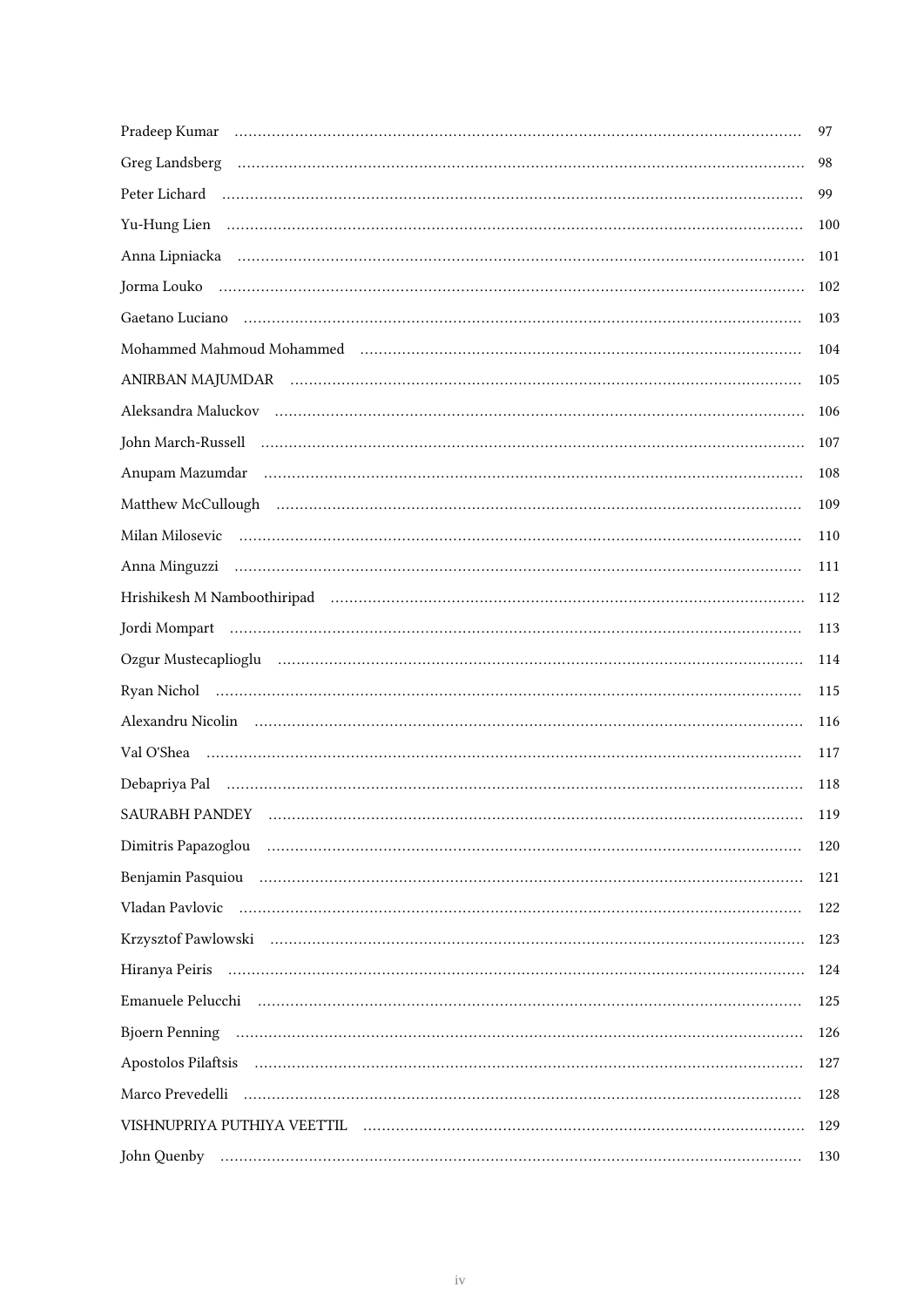|                                                                                                                                                                                                                                | 131 |
|--------------------------------------------------------------------------------------------------------------------------------------------------------------------------------------------------------------------------------|-----|
|                                                                                                                                                                                                                                | 132 |
| Erling Riis (and all and all and all and all and all and all and all and all and all and all and all and all a                                                                                                                 | 133 |
|                                                                                                                                                                                                                                | 134 |
|                                                                                                                                                                                                                                | 135 |
| Jakob Salfeld-Nebgen mundum mundum mundum mengantakan menjadi kecamaan menjadi kecamaan menjadi kecamaan menja                                                                                                                 | 136 |
| Muhammed Sameed manufactured and control manufactured and states are manufactured and manufactured and manufactured and manufactured and manufactured and manufactured and manufactured and manufactured and manufactured and  | 137 |
|                                                                                                                                                                                                                                | 138 |
| Vladimir Schkolnik (al. 1993) - Alexandria (al. 1994) - Alexandria (al. 1994) - Alexandria (al. 1994) - Alexandria (al. 1995) - Alexandria (al. 1995) - Alexandria (al. 1995) - Alexandria (al. 1995) - Alexandria (al. 1995)  | 139 |
| Dennis Schlippert (and all and an anti-annual and an annual and an annual and an annual and an annual and an a                                                                                                                 | 140 |
| Florian Schreck (al. 2003) (al. 2013) (al. 2014) (al. 2014) (al. 2014) (al. 2014) (al. 2014) (al. 2014) (al. 2014) (                                                                                                           | 141 |
|                                                                                                                                                                                                                                | 142 |
|                                                                                                                                                                                                                                | 143 |
|                                                                                                                                                                                                                                | 144 |
|                                                                                                                                                                                                                                | 145 |
|                                                                                                                                                                                                                                | 146 |
|                                                                                                                                                                                                                                | 147 |
|                                                                                                                                                                                                                                | 148 |
|                                                                                                                                                                                                                                | 149 |
| Anke Stoeltzel Processes and Construction of the Stoeltzel Processes and Anke Stoeltzel Processes and Anke Stoeltzel                                                                                                           | 150 |
|                                                                                                                                                                                                                                | 151 |
|                                                                                                                                                                                                                                | 152 |
| Jacques Tempere manufacture and contract the contract of the contract of the contract of the contract of the contract of the contract of the contract of the contract of the contract of the contract of the contract of the c | 153 |
|                                                                                                                                                                                                                                | 154 |
| Jonathan Tinsley (and according to the control of the control of the control of the control of the control of the control of the control of the control of the control of the control of the control of the control of the con | 155 |
|                                                                                                                                                                                                                                | 156 |
| Ilkka Tittonen alueen ensimmäinen muodonna muodonna muodonna muodonna muodonna muodonna muodonna muodonna muod                                                                                                                 | 157 |
| Philipp Treutlein manufactured contains and the contact of the contact of the contact of the contact of the contact of the contact of the contact of the contact of the contact of the contact of the contact of the contact o | 158 |
|                                                                                                                                                                                                                                | 159 |
|                                                                                                                                                                                                                                | 160 |
|                                                                                                                                                                                                                                | 161 |
|                                                                                                                                                                                                                                | 162 |
|                                                                                                                                                                                                                                | 163 |
|                                                                                                                                                                                                                                | 164 |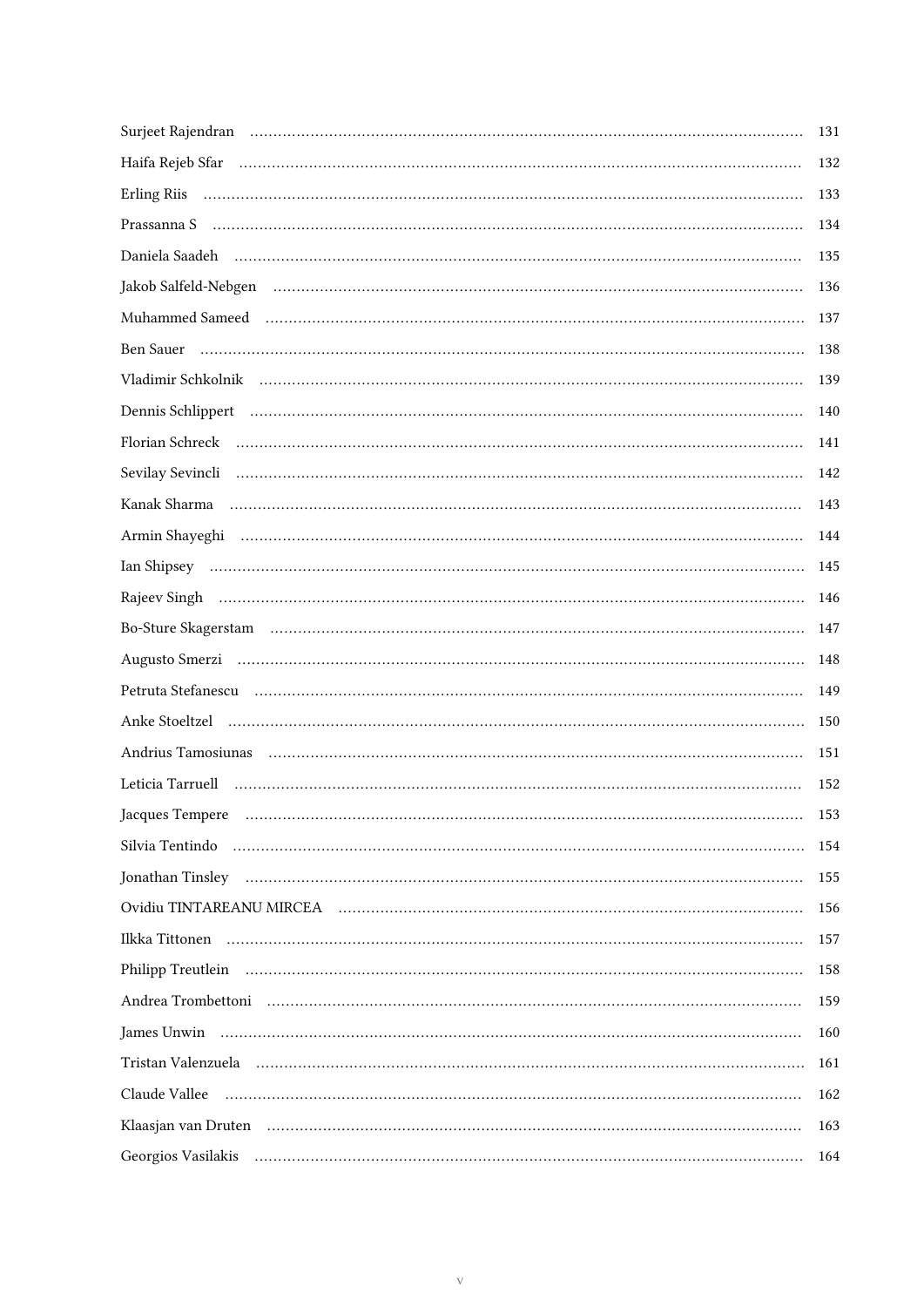| Sudhir Kumar Vempati (al. 2003) and the contract of the contract of the contract of the contract of the contract of the contract of the contract of the contract of the contract of the contract of the contract of the contra |  |
|--------------------------------------------------------------------------------------------------------------------------------------------------------------------------------------------------------------------------------|--|
|                                                                                                                                                                                                                                |  |
|                                                                                                                                                                                                                                |  |
|                                                                                                                                                                                                                                |  |
|                                                                                                                                                                                                                                |  |
|                                                                                                                                                                                                                                |  |
|                                                                                                                                                                                                                                |  |
| Mingsheng Zhan manuscrittise and the contract of the contract of the contract of the contract of the contract of the contract of the contract of the contract of the contract of the contract of the contract of the contract  |  |
|                                                                                                                                                                                                                                |  |
|                                                                                                                                                                                                                                |  |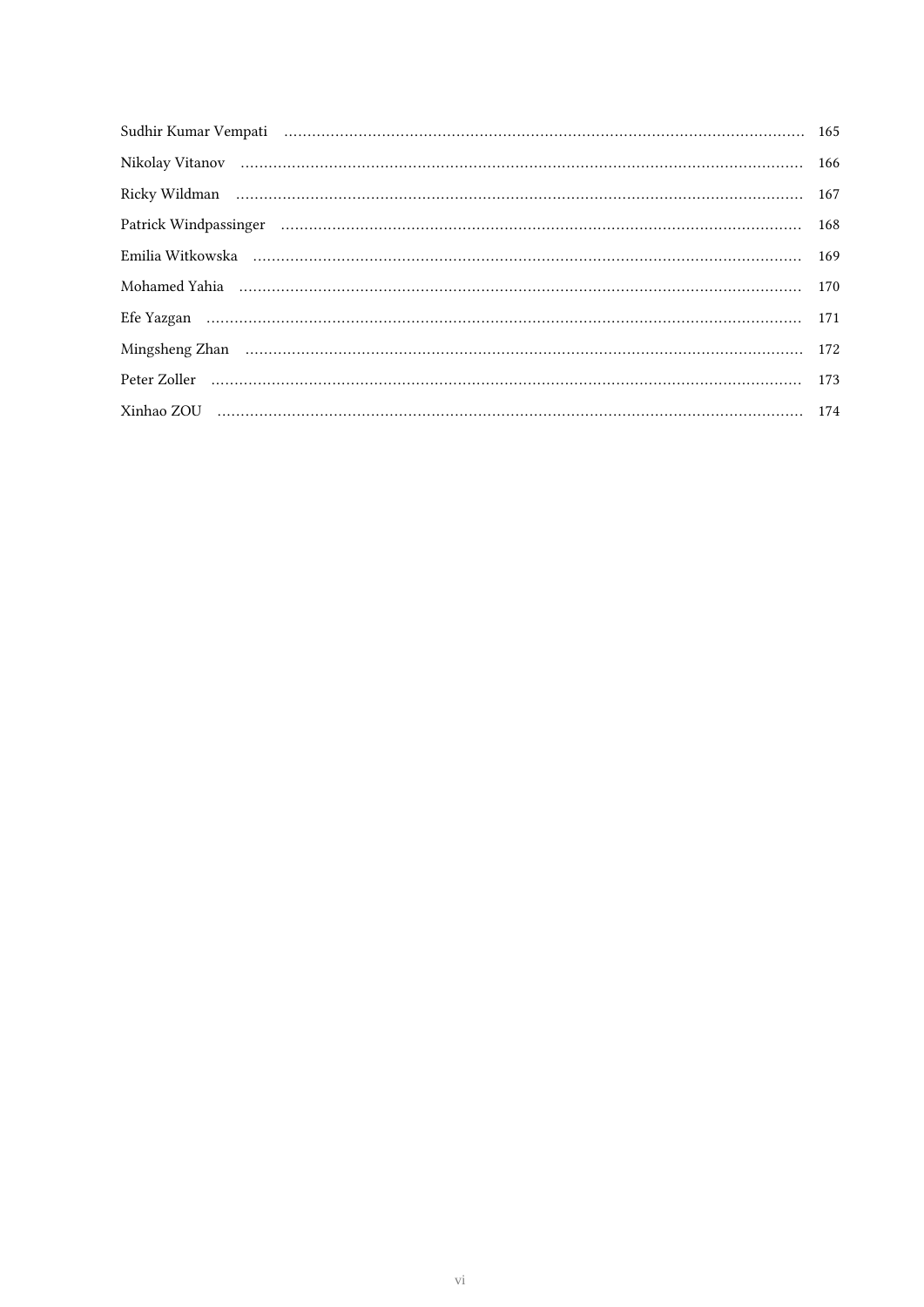#### Prof. Dana Anderson



Registration details

**Registration date**: 19 Jul 2021, 17:12 **Registration state**: Completed

Personal Data

**Email Address**: dana@jila.colorado.edu **Affiliation**: JILA Institute University of Colorado, Boulder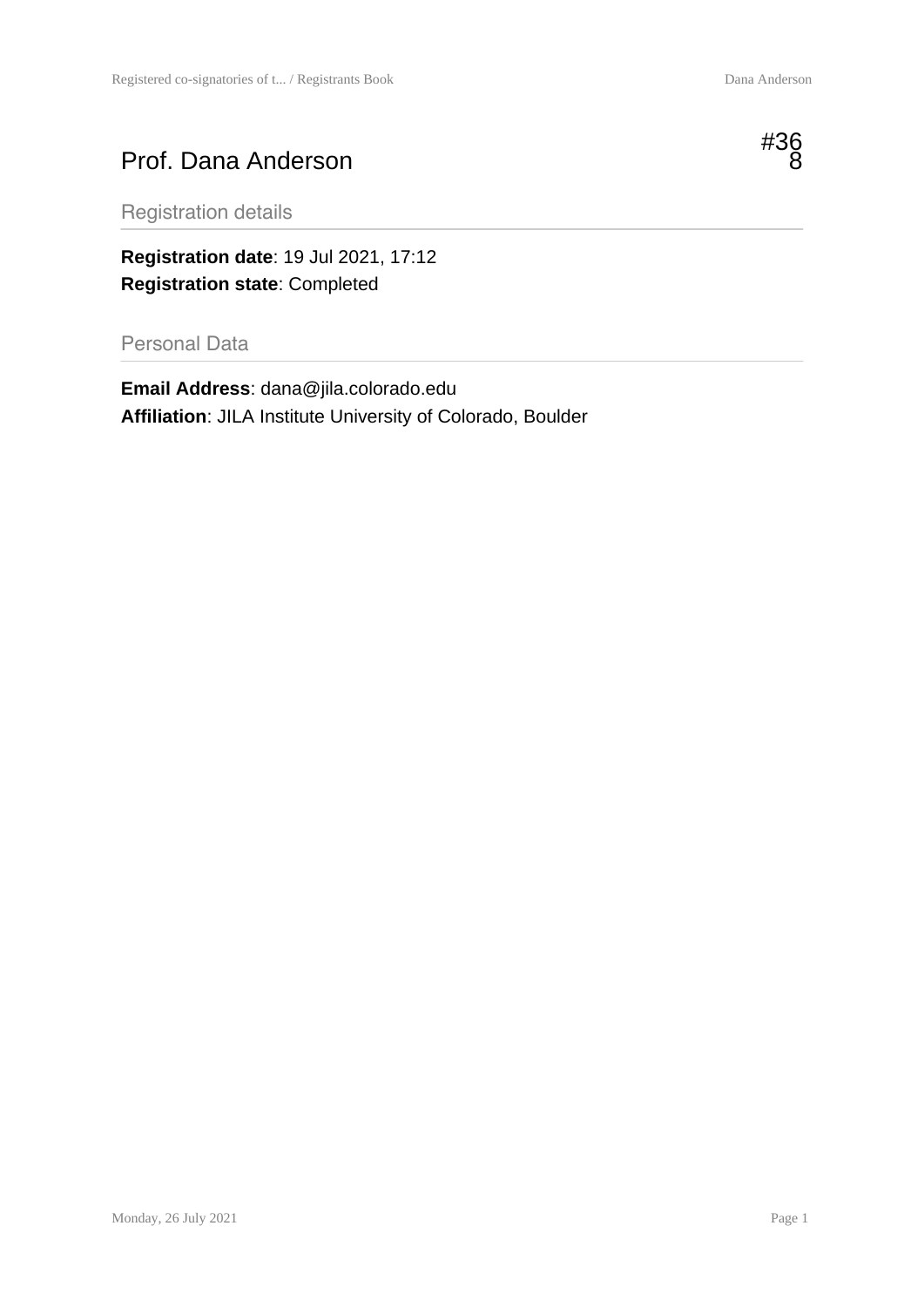#### Prof. Henrique Araujo



Registration details

**Registration date**: 13 Jul 2021, 14:41 **Registration state**: Completed

Personal Data

**Email Address**: h.araujo@imperial.ac.uk **Affiliation**: Imperial College London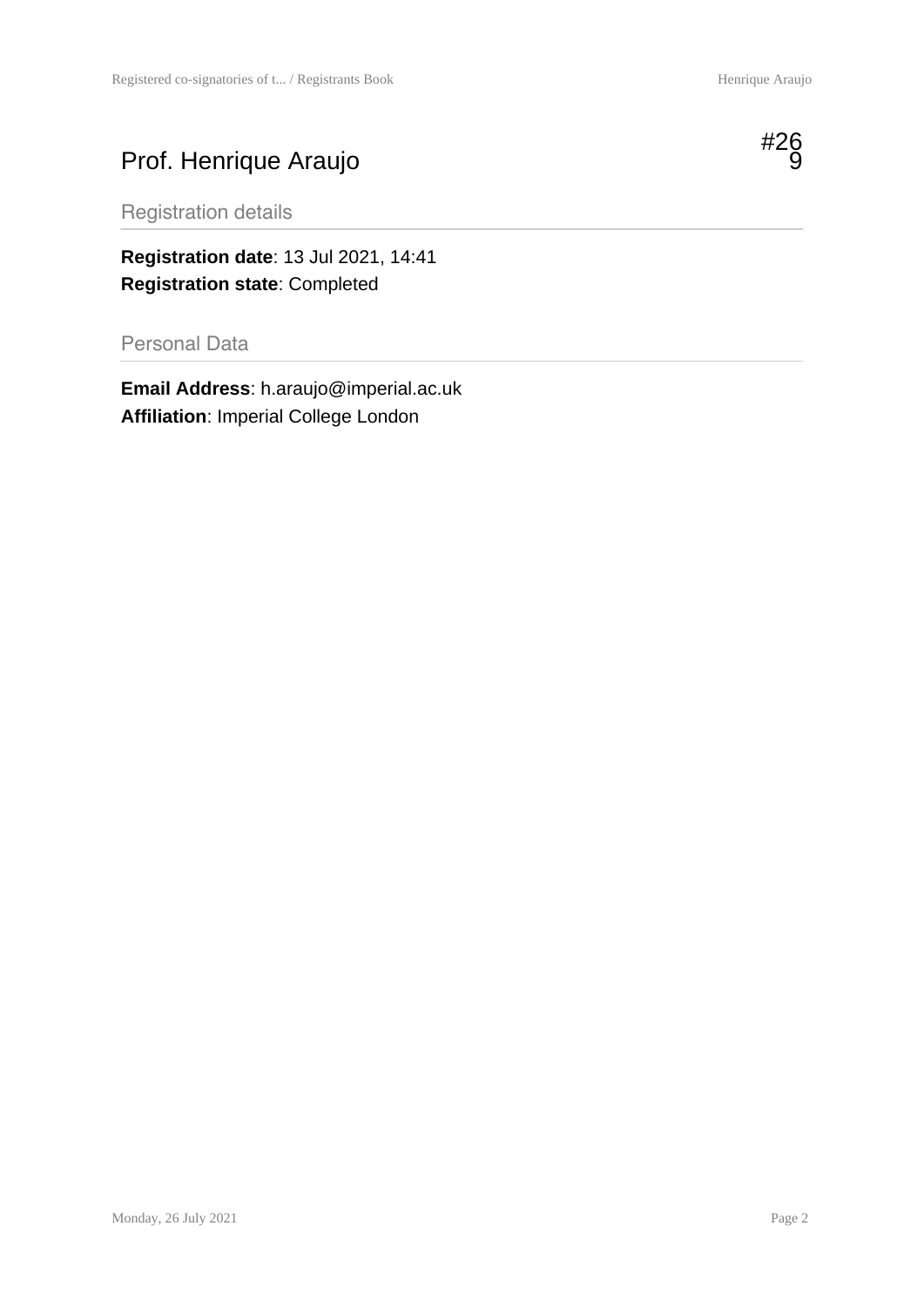#### Mr Gianluigi Arduini



Registration details

**Registration date**: 16 Jul 2021, 09:28 **Registration state**: Completed

Personal Data

**Email Address**: gianluigi.arduini@cern.ch **Affiliation**: CERN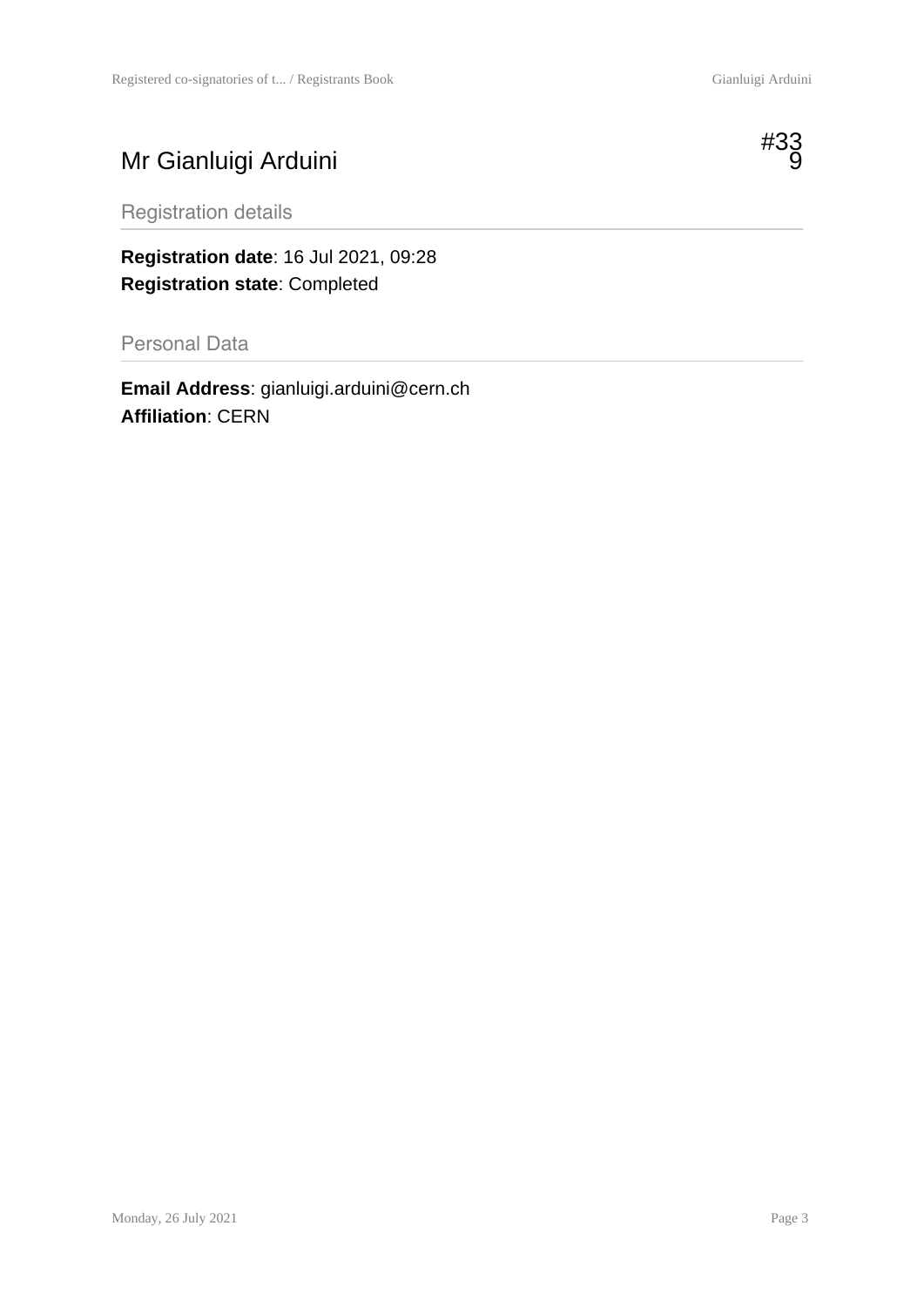#### Dr Aidan Arnold



Registration details

**Registration date**: 14 Jul 2021, 12:39 **Registration state**: Completed

Personal Data

**Email Address**: aidan.arnold@strath.ac.uk **Affiliation**: University of Strathclyde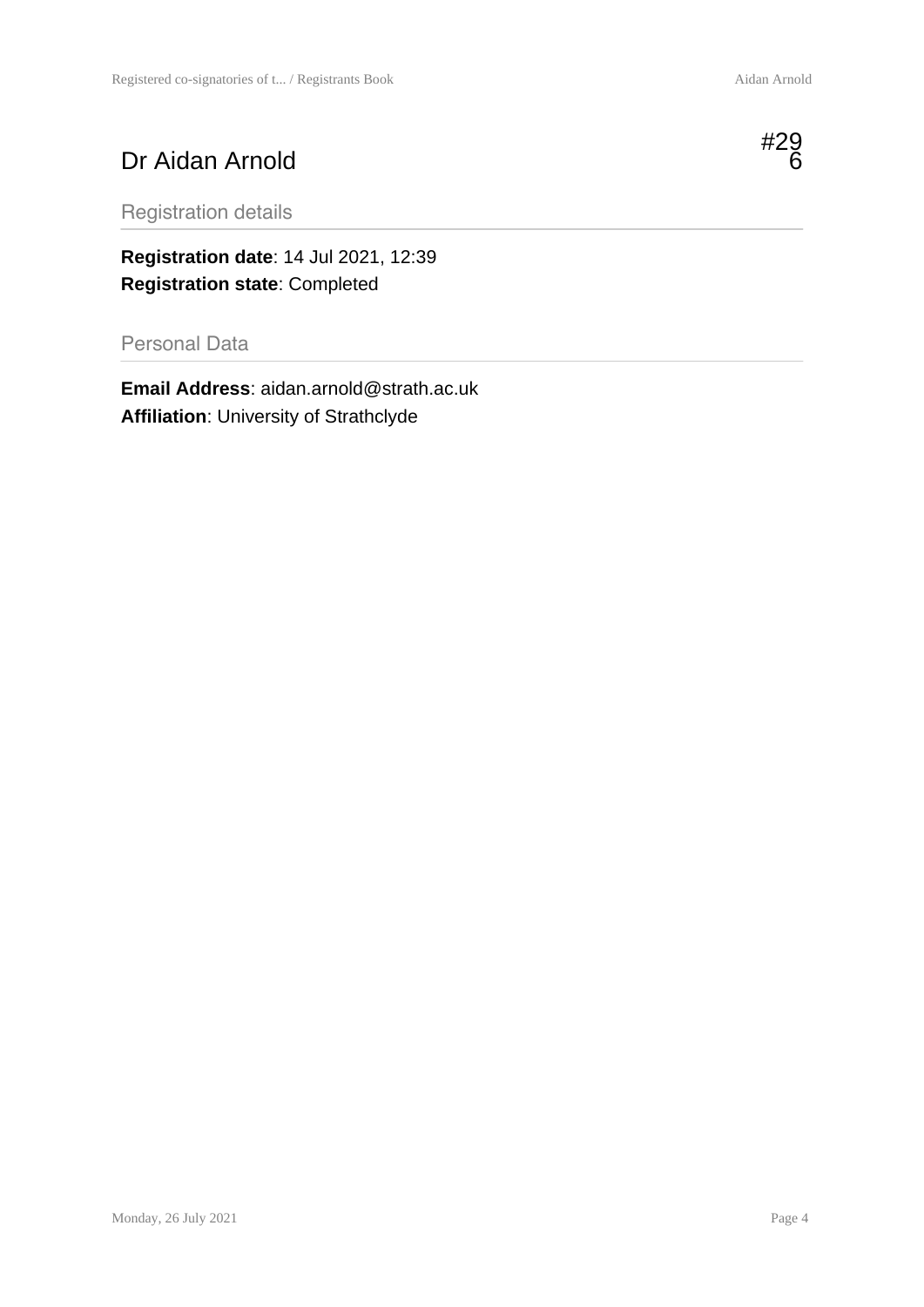#### Prof. Moataz Attallah



Registration details

**Registration date**: 13 Jul 2021, 14:30 **Registration state**: Completed

Personal Data

**Email Address**: m.m.attallah@bham.ac.uk **Affiliation**: University of Birmingham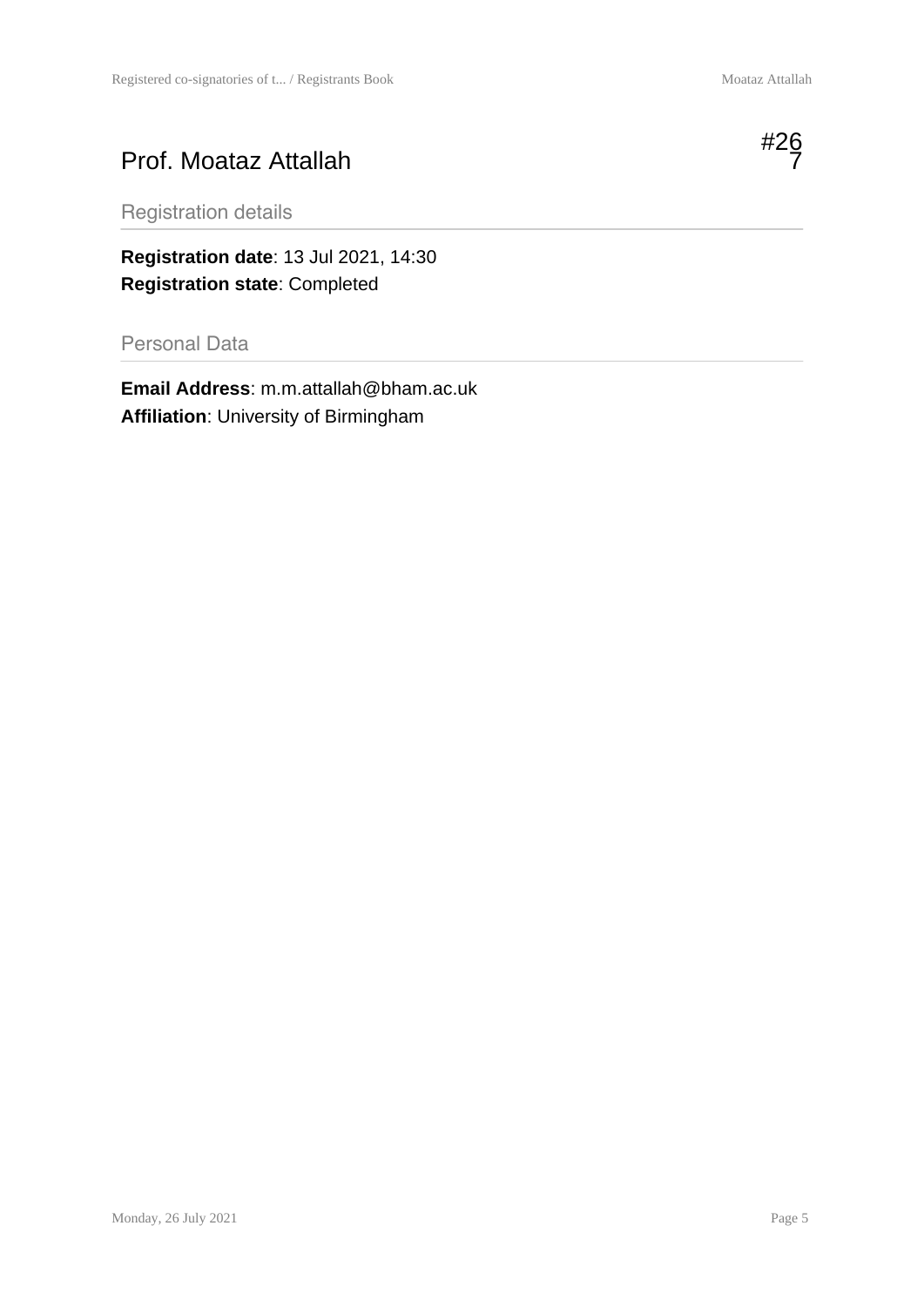#### Mr Leonardo Badurina



Registration details

**Registration date**: 15 Jul 2021, 13:39 **Registration state**: Completed

Personal Data

**Email Address**: leonardo.badurina@kcl.ac.uk **Affiliation**: King's College London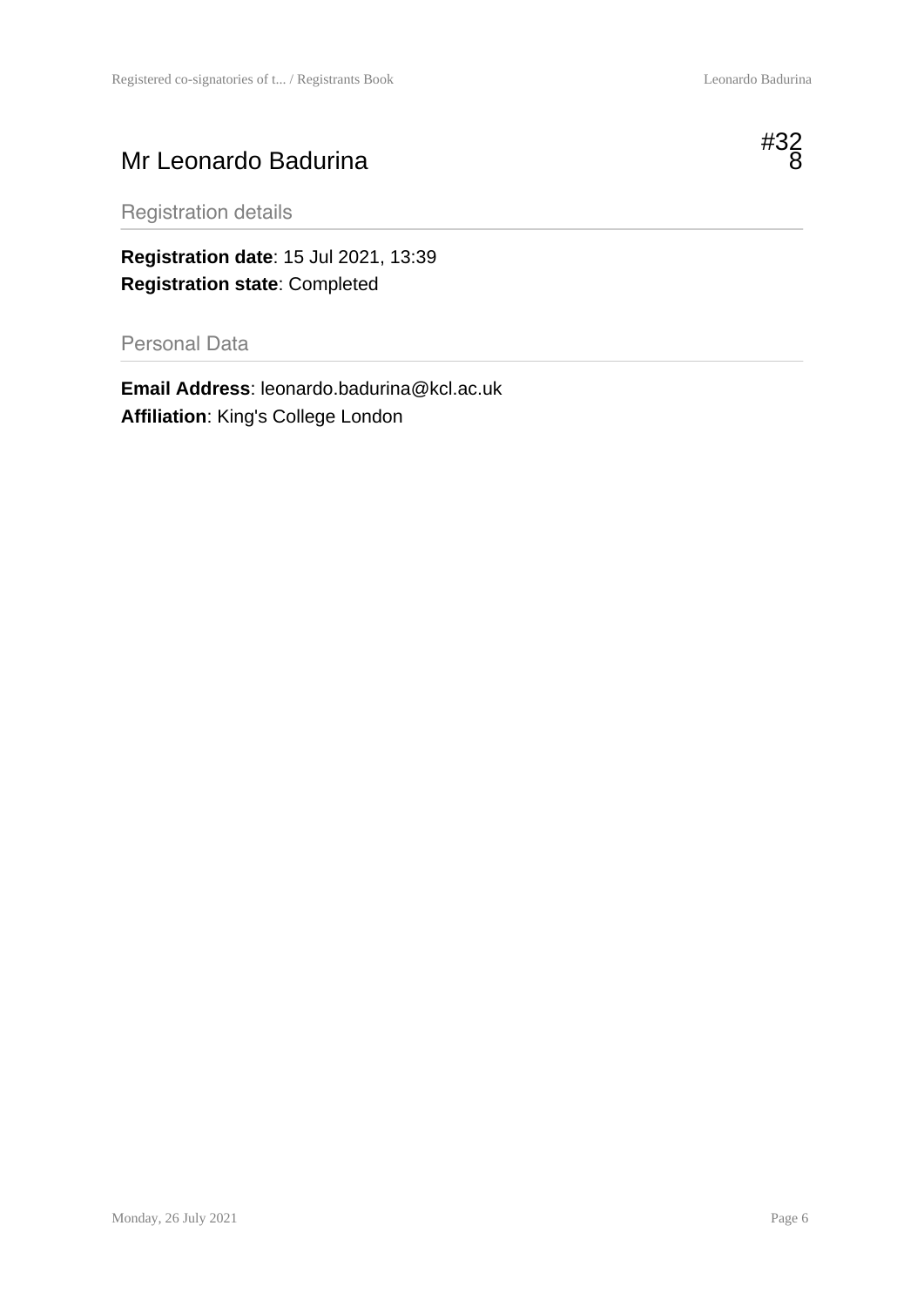#### Dr Antun Balaz



**Registration date**: 15 Jul 2021, 11:37 **Registration state**: Completed

#### Personal Data

**Email Address**: antun@ipb.ac.rs **Affiliation**: Institute of Physics Belgrade

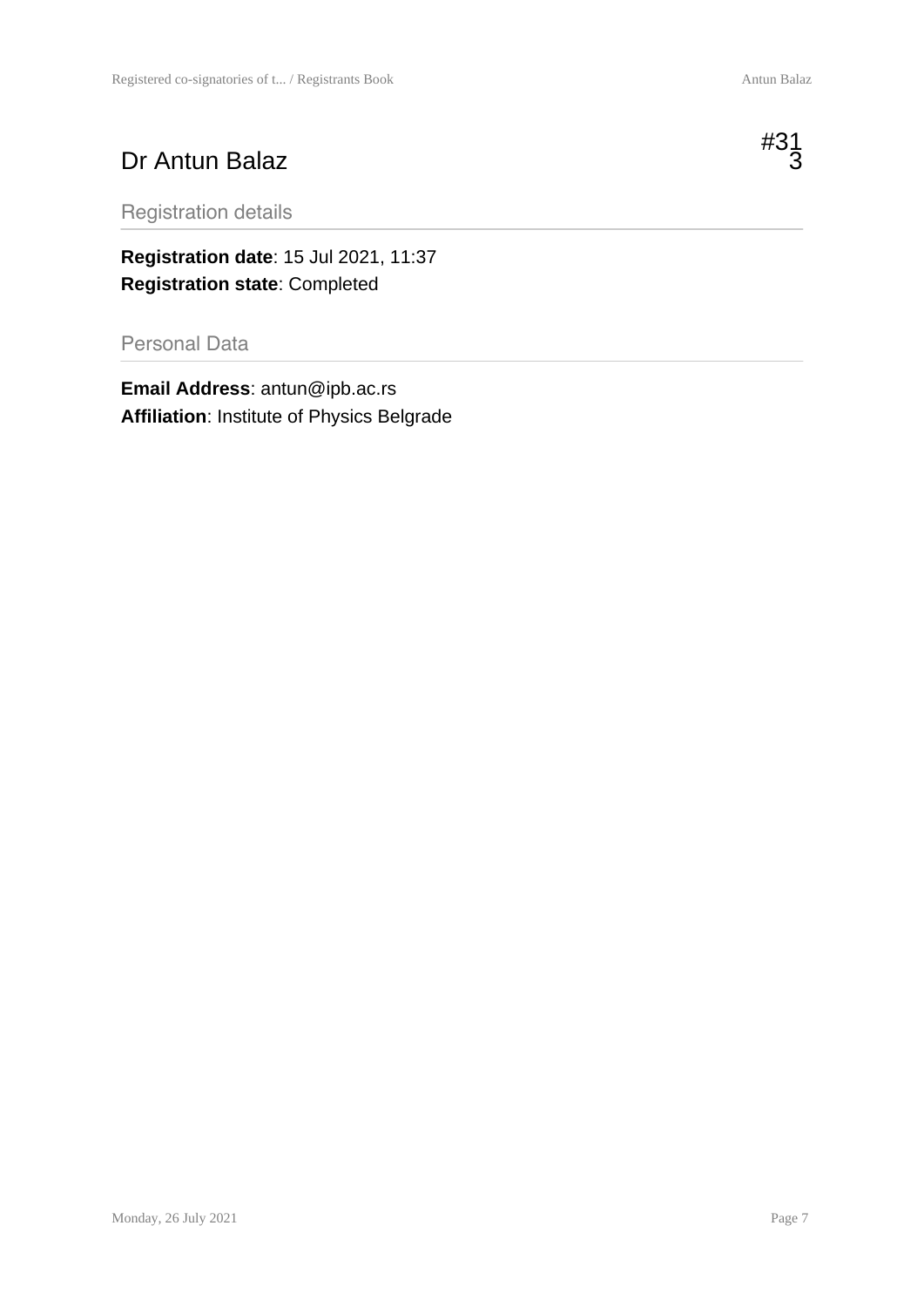#### Dr Timothy Ballance

Registration details

**Registration date**: 13 Jul 2021, 16:27 **Registration state**: Completed

Personal Data

**Email Address**: timothy.ballance@coldquanta.co.uk **Affiliation**: ColdQuanta

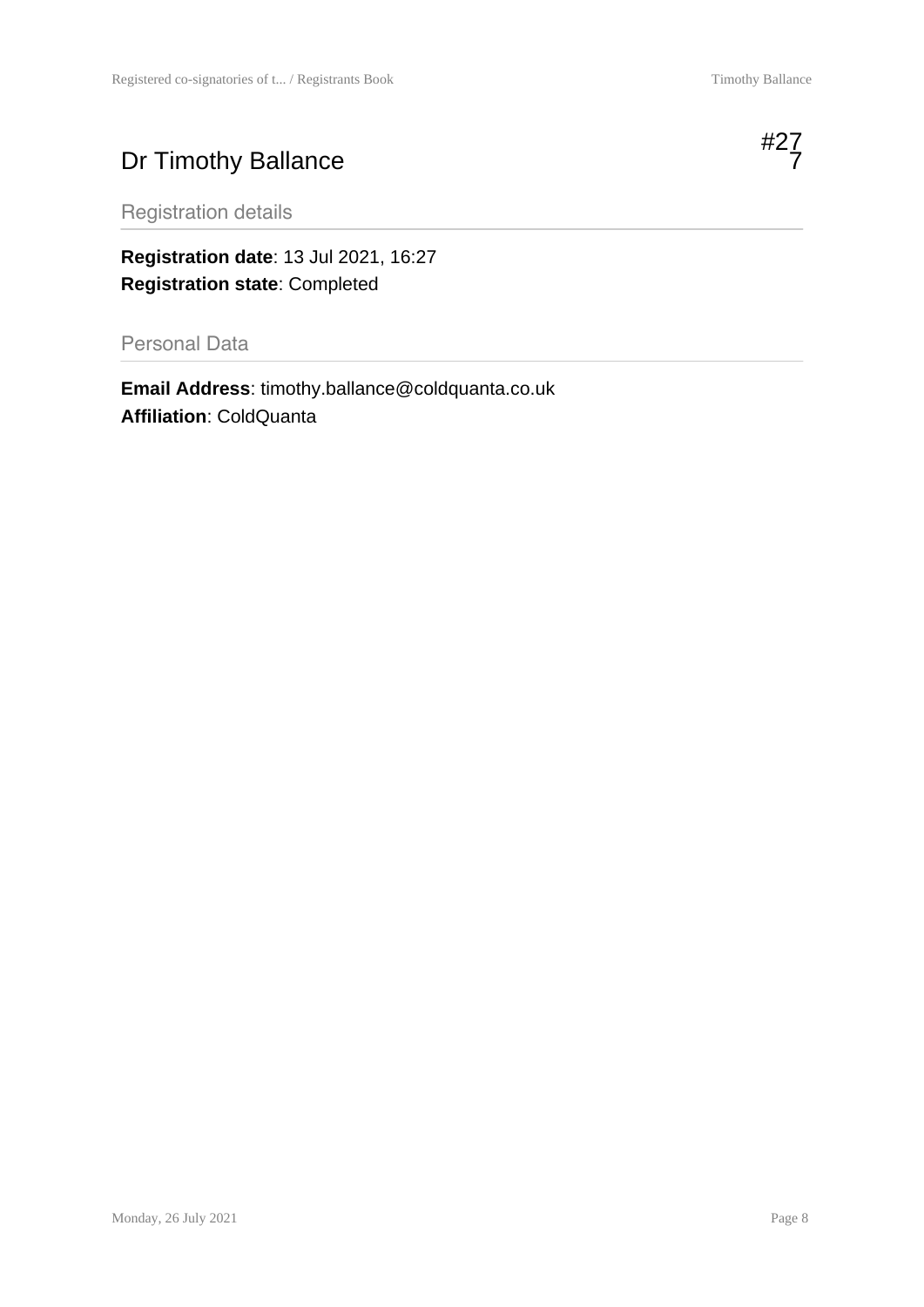#33 7

#### Dr Michele Barone



Registration details

**Registration date**: 16 Jul 2021, 08:29 **Registration state**: Completed

Personal Data

**Email Address**: michele.barone@cern.ch **Affiliation**: Nat. Cent. for Sci. Res. Demokritos (GR)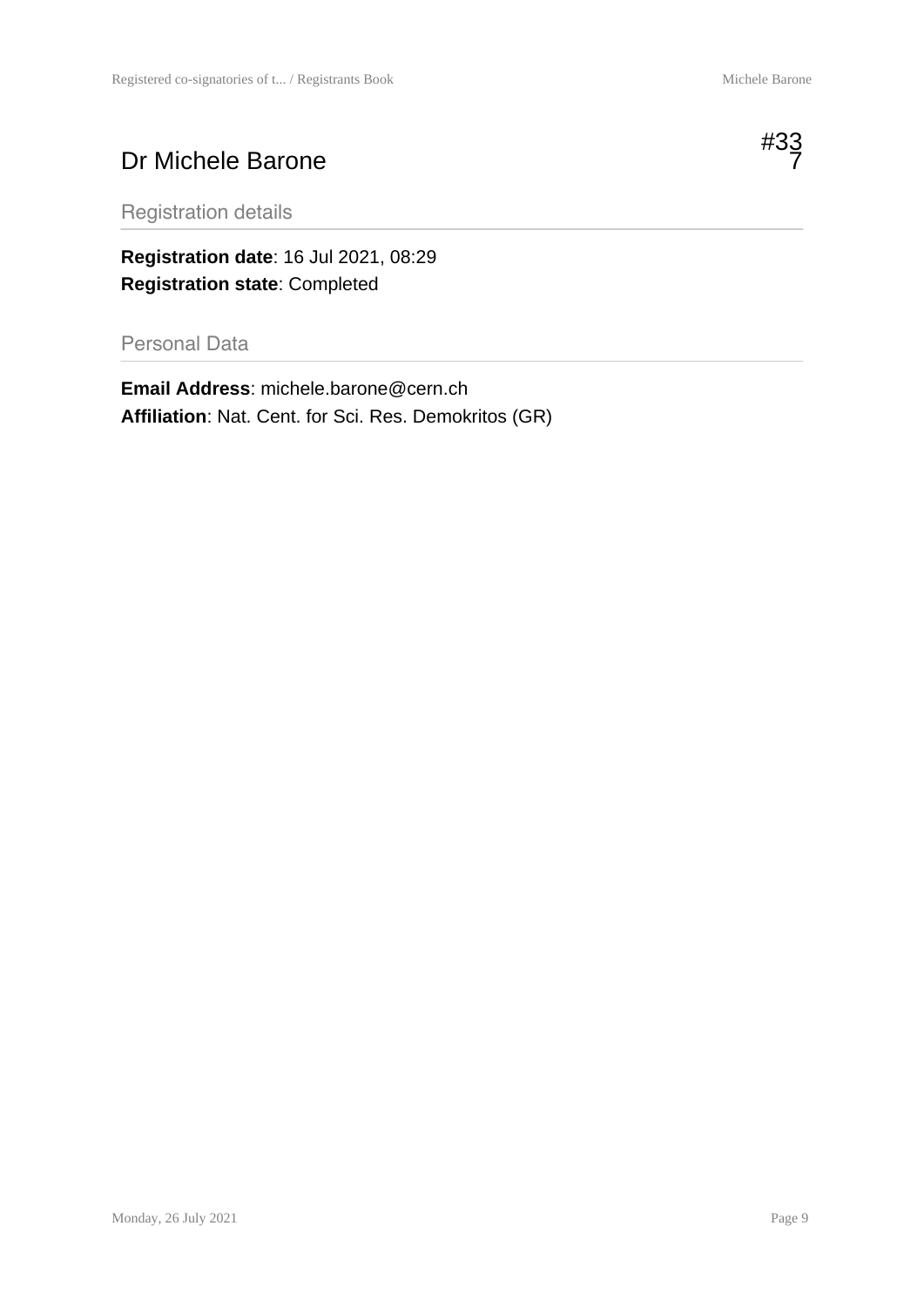#### Prof. Steven Bass



Registration details

**Registration date**: 15 Jul 2021, 21:17 **Registration state**: Completed

Personal Data

**Email Address**: steven.david.bass@cern.ch **Affiliation**: Jagiellonian University in Krakow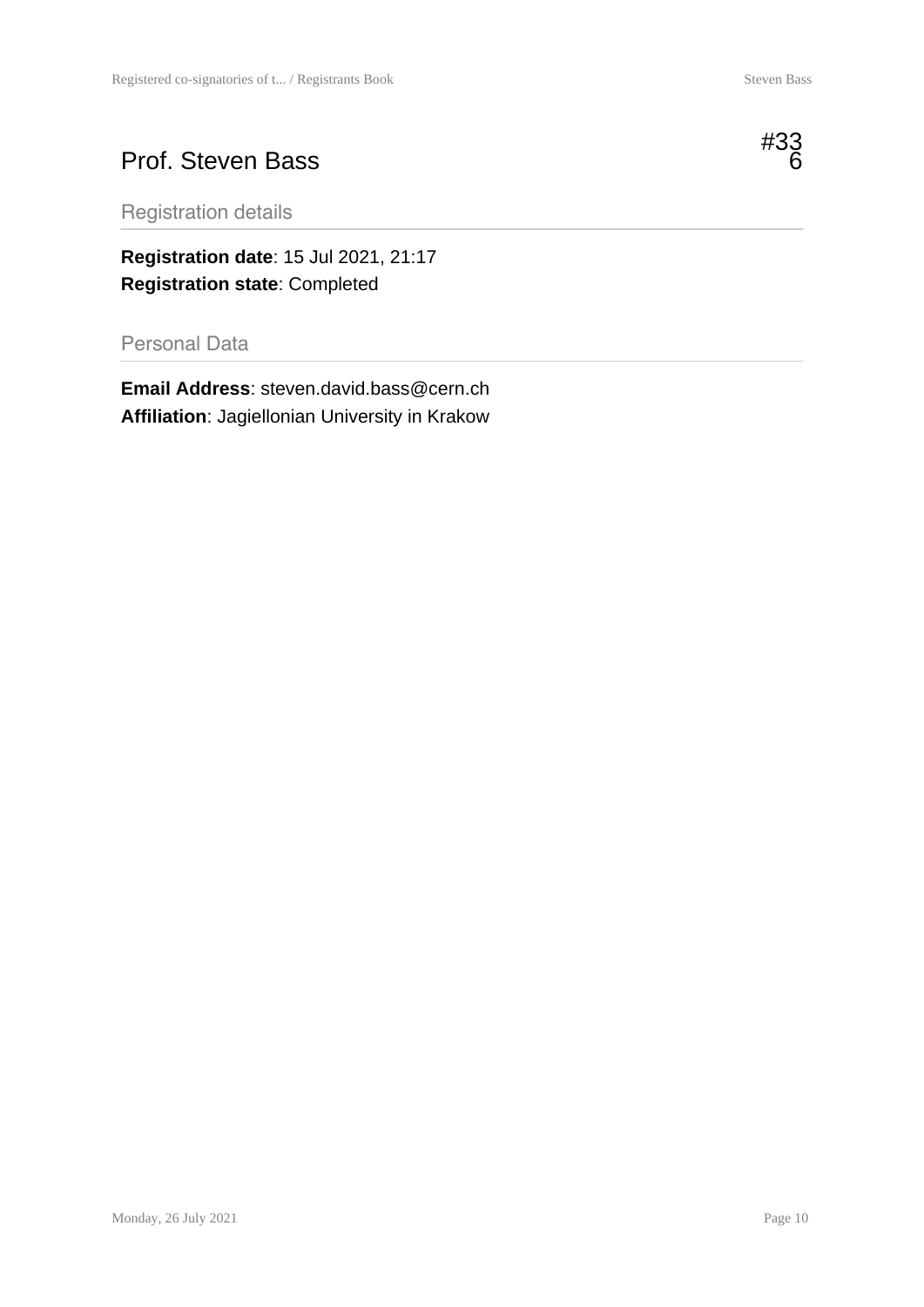#### Dr Baptiste BATTELIER



Registration details

**Registration date**: 15 Jul 2021, 09:13 **Registration state**: Completed

Personal Data

**Email Address**: baptiste.battelier@institutoptique.fr

**Affiliation**: Laboratoire Photonique, Numérique et Nanosciences UMR5298 – LP2N IOGS – CNRS – Université Bordeaux 1 Institut d'Optique d'Aquitaine Rue François Mitterrand 33400 Talence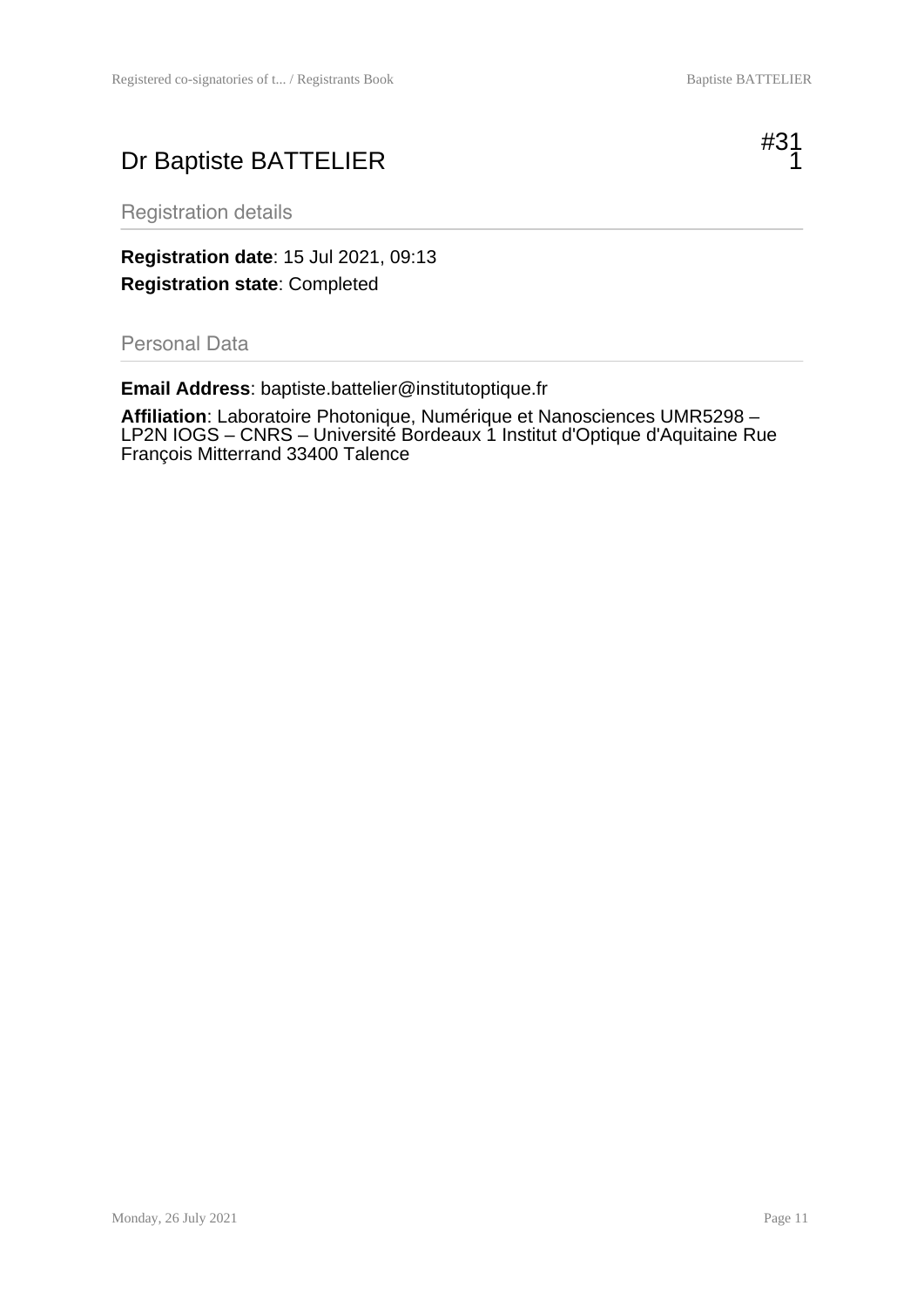#### Dr Sebastian Baum



Registration details

**Registration date**: 14 Jul 2021, 19:43 **Registration state**: Completed

Personal Data

**Email Address**: sbaum@stanford.edu **Affiliation**: Stanford University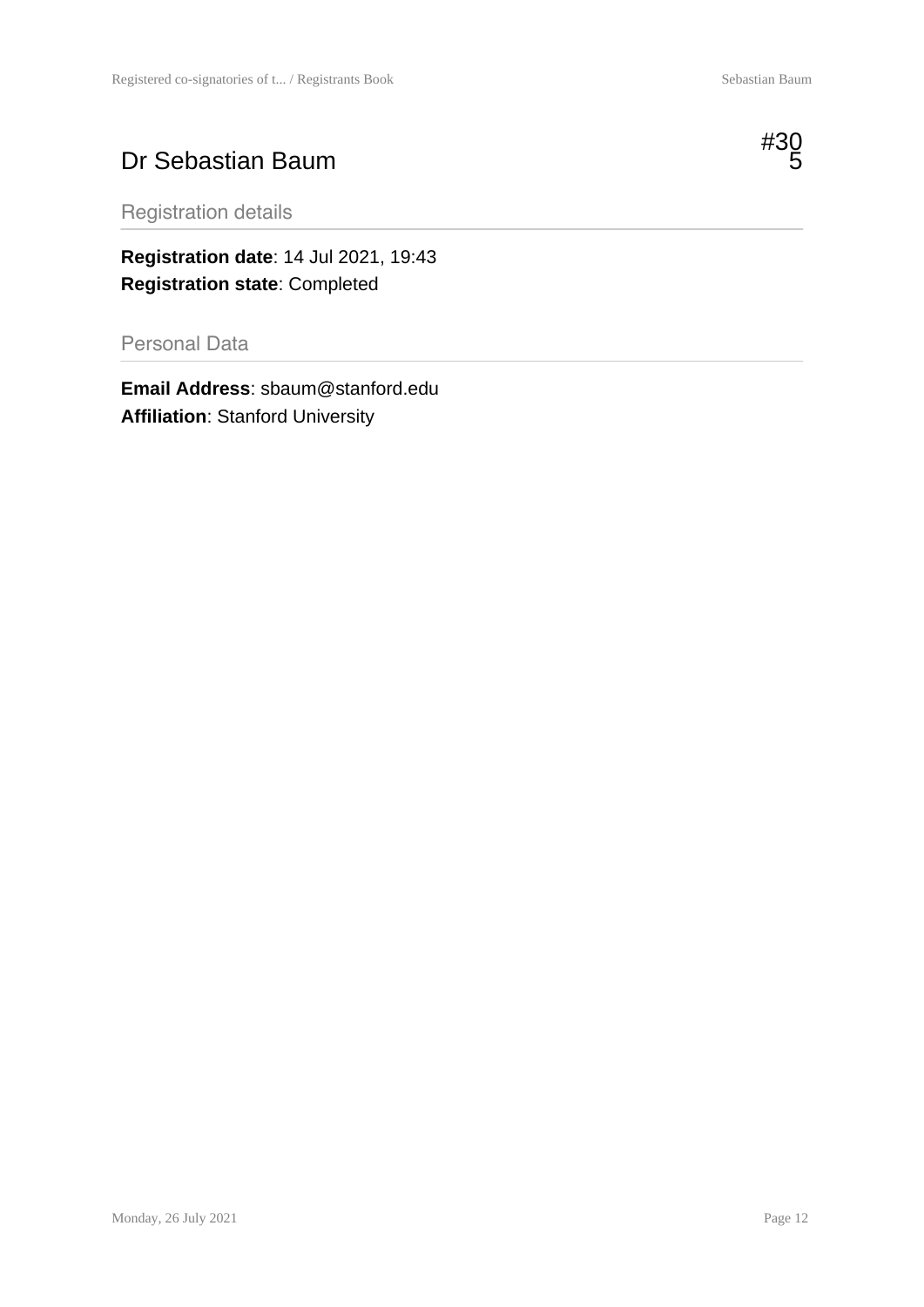#### Dr Charles Baynham



Registration details

**Registration date**: 13 Jul 2021, 16:55 **Registration state**: Completed

Personal Data

**Email Address**: c.baynham@imperial.ac.uk **Affiliation**: Imperial College London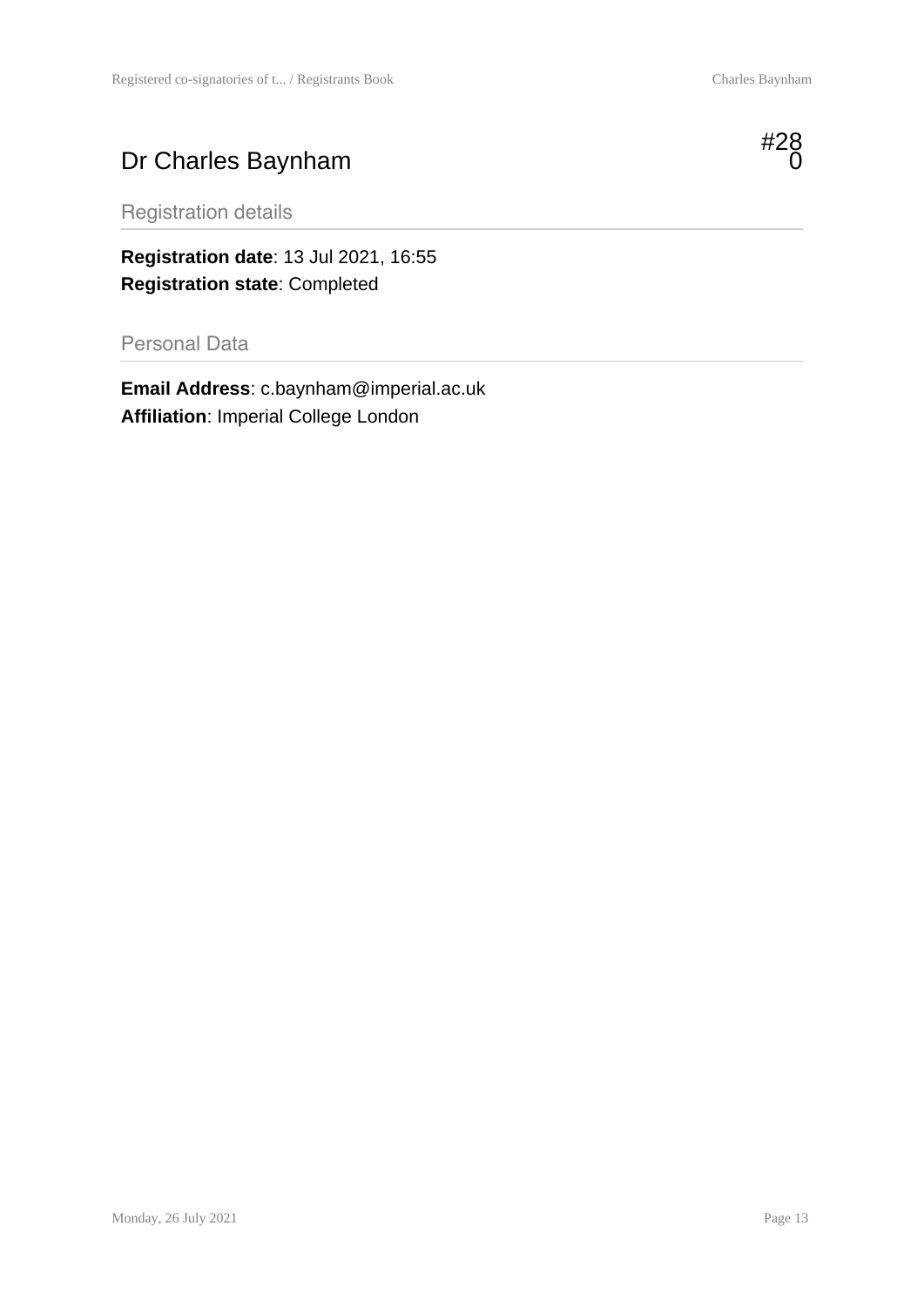#### Dr Aleksandar Belic



Registration details

**Registration date**: 15 Jul 2021, 11:51 **Registration state**: Completed

Personal Data

**Email Address**: abelic@ipb.ac.rs **Affiliation**: Institute of Physics Belgrade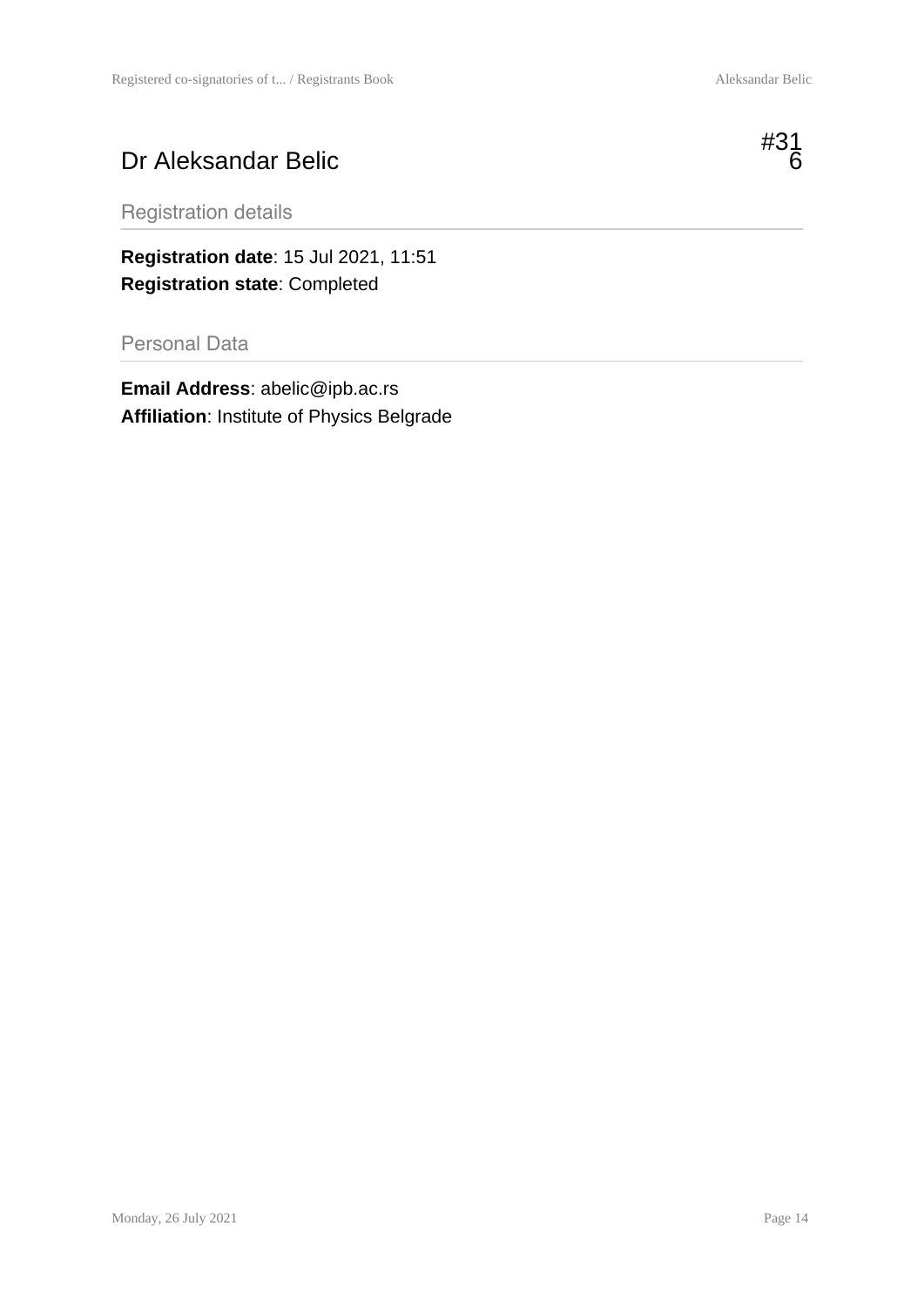#### Mr Riccardo Bellese



Registration details

**Registration date**: 16 Jul 2021, 08:51 **Registration state**: Completed

Personal Data

**Email Address**: richi\_94b@icloud.com **Affiliation**: University of Trento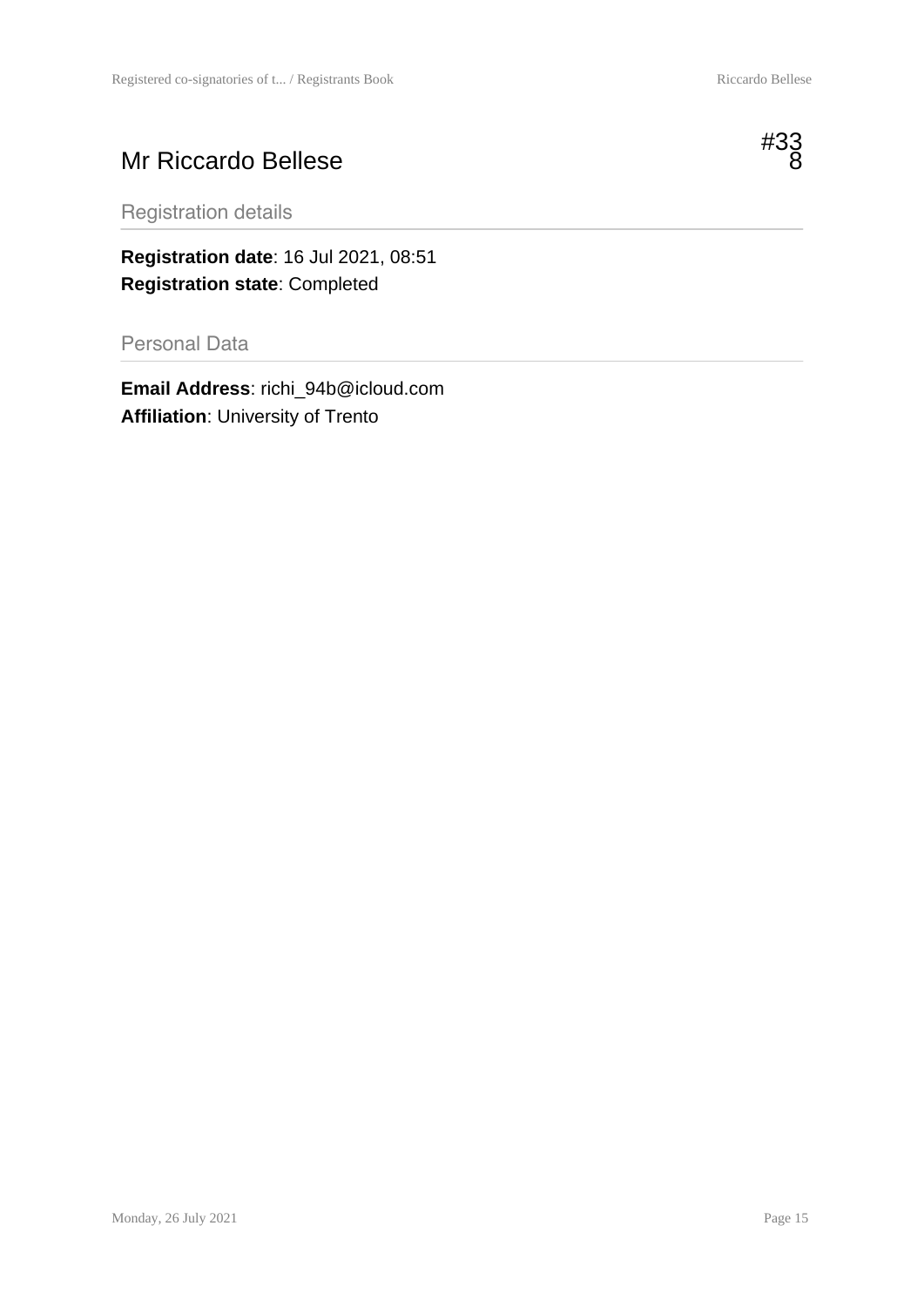#### Dr Elliot Bentine



Registration details

**Registration date**: 13 Jul 2021, 12:37 **Registration state**: Completed

Personal Data

**Email Address**: elliot.bentine@physics.ox.ac.uk **Affiliation**: Oxford University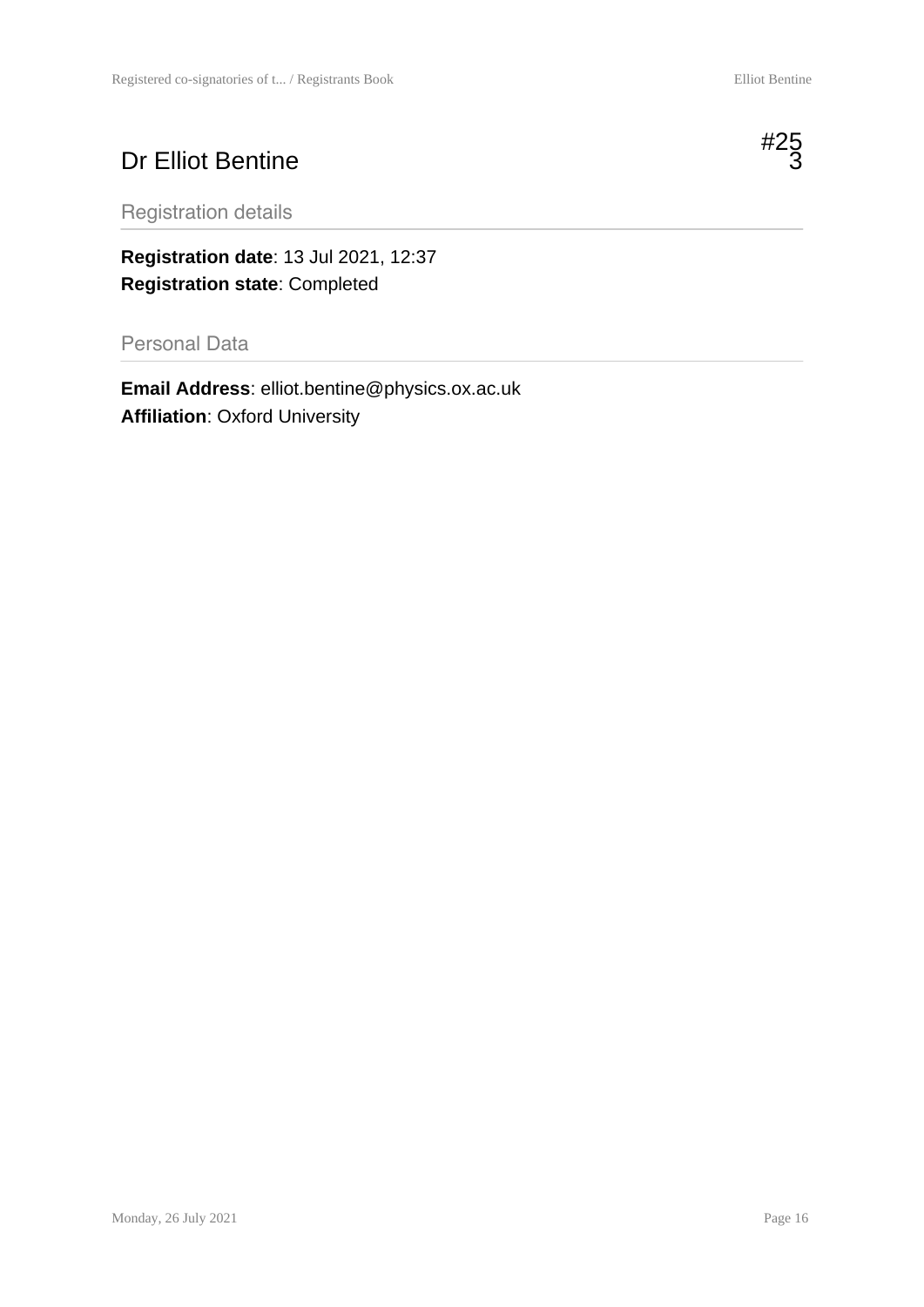#### Prof. Jose Bernabeu



Registration details

**Registration date**: 14 Jul 2021, 16:18 **Registration state**: Completed

Personal Data

**Email Address**: jose.bernabeu@uv.es **Affiliation**: IFIC-U.Valencia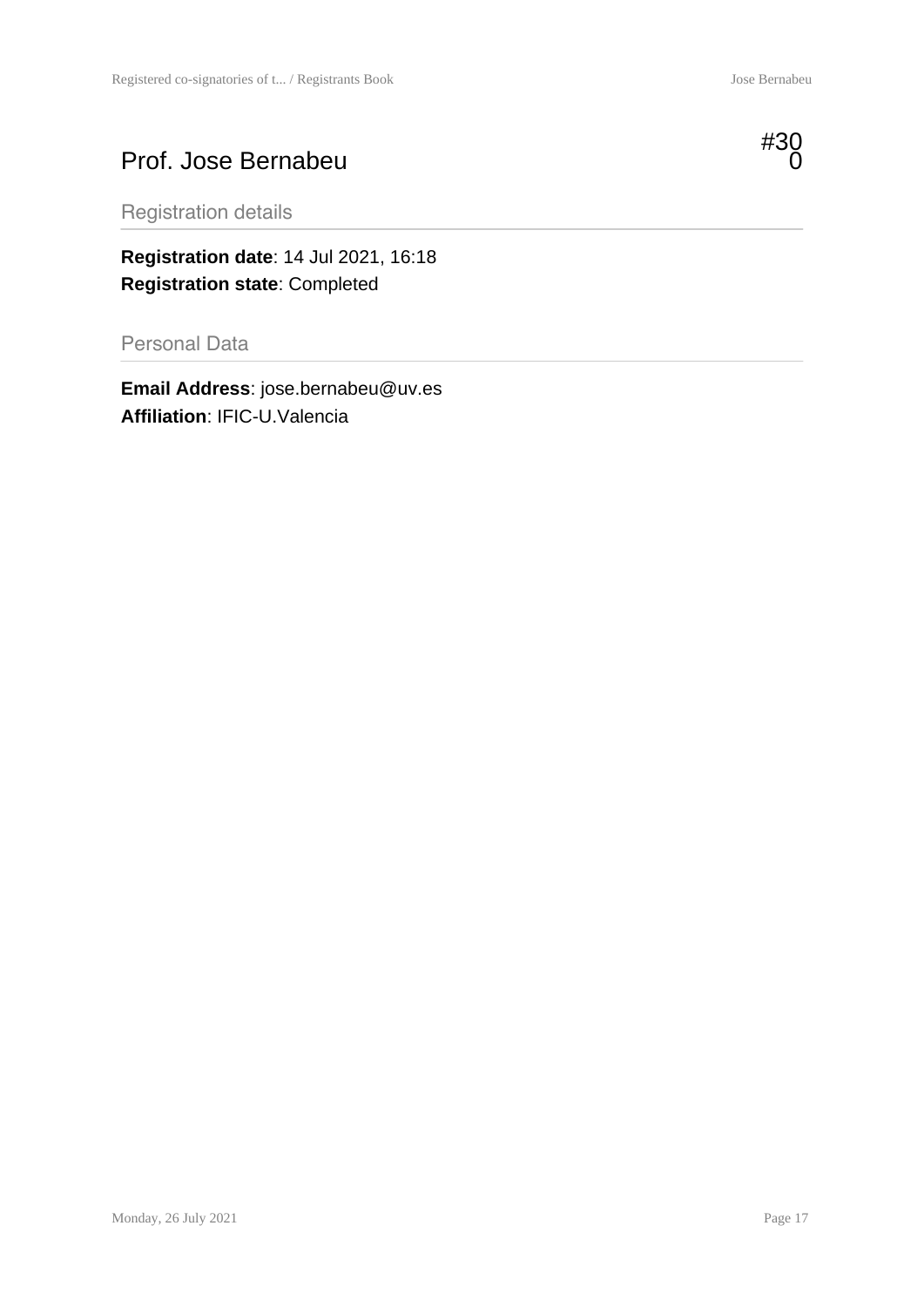#### Prof. Gianfranco Bertone



Registration details

**Registration date**: 16 Jul 2021, 22:34 **Registration state**: Completed

Personal Data

**Email Address**: gf.bertone@gmail.com **Affiliation**: University of Amsterdam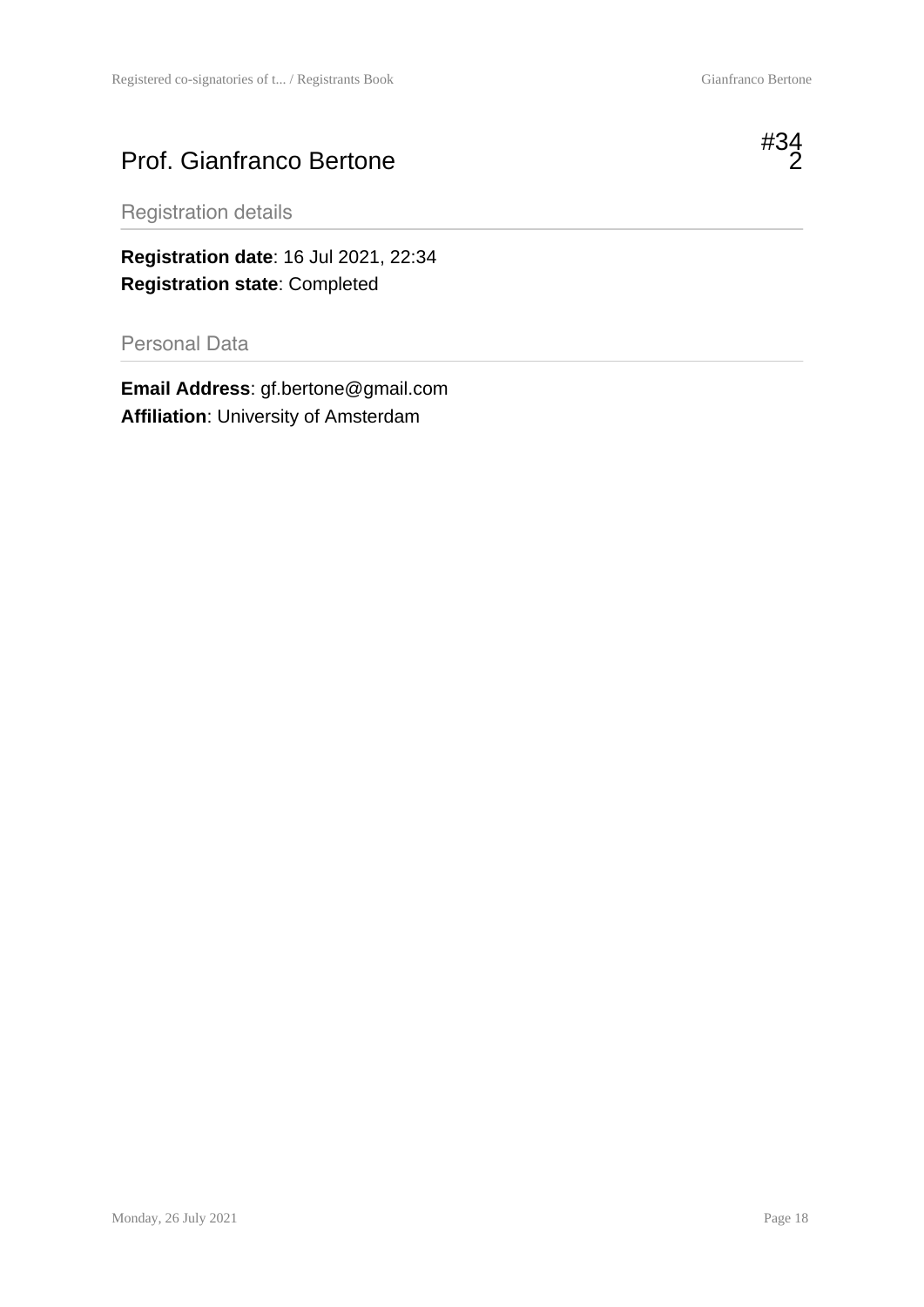#### Prof. Robert Bingham



Registration details

**Registration date**: 13 Jul 2021, 12:21 **Registration state**: Completed

Personal Data

**Email Address**: bob.bingham@stfc.ac.uk **Affiliation**: STFC Rutherford Appleton laboratory/Univ. Of Strathclyde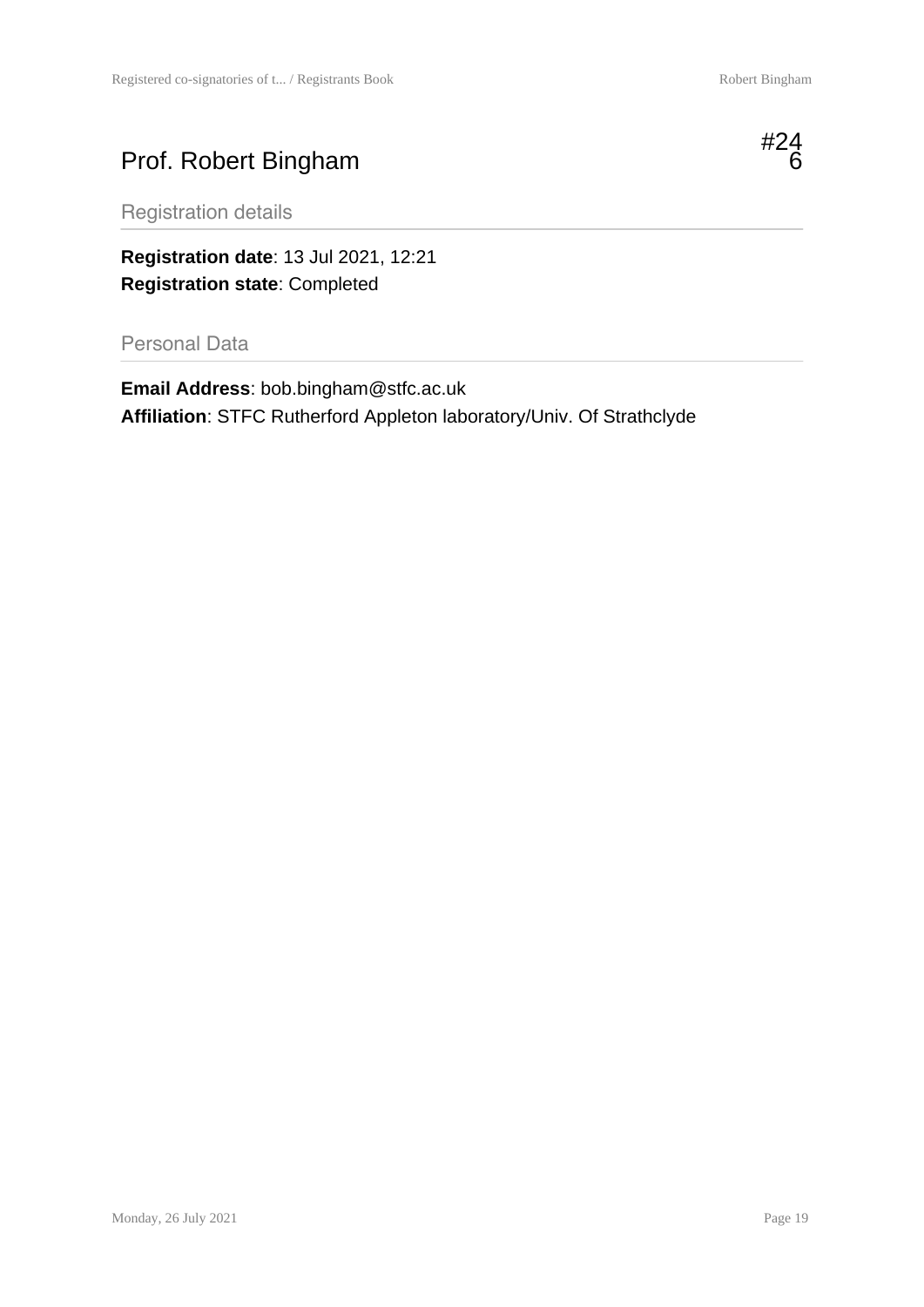#### Prof. Simeon Bird



**Registration date**: 13 Jul 2021, 20:15 **Registration state**: Completed

Personal Data

**Email Address**: sbird@ucr.edu **Affiliation**: University of California, Riverside

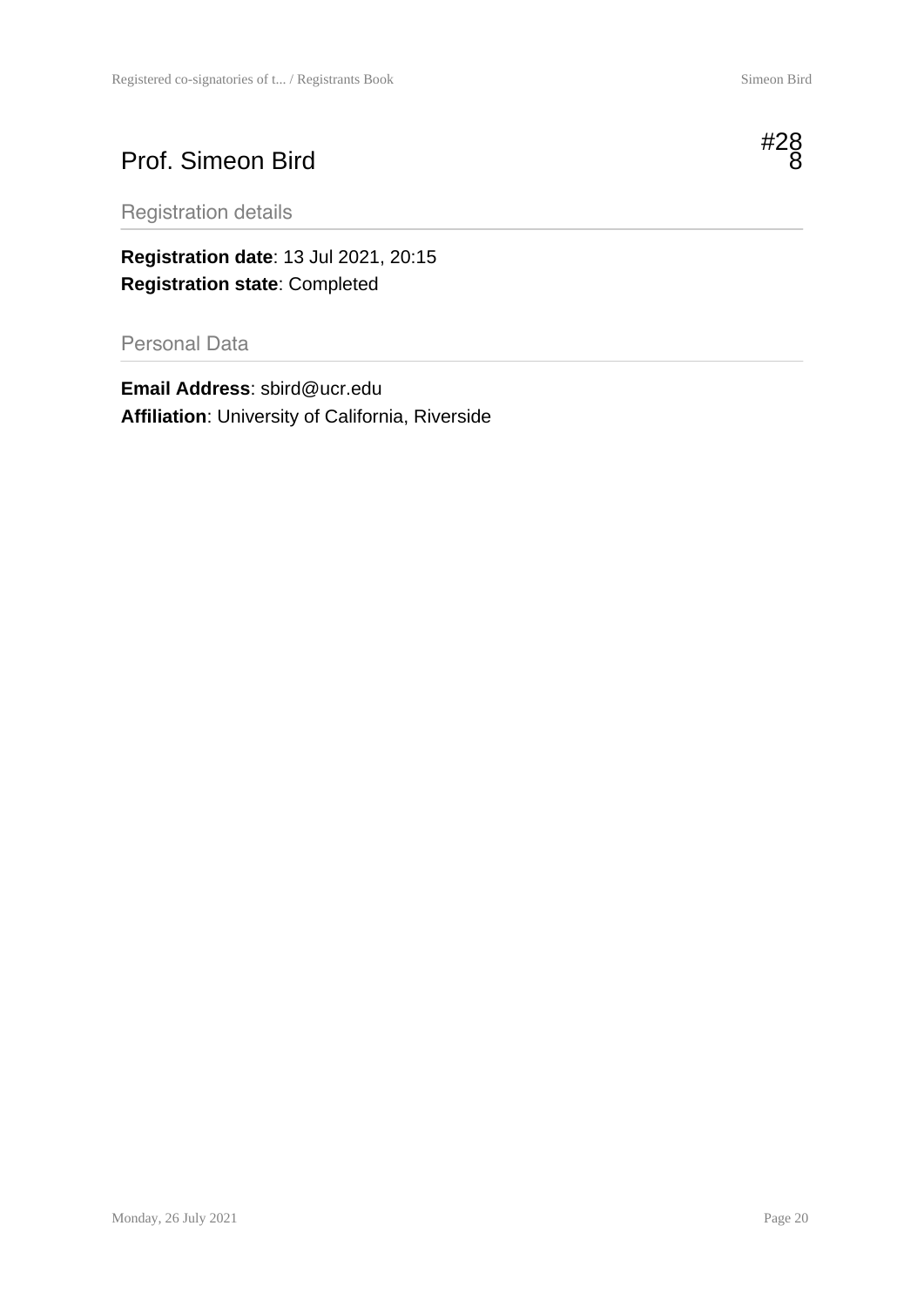#### Dr Diego Blas

Registration details

**Registration date**: 13 Jul 2021, 17:30 **Registration state**: Completed

Personal Data

**Email Address**: diego.blas@cern.ch **Affiliation**: UAB/IFAE

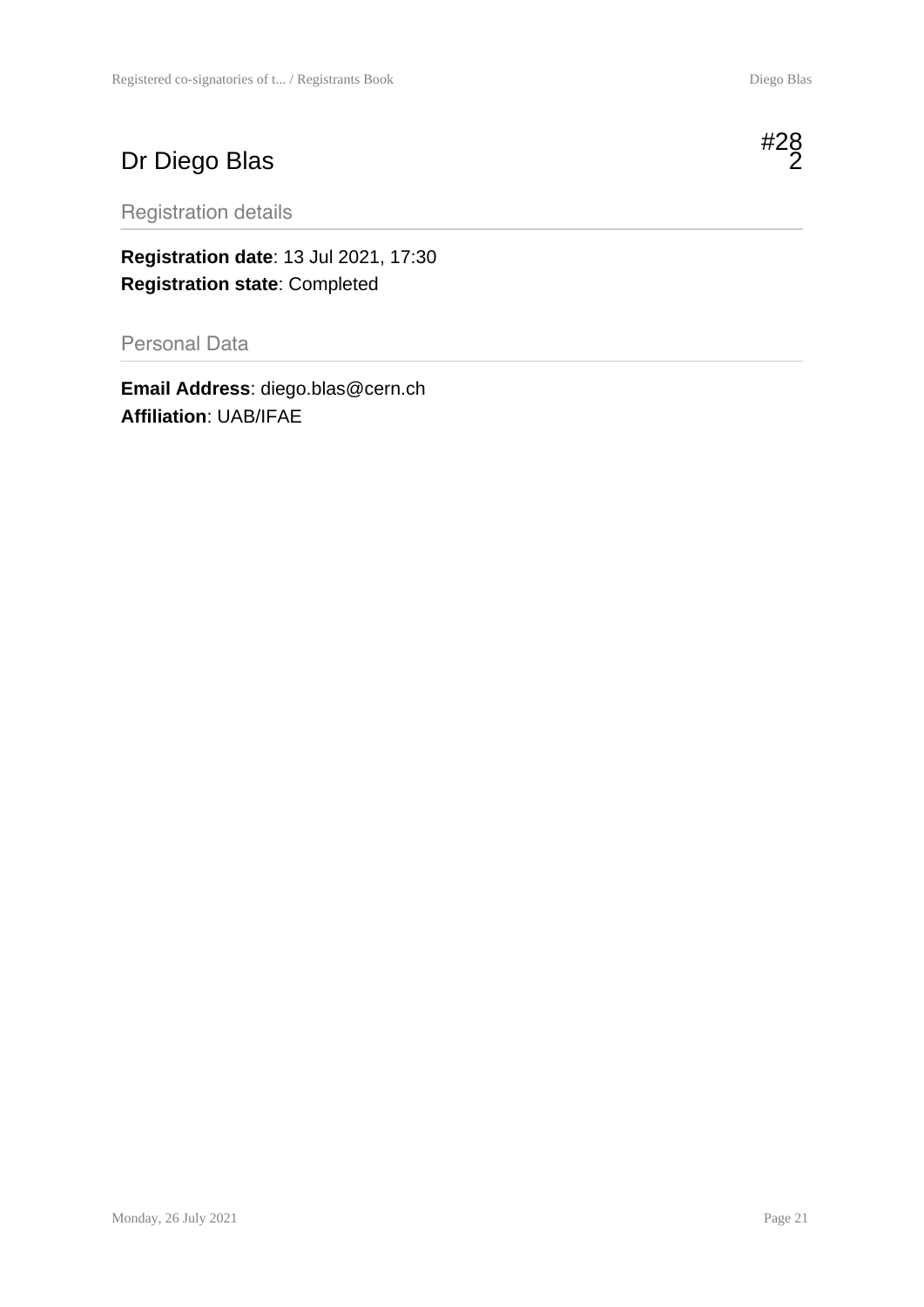#### Mr Zachary Bogorad



Registration details

**Registration date**: 14 Jul 2021, 19:15 **Registration state**: Completed

Personal Data

**Email Address**: zbogorad@stanford.edu **Affiliation**: Stanford University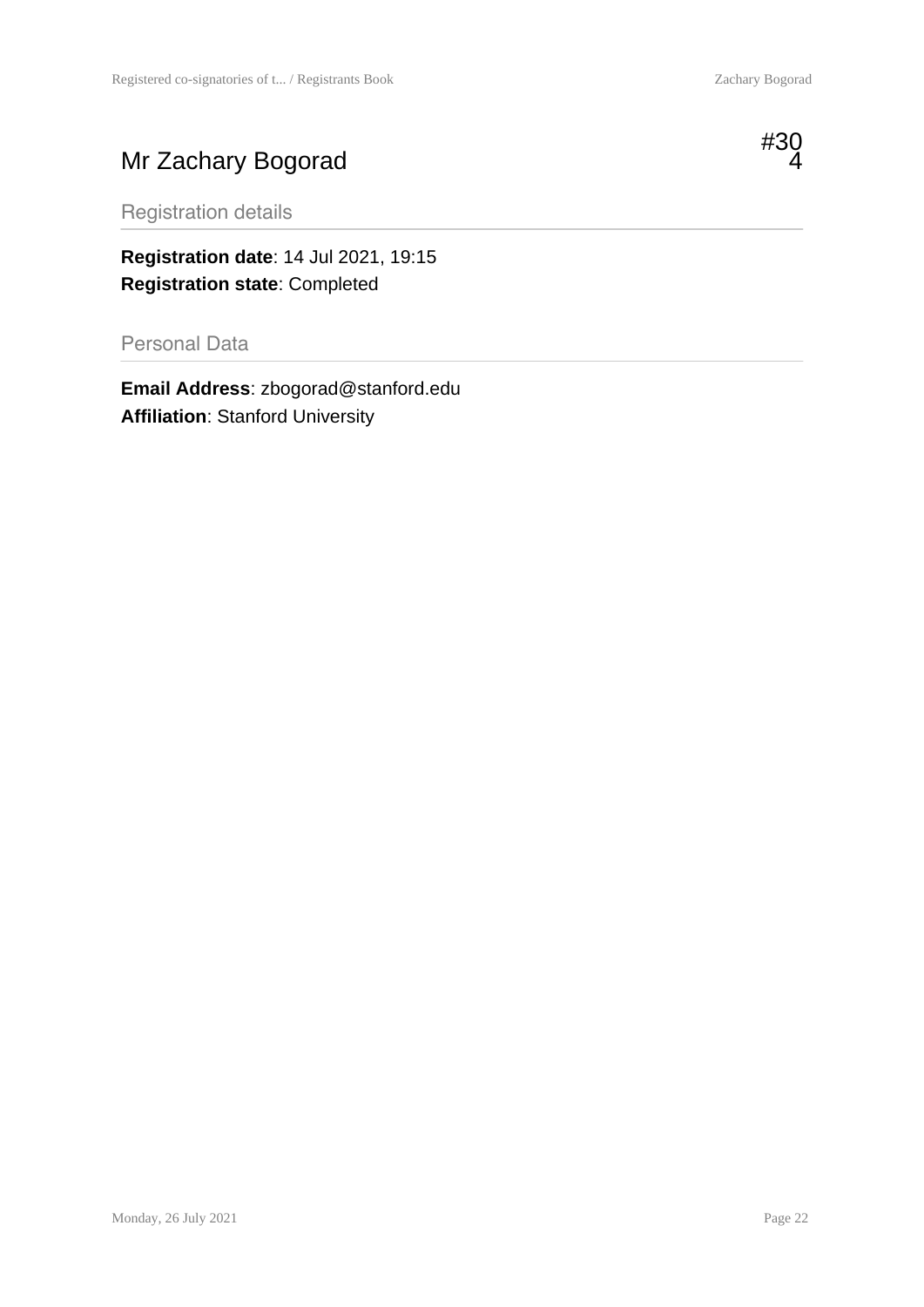#### Dr Vasiliki Bolpasi



Registration details

**Registration date**: 13 Jul 2021, 12:33 **Registration state**: Completed

Personal Data

**Email Address**: vasbol@iesl.forth.gr **Affiliation**: Physics Department - University of Crete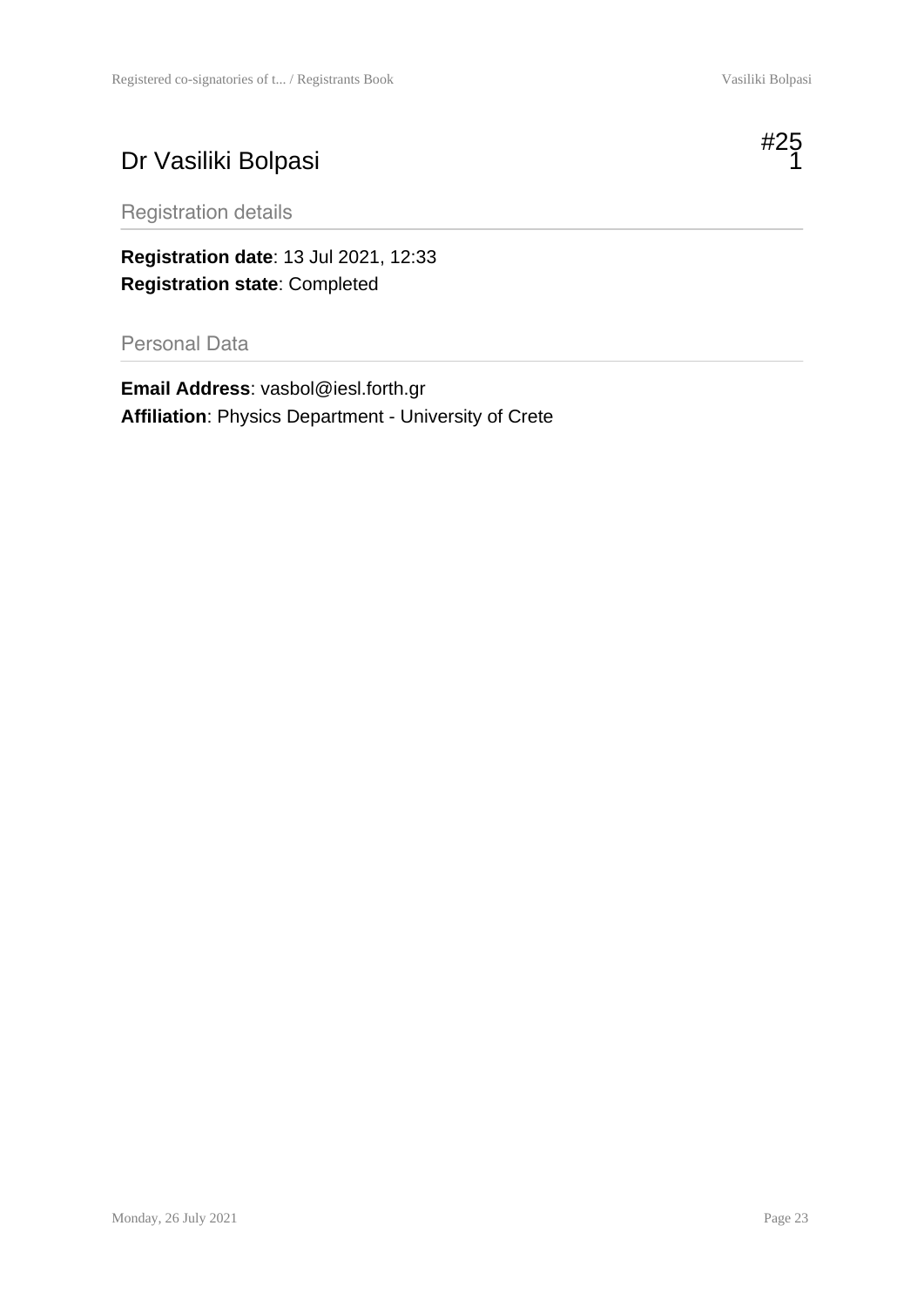#### Dr Vincent Boyer



Registration details

**Registration date**: 15 Jul 2021, 02:17 **Registration state**: Completed

Personal Data

**Email Address**: v.boyer@bham.ac.uk **Affiliation**: University of Birmingham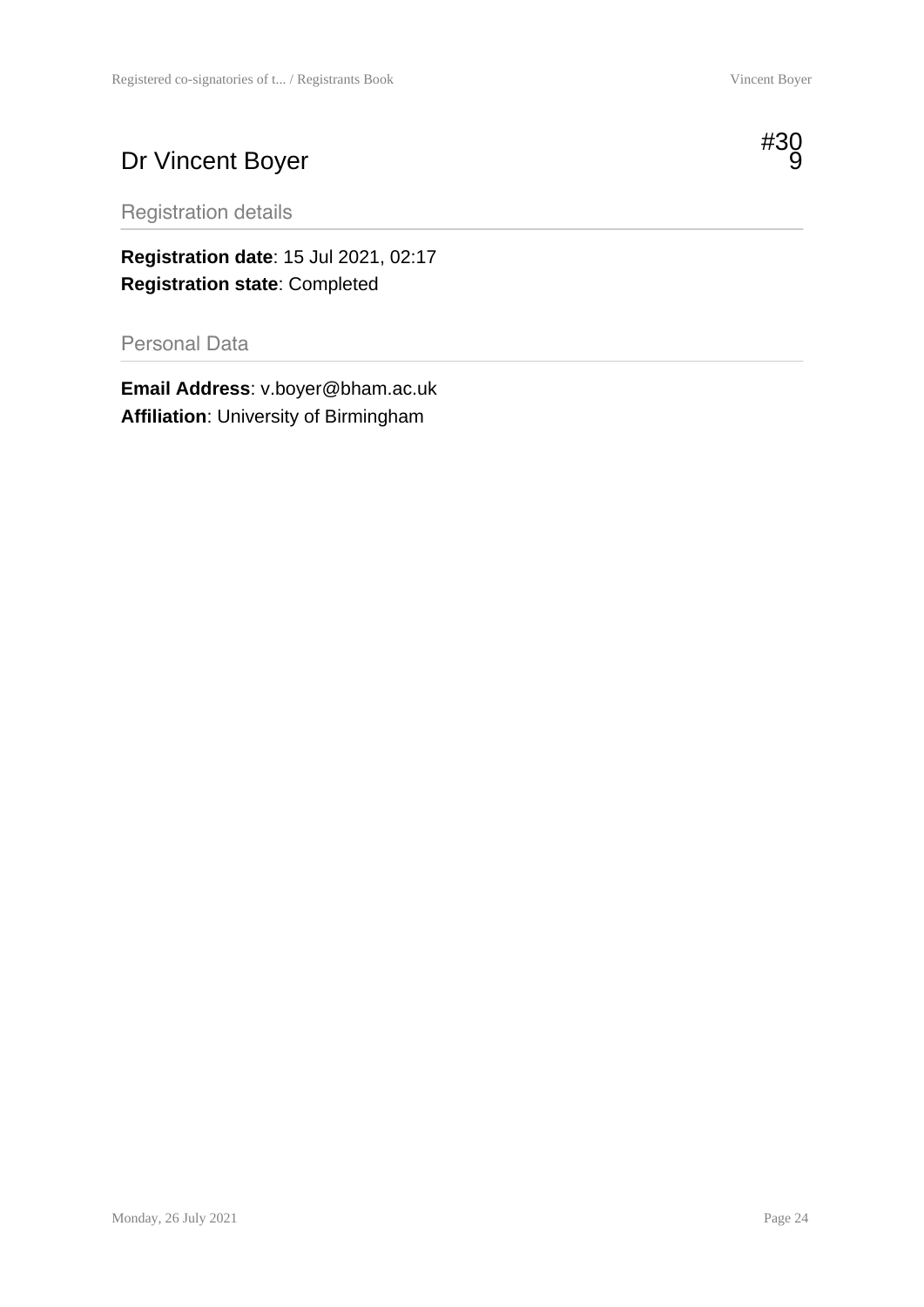#### Mr Chad Briddon



Registration details

**Registration date**: 19 Jul 2021, 09:22 **Registration state**: Completed

Personal Data

**Email Address**: chad.briddon@nottingham.ac.uk **Affiliation**: University of Nottingham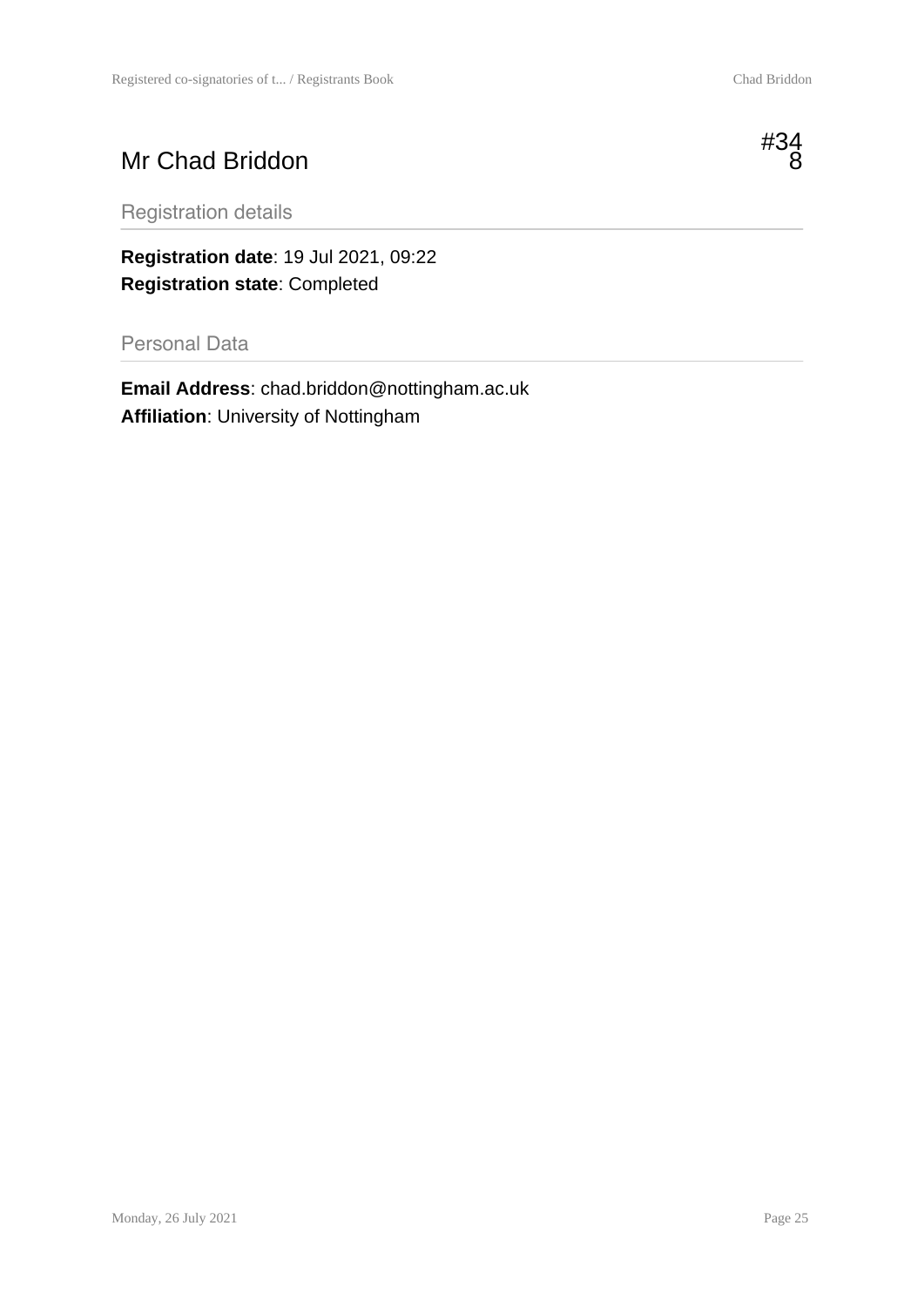#### Prof. Oliver Buchmueller



Registration details

**Registration date**: 17 Jun 2021, 12:59 **Registration state**: Completed

Personal Data

**Email Address**: oliver.buchmuller@cern.ch **Affiliation**: Imperial College (GB)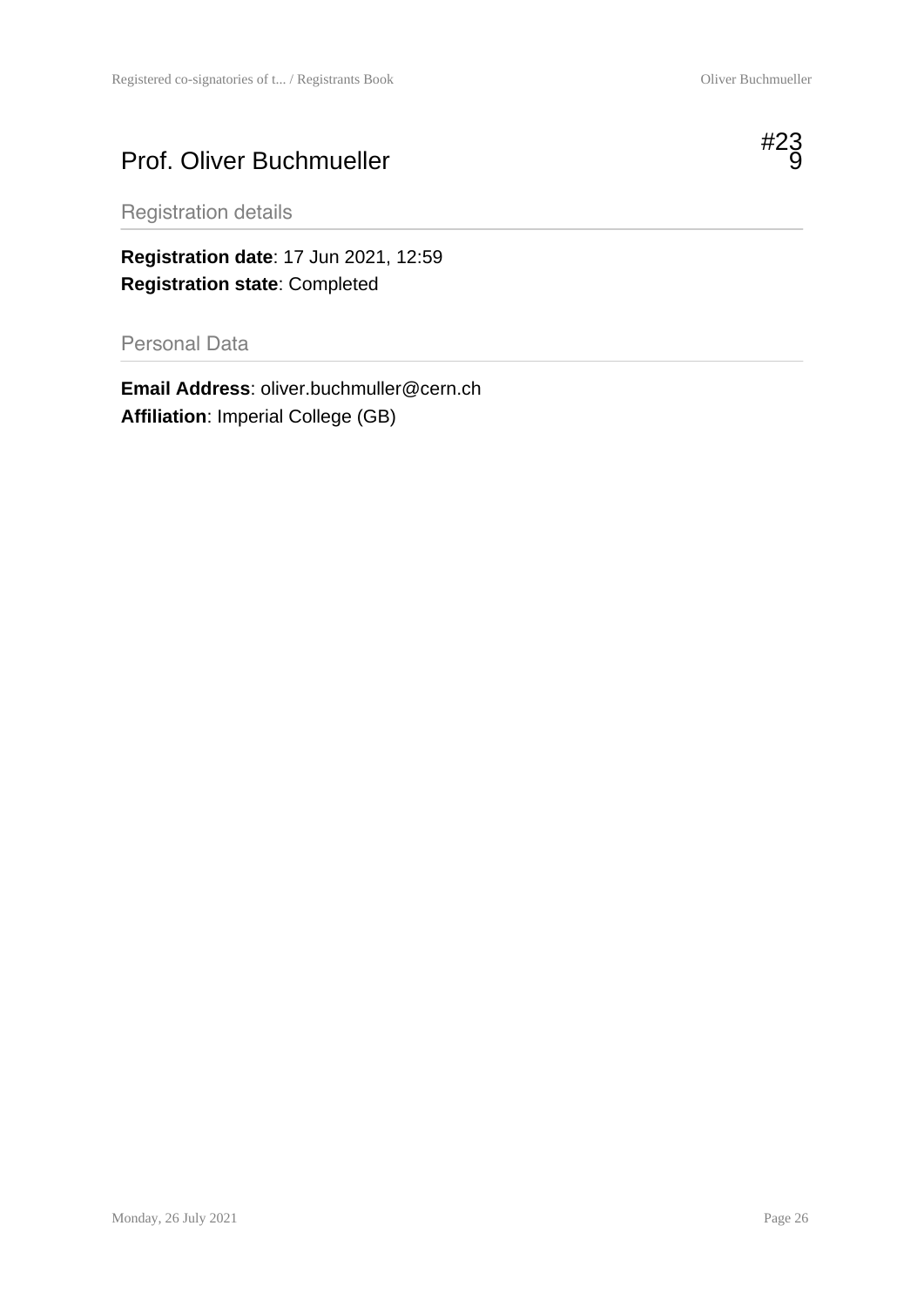#### Prof. Hrvoje Buljan

Registration details

**Registration date**: 19 Jul 2021, 17:28 **Registration state**: Completed

Personal Data

**Email Address**: hbuljan@phy.hr **Affiliation**: University of Zagreb

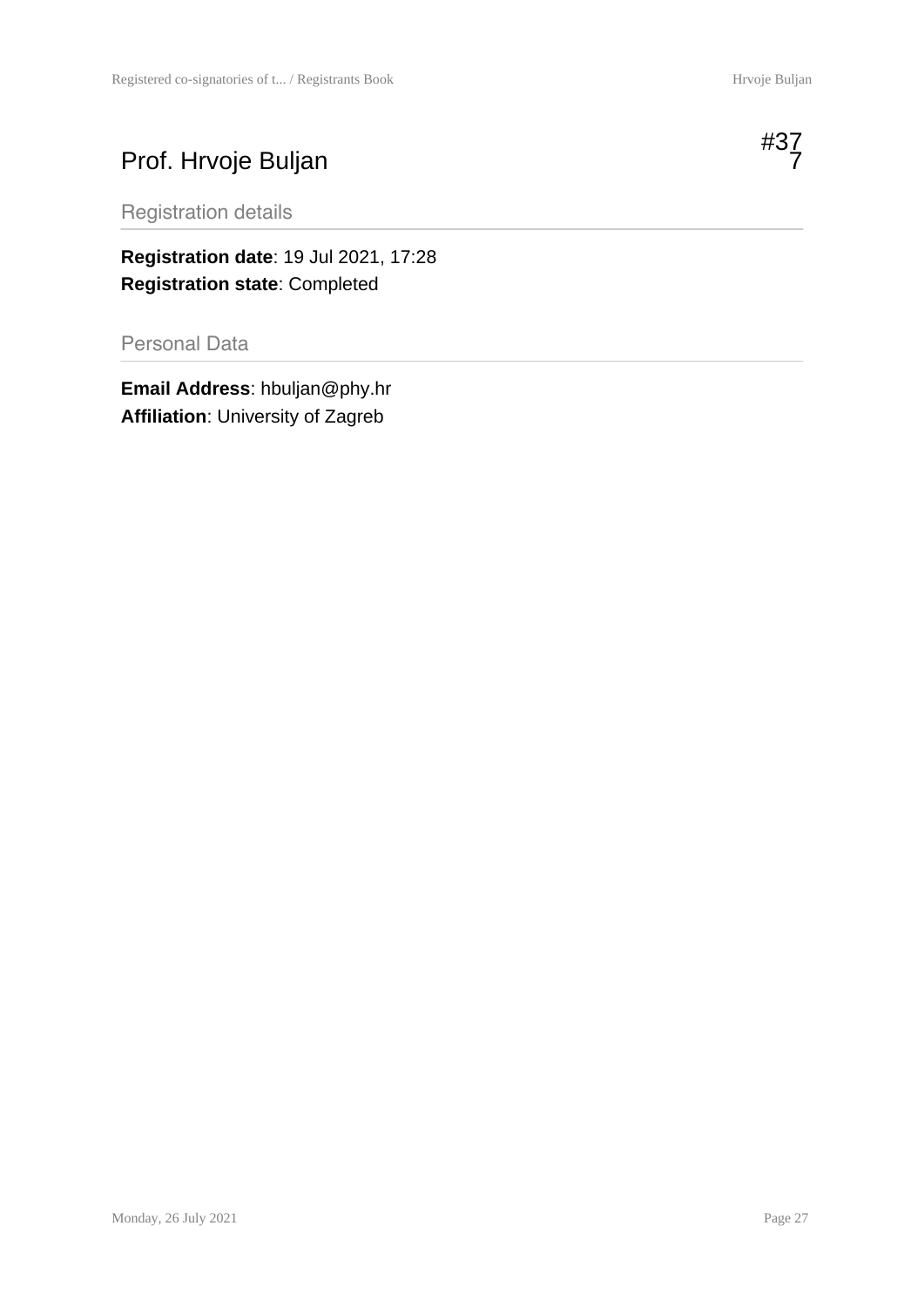#### Prof. Clare Burrage

Registration details

**Registration date**: 13 Jul 2021, 12:13 **Registration state**: Completed

Personal Data

**Email Address**: clare.burrage@nottingham.ac.uk **Affiliation**: University of Nottingham



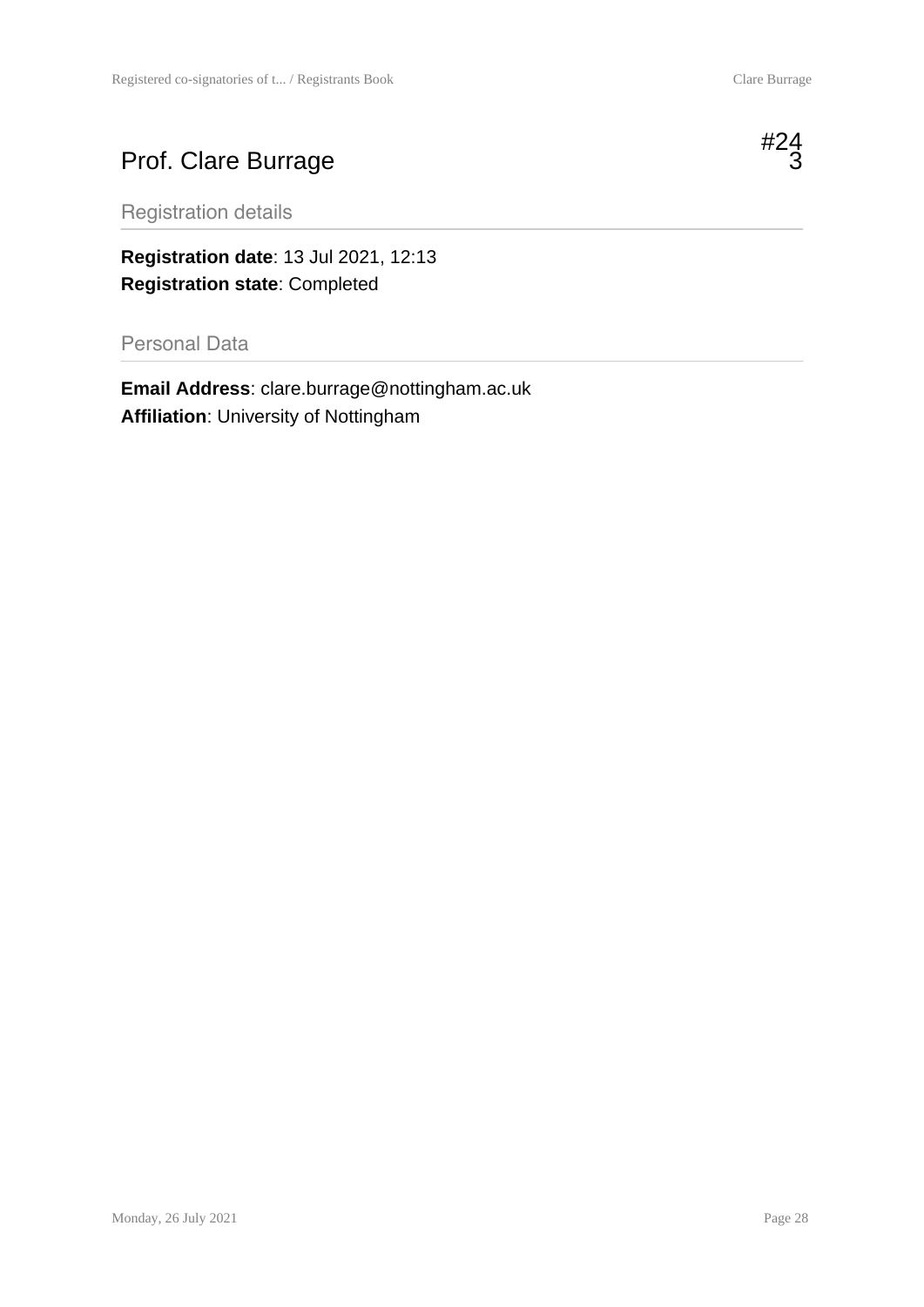#### Prof. Thomas Busch



Registration details

**Registration date**: 20 Jul 2021, 01:13 **Registration state**: Completed

Personal Data

**Email Address**: thomas.busch@oist.jp **Affiliation**: OIST Graduate University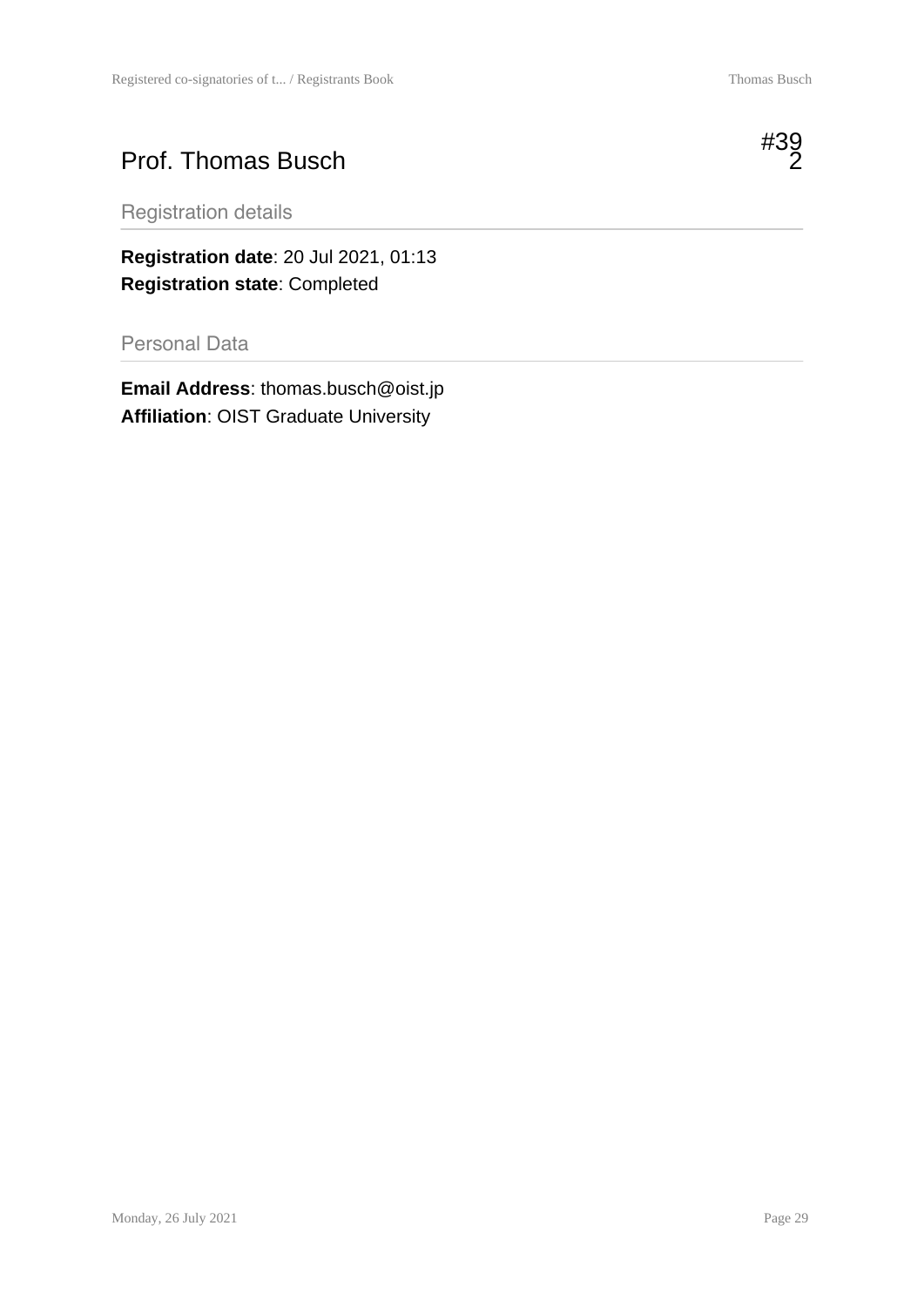# Mr Simone Callegari



Registration details

**Registration date**: 20 Jul 2021, 16:40 **Registration state**: Completed

Personal Data

**Email Address**: simone.callegari@ptb.de **Affiliation**: Physikalisch Technische Bundesanstalt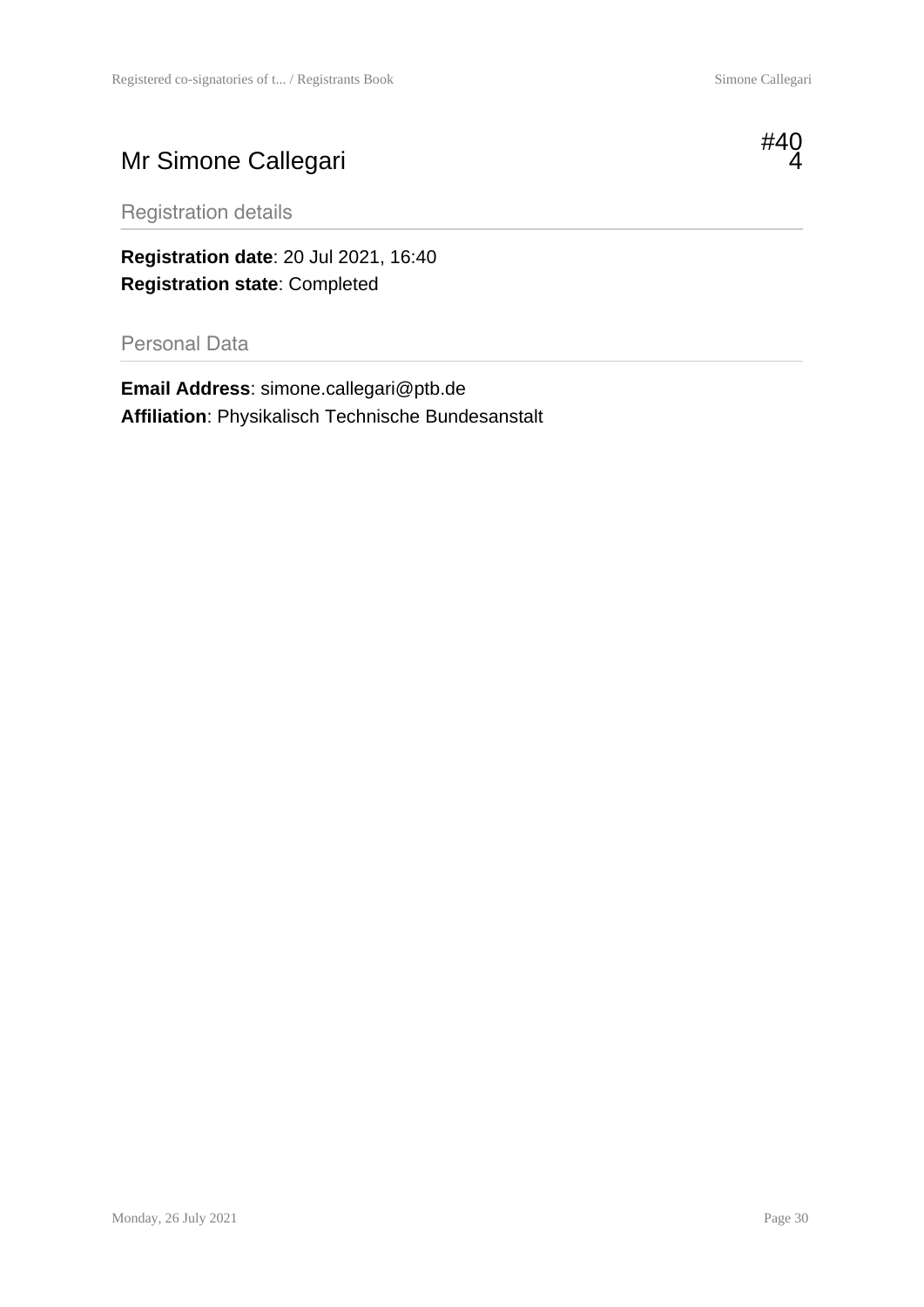## Prof. Xavier Calmet



Registration details

**Registration date**: 13 Jul 2021, 12:41 **Registration state**: Completed

Personal Data

**Email Address**: x.calmet@sussex.ac.uk **Affiliation**: University of Sussex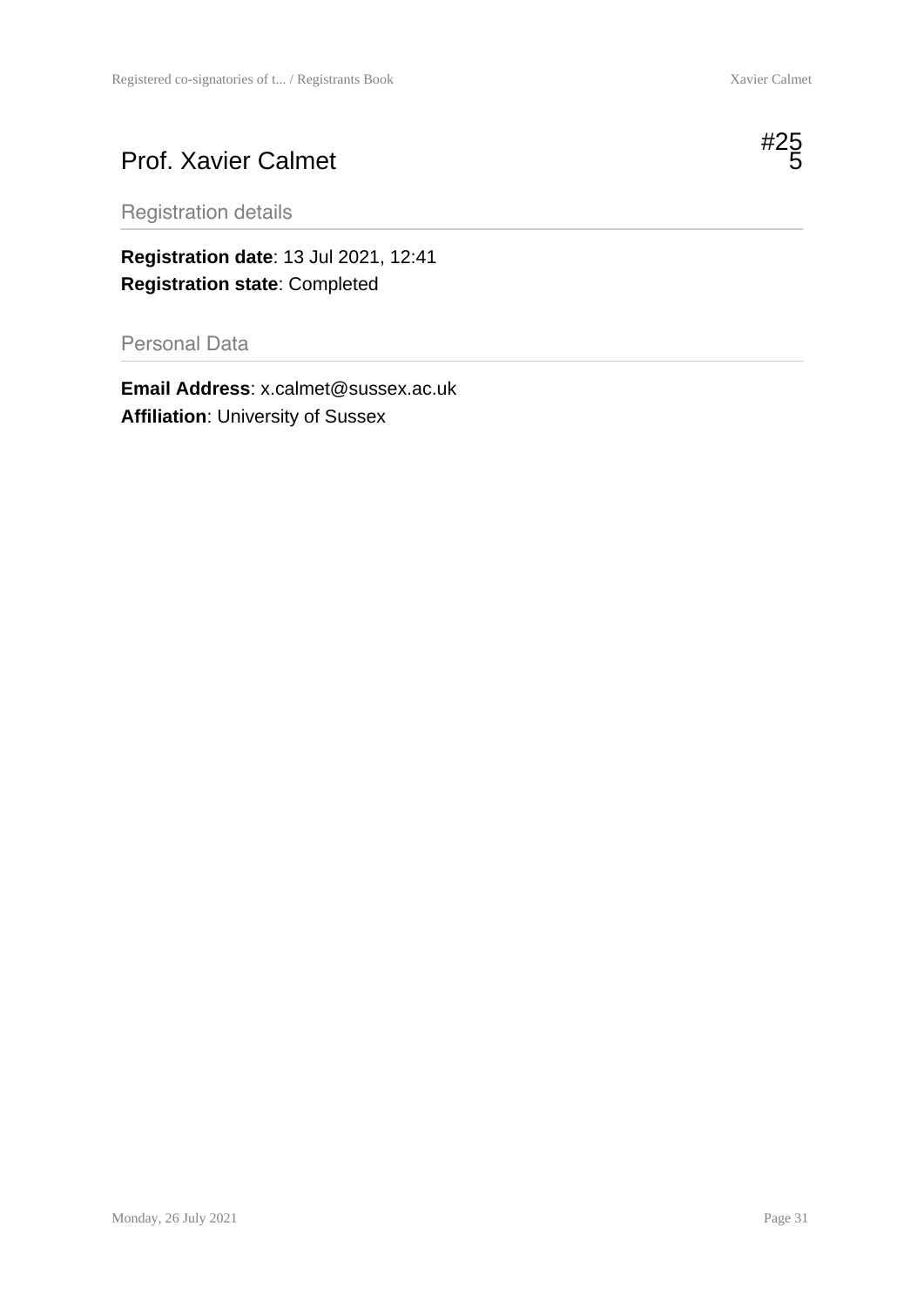### Dr Ana Caramete



Registration details

**Registration date**: 15 Jul 2021, 06:14 **Registration state**: Completed

Personal Data

**Email Address**: acaramete@spacescience.ro **Affiliation**: Institute of Space Science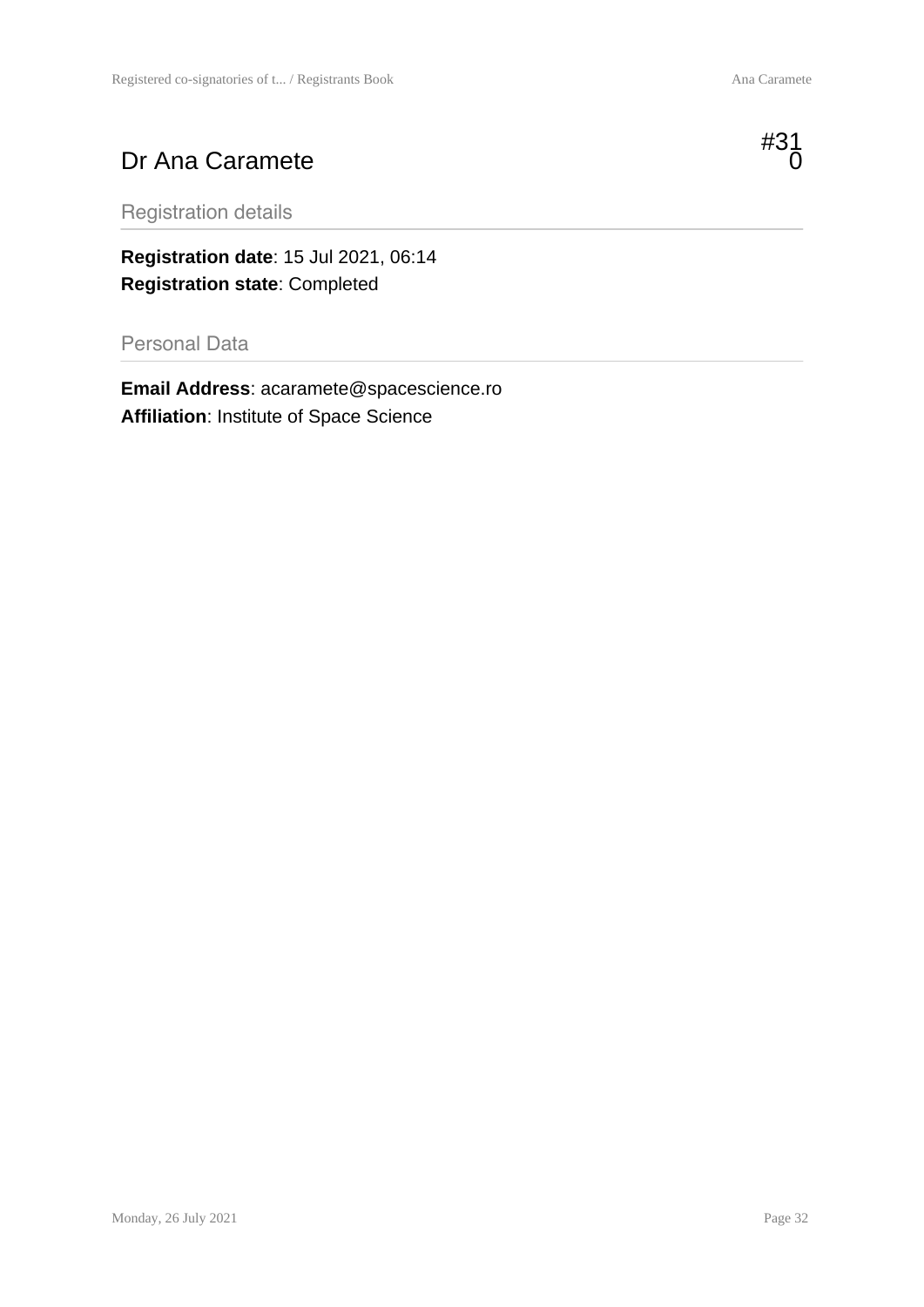# Mr PRATIK CHAKRABORTY



Registration details

**Registration date**: 22 Jul 2021, 16:33 **Registration state**: Completed

Personal Data

**Email Address**: pha202079@iitd.ac.in **Affiliation**: INDIAN INSTITUTE OF TECHNOLOGY DELHI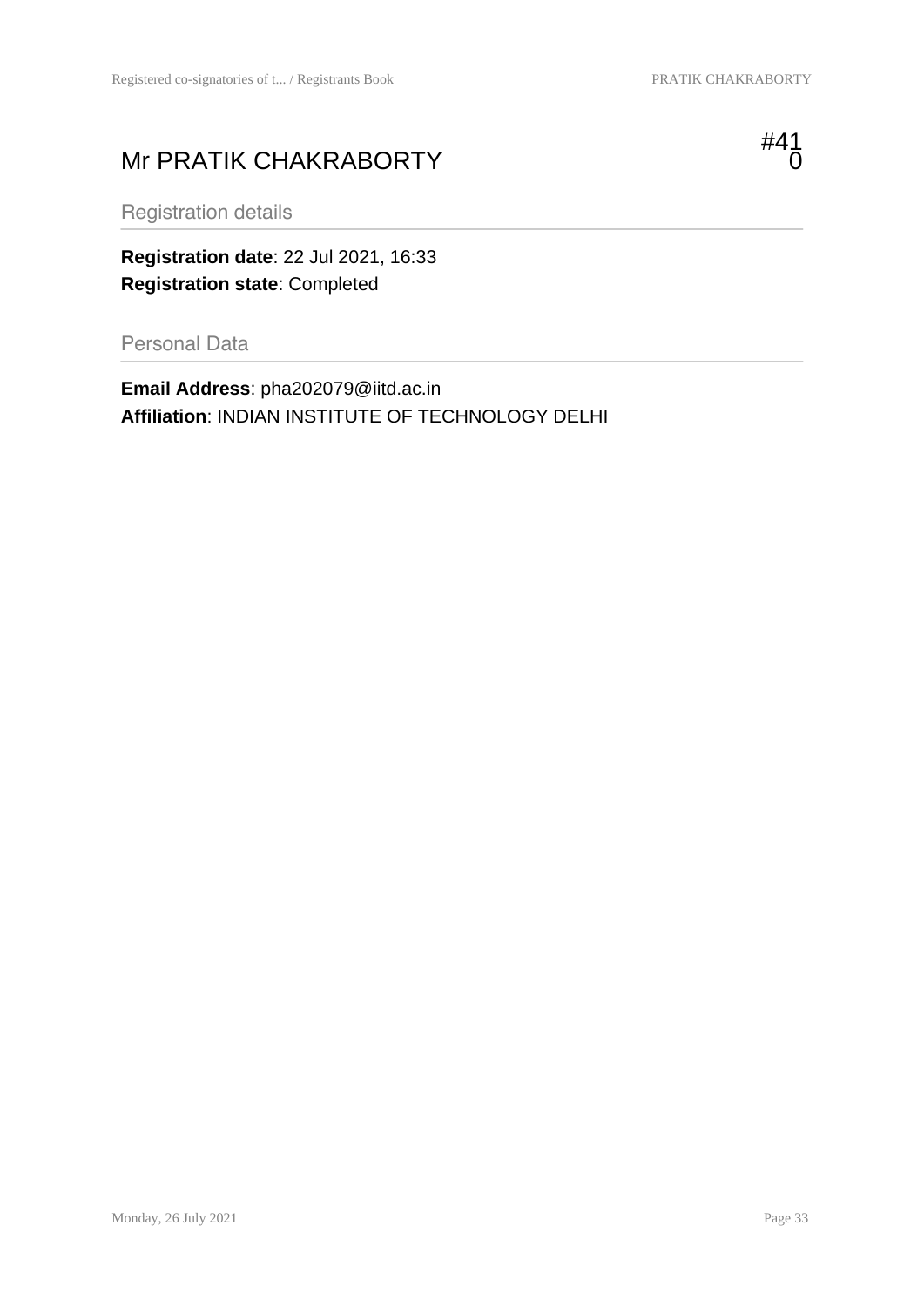### Mr Saksham Chandna



Registration details

**Registration date**: 19 Jul 2021, 14:26 **Registration state**: Completed

Personal Data

**Email Address**: saksham18@iiserb.ac.in **Affiliation**: Indian Institute of Science Education and Research, Bhopal, Madhya Pradesh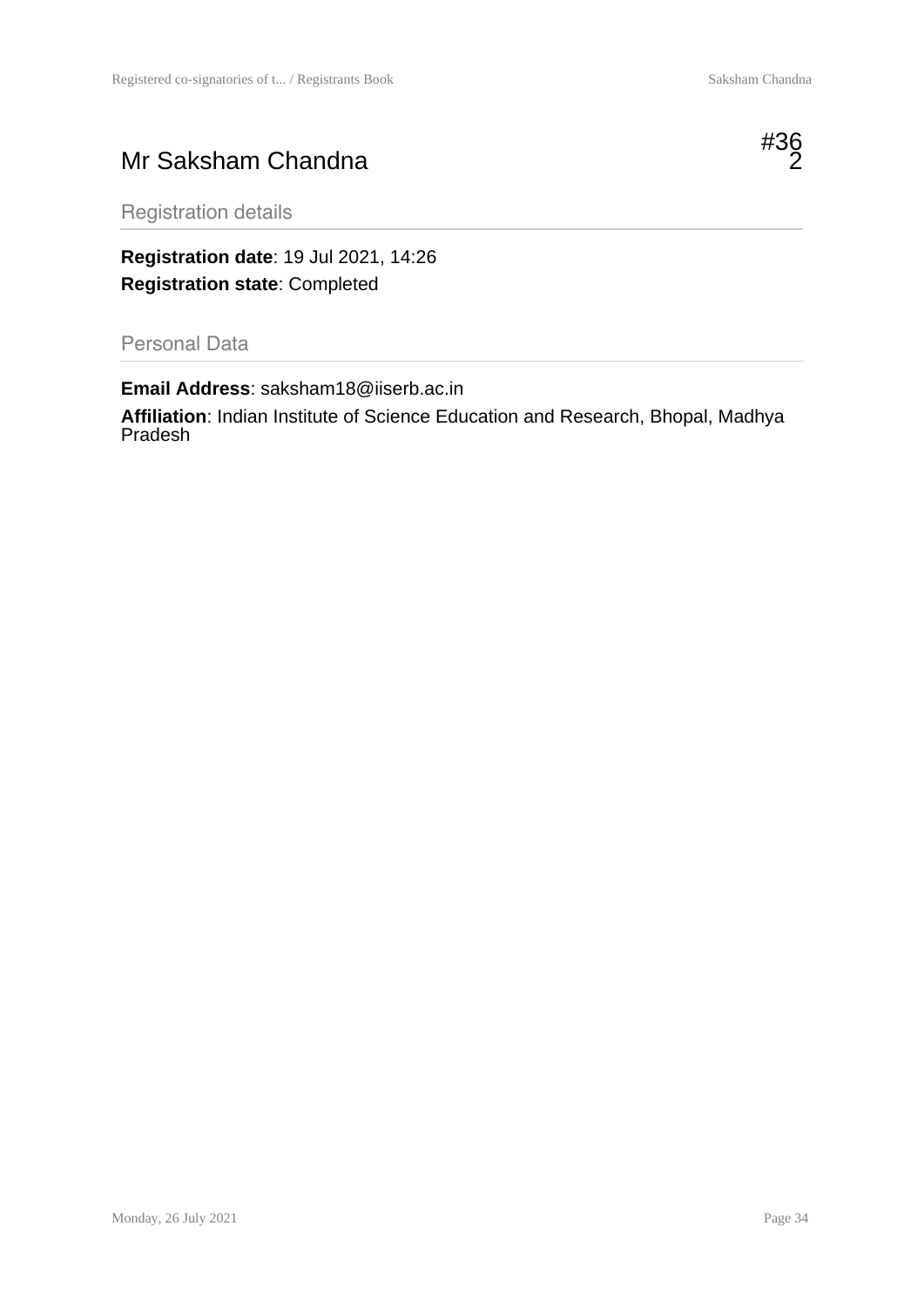# Prof. Swapan Chattopadhyay



Registration details

**Registration date**: 13 Jul 2021, 18:28 **Registration state**: Completed

Personal Data

**Email Address**: swapan@fnal.gov **Affiliation**: Fermilab and Stanford University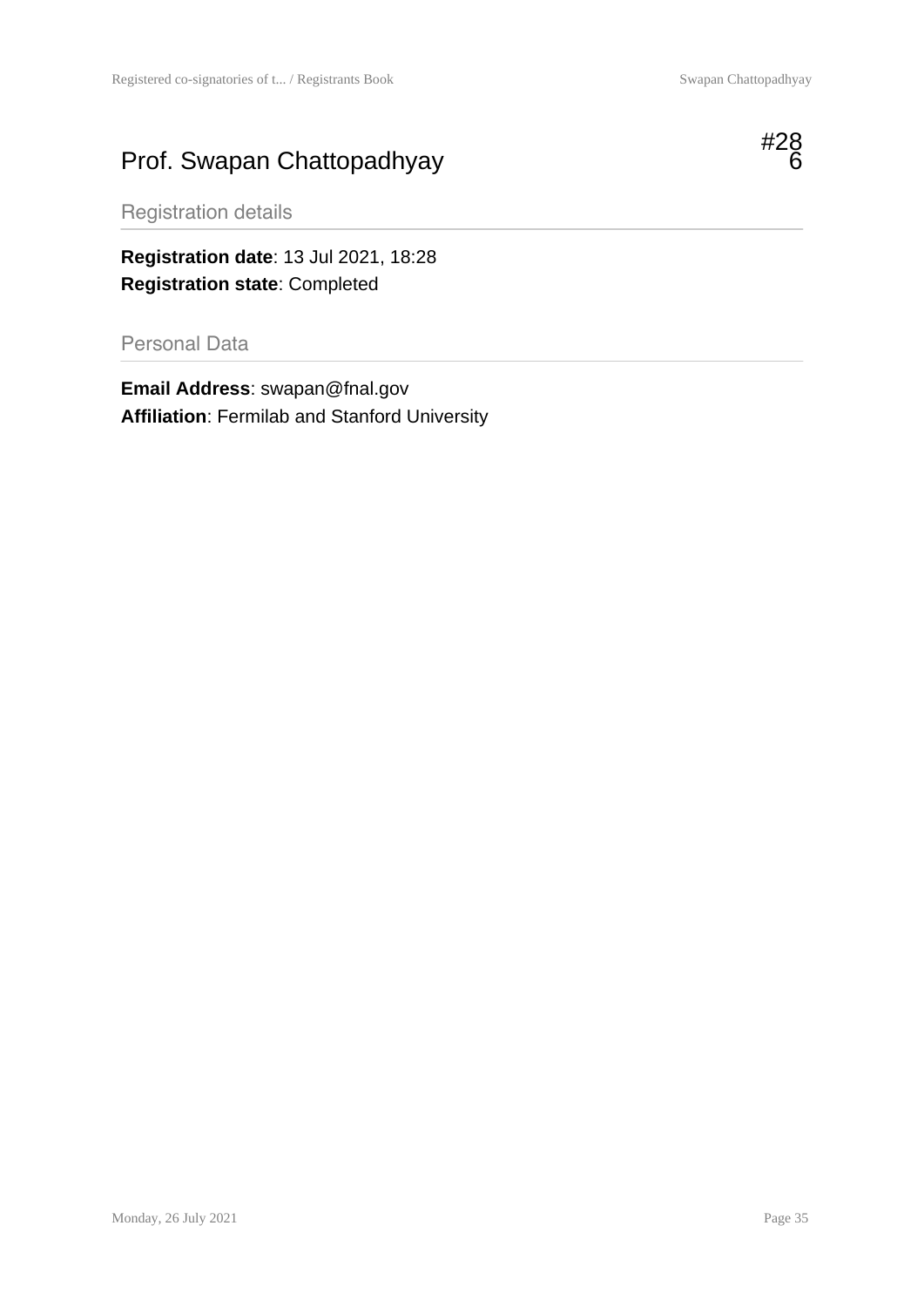# Ms Upasna Chauhan

#41  $\overline{1}$ 

Registration details

**Registration date**: 22 Jul 2021, 18:42 **Registration state**: Completed

Personal Data

**Email Address**: chauhanupasna34@gmail.com **Affiliation**: Indian institute of technology, new Delhi, india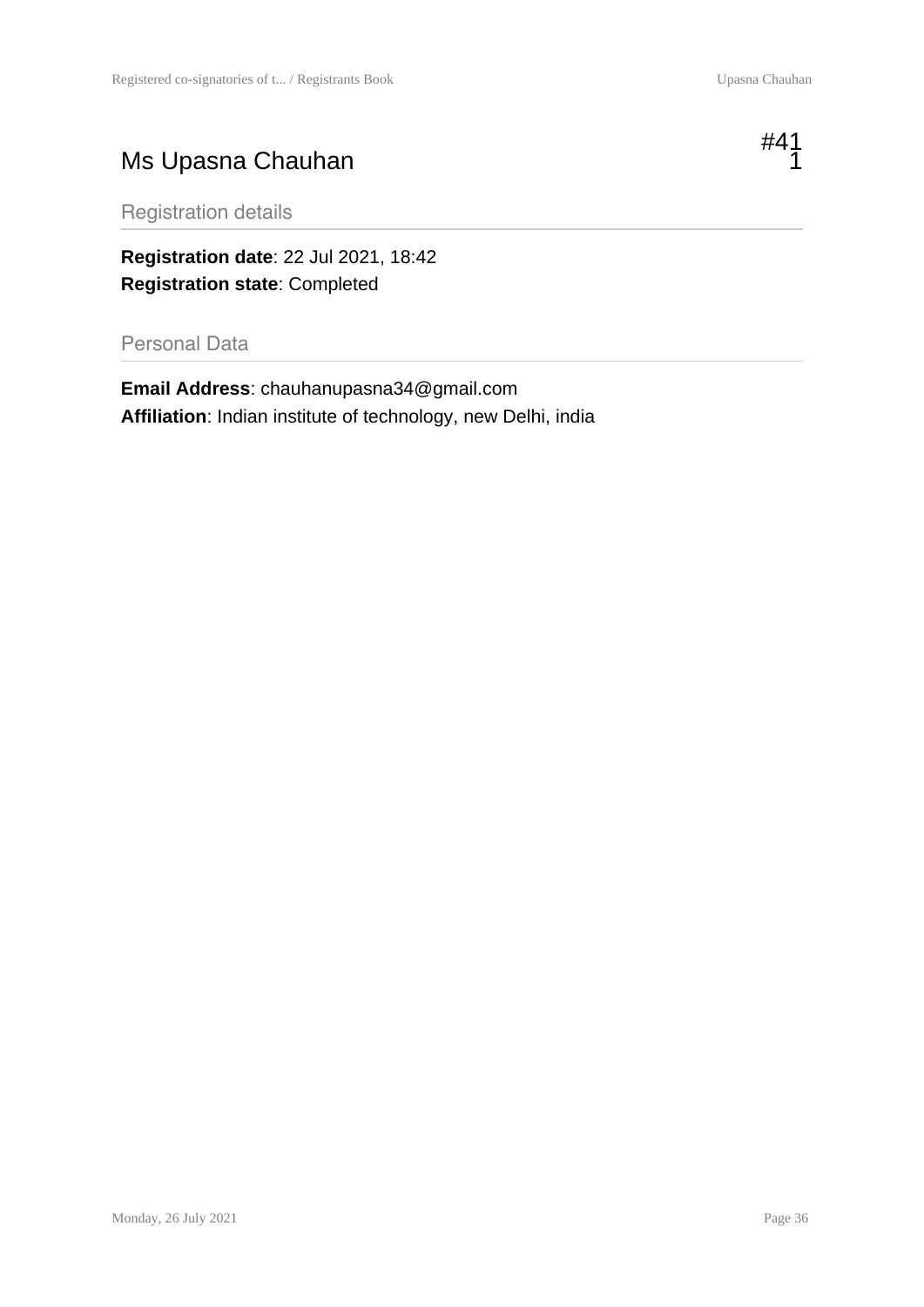# Prof. Xuzong Chen

Registration details

**Registration date**: 19 Jul 2021, 10:06 **Registration state**: Completed

Personal Data

**Email Address**: xuzongchen@pku.edu.cn **Affiliation**: Peking University

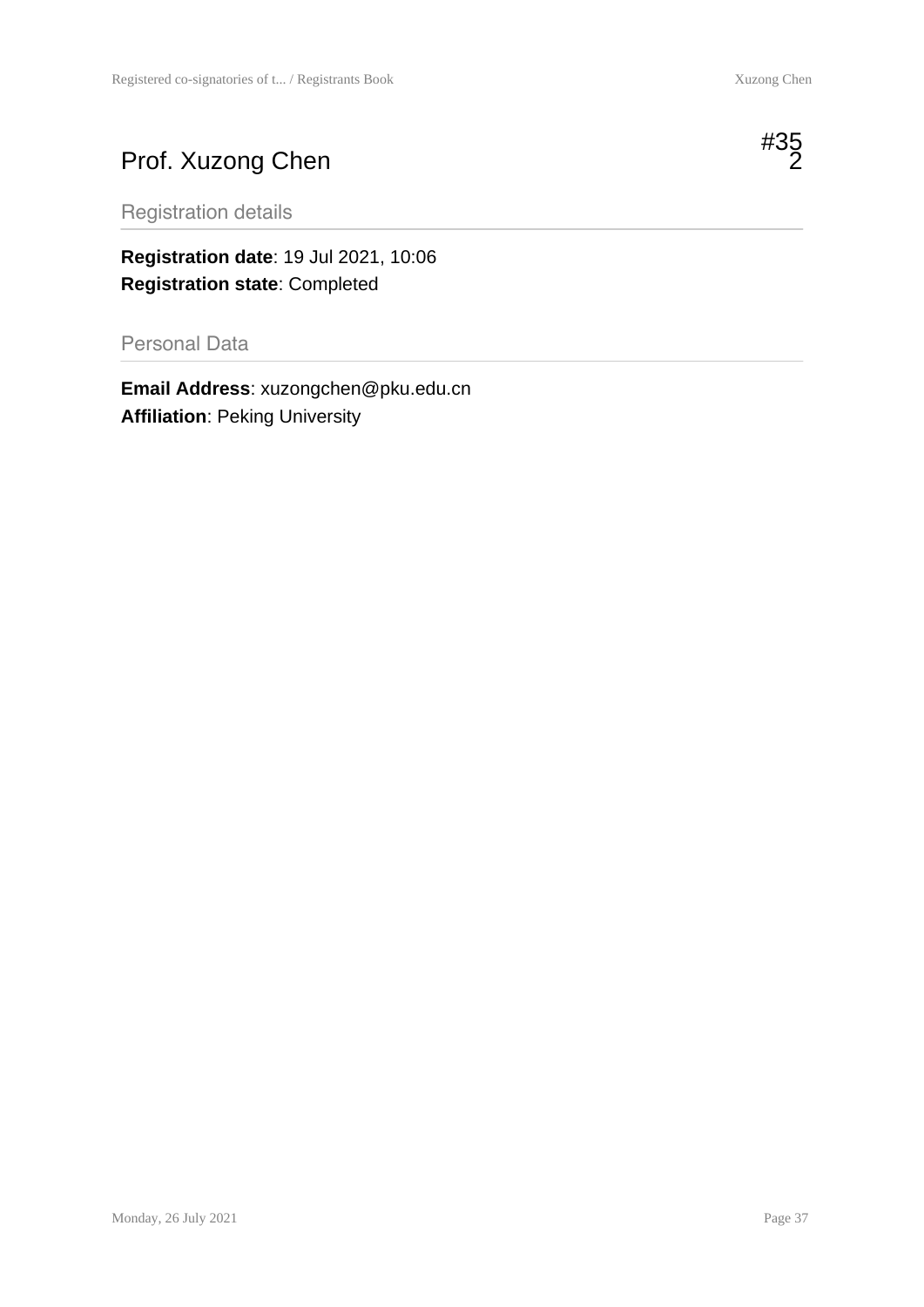### Dr Jonathon Coleman



Registration details

**Registration date**: 13 Jul 2021, 12:26 **Registration state**: Completed

Personal Data

**Email Address**: coleman@liv.ac.uk **Affiliation**: University of Liverpool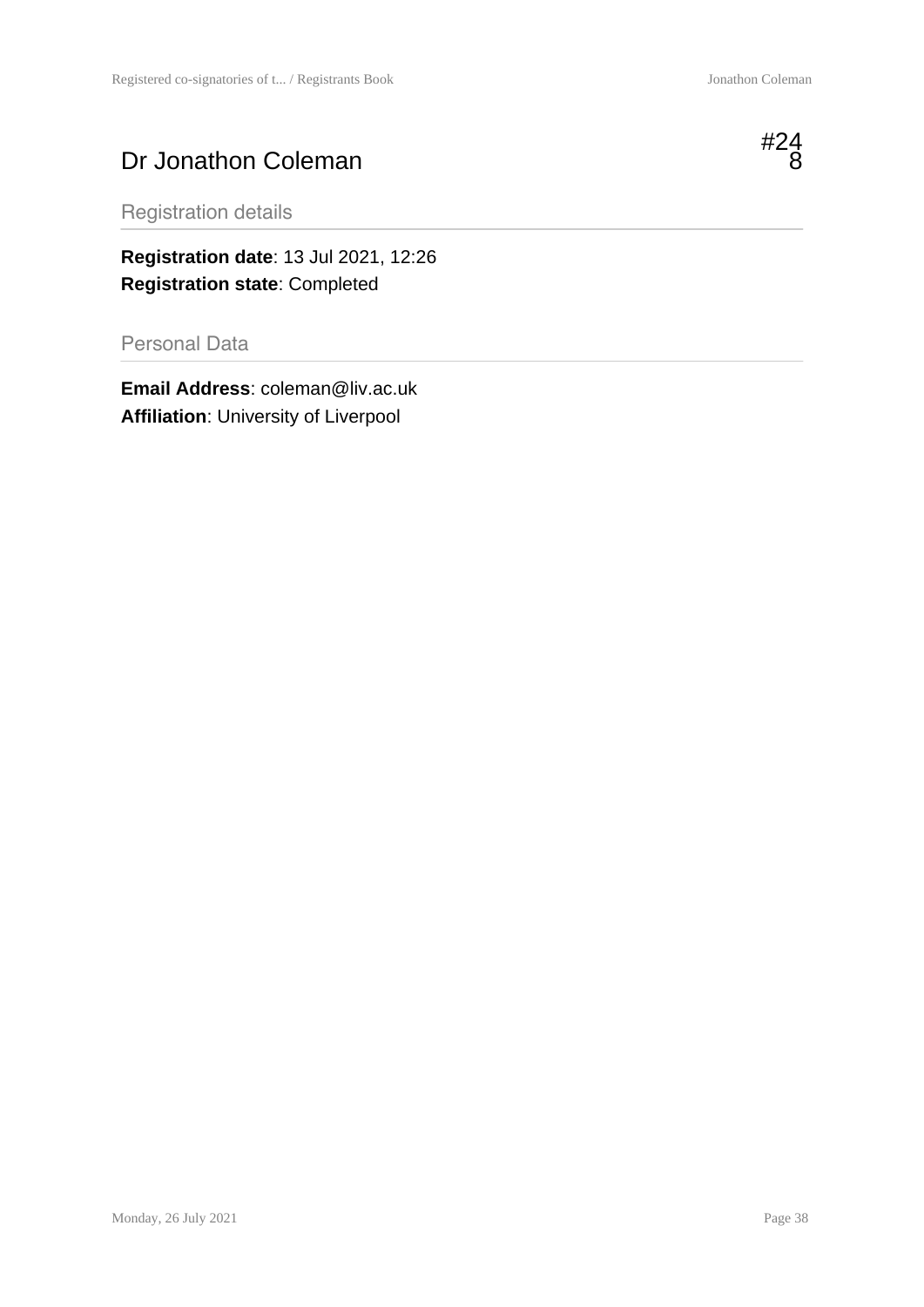### Mr Andrei-Ieronim Constantinescu



Registration details

**Registration date**: 13 Jul 2021, 15:17 **Registration state**: Completed

Personal Data

**Email Address**: aiconstantinescu@spacescience.ro **Affiliation**: Institute of Space Science, Romania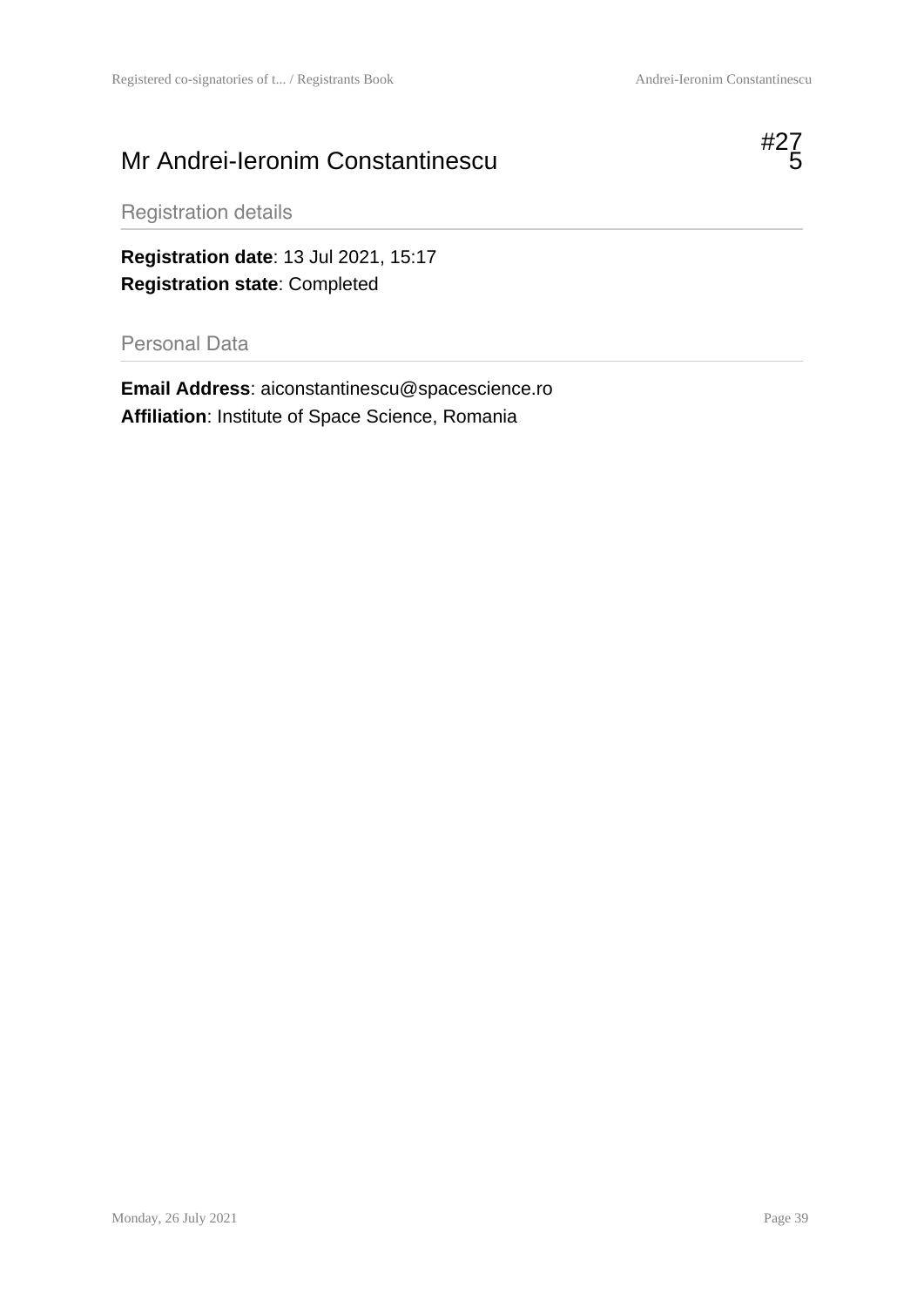#### Prof. Costas Constantinou



Registration details

**Registration date**: 13 Jul 2021, 13:54 **Registration state**: Completed

Personal Data

**Email Address**: c.constantinou@bham.ac.uk **Affiliation**: University of Birmingham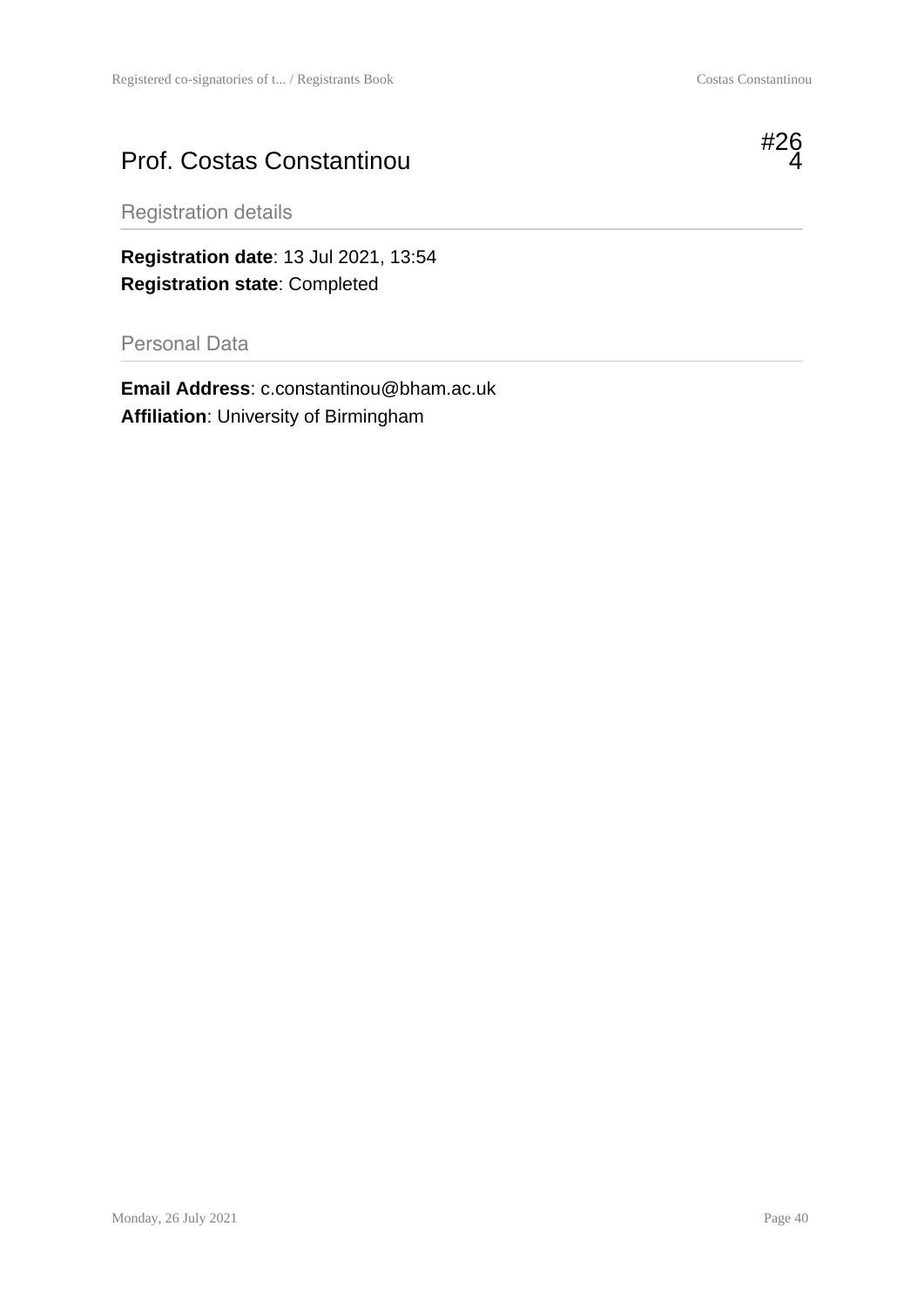# Prof. Edmund Copeland



Registration details

**Registration date**: 13 Jul 2021, 12:26 **Registration state**: Completed

Personal Data

**Email Address**: ed.copeland@nottingham.ac.uk **Affiliation**: University of Nottingham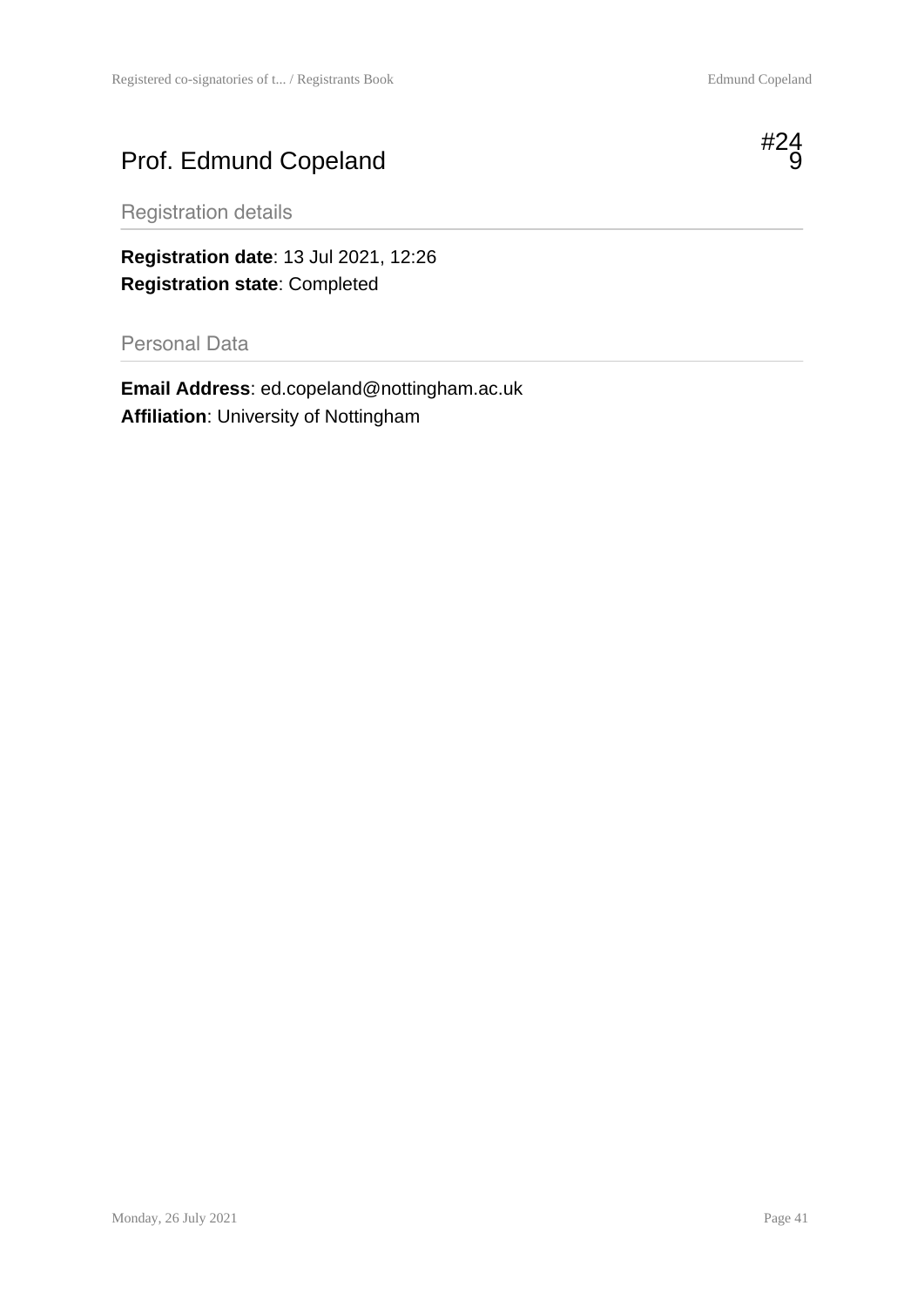# Dr Joseph Cotter



Registration details

**Registration date**: 14 Jul 2021, 10:52 **Registration state**: Completed

Personal Data

**Email Address**: j.cotter@imperial.ac.uk **Affiliation**: Imperial College London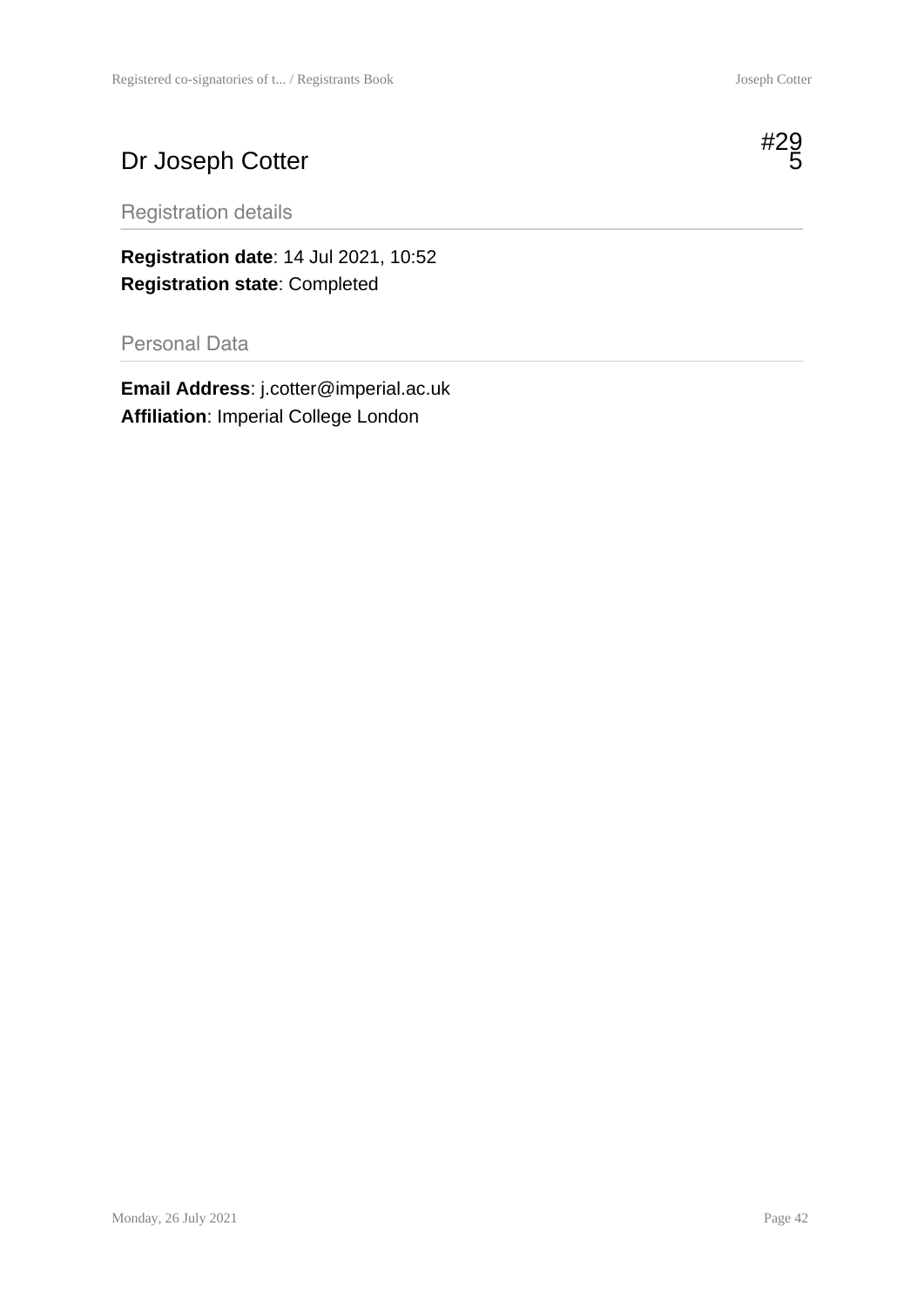# Ms Abigail Coughlan



Registration details

**Registration date**: 22 Jul 2021, 16:31 **Registration state**: Completed

Personal Data

**Email Address**: abigail.coughlan@physics.ox.ac.uk **Affiliation**: University of Oxford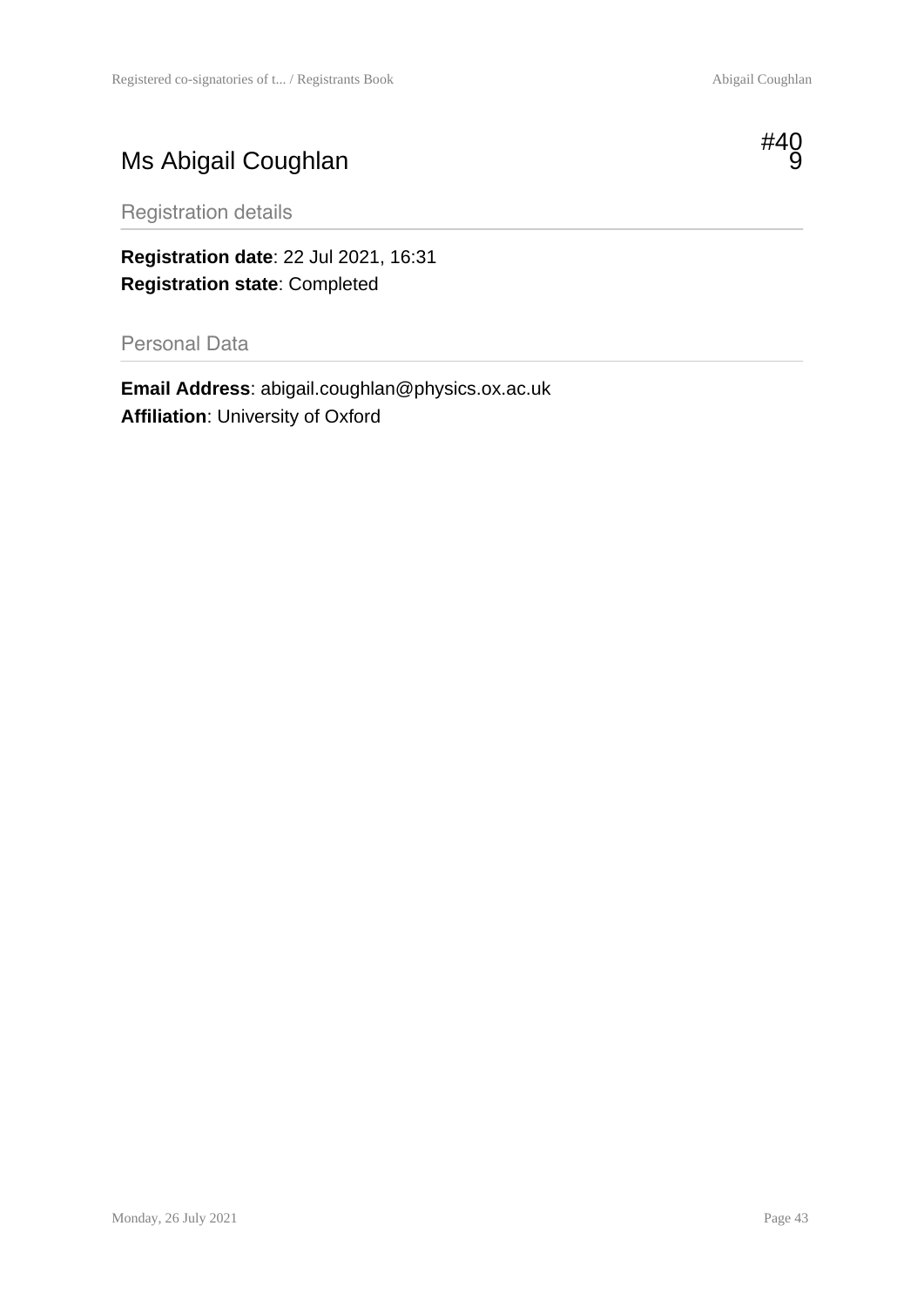# **Registration date**: 13 Jul 2021, 16:32

Prof. Yanou Cui

Registration details

**Registration state**: Completed

#### Personal Data

**Email Address**: yanou.cui@ucr.edu **Affiliation**: University of California-Riverside



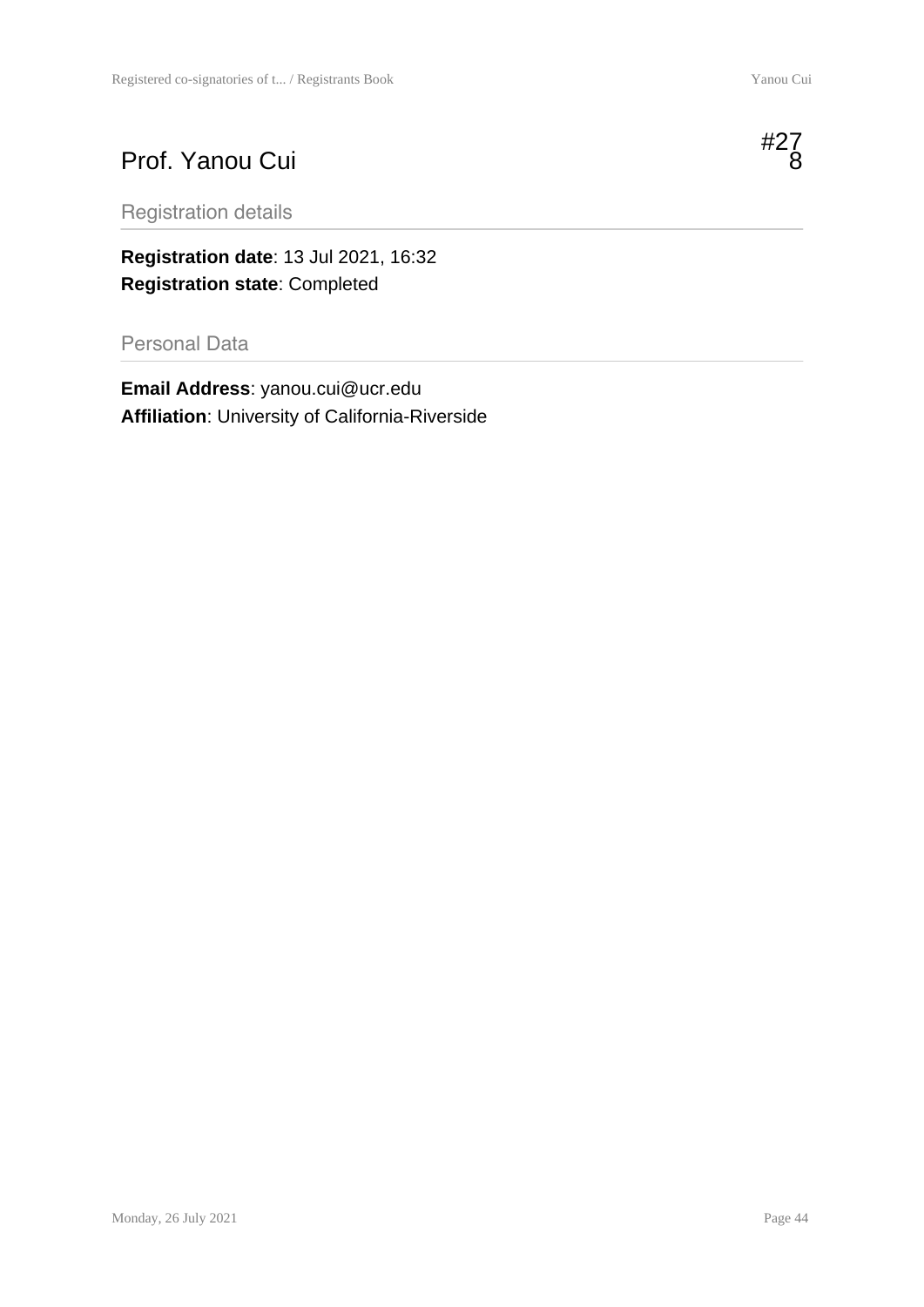# Mr Oday Darwich

Registration details

**Registration date**: 14 Jul 2021, 09:16 **Registration state**: Completed

Personal Data

**Email Address**: oday.darwich@cern.ch **Affiliation**: UNIGE

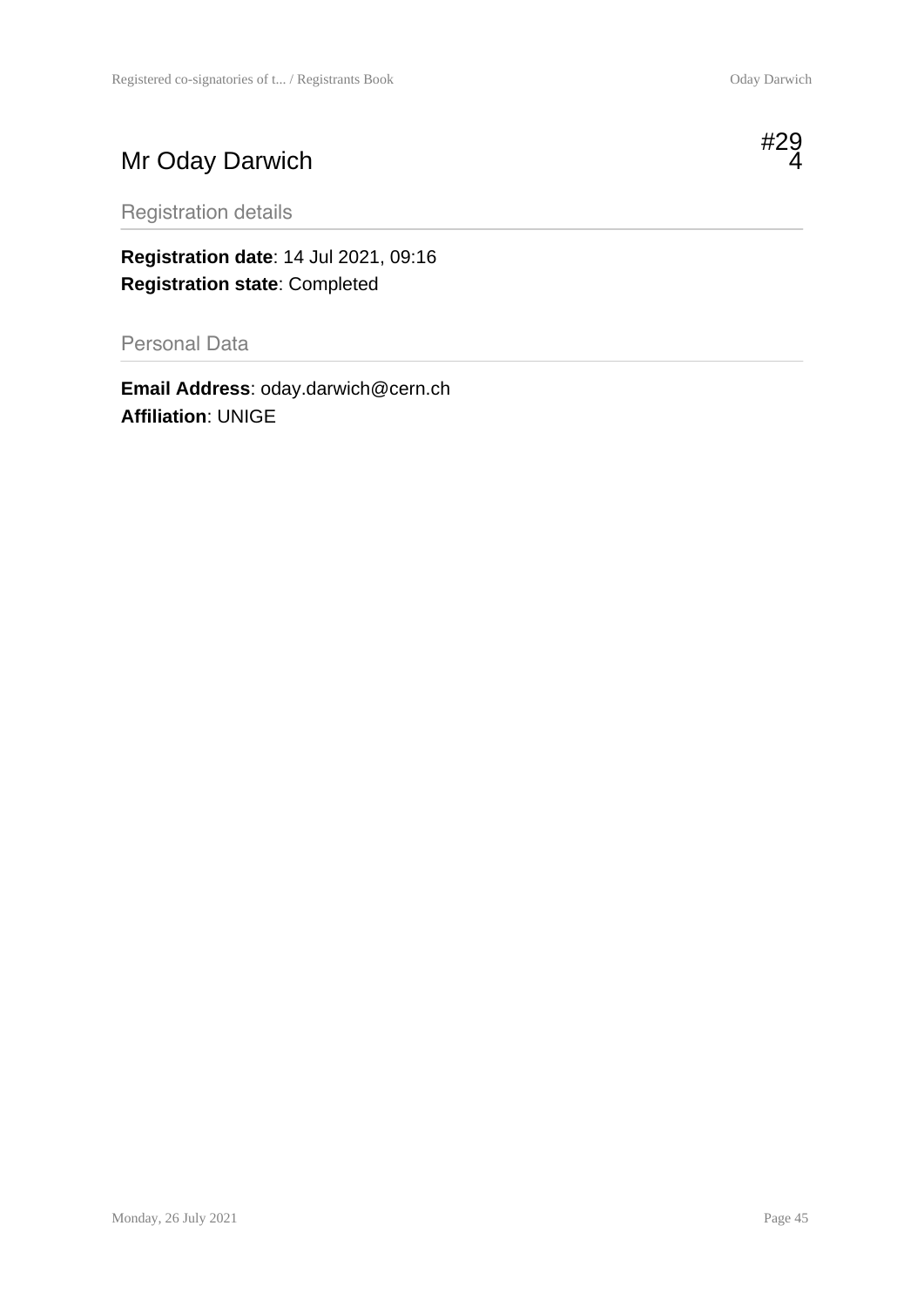# Dr Animesh Datta



Registration details

**Registration date**: 14 Jul 2021, 16:29 **Registration state**: Completed

Personal Data

**Email Address**: animesh.datta@warwick.ac.uk **Affiliation**: University of Warwick, UK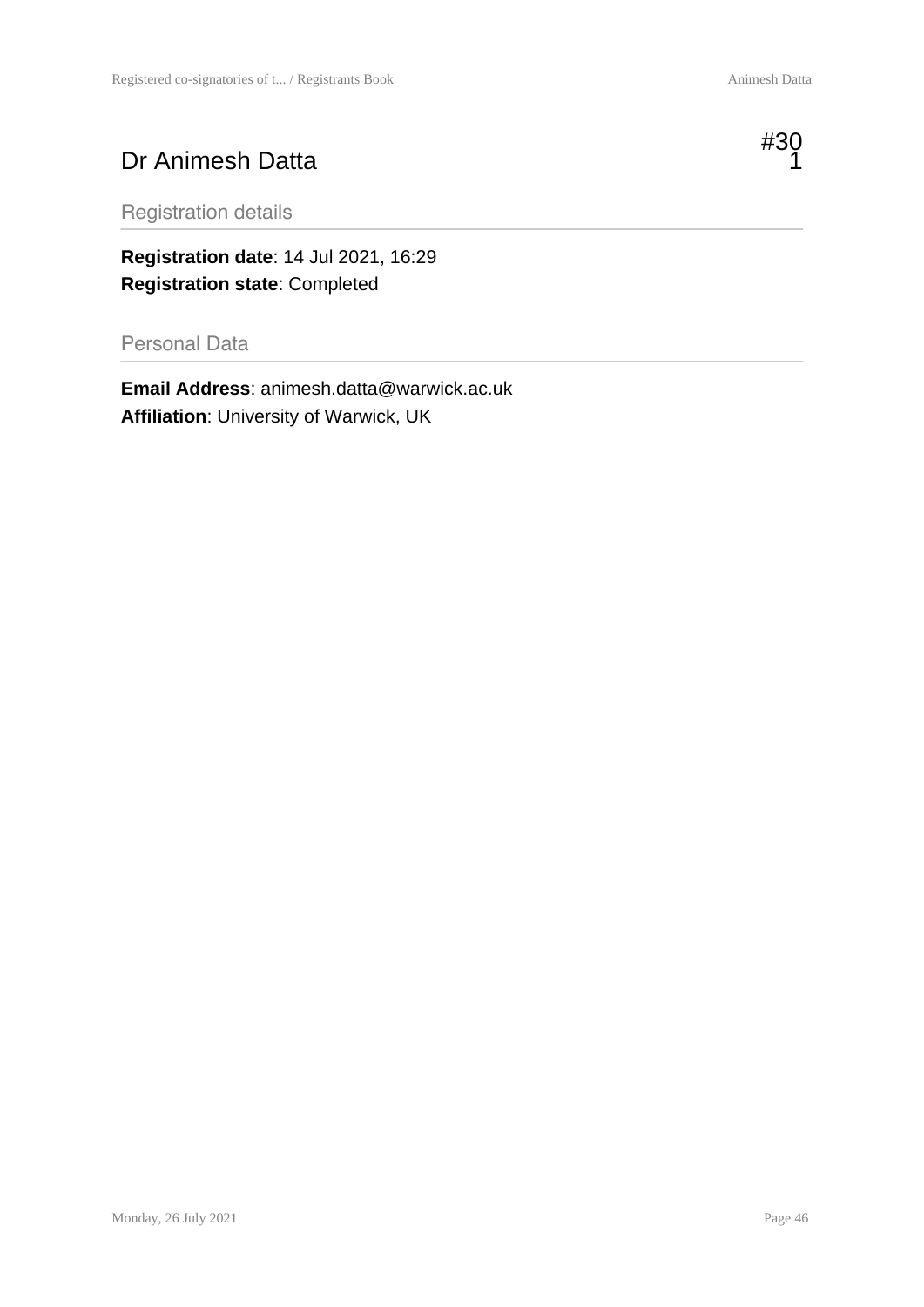#### Prof. Andrei Derevianko



Registration details

**Registration date**: 19 Jul 2021, 17:22 **Registration state**: Completed

Personal Data

**Email Address**: andrei@unr.edu **Affiliation**: University of Nevada, Reno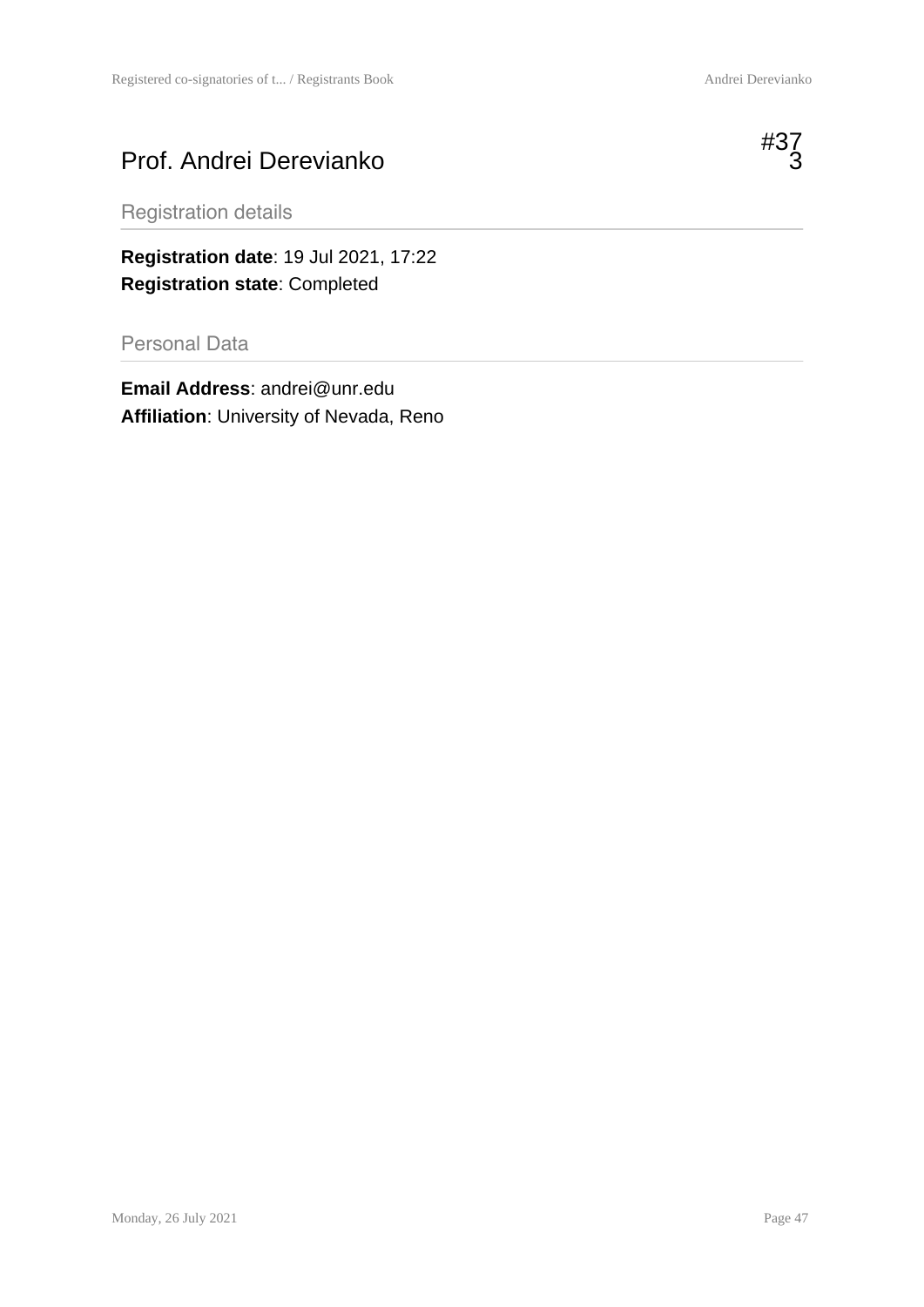# Prof. Albert De Roeck

Registration details

**Registration date**: 17 Jun 2021, 17:08 **Registration state**: Completed

Personal Data

**Email Address**: albert.de.roeck@cern.ch **Affiliation**: CERN



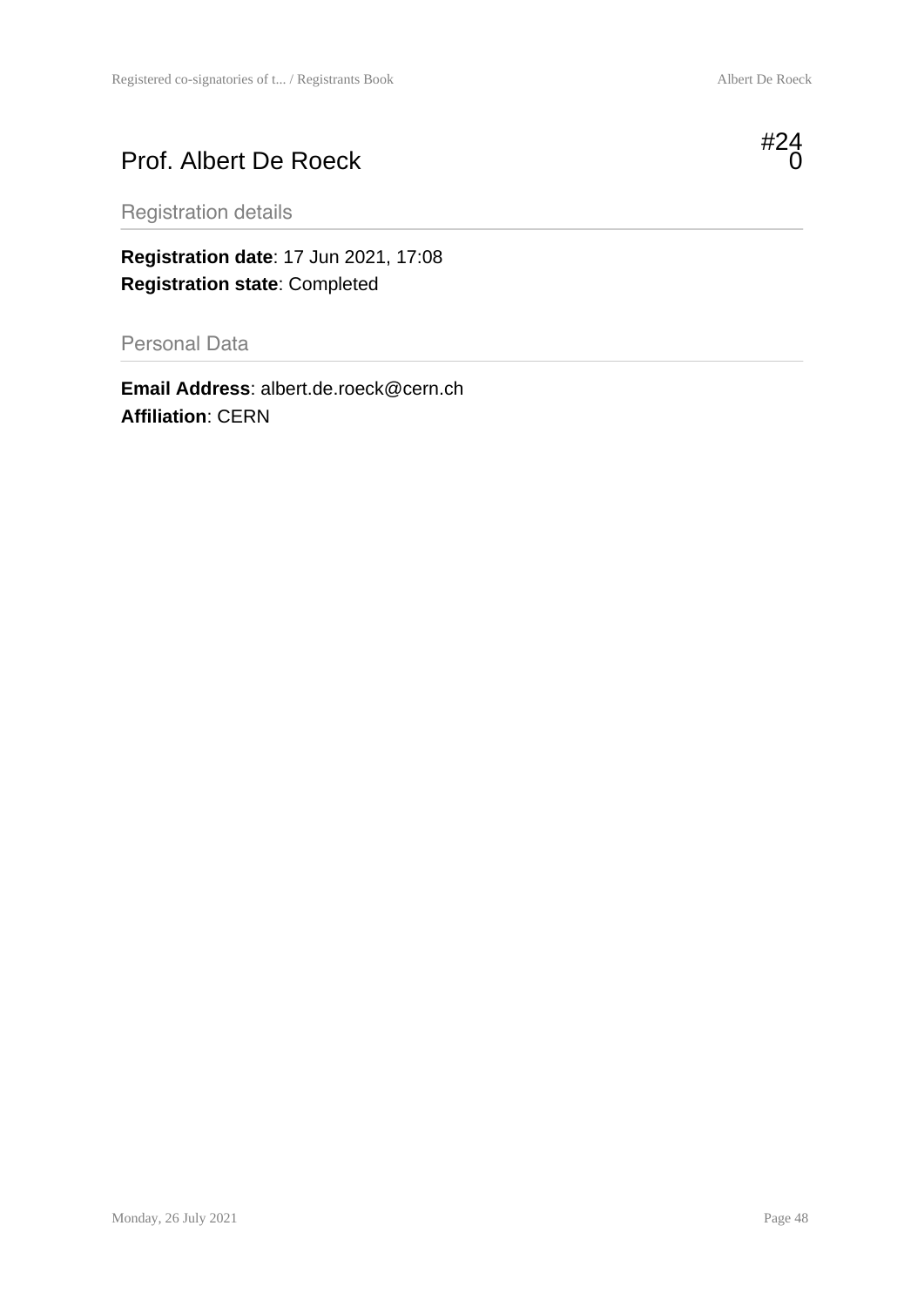# Mr Leonid Didukh



**Registration date**: 15 Jul 2021, 12:13 **Registration state**: Completed

Personal Data

**Email Address**: leonid.didukh@cern.ch **Affiliation**: Deutsches Elektronen-Synchrotron (DE)

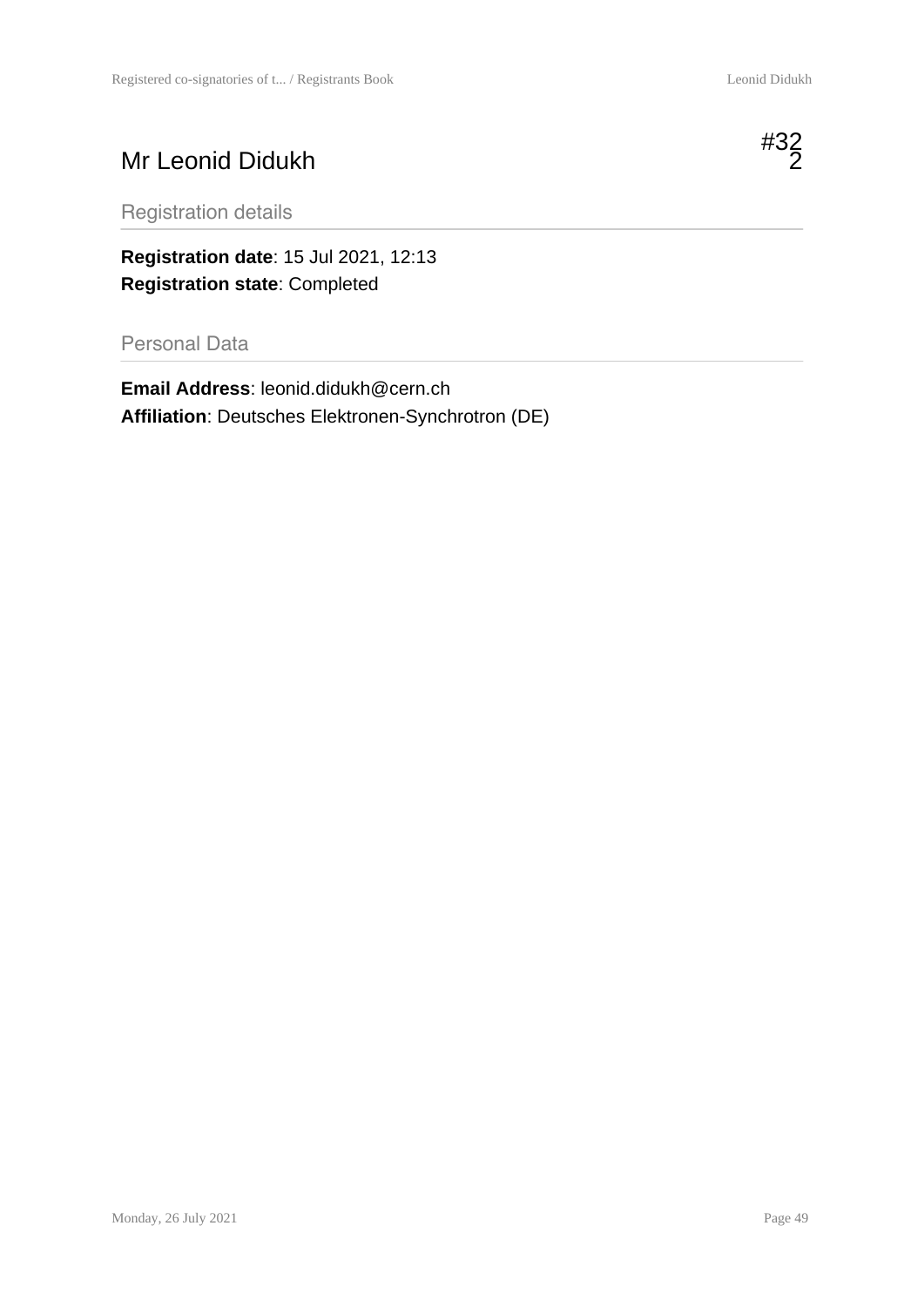# Prof. Goran Djordjevic



Registration details

**Registration date**: 13 Jul 2021, 15:48 **Registration state**: Completed

Personal Data

**Email Address**: gorandj@junis.ni.ac.rs **Affiliation**: Department of Physics, SEENET-MTP Centre, University of Niš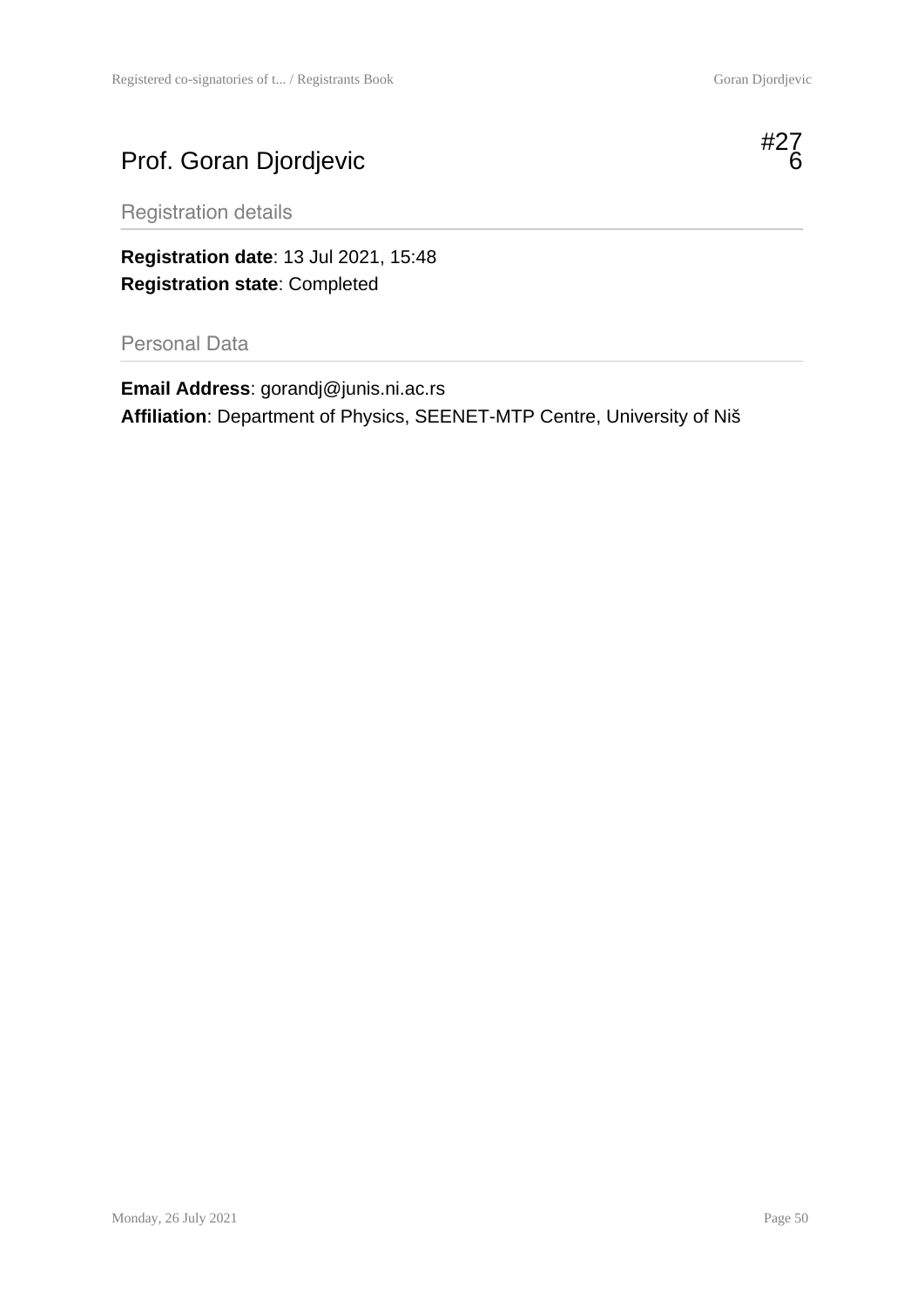# Dr Michael Doser

Registration details

**Registration date**: 15 Jul 2021, 17:31 **Registration state**: Completed

Personal Data

**Email Address**: michael.doser@cern.ch **Affiliation**: CERN

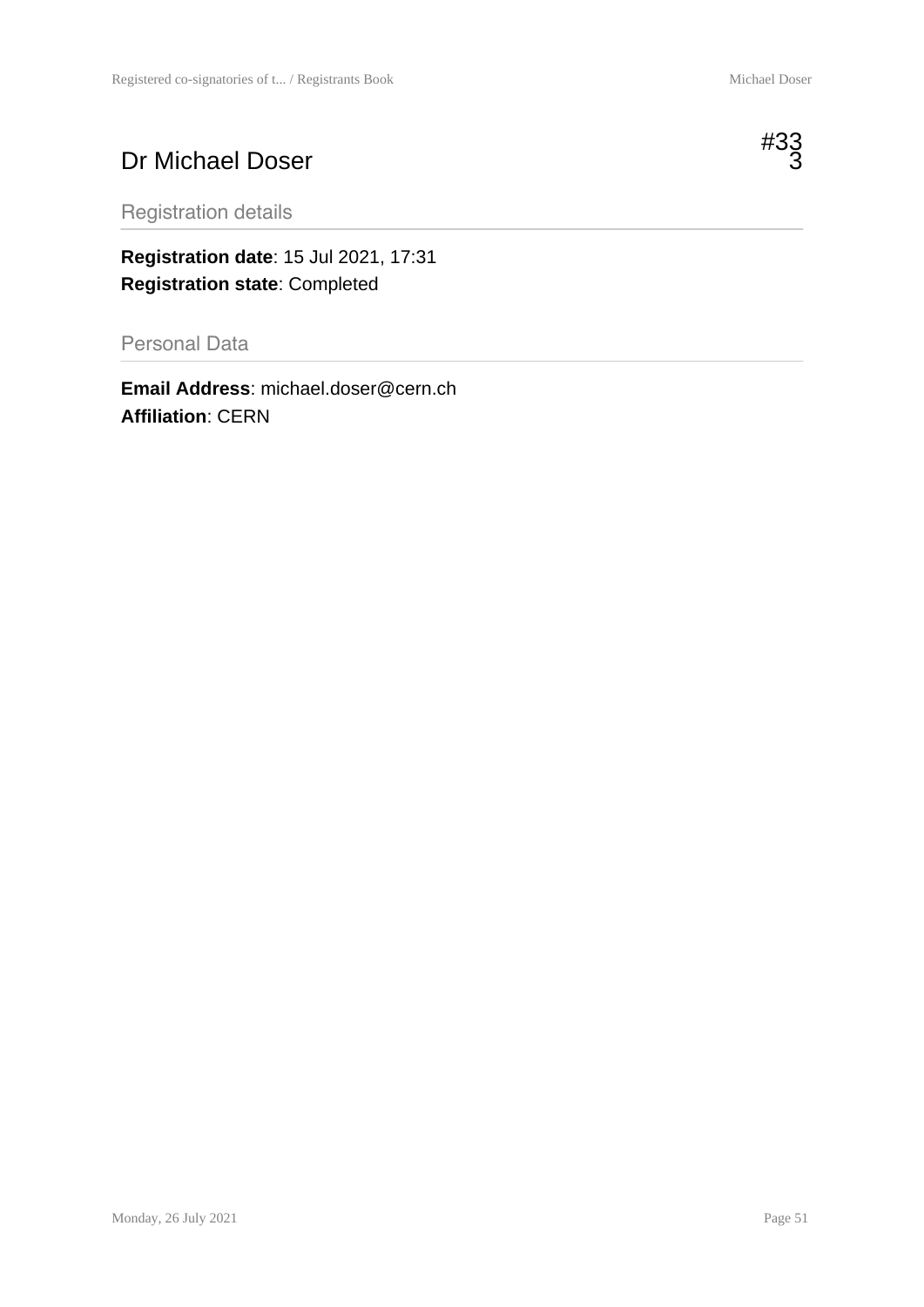# Mr Ioannis Drougkakis



Registration details

**Registration date**: 13 Jul 2021, 13:03 **Registration state**: Completed

Personal Data

**Email Address**: drougakis@iesl.forth.gr **Affiliation**: FORTH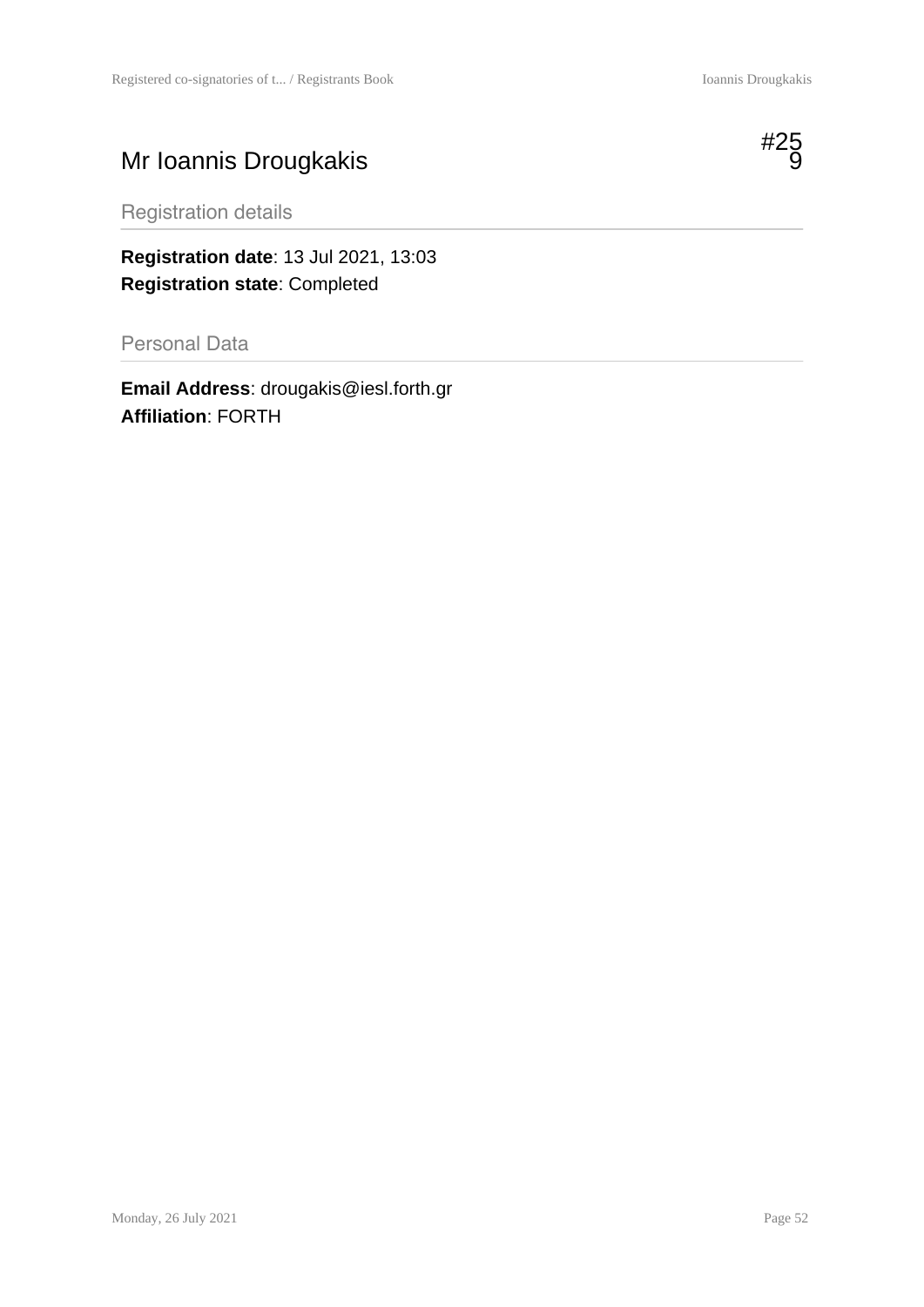# Prof. Jacob Dunningham

Registration details

**Registration date**: 13 Jul 2021, 15:14 **Registration state**: Completed

Personal Data

**Email Address**: j.dunningham@sussex.ac.uk **Affiliation**: University of Sussex

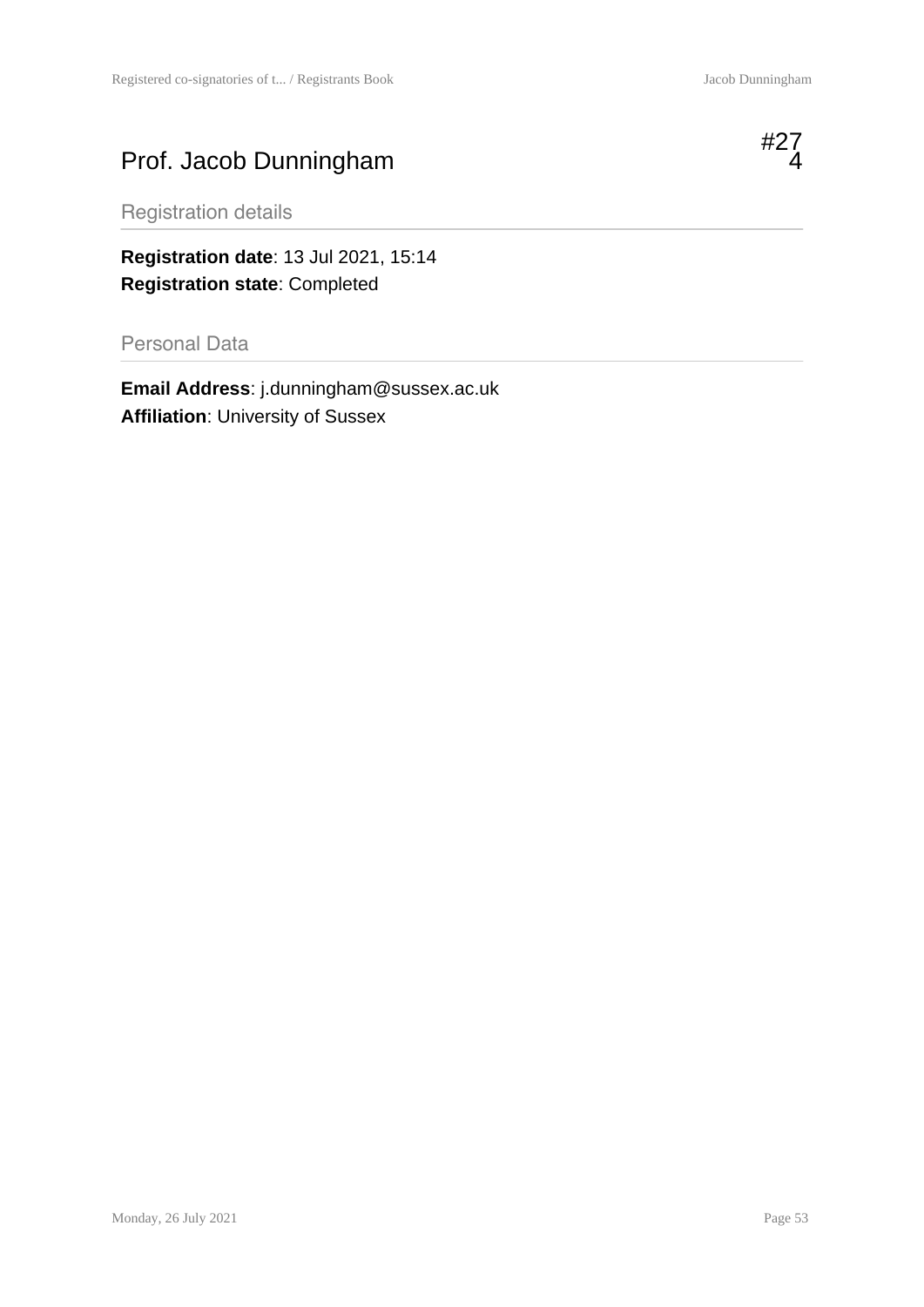# Dr Sajan Easo

Registration details

**Registration date**: 13 Jul 2021, 19:43 **Registration state**: Completed

Personal Data

**Email Address**: sajan.easo@cern.ch **Affiliation**: STFC-UK/CERN



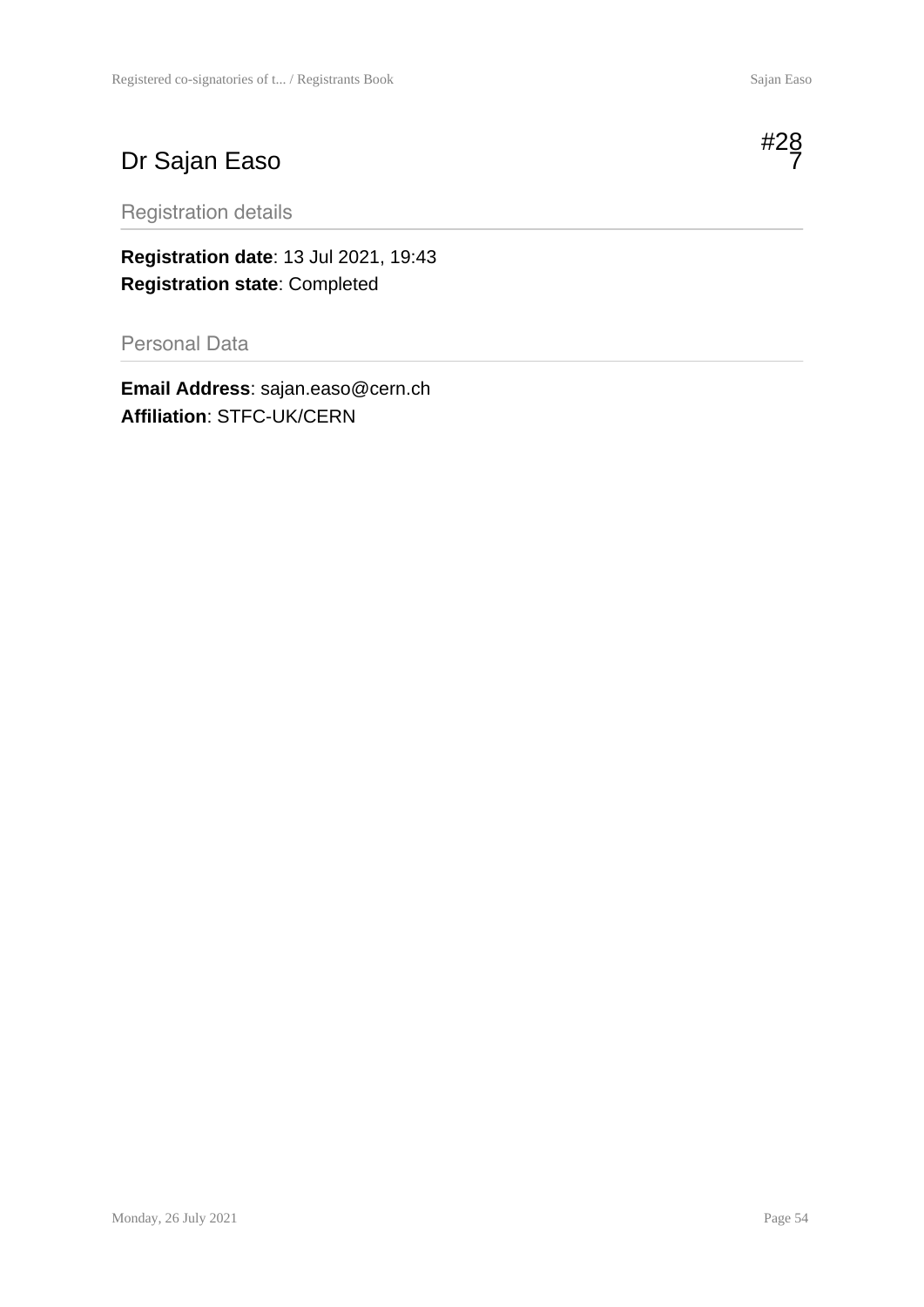### Dr Thomas Edwards



Registration details

**Registration date**: 14 Jul 2021, 19:53 **Registration state**: Completed

Personal Data

**Email Address**: thomas.edwards@fysik.su.se **Affiliation**: Stockholm University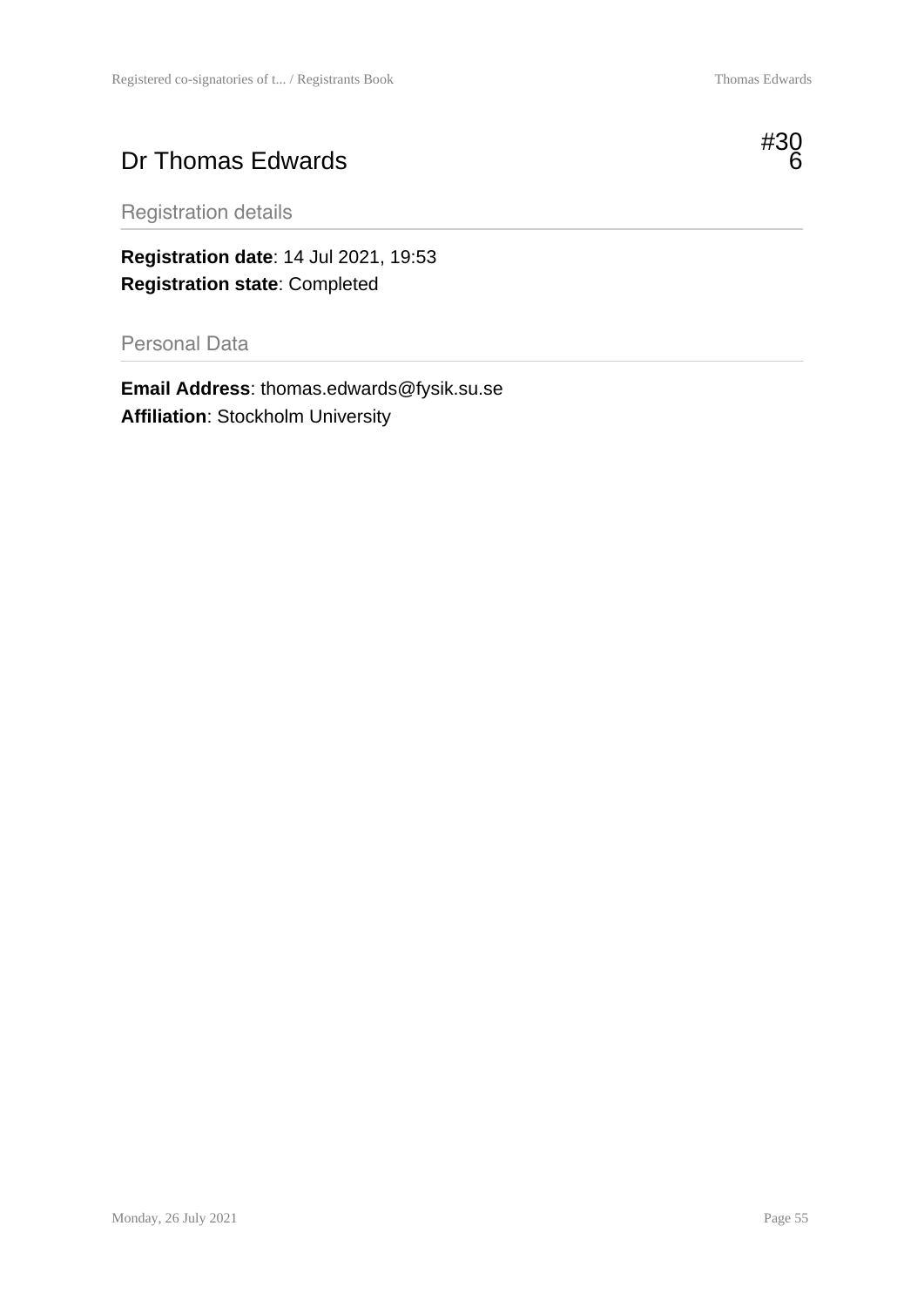# Mr Gedminas Elertas



Registration details

**Registration date**: 13 Jul 2021, 12:12 **Registration state**: Completed

Personal Data

**Email Address**: g.elertas@liverpool.ac.uk **Affiliation**: University of Liverpool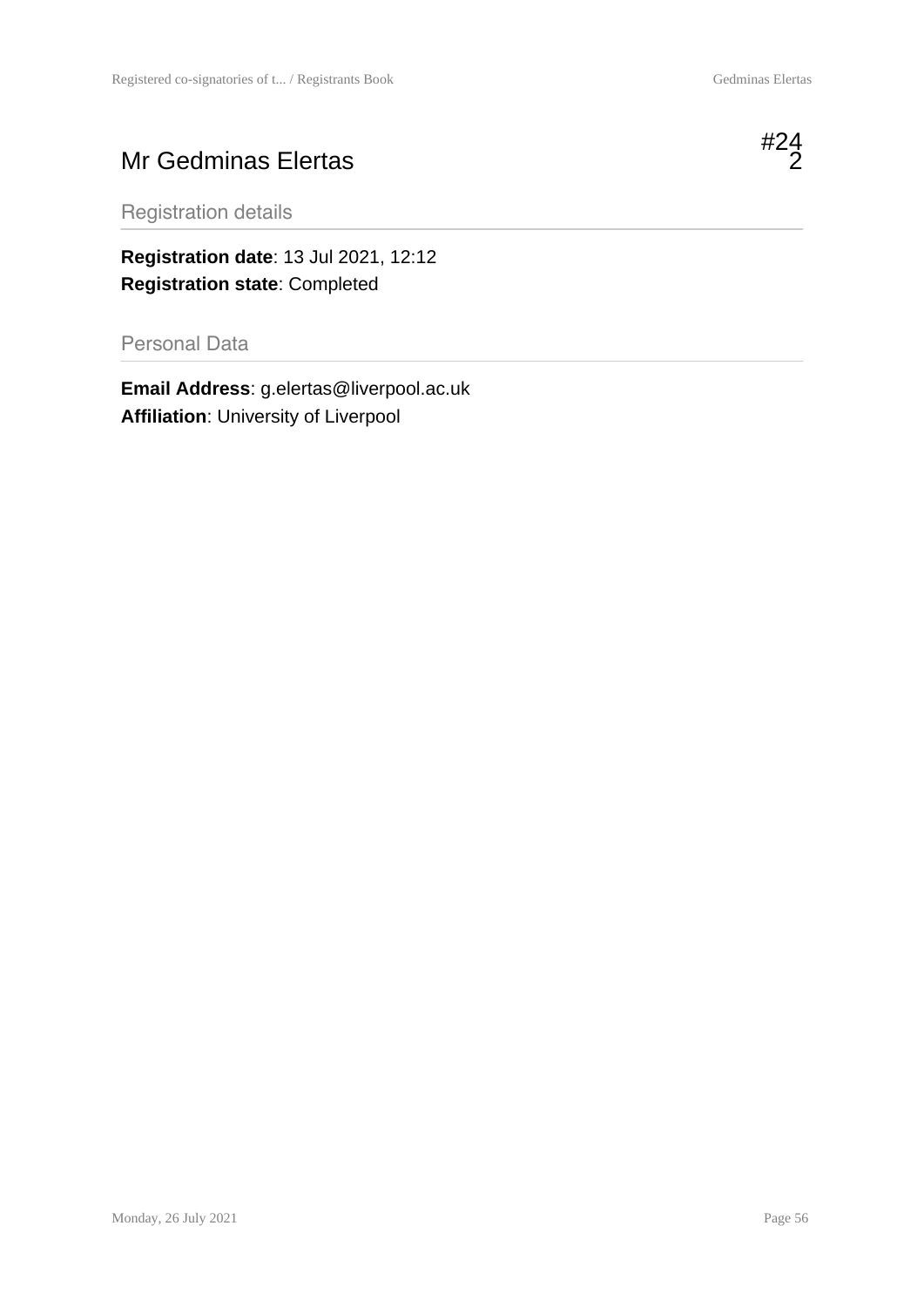### Prof. Jonathan R. Ellis



Registration details

**Registration date**: 17 Jun 2021, 12:57 **Registration state**: Completed

Personal Data

**Email Address**: john.ellis@cern.ch **Affiliation**: King's College London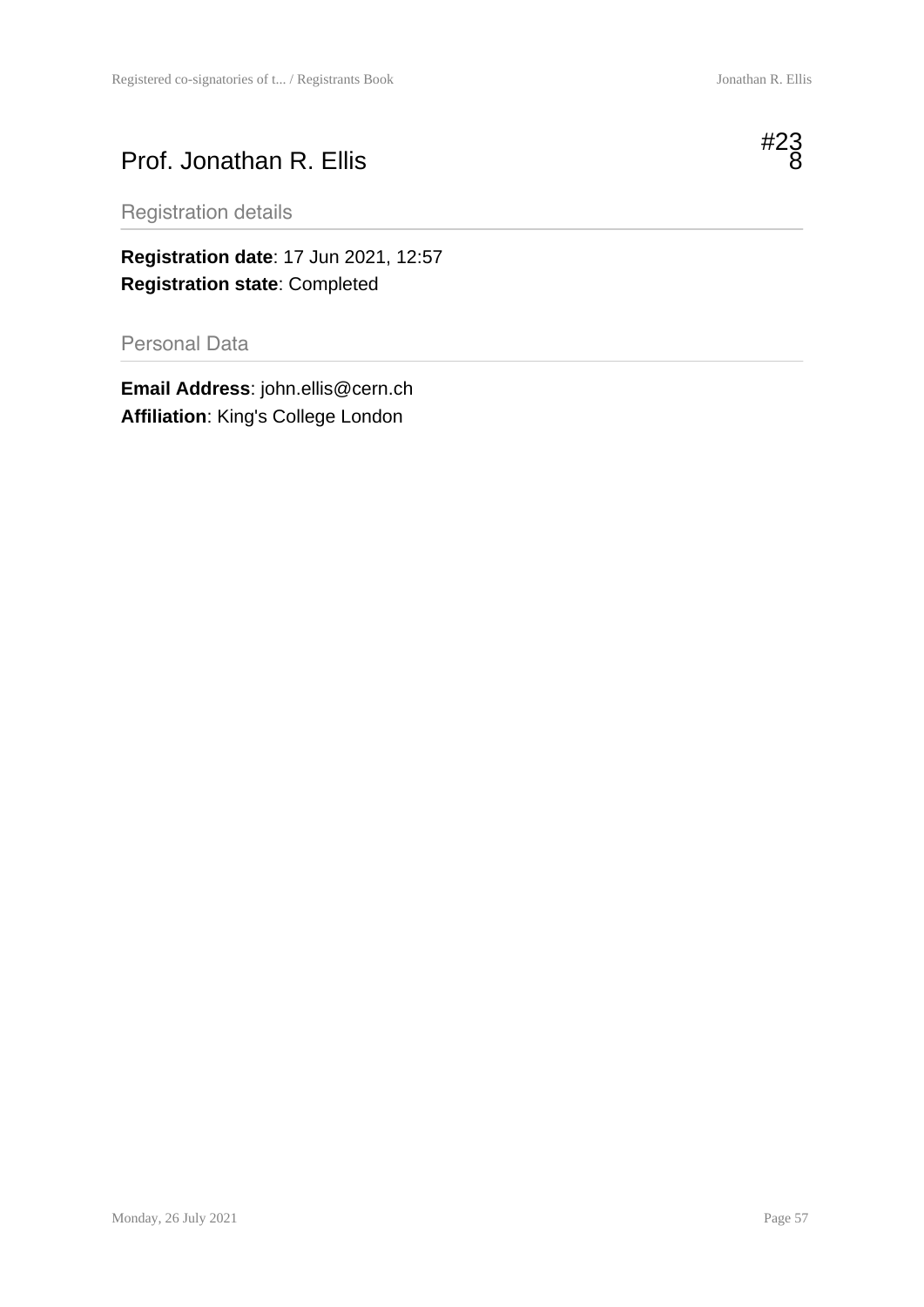#### Prof. Farida Fassi

Registration details

**Registration date**: 19 Jul 2021, 09:59 **Registration state**: Completed

Personal Data

**Email Address**: farida.fassi@cern.ch **Affiliation**: Mohammed V University in Rabat



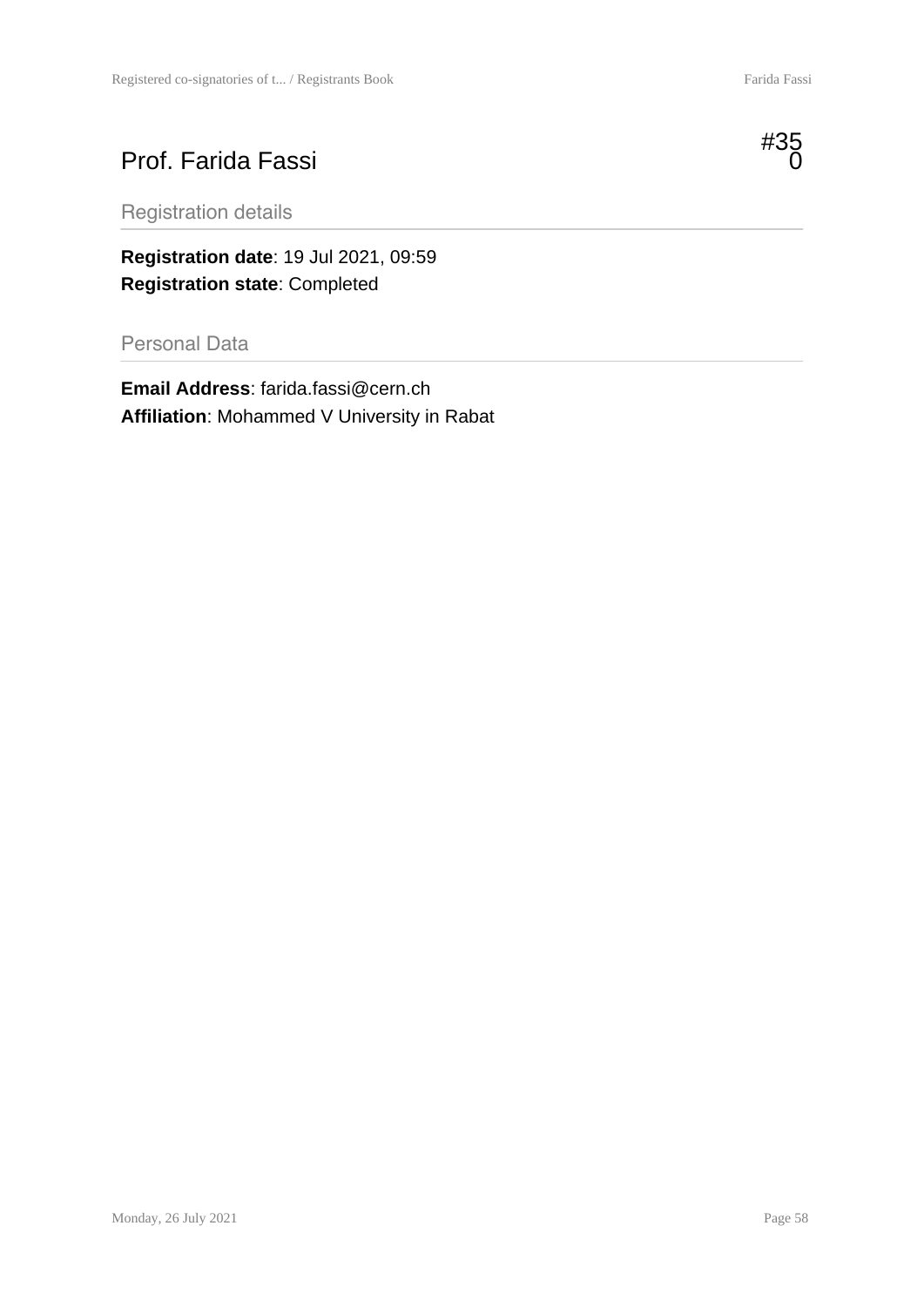#### Prof. Marco Fattori

Registration details

**Registration date**: 20 Jul 2021, 10:42 **Registration state**: Completed

Personal Data

**Email Address**: marco.fattori@unifi.it **Affiliation**: University of Florence

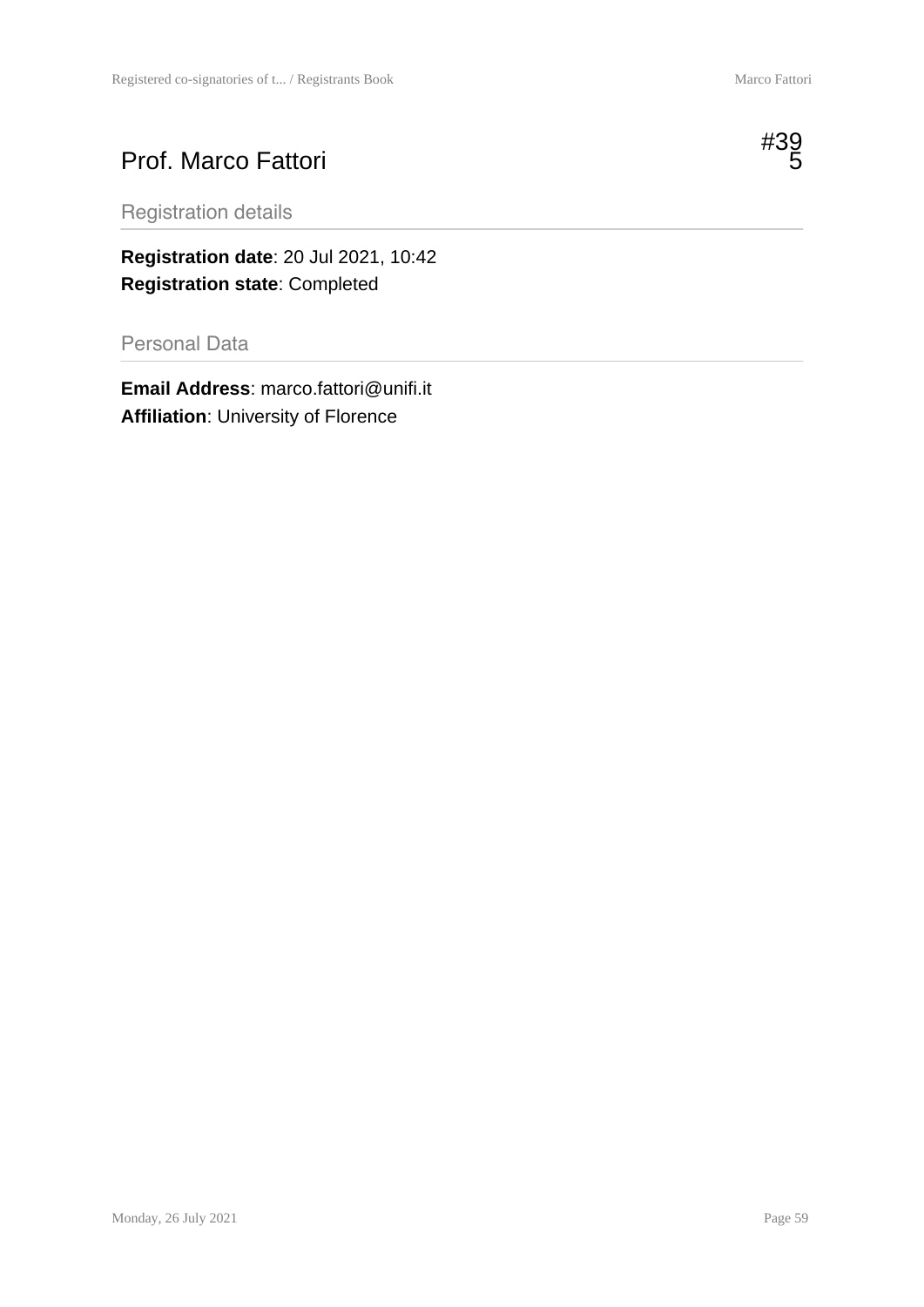## Dr Michael A. Fedderke



Registration details

**Registration date**: 14 Jul 2021, 07:09 **Registration state**: Completed

Personal Data

**Email Address**: mfedderke@jhu.edu **Affiliation**: The Johns Hopkins University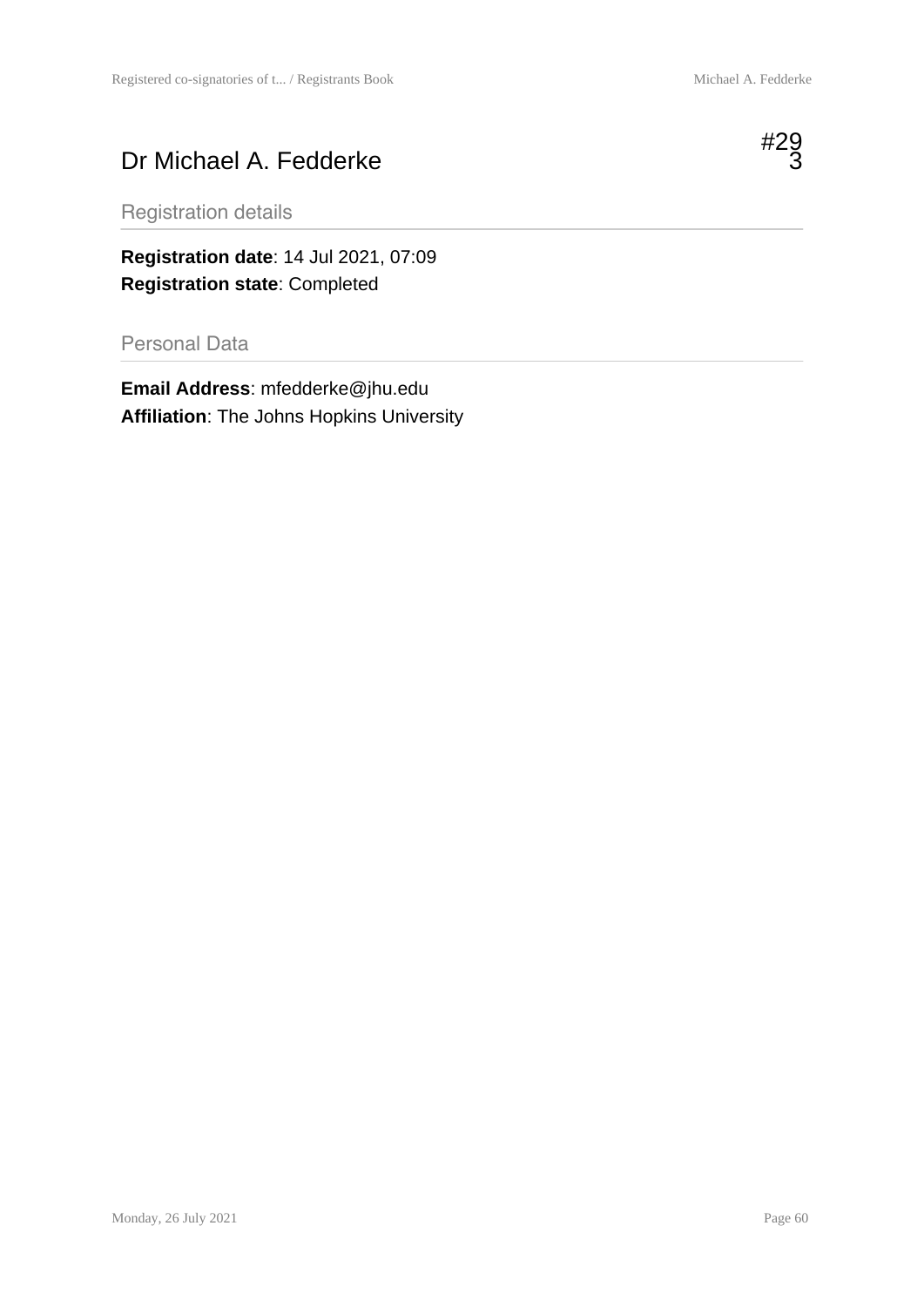# Dr Daniel Felea



Registration details

**Registration date**: 14 Jul 2021, 16:48 **Registration state**: Completed

#### Personal Data

**Email Address**: daniel.felea@cern.ch **Affiliation**: Institute of Space Science, Magurele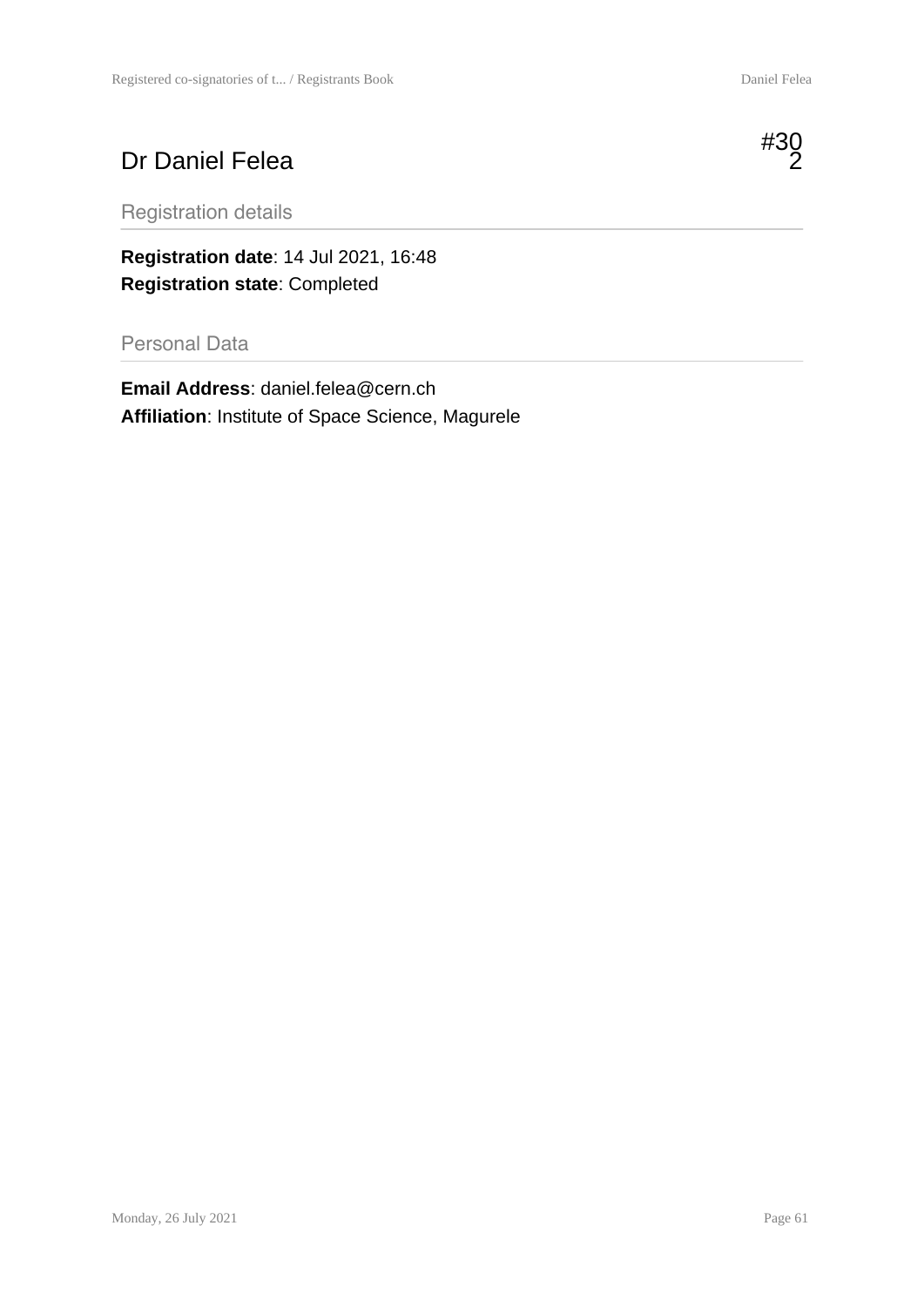# Ms Chen-Hao FENG



Registration details

**Registration date**: 13 Jul 2021, 14:42 **Registration state**: Completed

Personal Data

**Email Address**: chenhao.feng@yahoo.com **Affiliation**: Institut d'Optique Graduate School, LP2N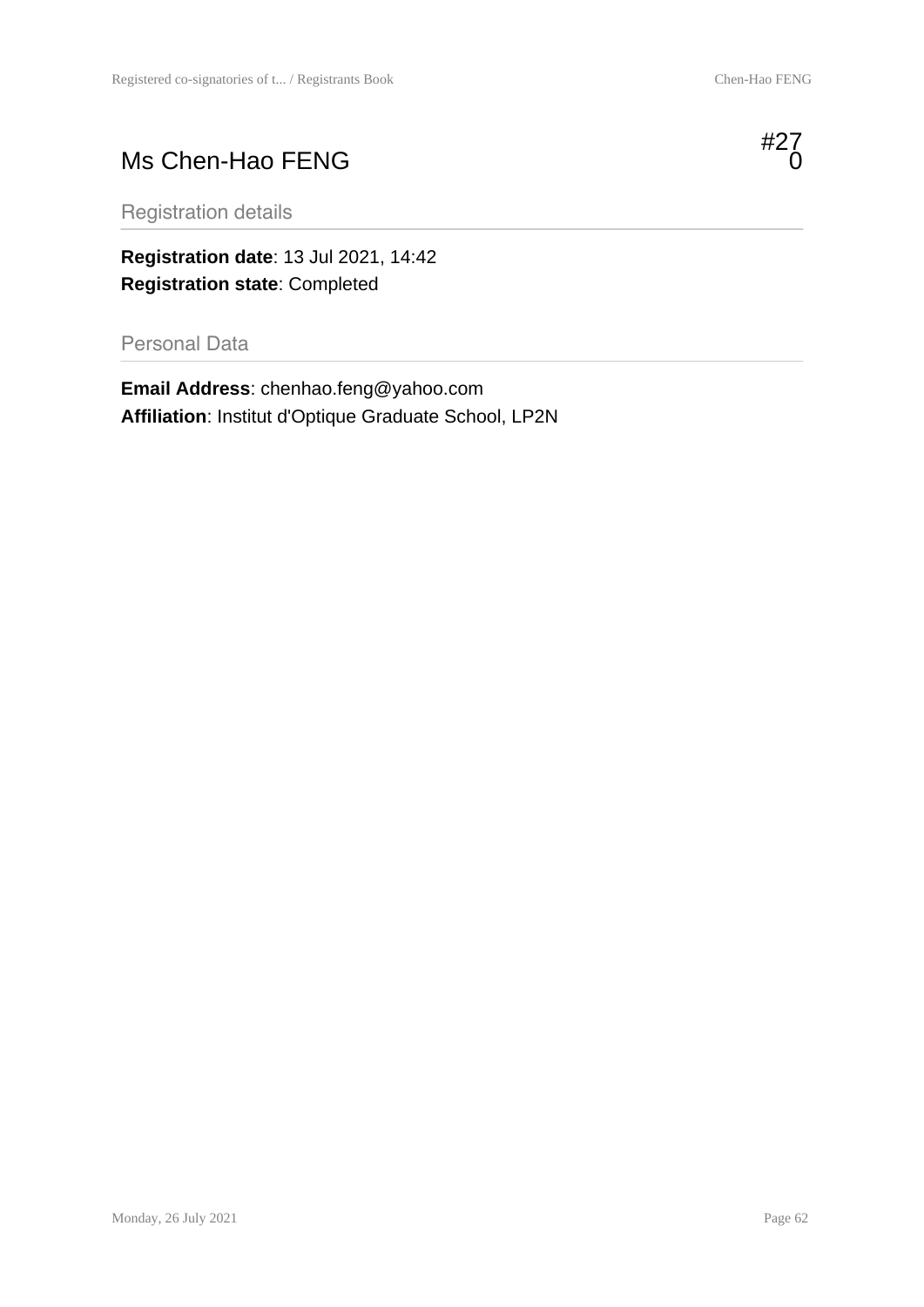# Dr Johannes Fiedler



Registration details

**Registration date**: 14 Jul 2021, 13:47 **Registration state**: Completed

Personal Data

**Email Address**: johannes.fiedler@uib.no **Affiliation**: University of Bergen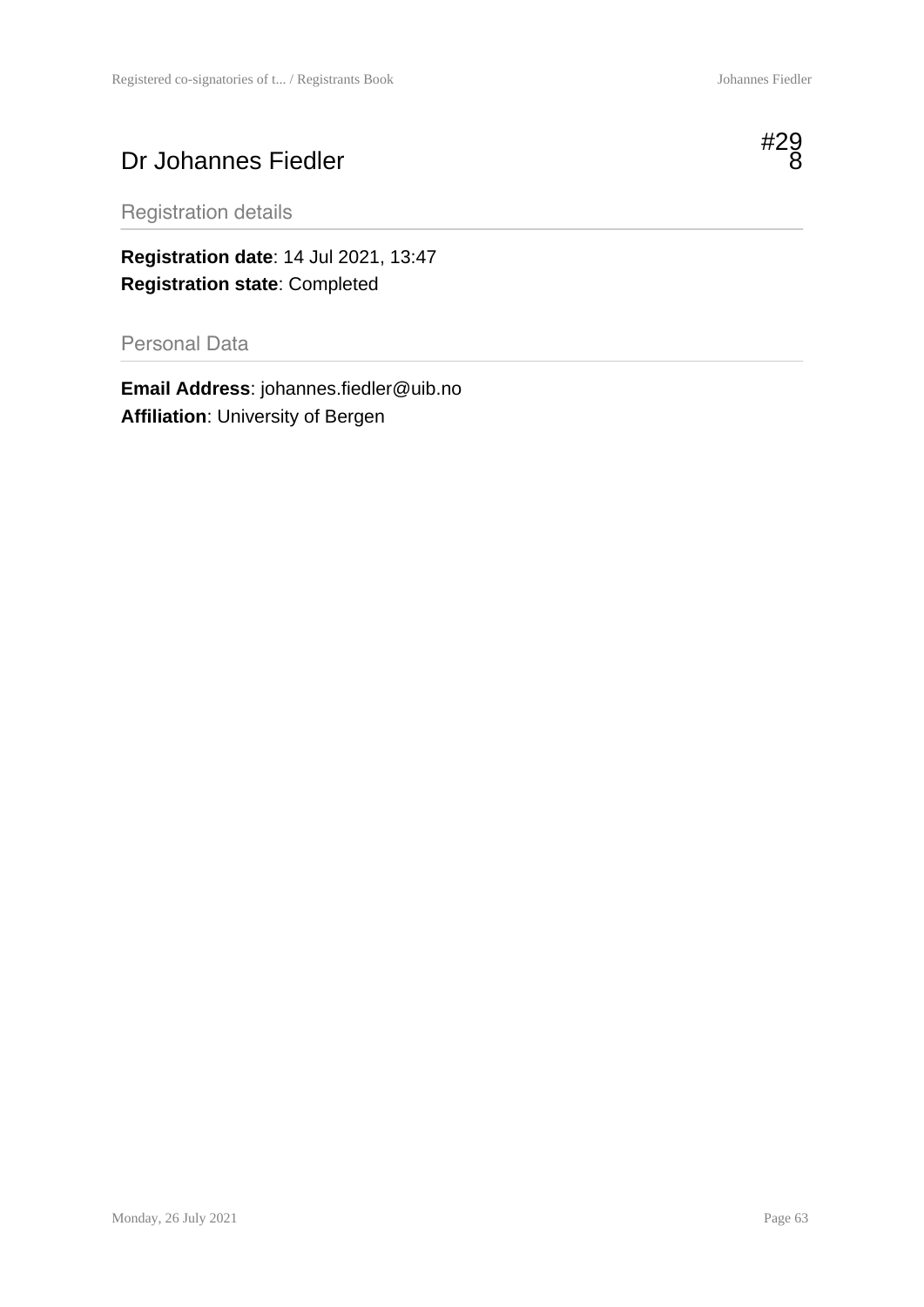# Dr Noah Fitch

Registration details

**Registration date**: 13 Jul 2021, 14:39 **Registration state**: Completed

Personal Data

**Email Address**: n.fitch@imperial.ac.uk **Affiliation**: Imperial College London

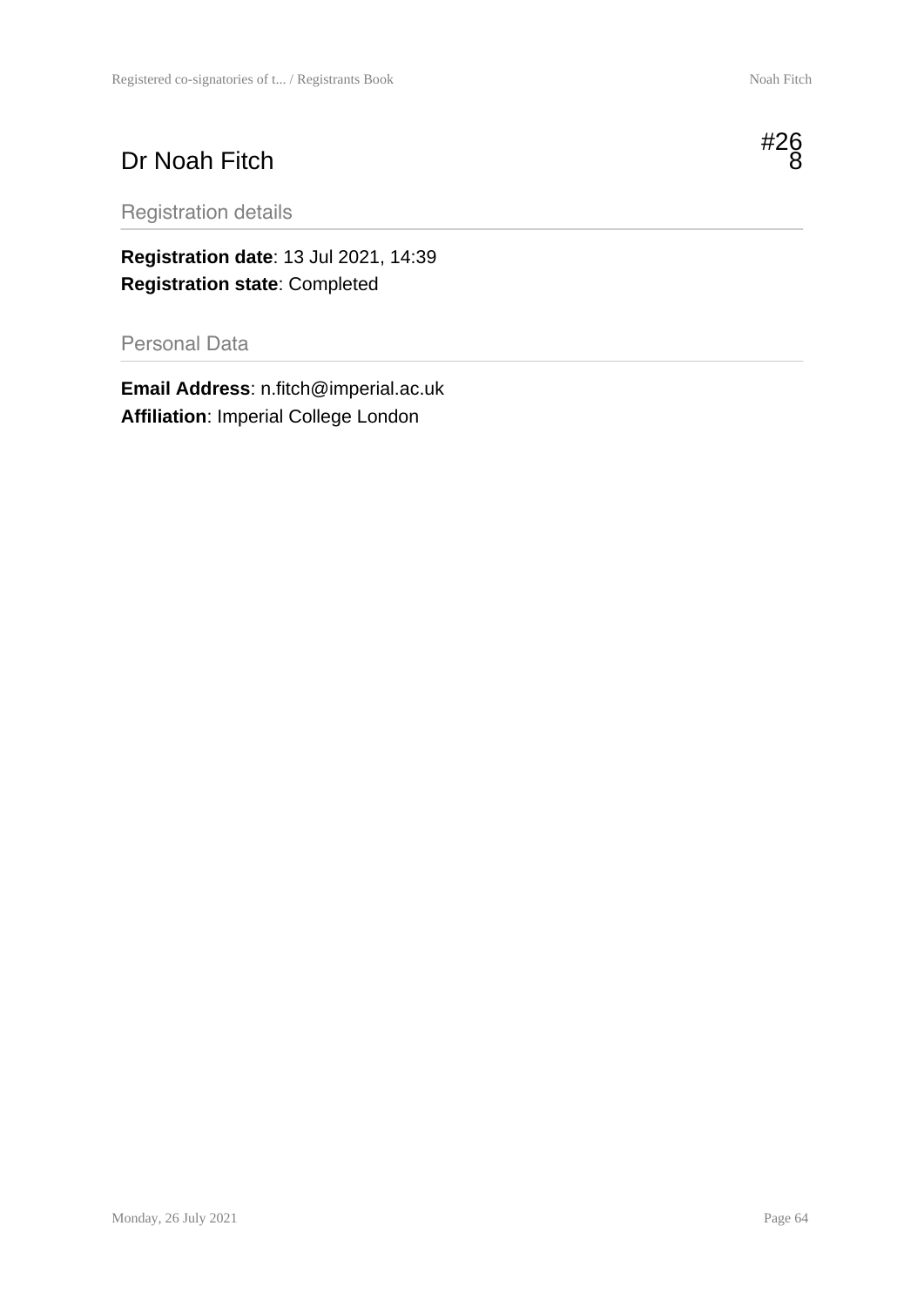# Dr Robert Flack



**Registration date**: 13 Jul 2021, 13:29 **Registration state**: Completed

#### Personal Data

**Email Address**: r.flack@ucl.ac.uk **Affiliation**: University College London

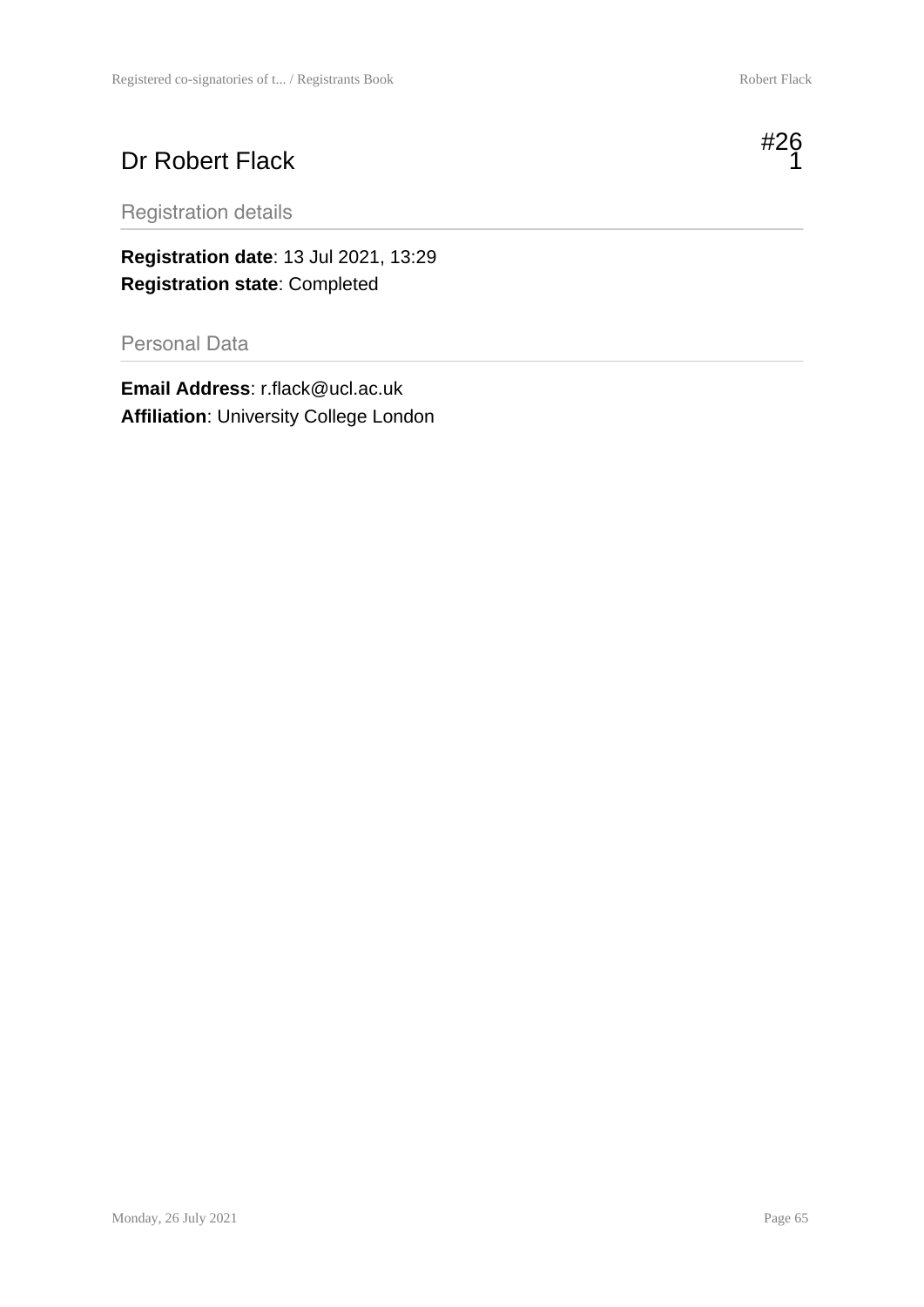#### Prof. Ron Folman

Registration details

**Registration date**: 19 Jul 2021, 17:19 **Registration state**: Completed

Personal Data

**Email Address**: folman@bgu.ac.il **Affiliation**: Ben-Gurion University of the Negev



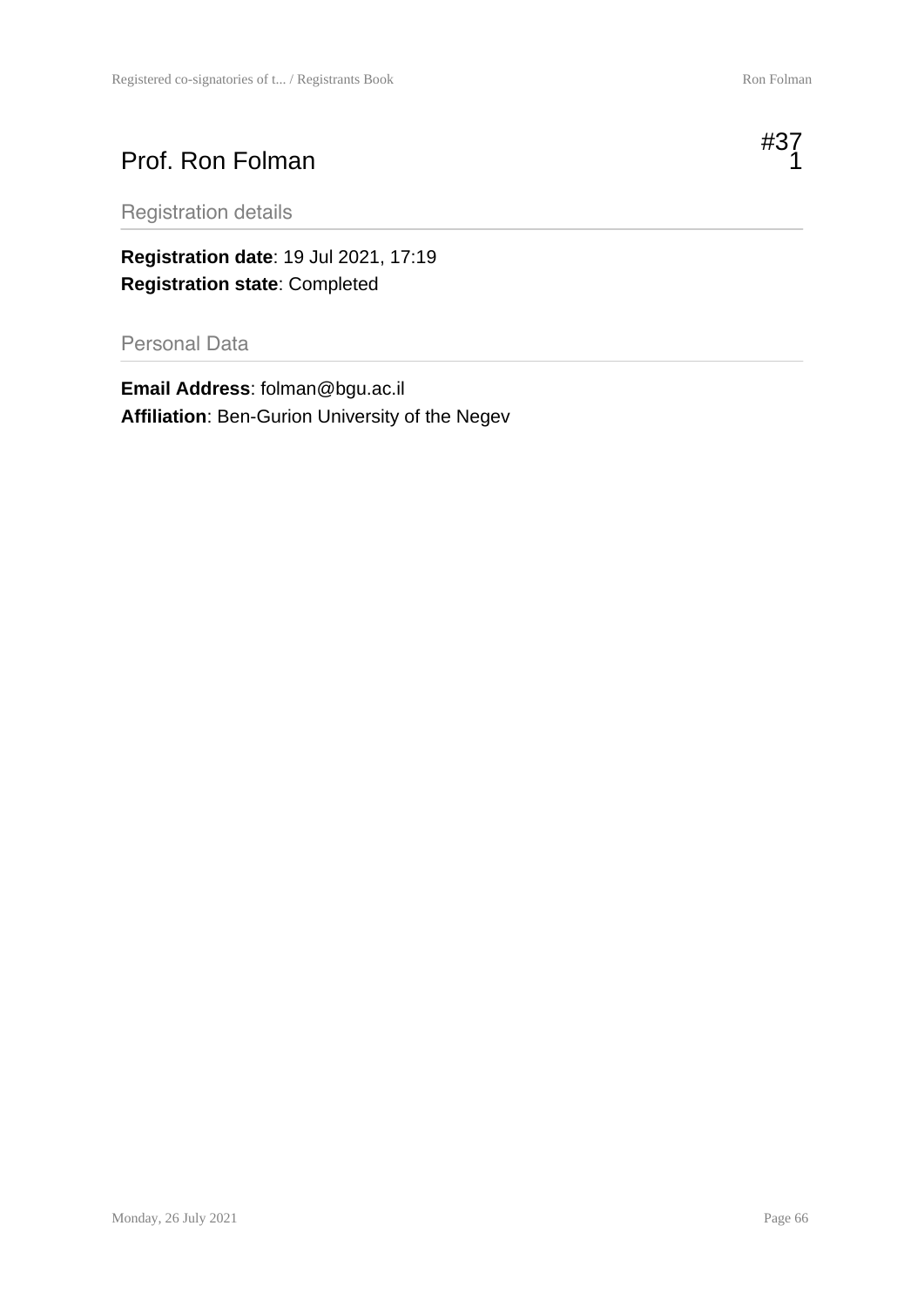## Prof. Chris Foot



Registration details

**Registration date**: 19 Jul 2021, 11:42 **Registration state**: Completed

Personal Data

**Email Address**: christopher.foot@physics.ox.ac.uk **Affiliation**: University of Oxford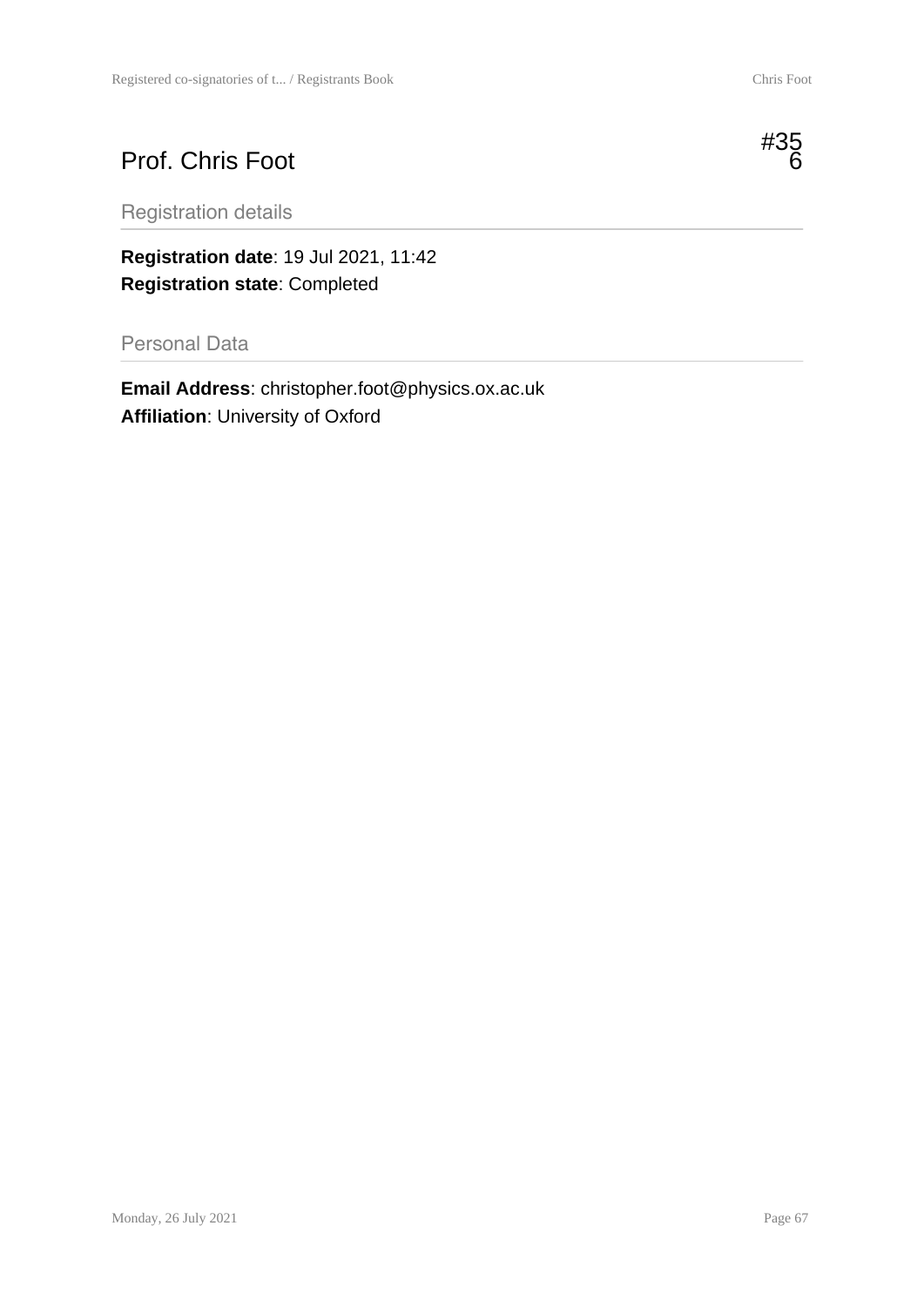# Dr Tim Freegarde

Registration details

**Registration date**: 13 Jul 2021, 13:04 **Registration state**: Completed

Personal Data

**Email Address**: timf@soton.ac.uk **Affiliation**: University of Southampton

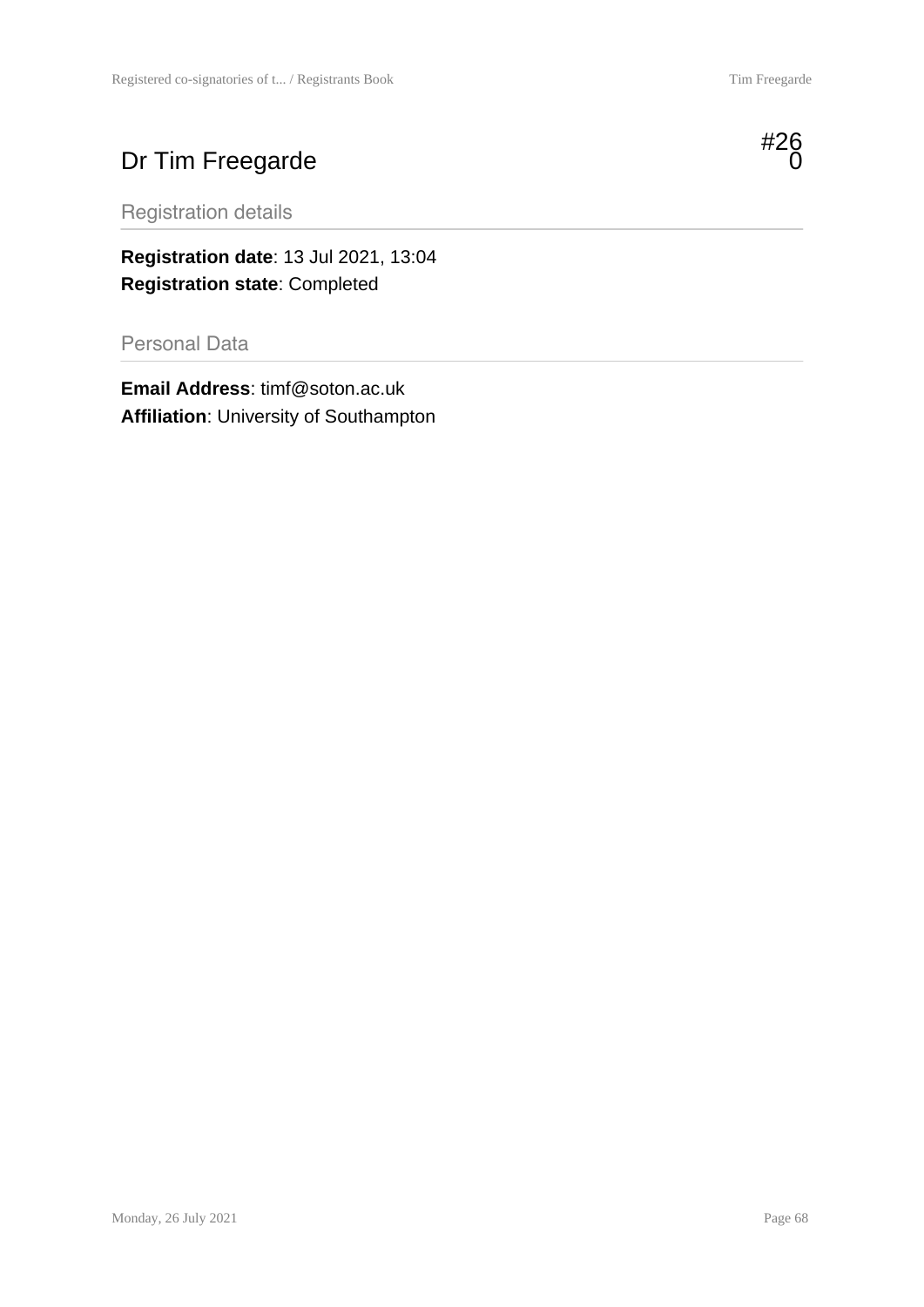#### Prof. Mark Fromhold



Registration details

**Registration date**: 13 Jul 2021, 12:36 **Registration state**: Completed

Personal Data

**Email Address**: mark.fromhold@nottingham.ac.uk **Affiliation**: University of Nottingham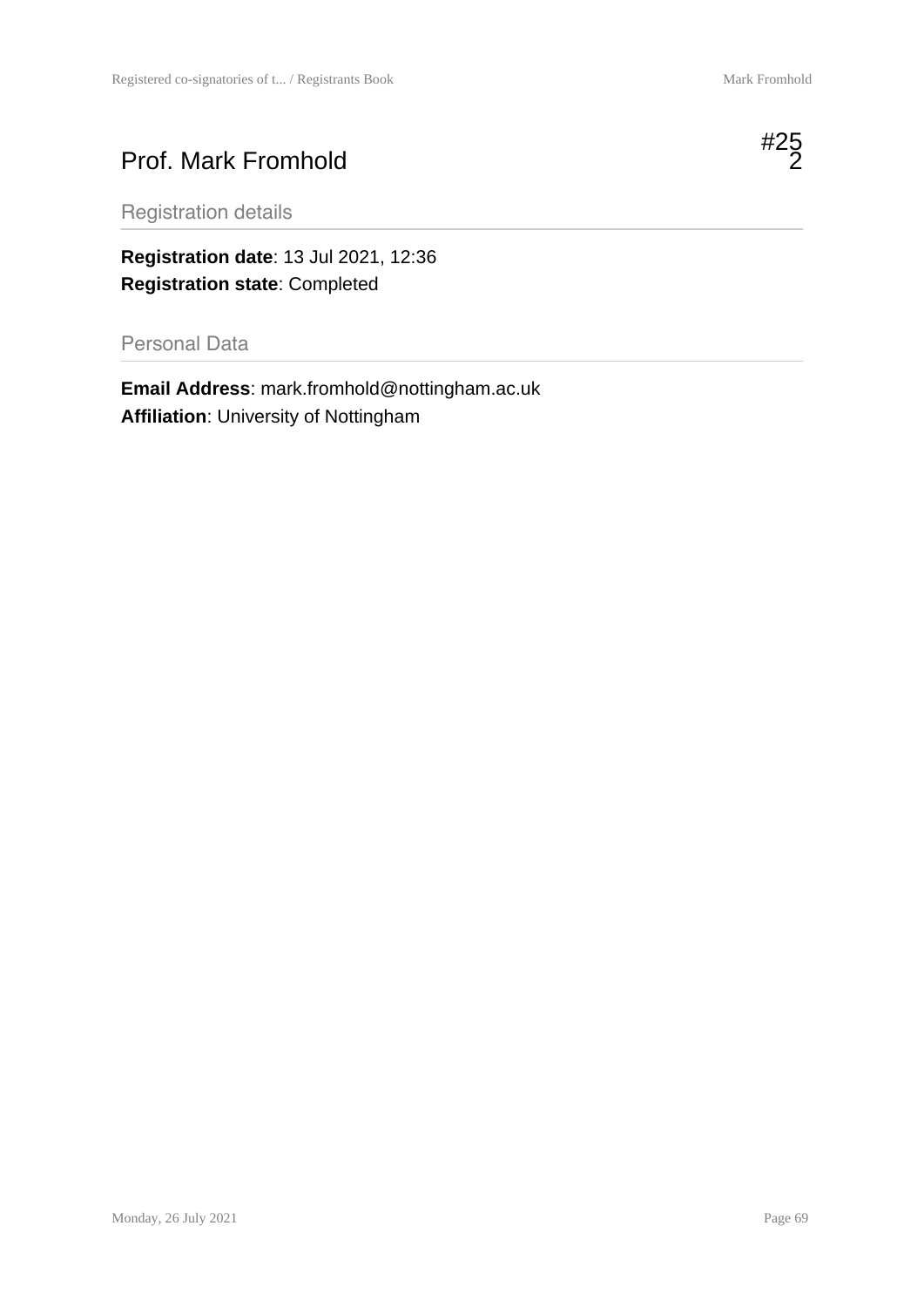#### Prof. Susan Gardner



Registration details

**Registration date**: 21 Jul 2021, 02:39 **Registration state**: Completed

Personal Data

**Email Address**: gardner@pa.uky.edu **Affiliation**: University of Kentucky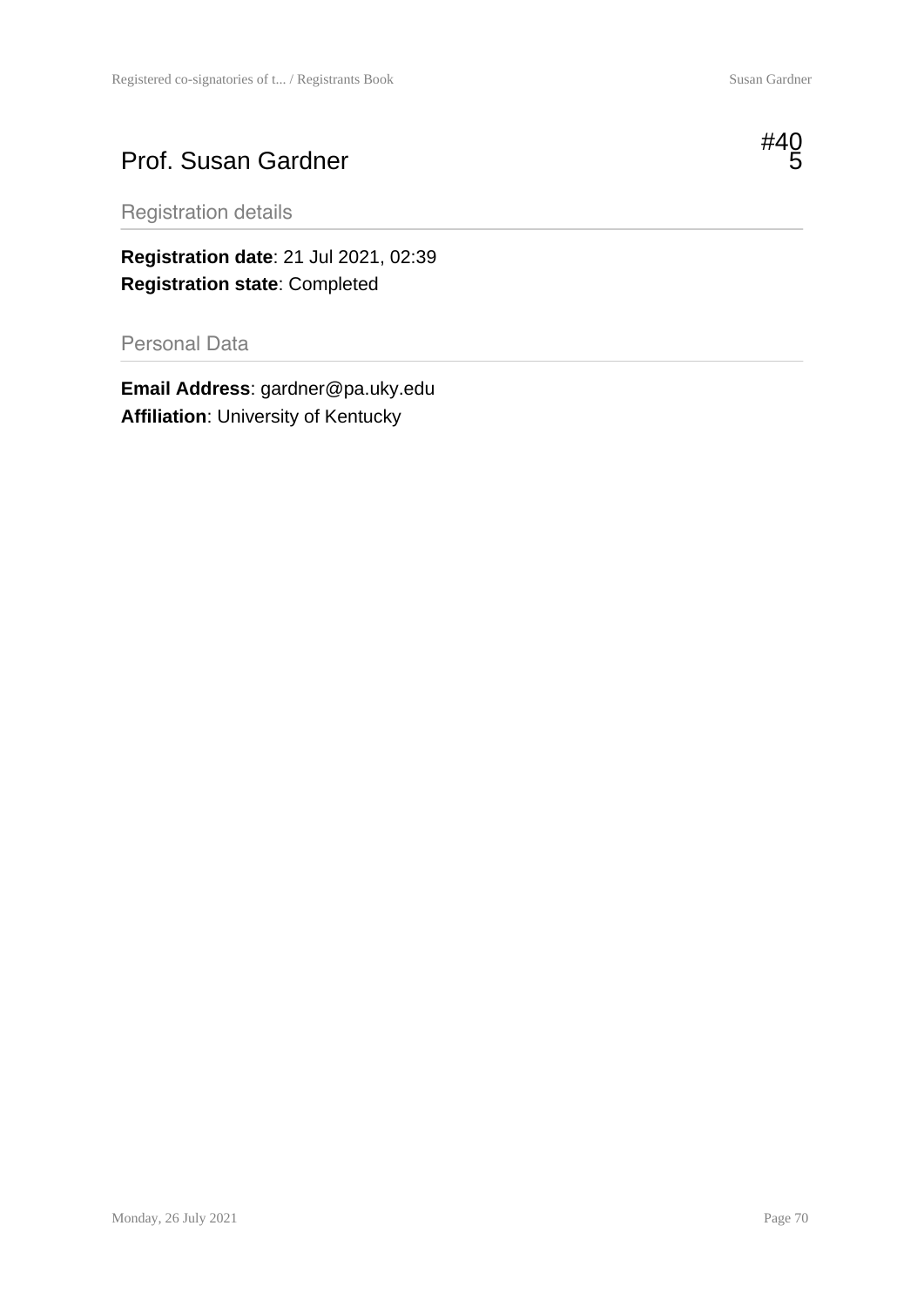# Prof. Barry Garraway



Registration details

**Registration date**: 19 Jul 2021, 20:15 **Registration state**: Completed

Personal Data

**Email Address**: b.m.garraway@sussex.ac.uk **Affiliation**: University of Sussex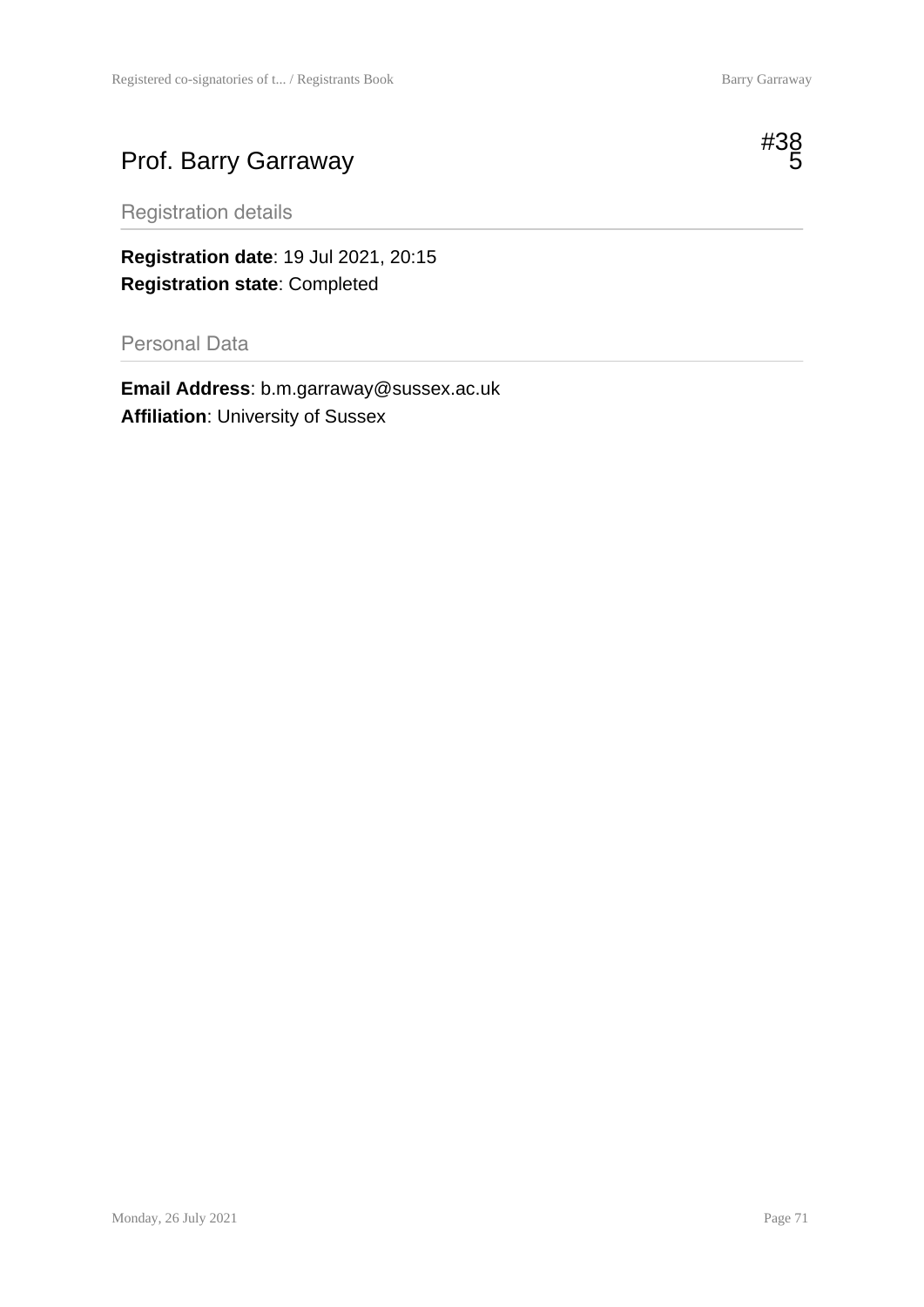# Prof. Wojciech Gawlik



Registration details

**Registration date**: 19 Jul 2021, 22:02 **Registration state**: Completed

Personal Data

**Email Address**: gawlik@uj.edu.pl **Affiliation**: Jagiellonian University in Kraków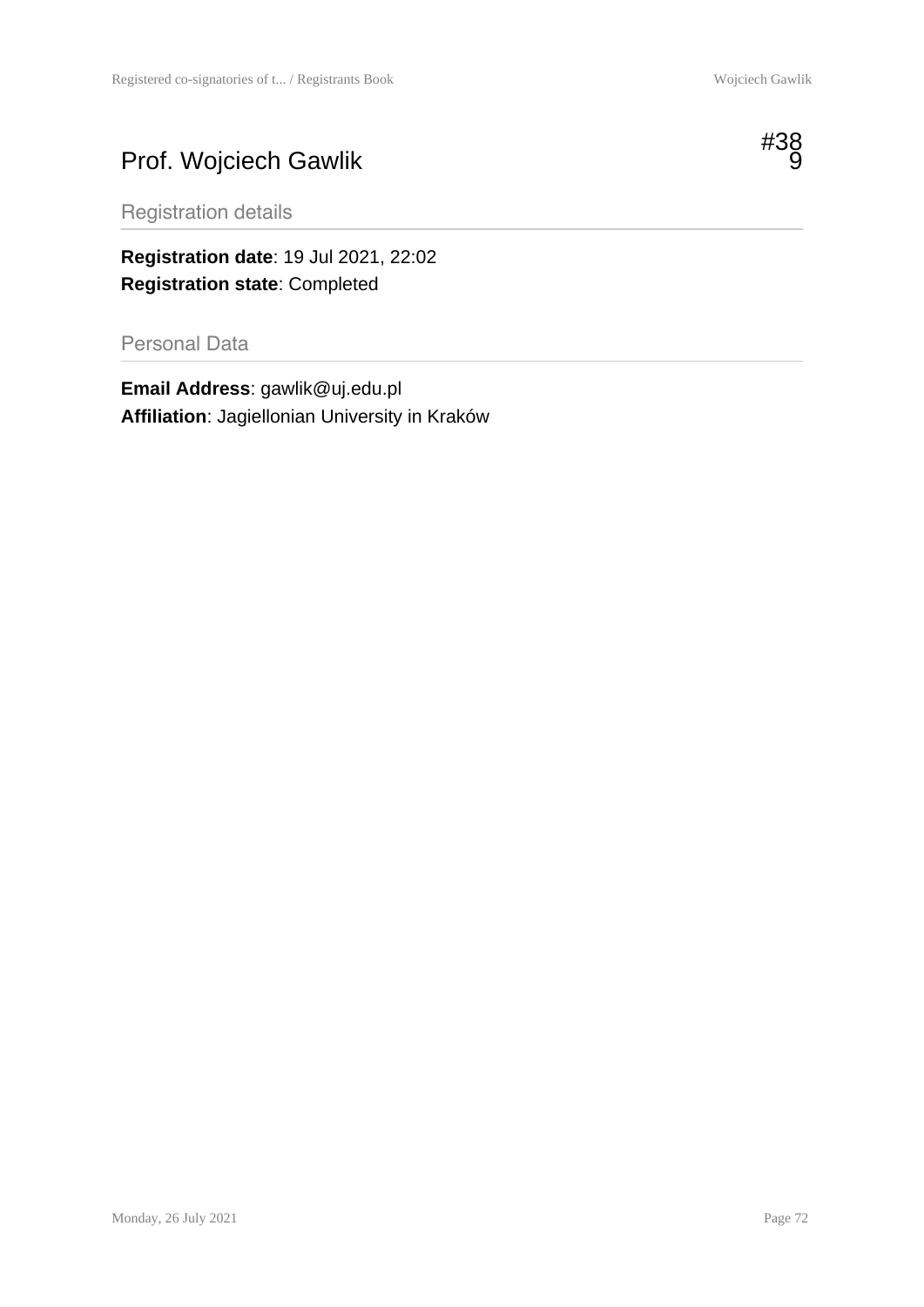#### Prof. Valerie Gibson



Registration details

**Registration date**: 13 Jul 2021, 14:09 **Registration state**: Completed

Personal Data

**Email Address**: gibson@hep.phy.cam.ac.uk **Affiliation**: University of Cambridge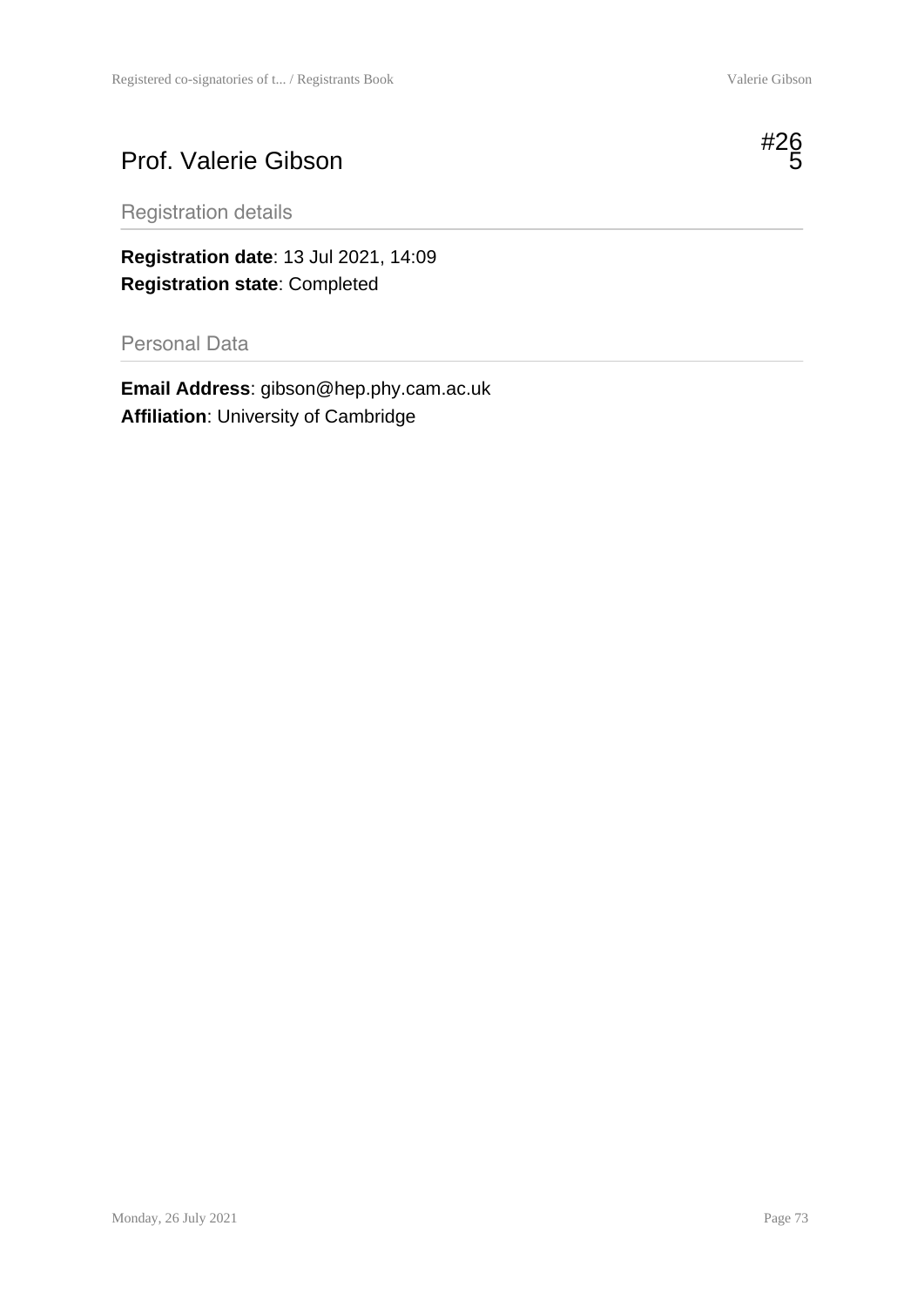#### Prof. Patrick Gill



**Registration date**: 15 Jul 2021, 13:43 **Registration state**: Completed

#### Personal Data

**Email Address**: patrick.gill@npl.co.uk **Affiliation**: National Physical Laboratory

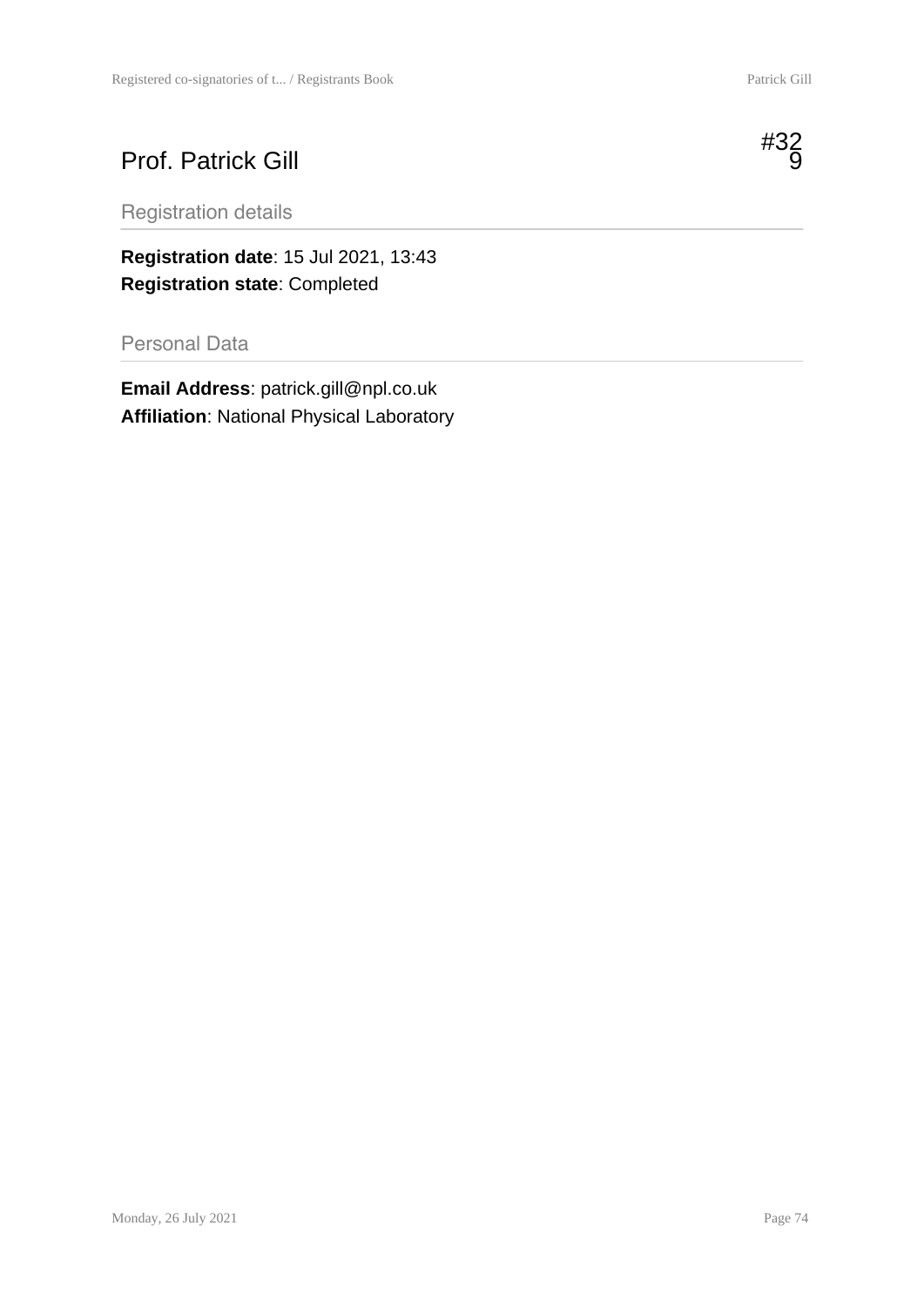# Dr Gian Giudice

Registration details

**Registration date**: 13 Jul 2021, 12:14 **Registration state**: Completed

Personal Data

**Email Address**: gian.giudice@cern.ch **Affiliation**: CERN



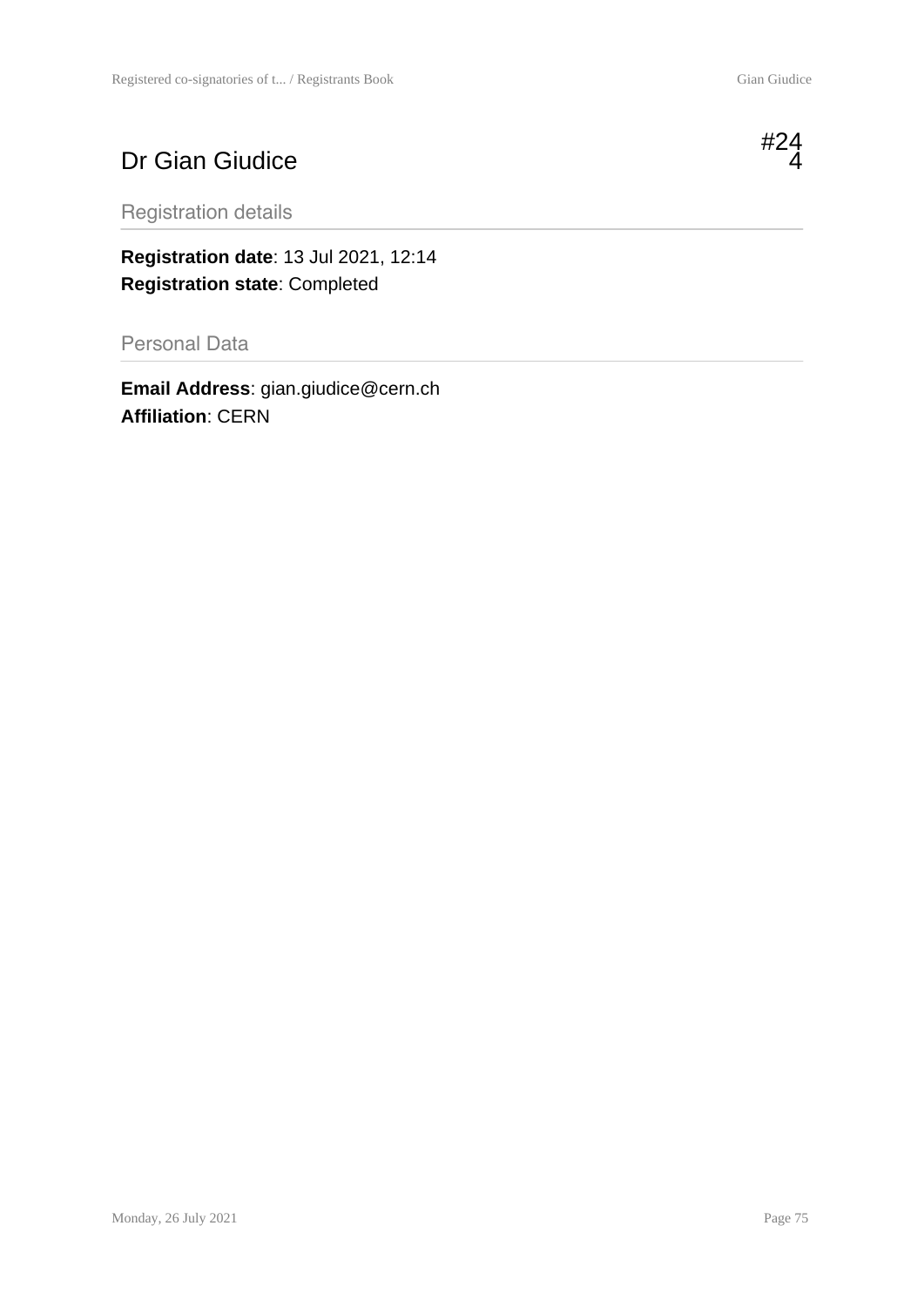# Dr Jon Goldwin



Registration details

**Registration date**: 13 Jul 2021, 17:57 **Registration state**: Completed

Personal Data

**Email Address**: j.m.goldwin@bham.ac.uk **Affiliation**: University of Birmingham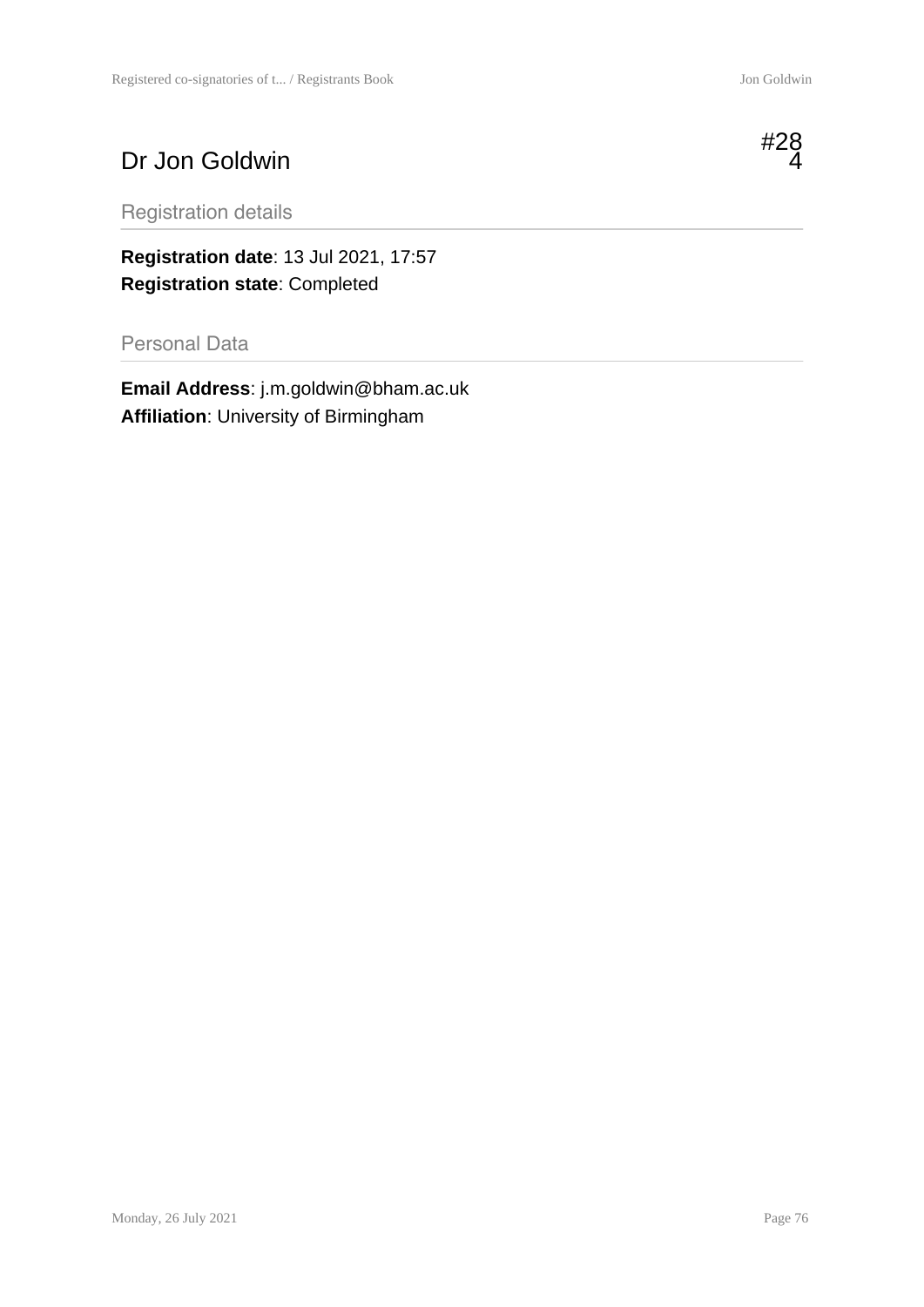# Dr Oliver Gould



Registration details

**Registration date**: 17 Jul 2021, 14:49 **Registration state**: Completed

Personal Data

**Email Address**: oliver.gould@nottingham.ac.uk **Affiliation**: University of Nottingham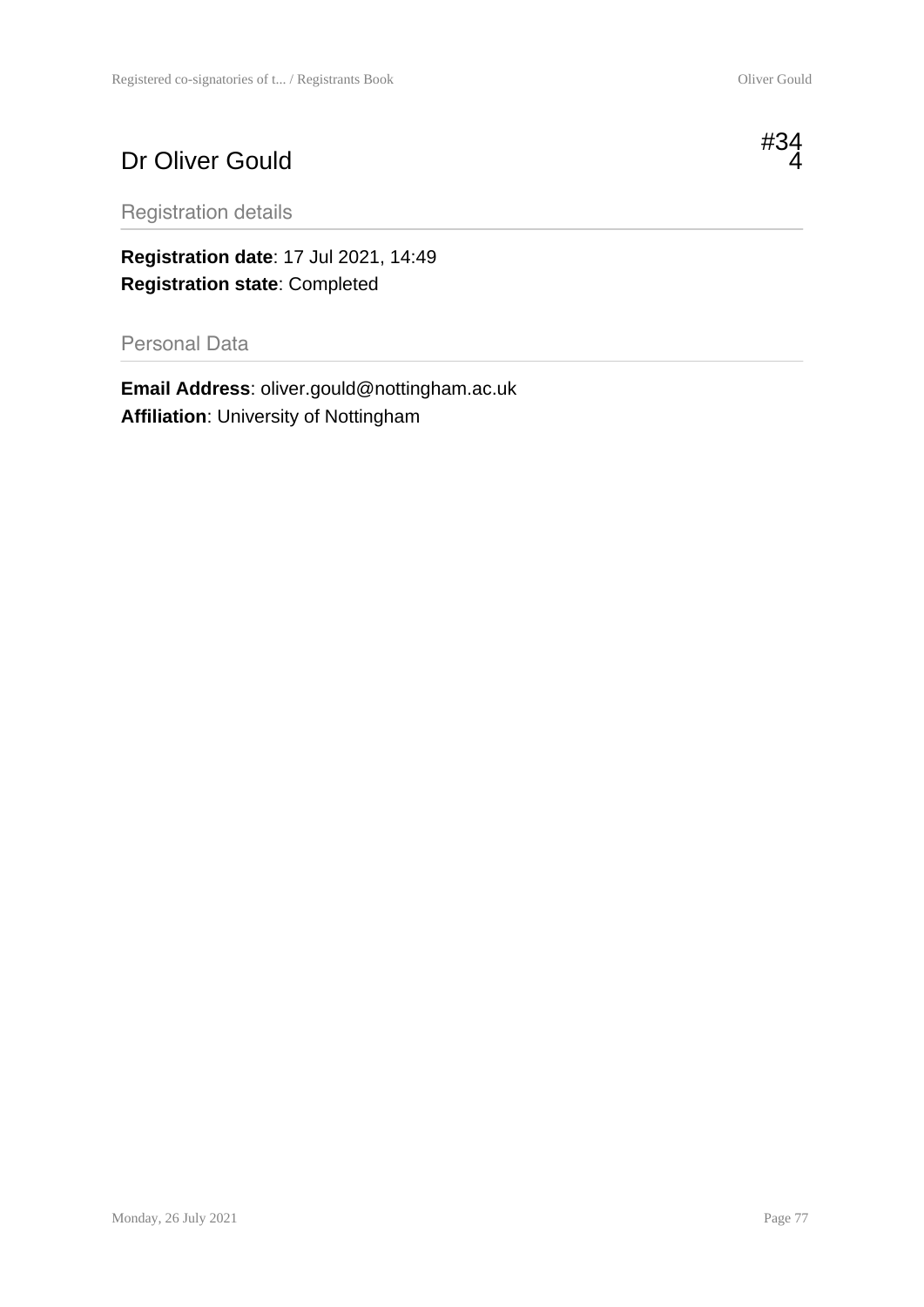#### Dr Dorota M Grabowska



Registration details

**Registration date**: 15 Jul 2021, 16:38 **Registration state**: Completed

Personal Data

**Email Address**: dorota.grabowska@cern.ch **Affiliation**: CERN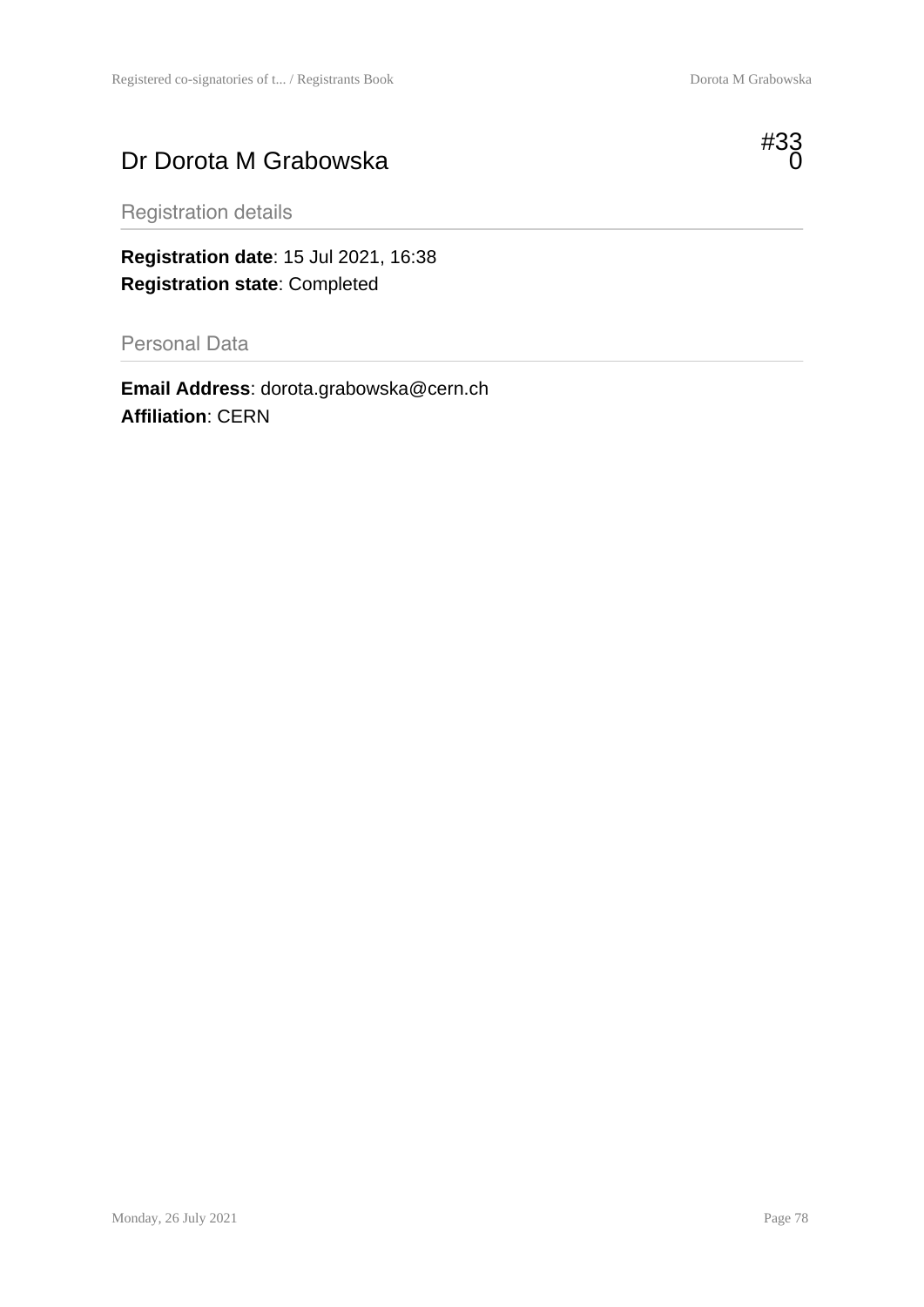# Dr Oleg Grachov



Registration details

**Registration date**: 19 Jul 2021, 11:47 **Registration state**: Completed

Personal Data

**Email Address**: oleg.grachov@cern.ch **Affiliation**: CERN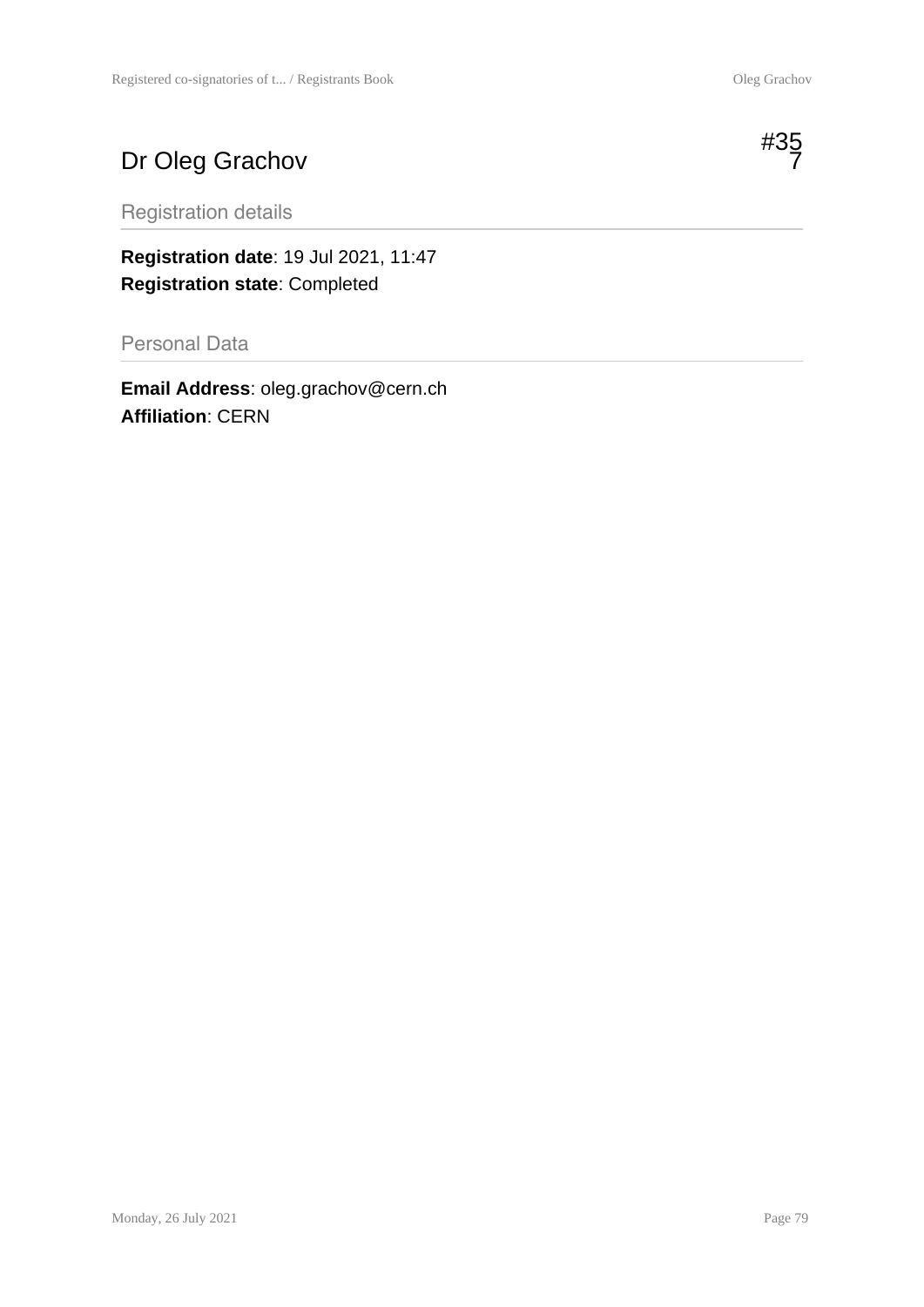#### Dr Dario Grasso

Registration details

**Registration date**: 17 Jul 2021, 09:16 **Registration state**: Completed

Personal Data

**Email Address**: dario.grasso@pi.infn.it **Affiliation**: INFN, Pisa

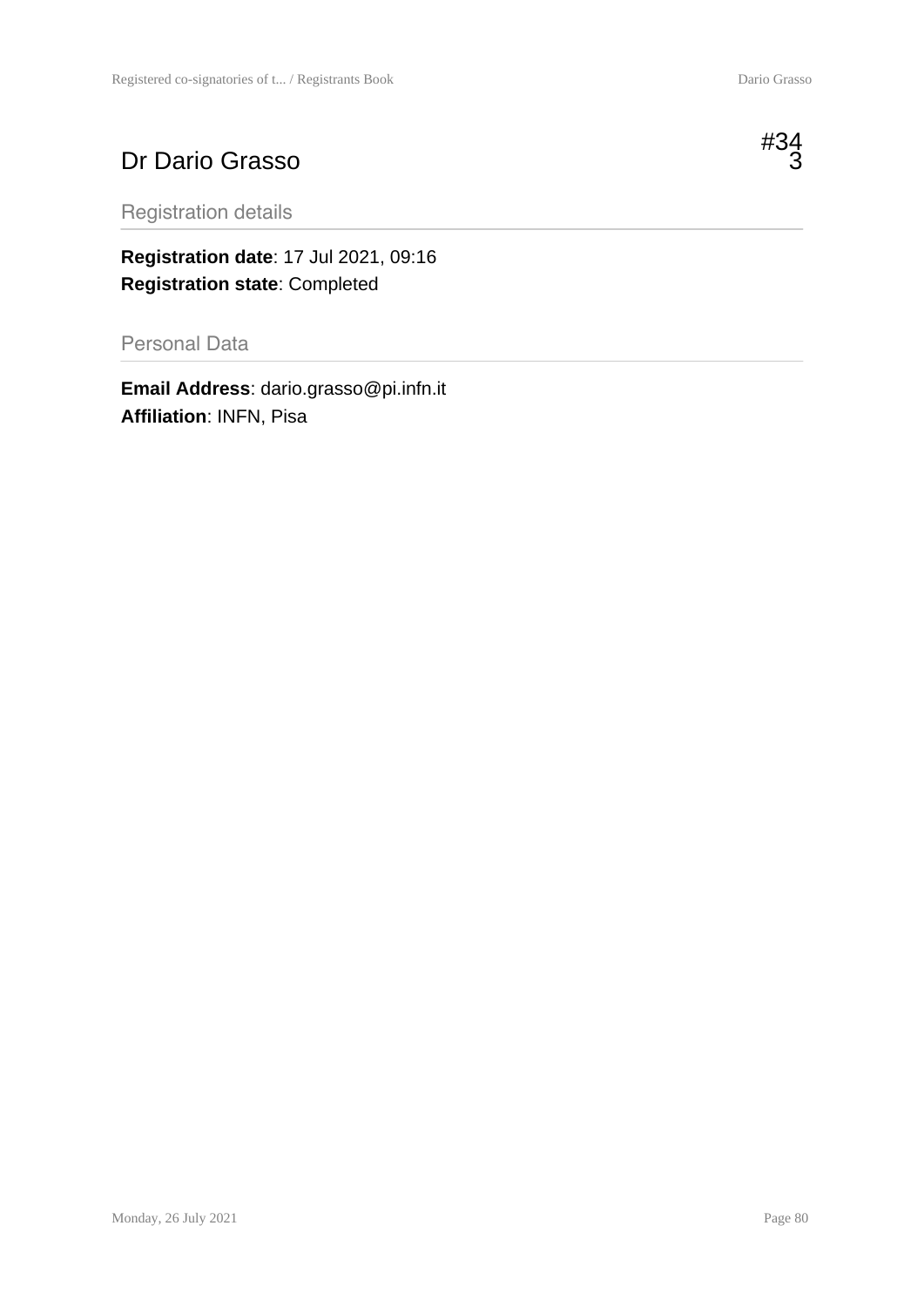#### Dr Martin Greve



Registration details

**Registration date**: 20 Jul 2021, 10:22 **Registration state**: Completed

Personal Data

**Email Address**: martin.greve@uib.no **Affiliation**: University of Bergen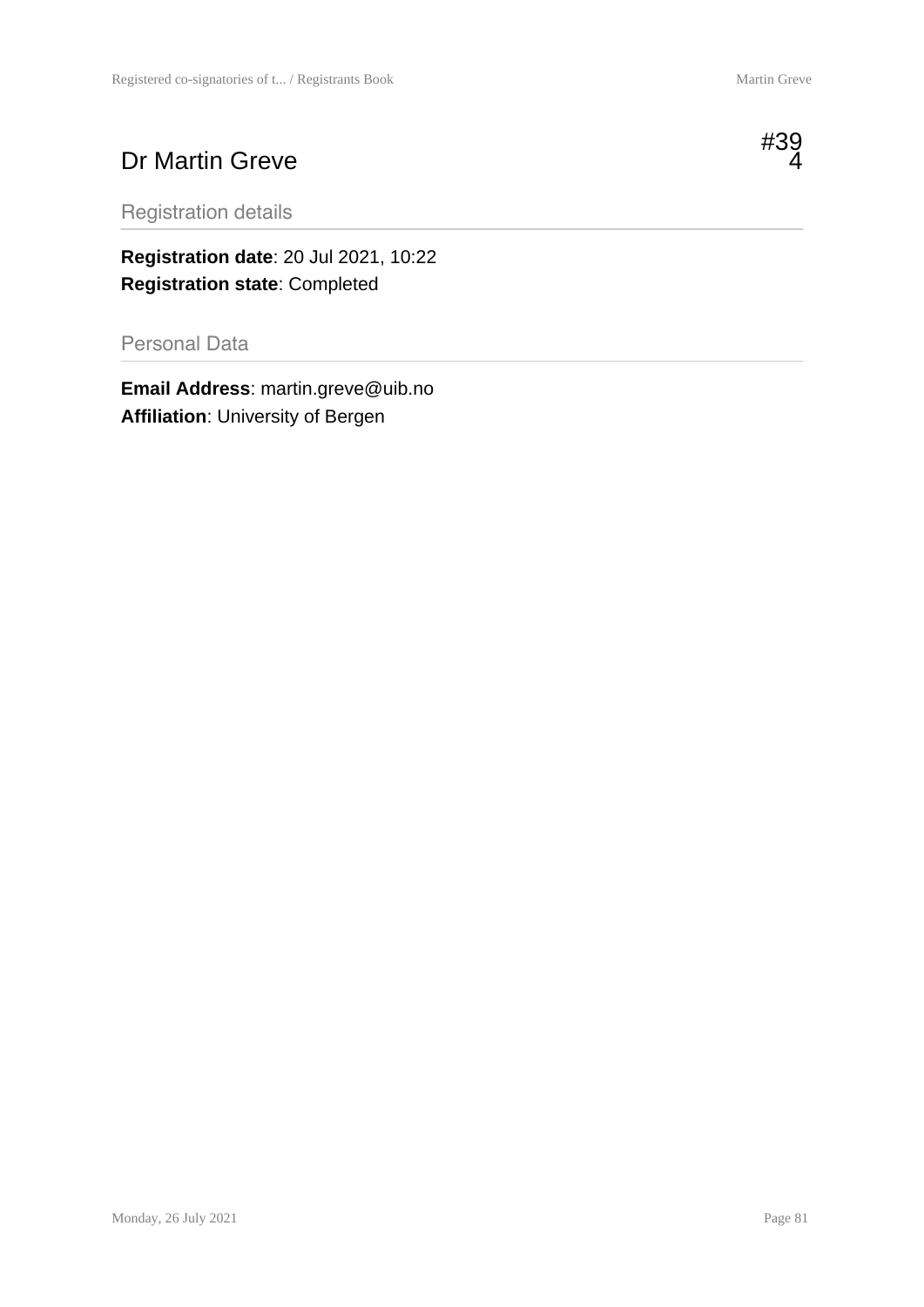### Dr Mustafa Gündogan



Registration details

**Registration date**: 13 Jul 2021, 12:11 **Registration state**: Completed

Personal Data

**Email Address**: must.gundog@gmail.com **Affiliation**: Humboldt University of Berlin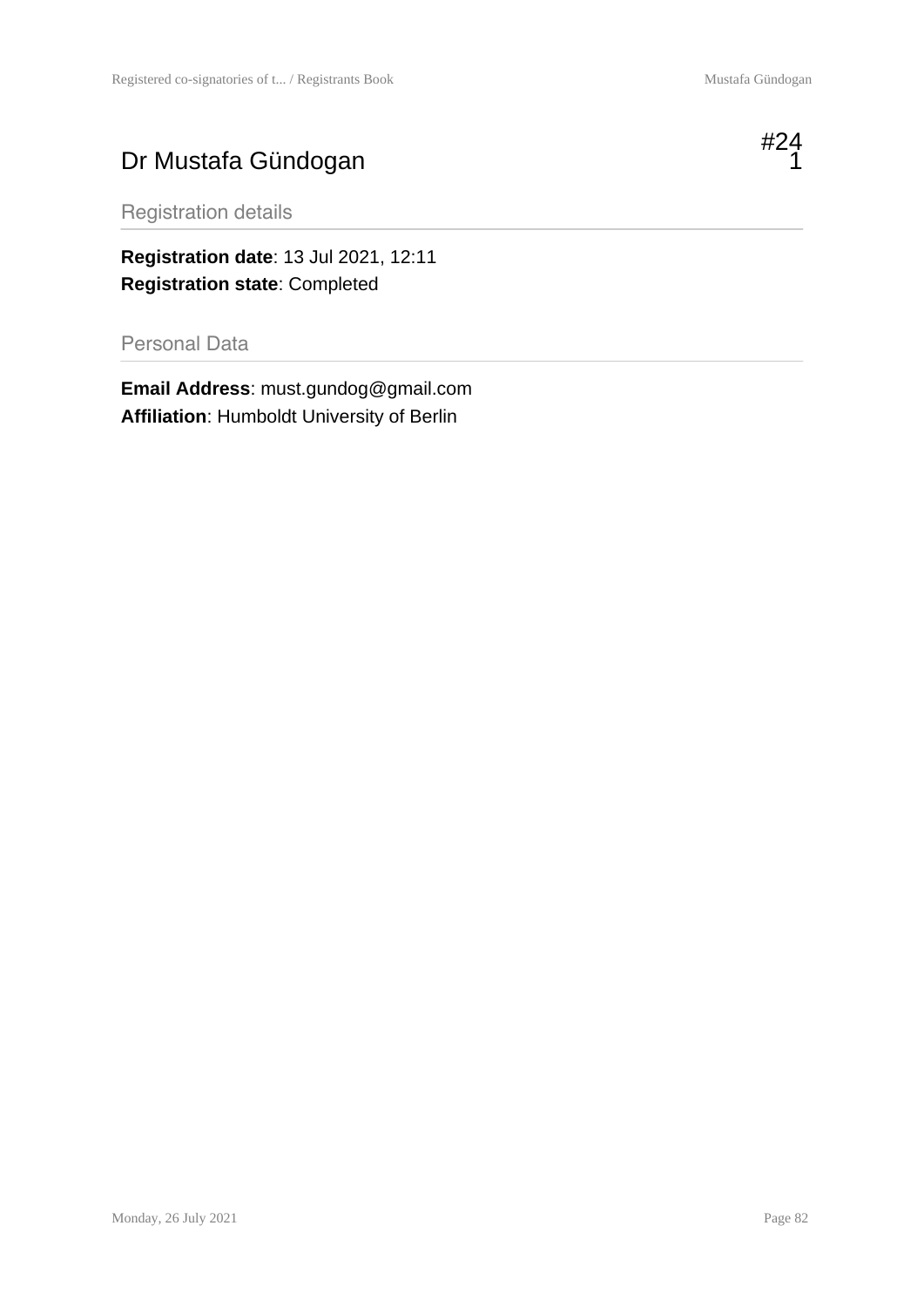#### Dr Lucia Hackermueller



Registration details

**Registration date**: 13 Jul 2021, 23:21 **Registration state**: Completed

Personal Data

**Email Address**: lucia.hackermuller@nottingham.ac.uk **Affiliation**: University of Nottingham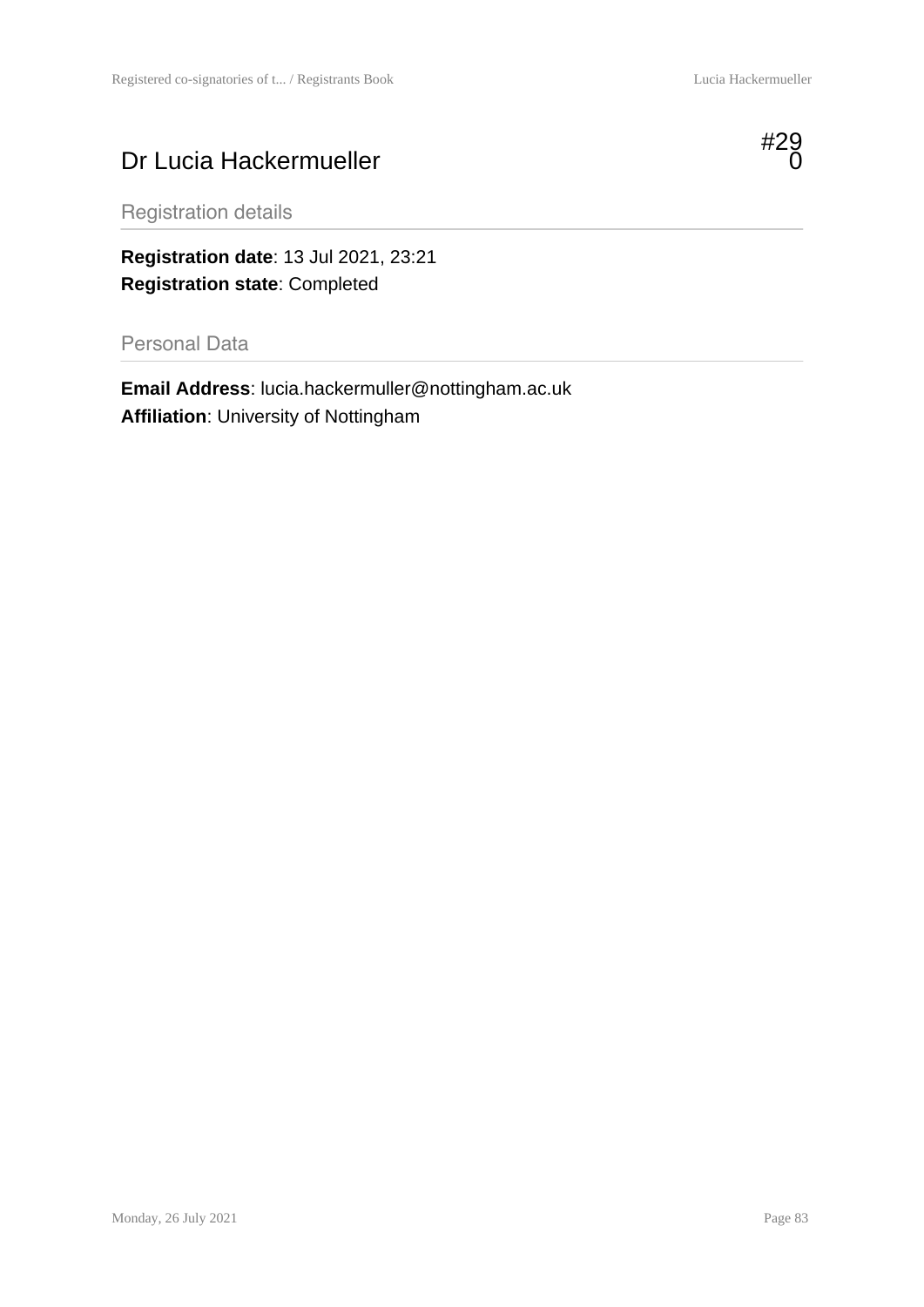#### Ms Leonie Hawkins



Registration details

**Registration date**: 19 Jul 2021, 15:27 **Registration state**: Completed

Personal Data

**Email Address**: lhawkins@liverpool.ac.uk **Affiliation**: University of Liverpool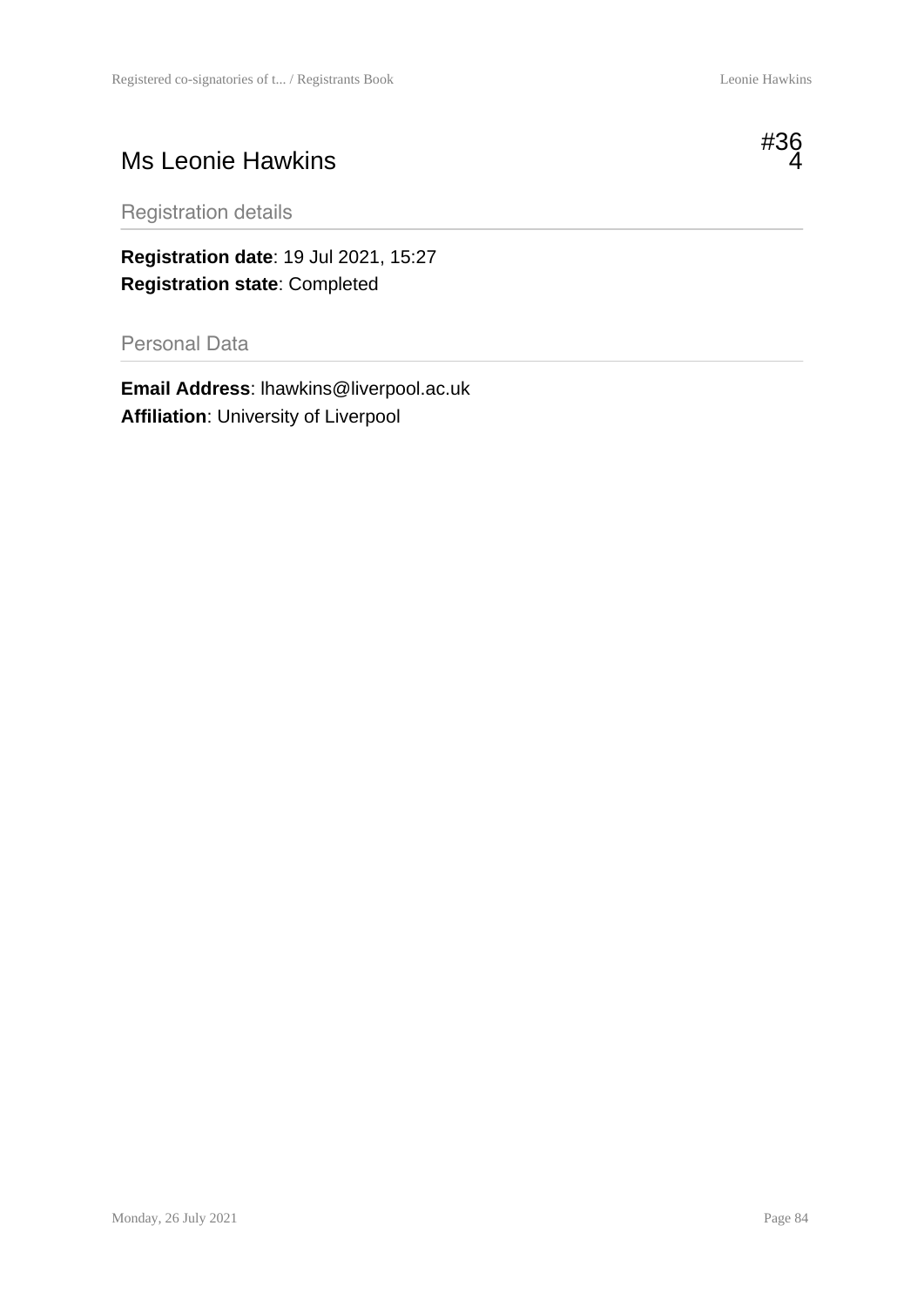# Dr Aurelien Hees

Registration details

**Registration date**: 15 Jul 2021, 13:00 **Registration state**: Completed

Personal Data

**Email Address**: aurelien.hees@obspm.fr **Affiliation**: SYRTE - Paris Observatory

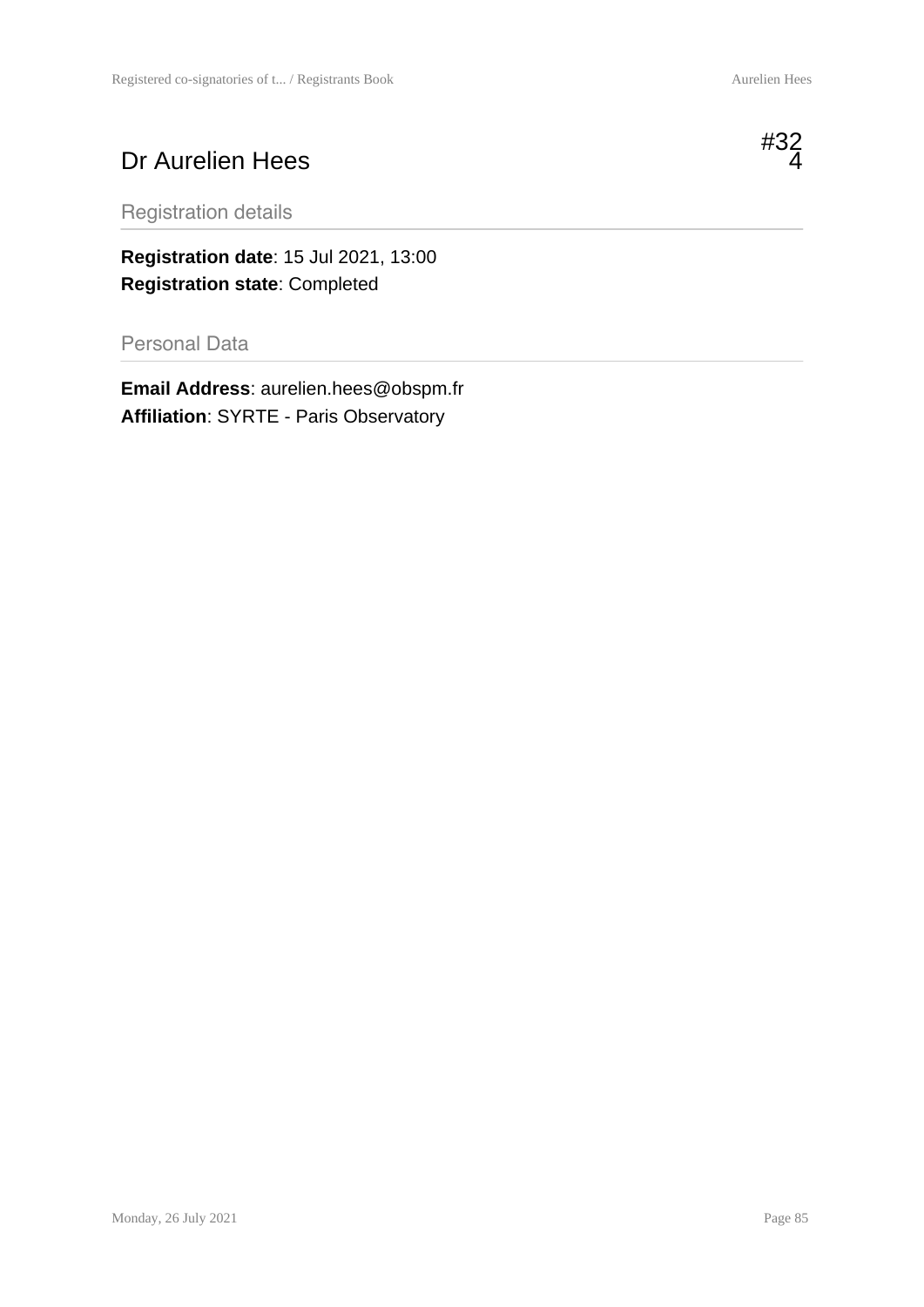# Dr Richard Hobson



Registration details

**Registration date**: 13 Jul 2021, 16:43 **Registration state**: Completed

Personal Data

**Email Address**: r.hobson@imperial.ac.uk **Affiliation**: Imperial College London

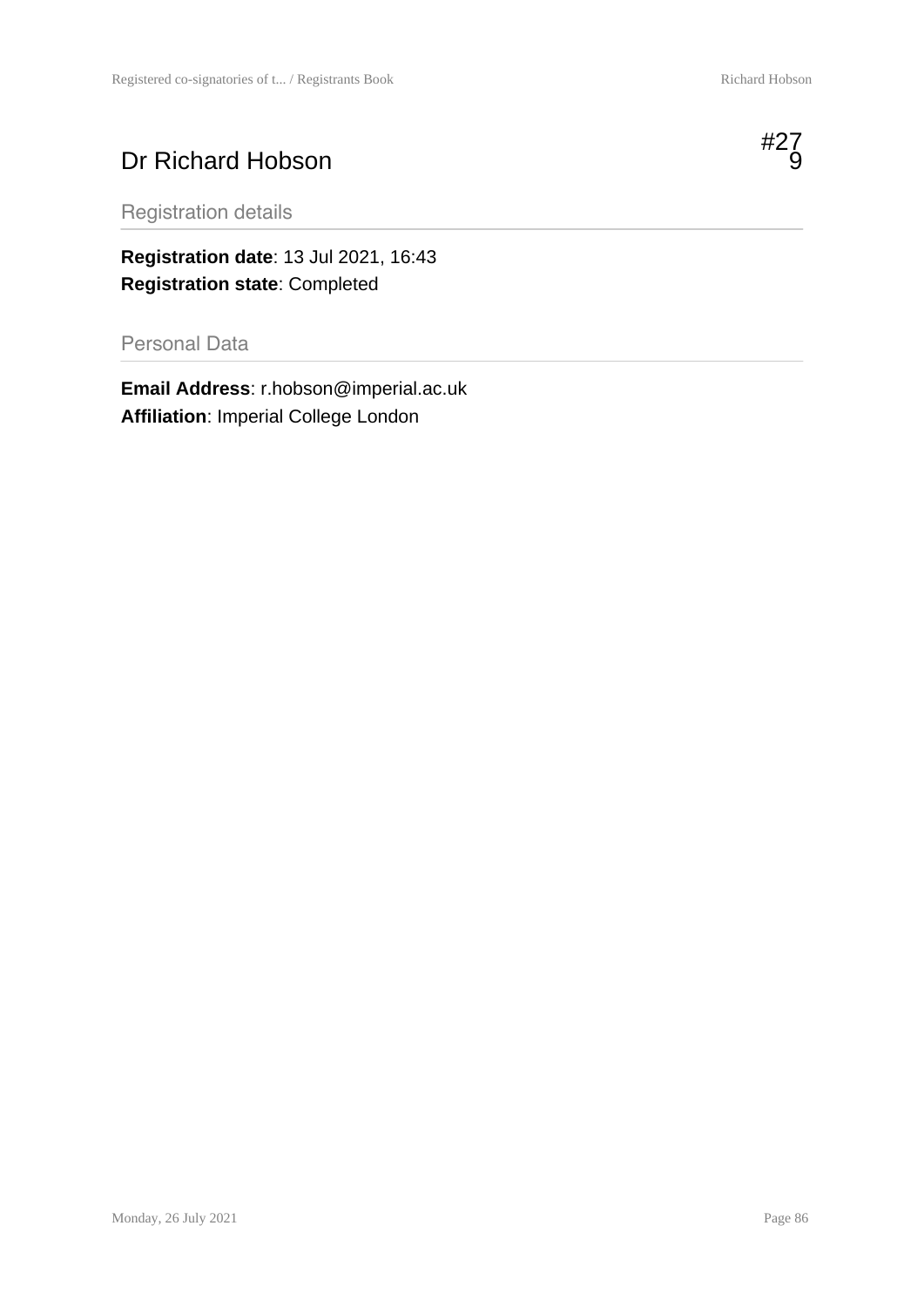# Prof. Bodil Holst

Registration details

**Registration date**: 14 Jul 2021, 13:23 **Registration state**: Completed

Personal Data

**Email Address**: bodil.holst@uib.no **Affiliation**: University of Bergen

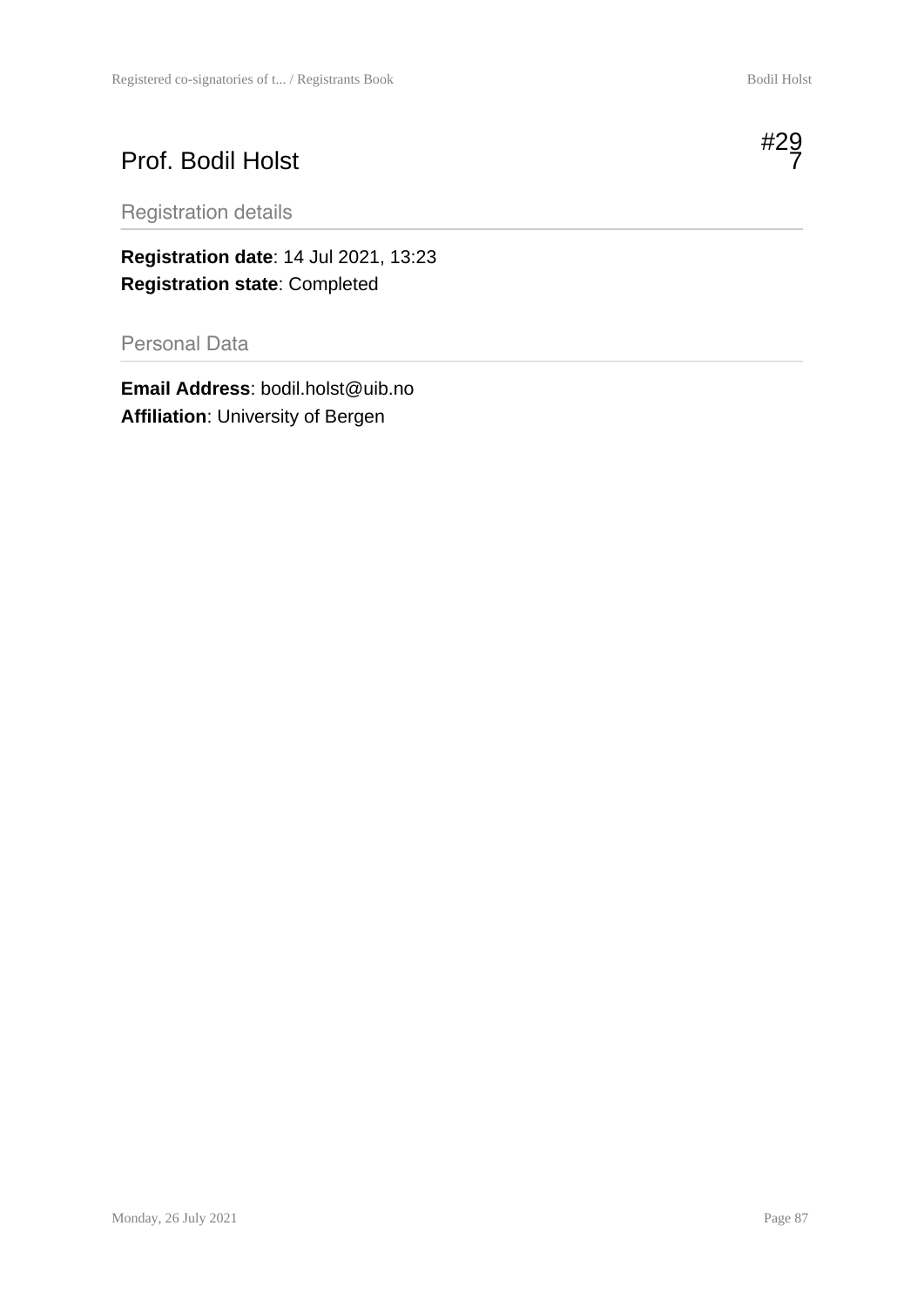# Dr Michael Holynski



Registration details

**Registration date**: 17 Jul 2021, 19:05 **Registration state**: Completed

Personal Data

**Email Address**: m.holynski@bham.ac.uk **Affiliation**: University of Birmingham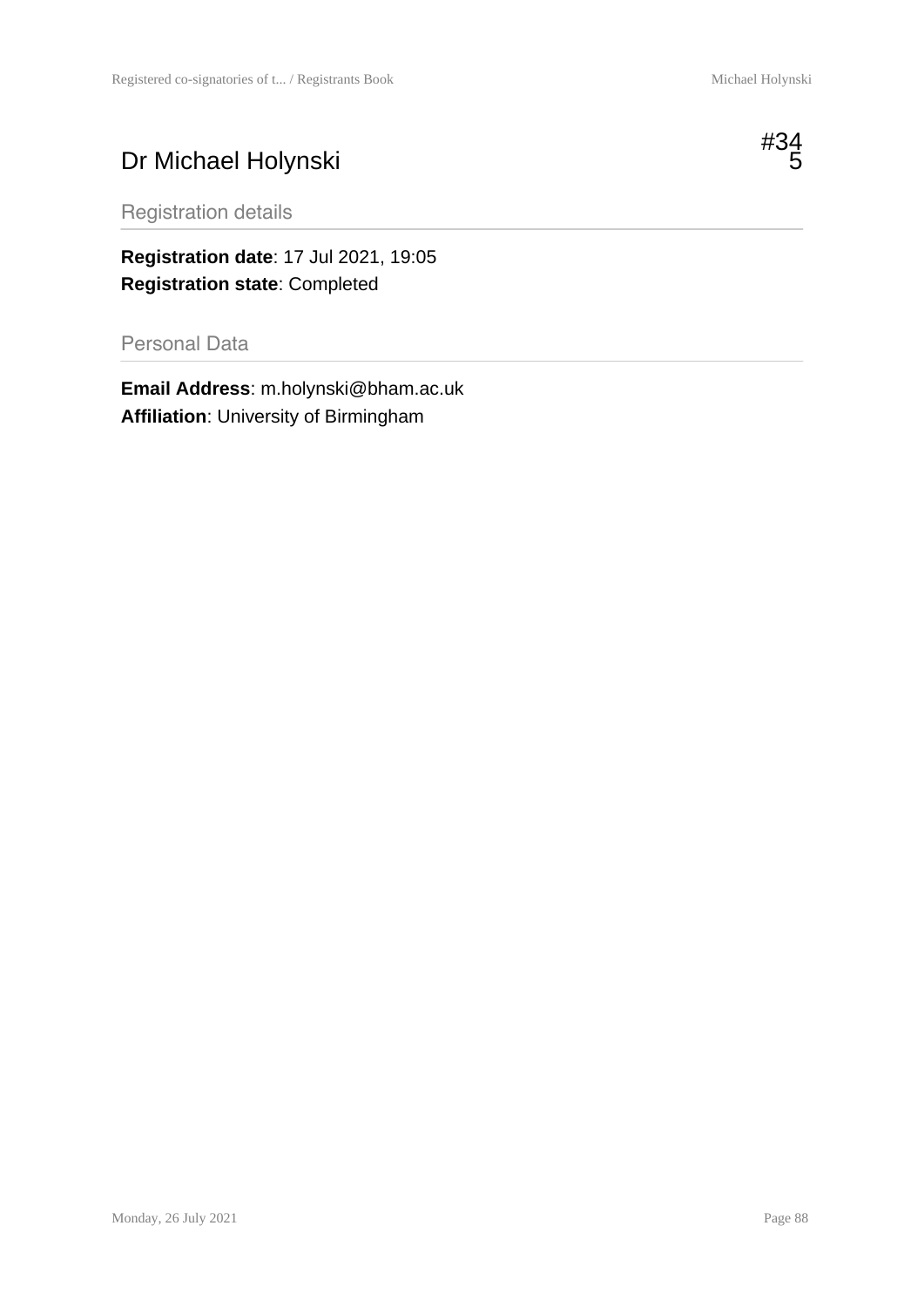# Prof. Joerg Jaeckel



Registration details

**Registration date**: 20 Jul 2021, 14:36 **Registration state**: Completed

Personal Data

**Email Address**: jjaeckel@thphys.uni-heidelberg.de **Affiliation**: ITP Heidelberg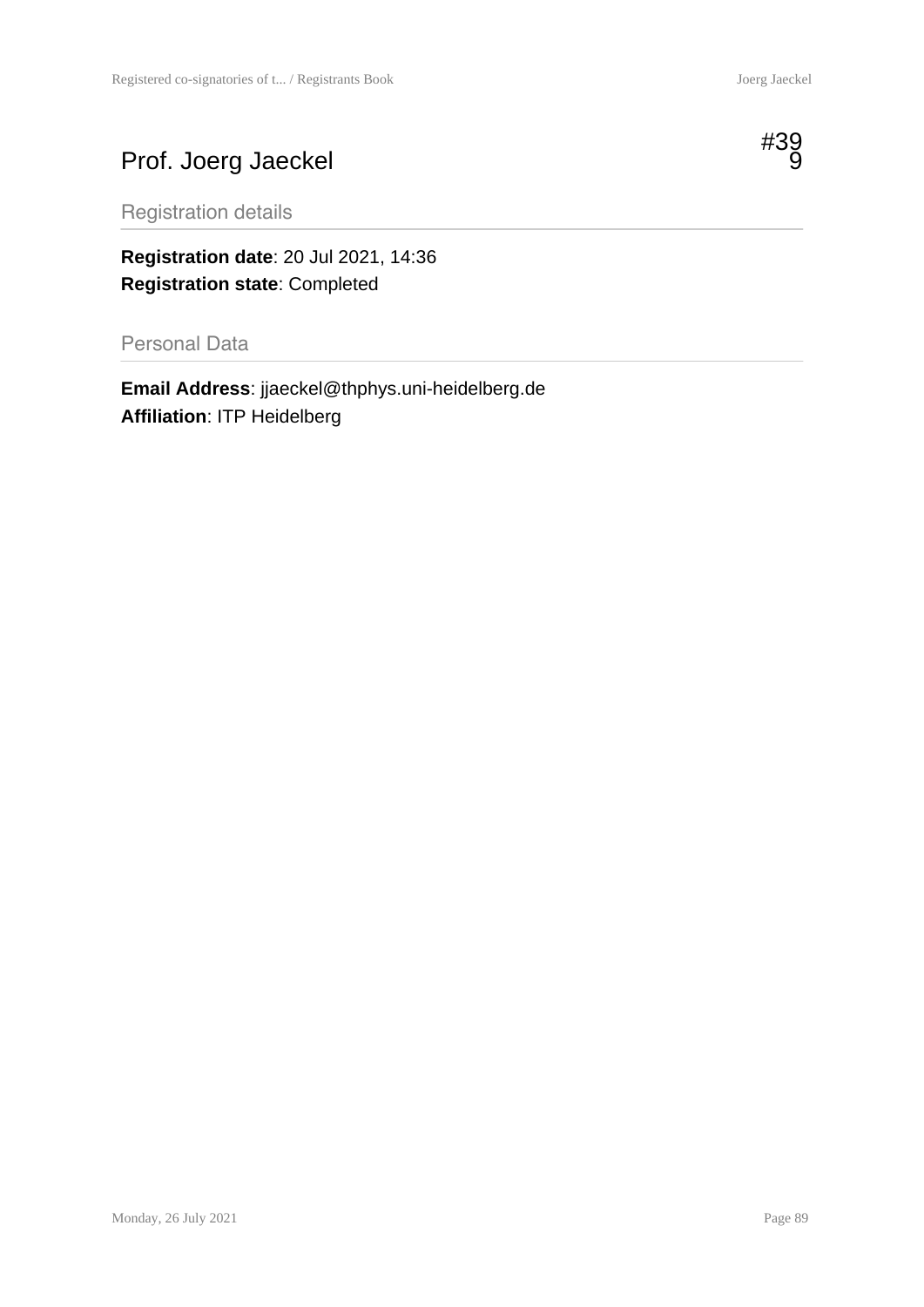# Dr Peter Jeglič



**Registration date**: 19 Jul 2021, 17:51 **Registration state**: Completed

Personal Data

**Email Address**: peter.jeglic@ijs.si **Affiliation**: Jožef Stefan Institute

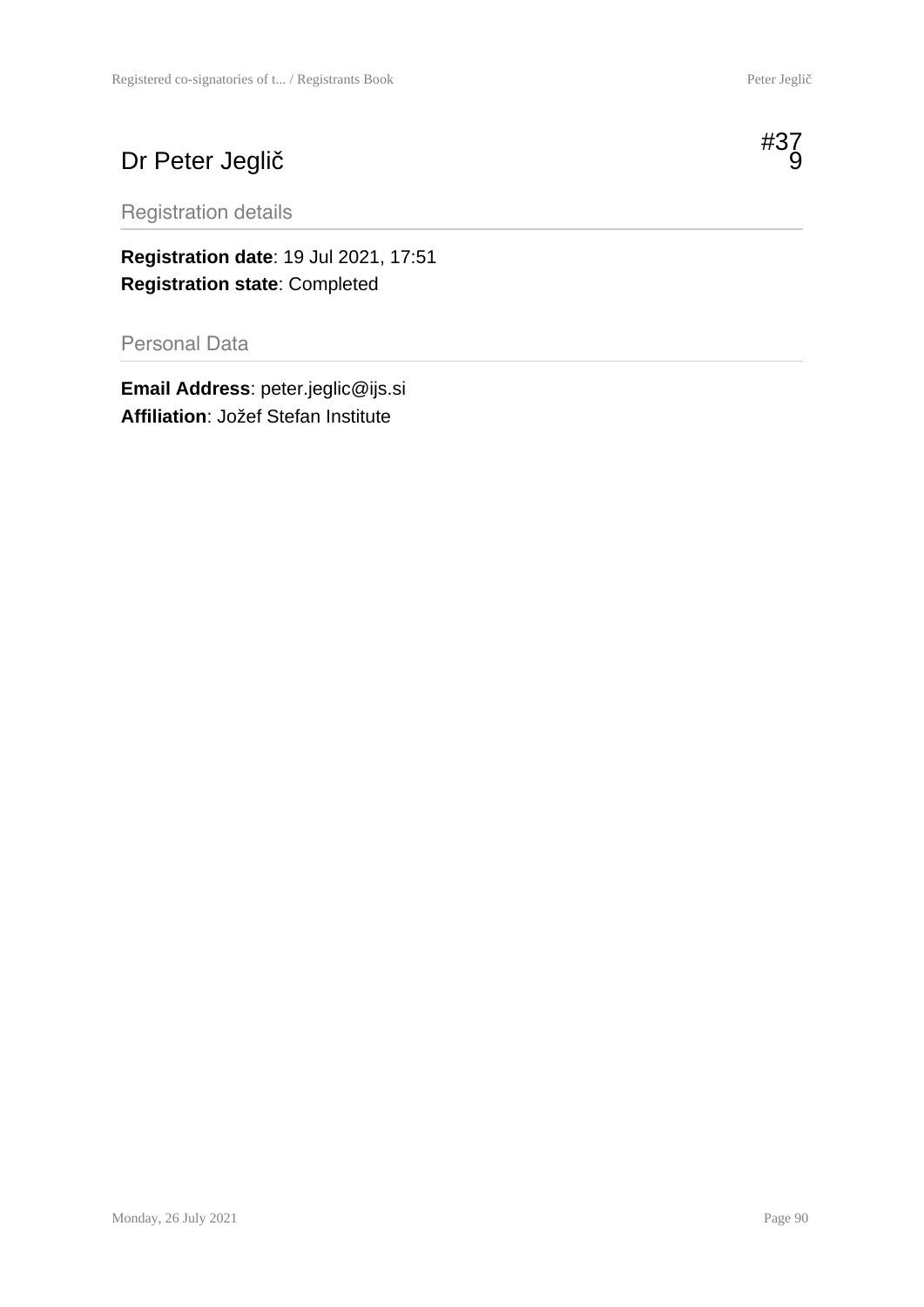#### Prof. Gediminas Juzeliūnas



Registration details

**Registration date**: 19 Jul 2021, 19:24 **Registration state**: Completed

Personal Data

**Email Address**: gediminas.juzeliunas@tfai.vu.lt **Affiliation**: Vilnius University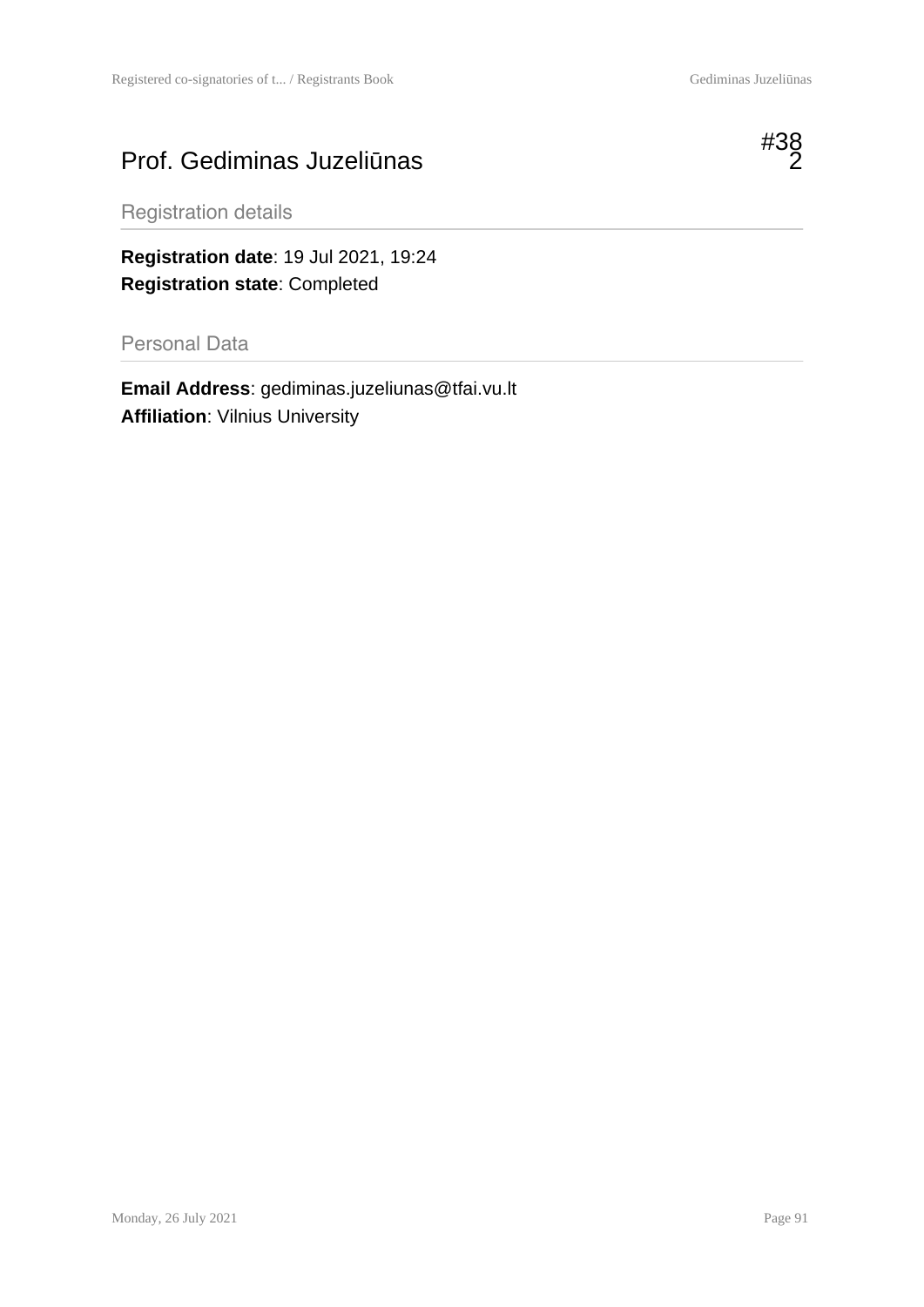#### Prof. Mark Kasevich

Registration details

**Registration date**: 21 Jul 2021, 20:41 **Registration state**: Completed

Personal Data

**Email Address**: kasevich@stanford.edu **Affiliation**: Stanford University

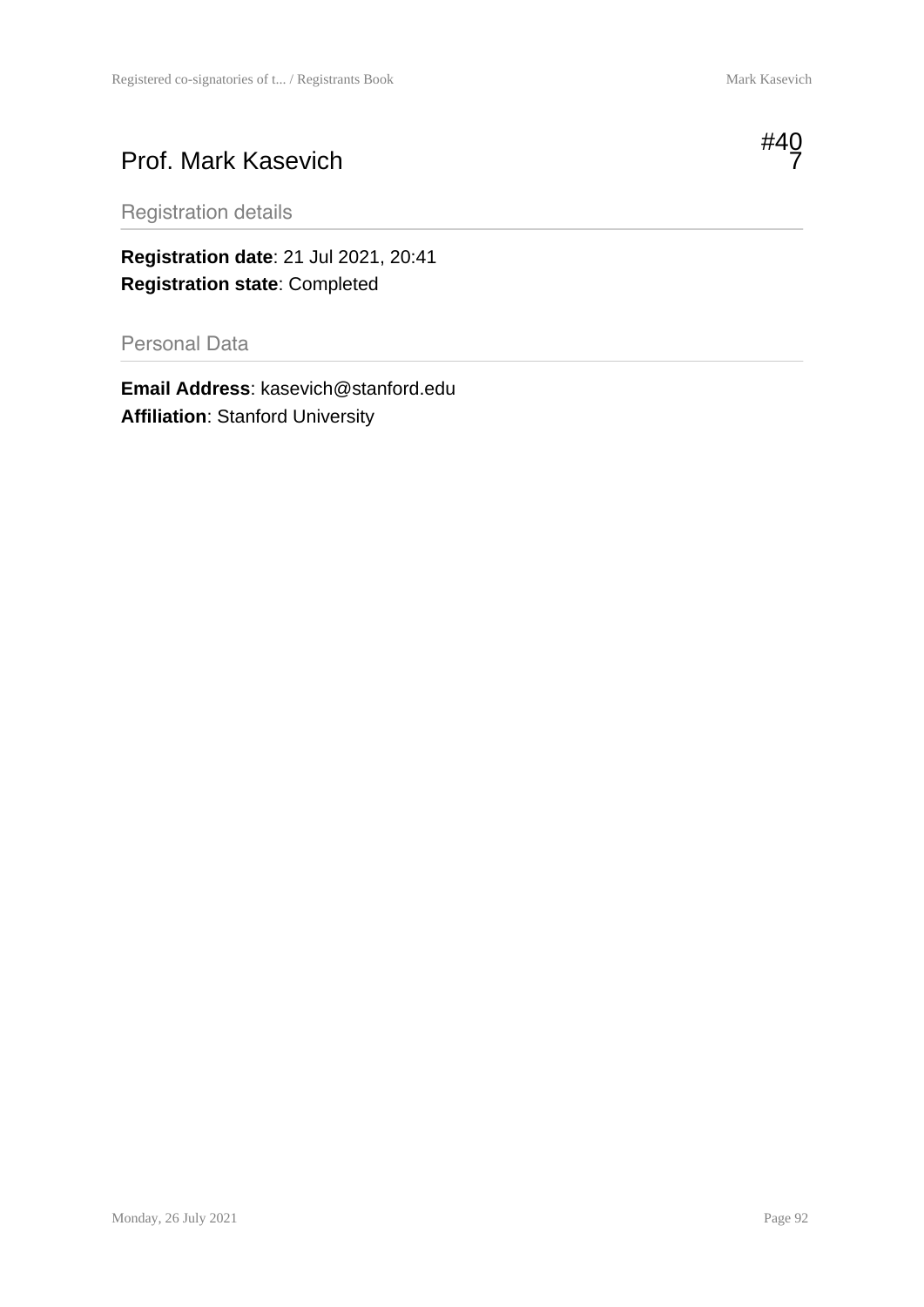# Dr Teodora Kirova

Registration details

**Registration date**: 19 Jul 2021, 17:13 **Registration state**: Completed

Personal Data

**Email Address**: teo@lu.lv **Affiliation**: University of Latvia

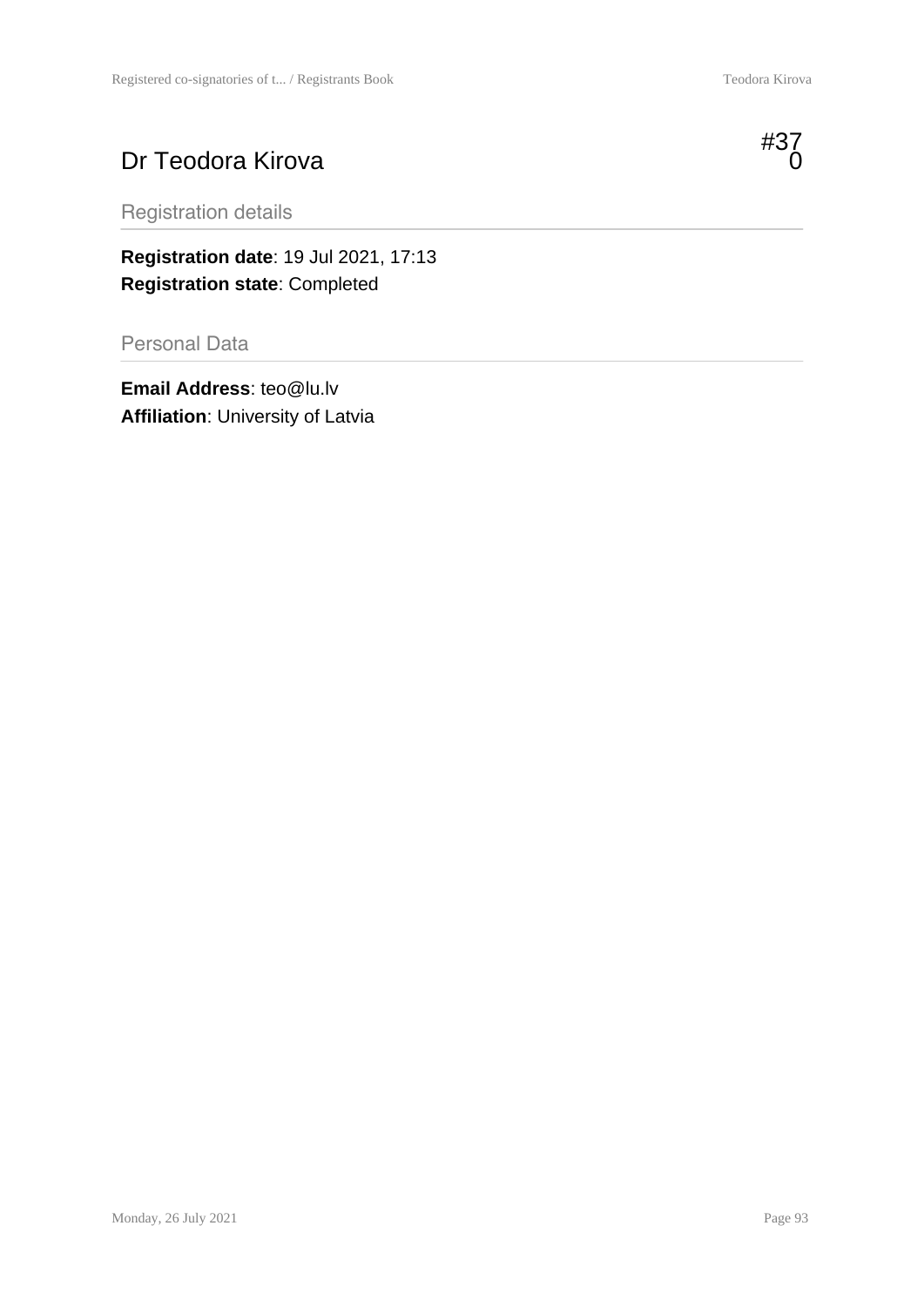### Prof. K.C. Kong

Registration details

**Registration date**: 15 Jul 2021, 17:03 **Registration state**: Completed

Personal Data

**Email Address**: kckong@ku.edu **Affiliation**: University of Kansas

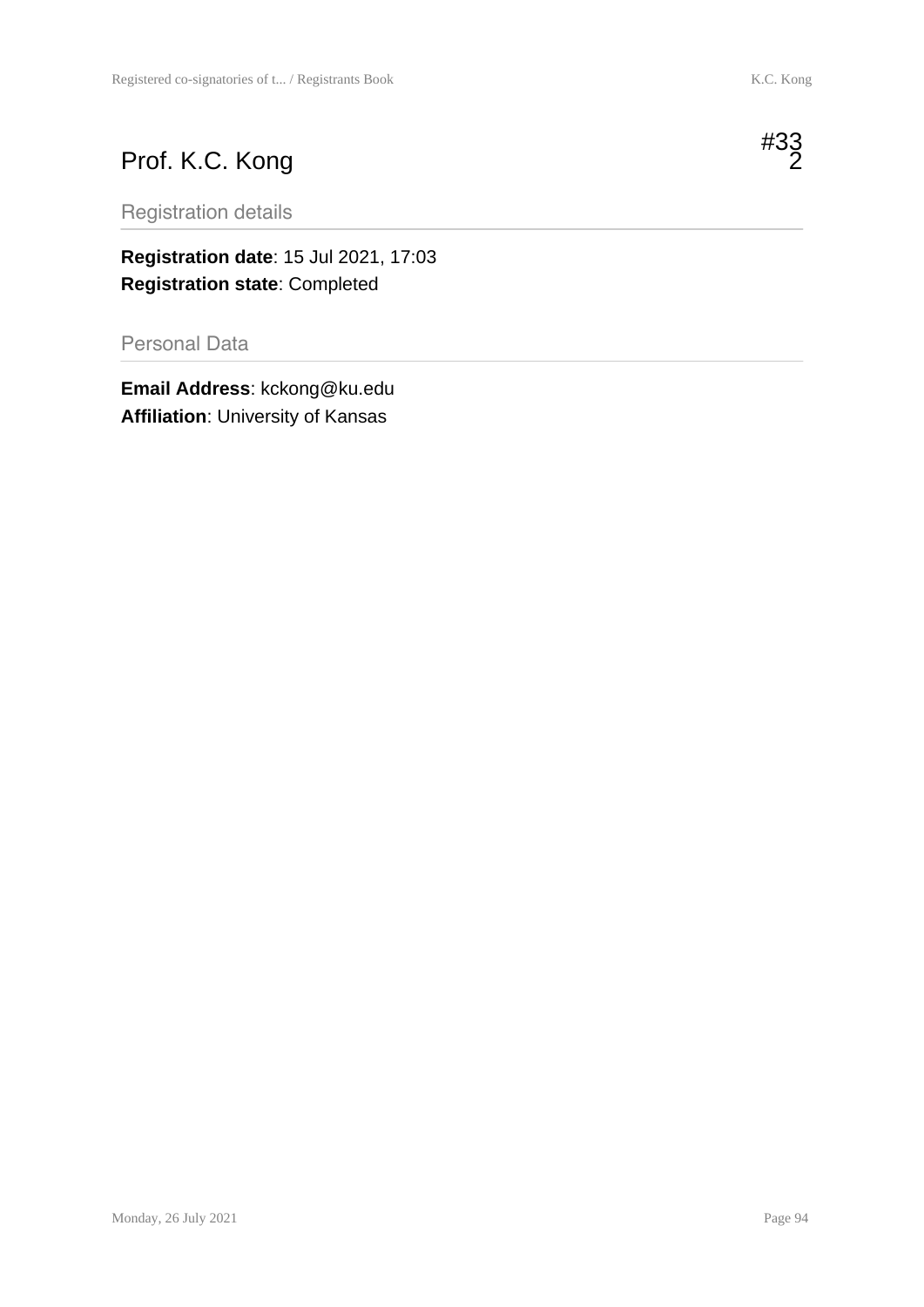# Prof. Tim Kovachy



Registration details

**Registration date**: 13 Jul 2021, 17:28 **Registration state**: Completed

Personal Data

**Email Address**: timothy.kovachy@northwestern.edu **Affiliation**: Northwestern University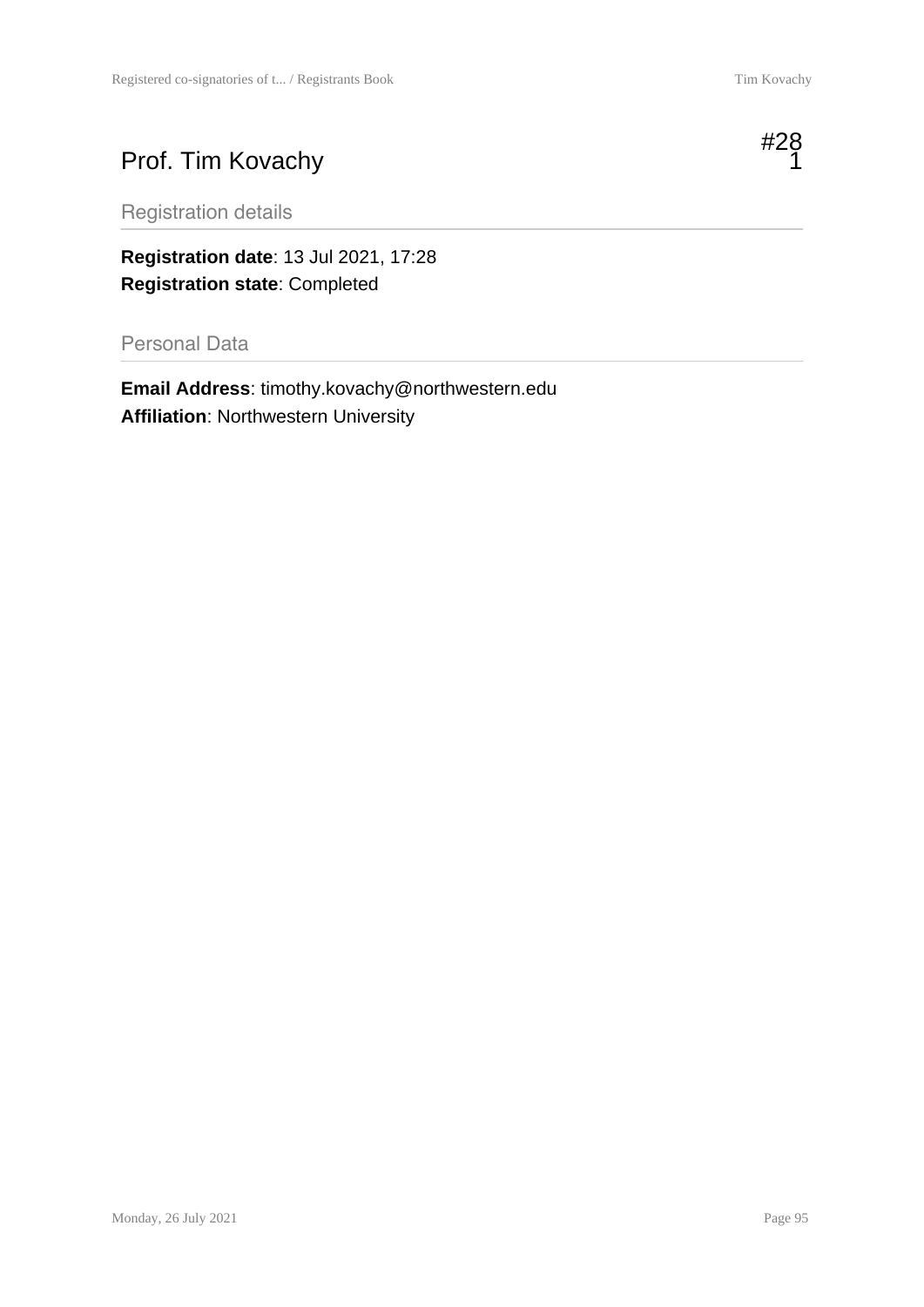4

#### Dr Mukesh Kumar



Registration details

**Registration date**: 15 Jul 2021, 11:40 **Registration state**: Completed

Personal Data

**Email Address**: mukesh.kumar@cern.ch **Affiliation**: University of the Witwatersrand (ZA)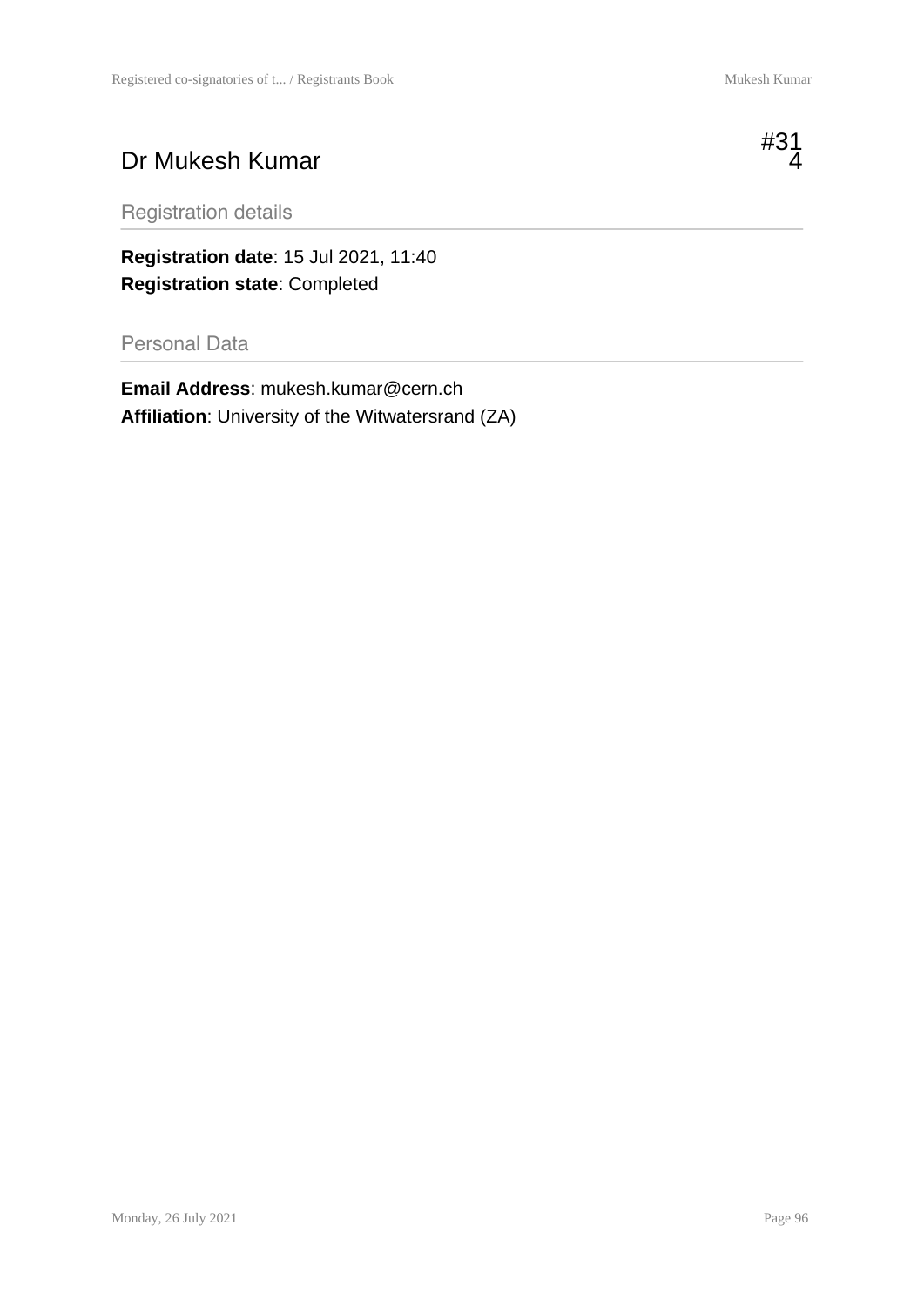# Mr Pradeep Kumar



Registration details

**Registration date**: 15 Jul 2021, 11:57 **Registration state**: Completed

Personal Data

**Email Address**: pradeepk19@iiserb.ac.in **Affiliation**: IISER Bhopal Ph. D. Student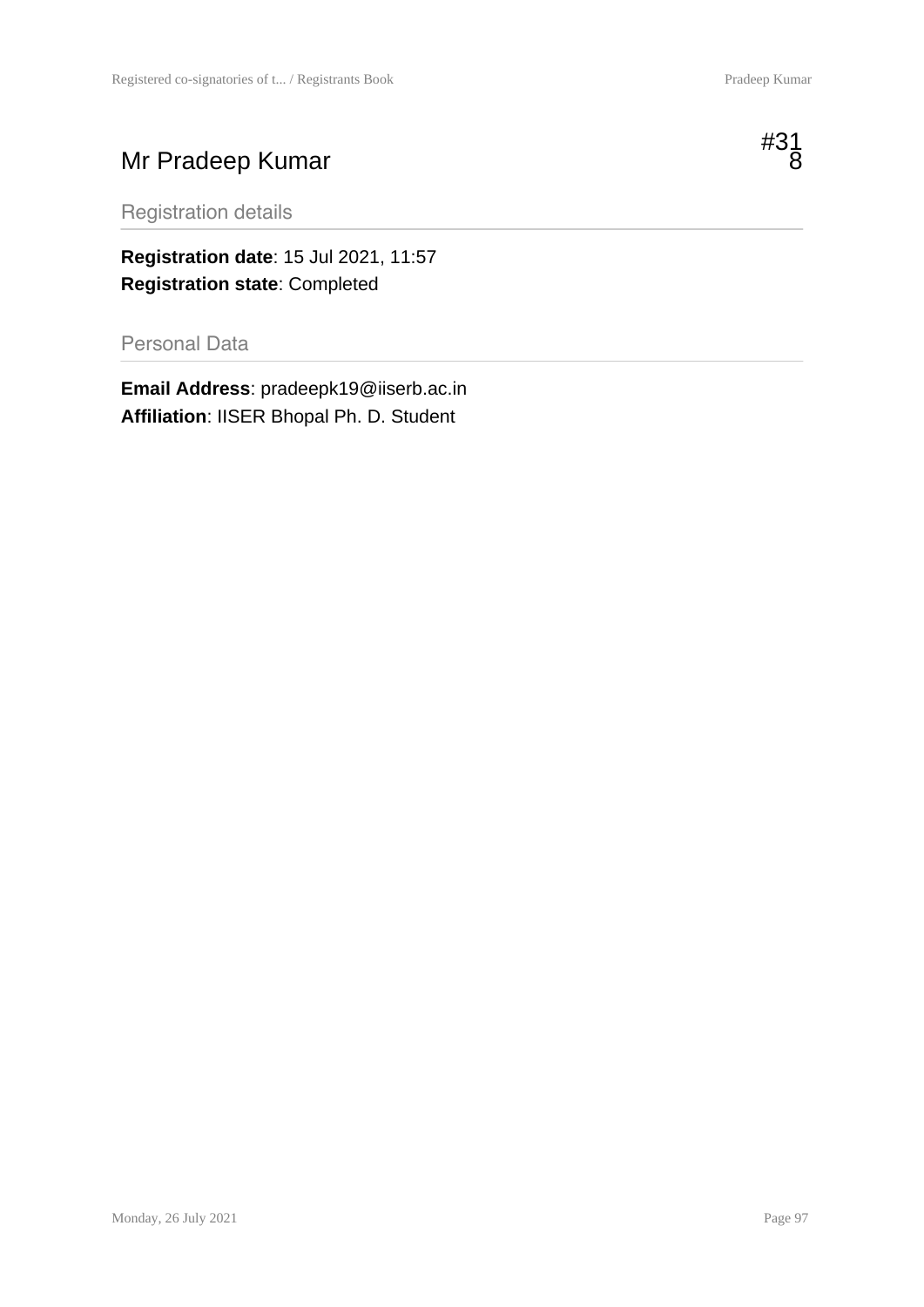# Prof. Greg Landsberg



Registration details

**Registration date**: 19 Jul 2021, 12:12 **Registration state**: Completed

Personal Data

**Email Address**: greg.landsberg@cern.ch **Affiliation**: Brown U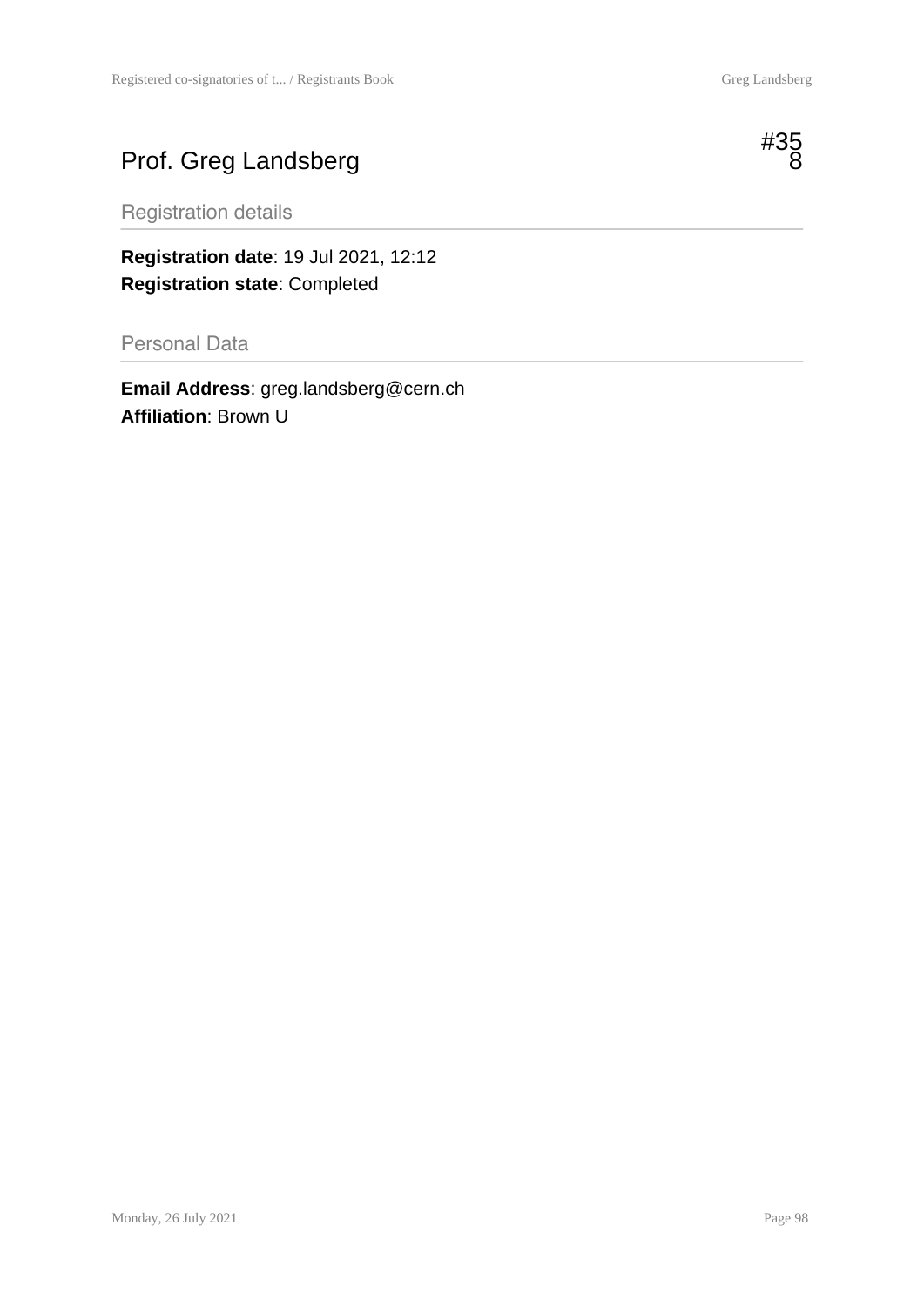#### Prof. Peter Lichard

Registration details

**Registration date**: 15 Jul 2021, 13:31 **Registration state**: Completed

Personal Data

**Email Address**: peter.lichard@fpf.slu.cz **Affiliation**: Silesian University in Opava

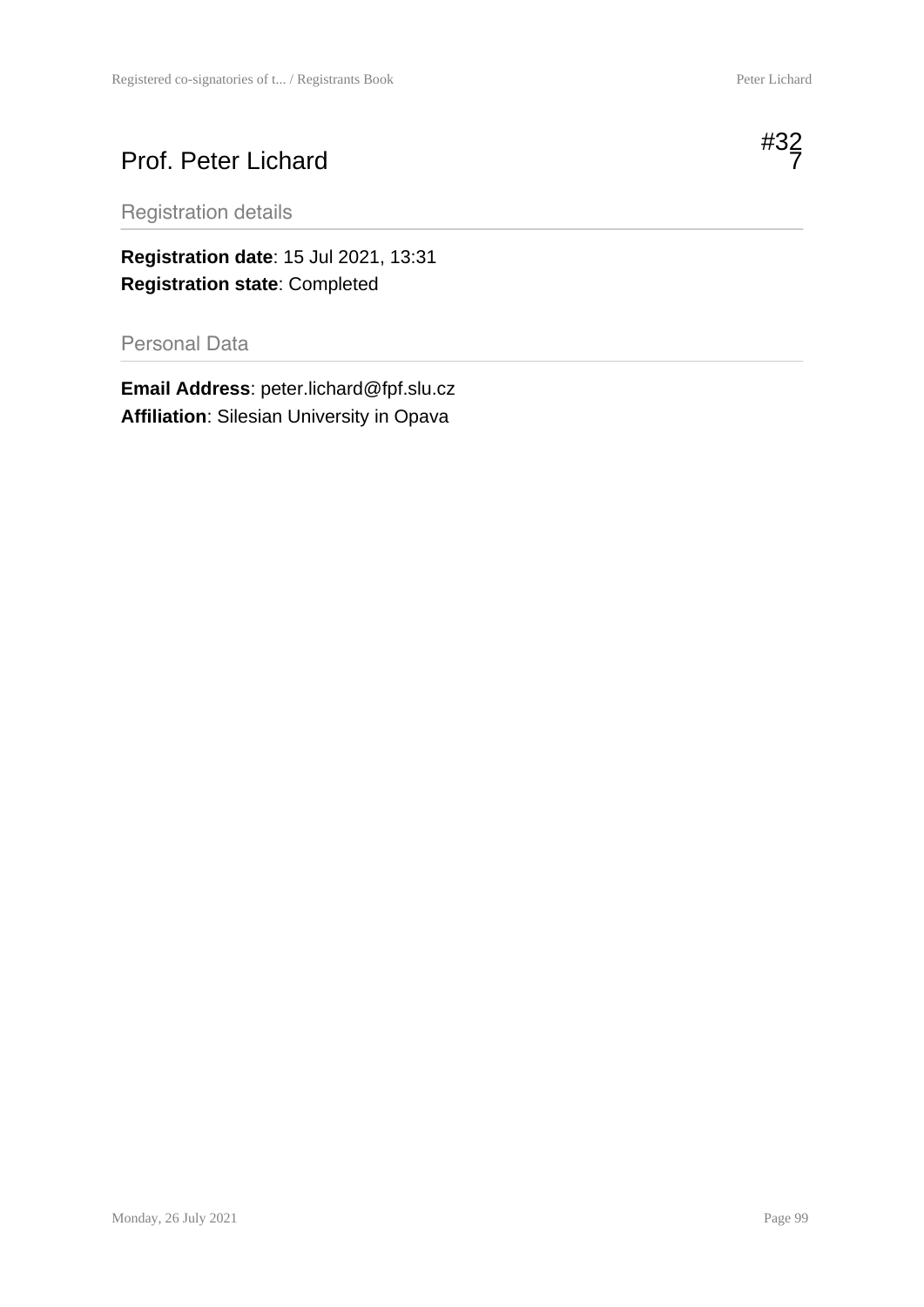# Dr Yu-Hung Lien

Registration details

**Registration date**: 13 Jul 2021, 14:54 **Registration state**: Completed

Personal Data

**Email Address**: y.lien@bham.ac.uk **Affiliation**: University of Birmingham

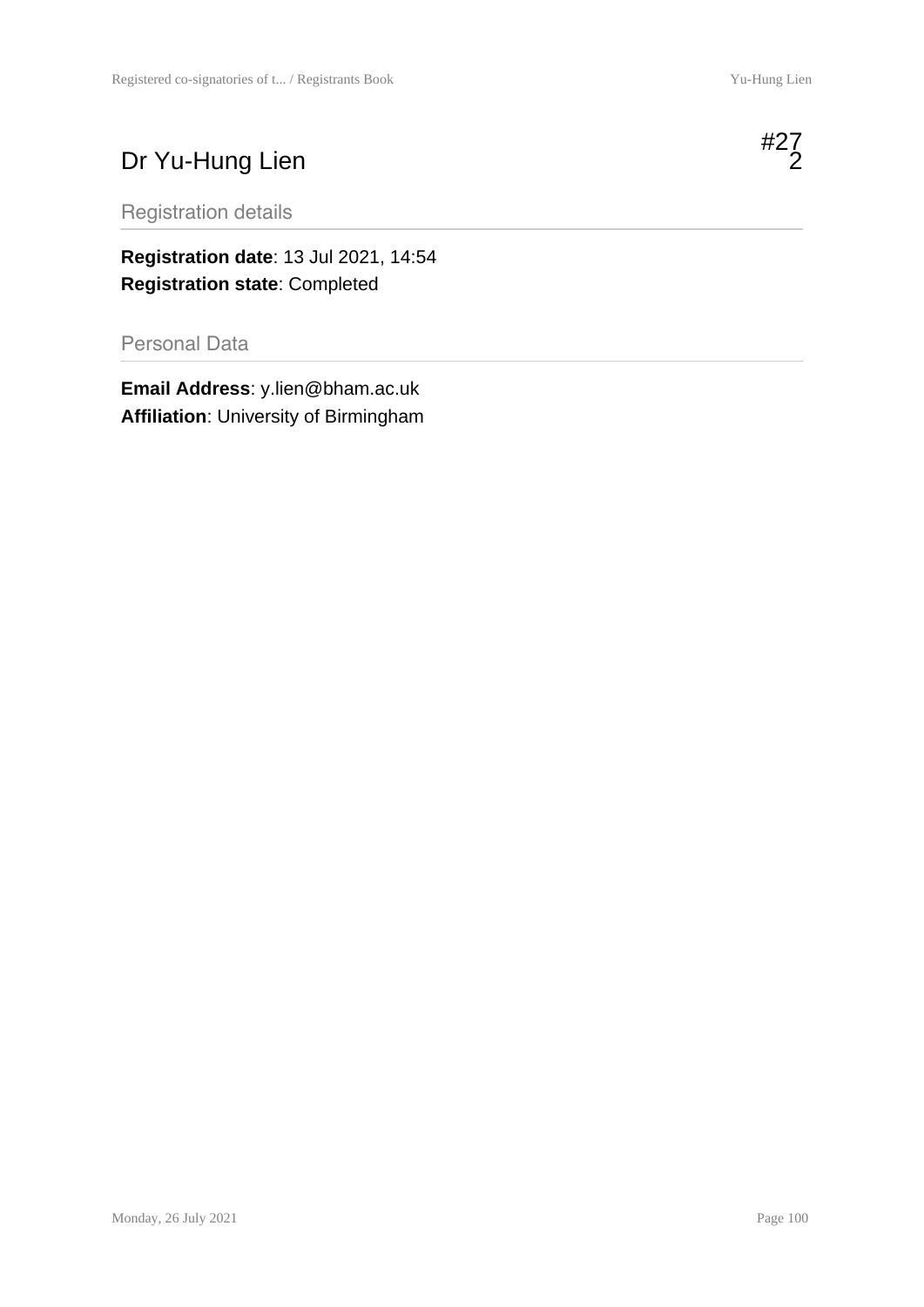# Prof. Anna Lipniacka



Registration details

**Registration date**: 19 Jul 2021, 17:02 **Registration state**: Completed

Personal Data

**Email Address**: anna.lipniacka@cern.ch **Affiliation**: University of Bergen (NO)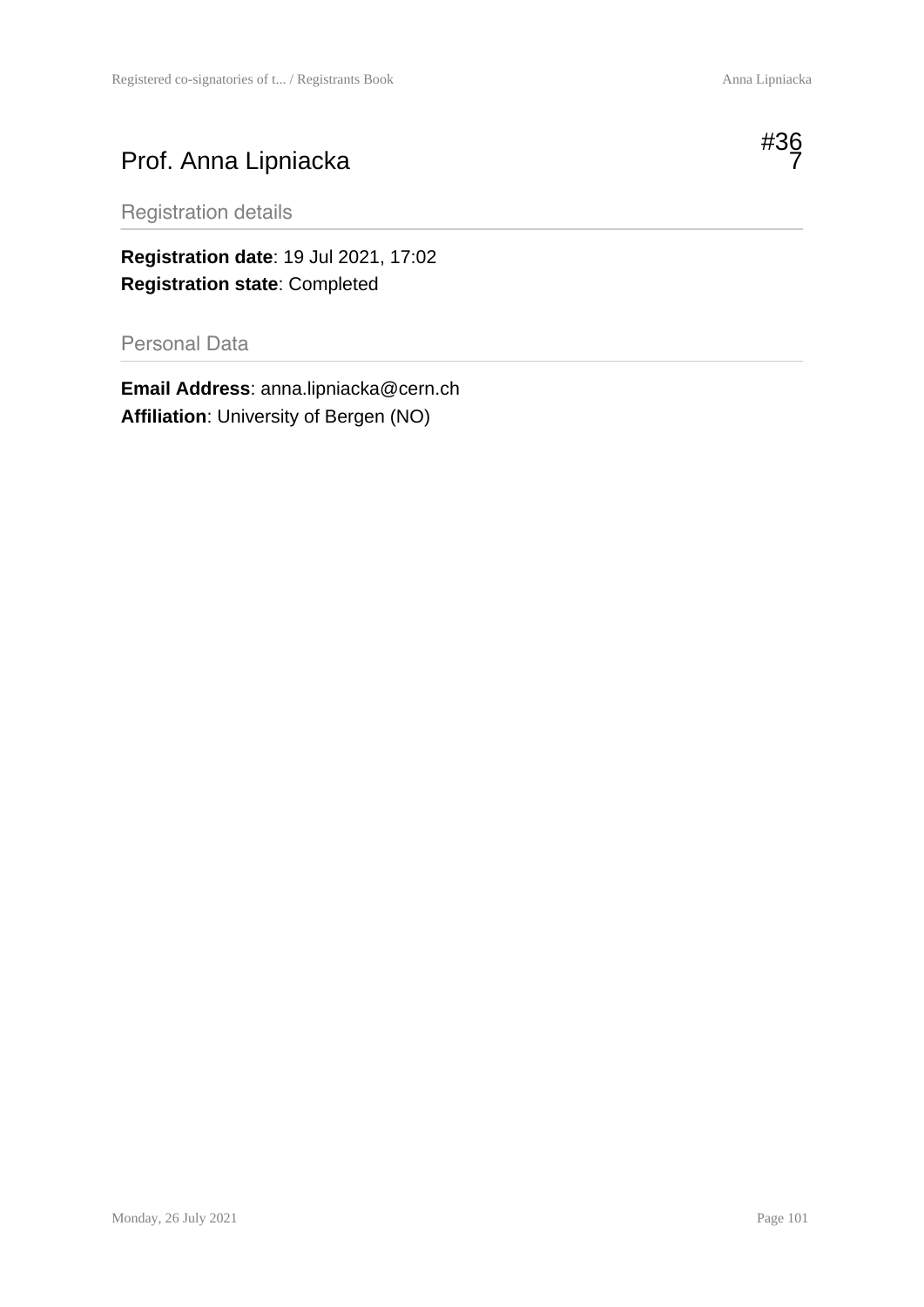#### Dr Jorma Louko



Registration details

**Registration date**: 13 Jul 2021, 12:41 **Registration state**: Completed

Personal Data

**Email Address**: jorma.louko@nottingham.ac.uk **Affiliation**: University of Nottingham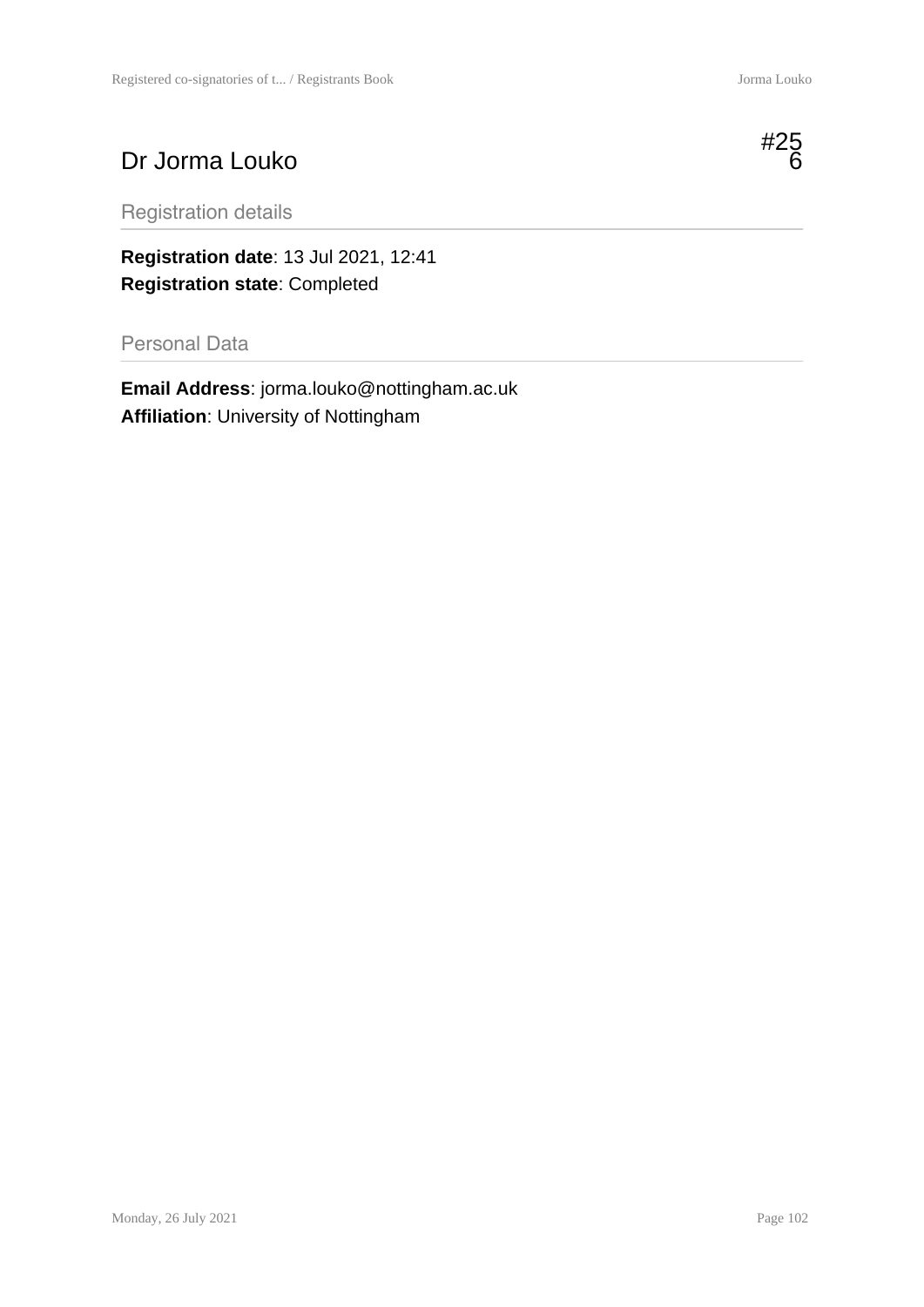#### Dr Gaetano Luciano



Registration details

**Registration date**: 15 Jul 2021, 13:01 **Registration state**: Completed

Personal Data

**Email Address**: gluciano@sa.infn.it **Affiliation**: Università degli Studi di Salerno & Istituto Nazionale di Fisica Nucleare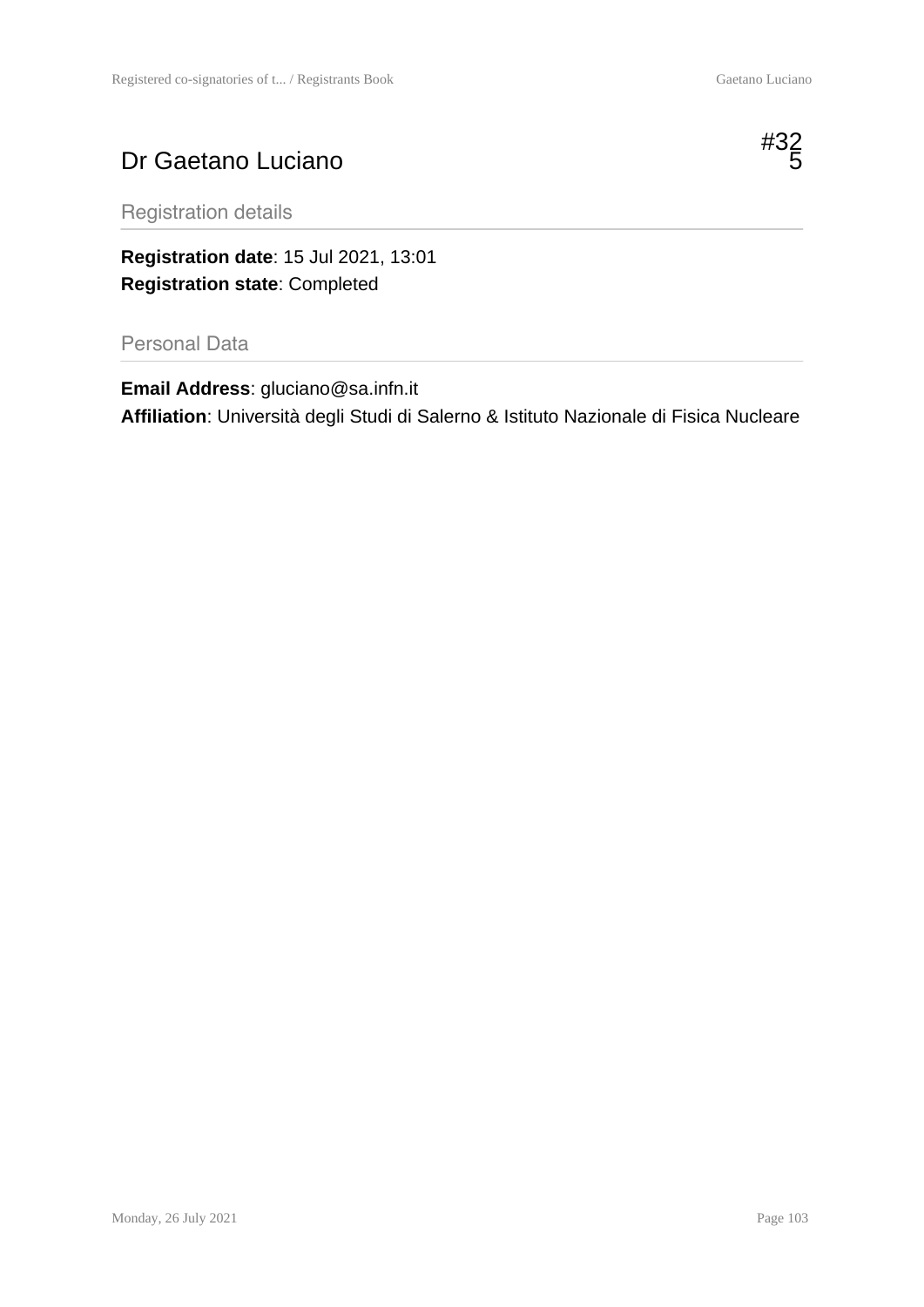#### Dr Mohammed Mahmoud Mohammed



Registration details

**Registration date**: 13 Jul 2021, 13:47 **Registration state**: Completed

Personal Data

**Email Address**: mohammed.attia@cern.ch **Affiliation**: Center for High Energy Physics, Fayoum University, Egypt (EG)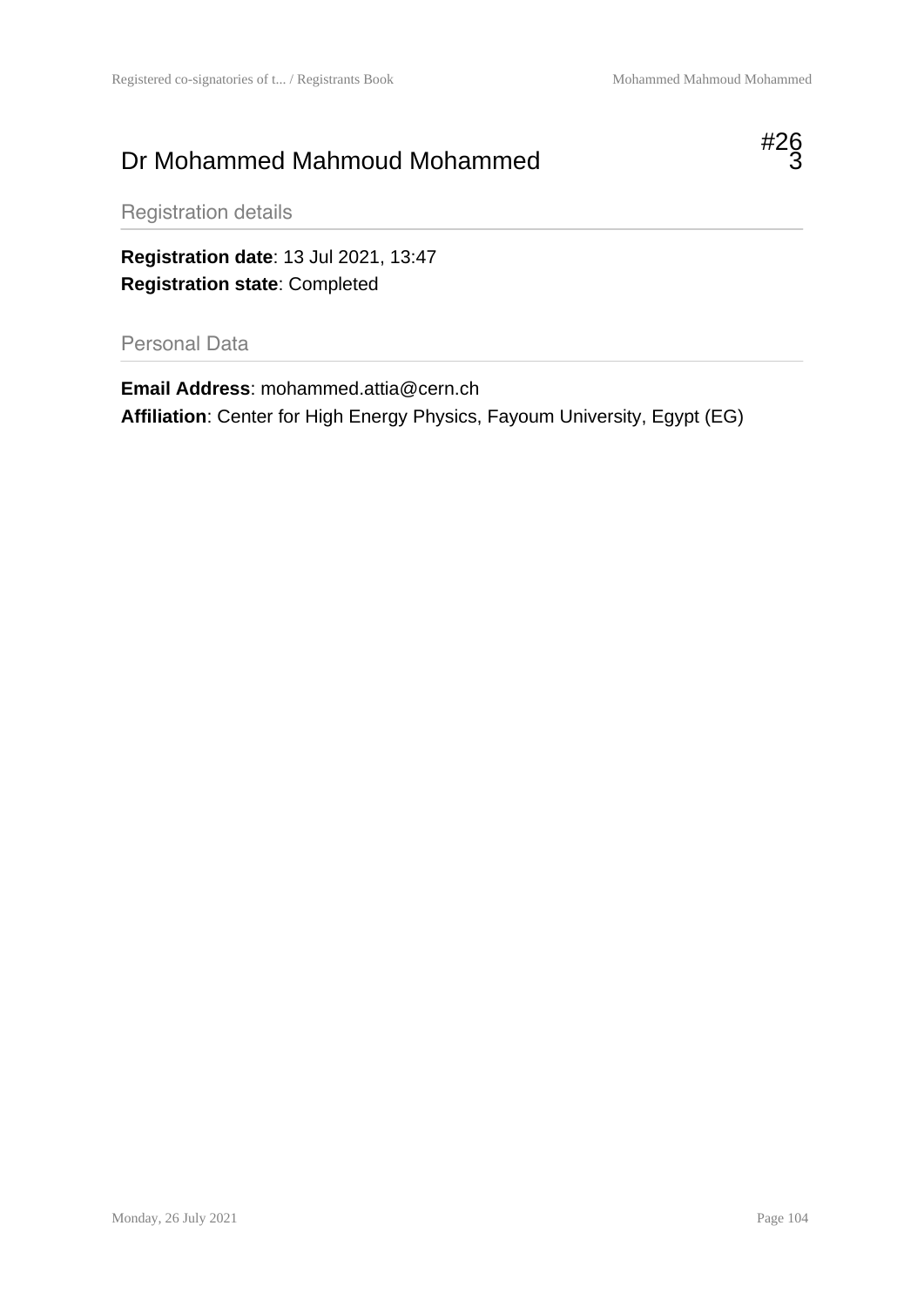#### Mr ANIRBAN MAJUMDAR



Registration details

**Registration date**: 15 Jul 2021, 17:43 **Registration state**: Completed

Personal Data

**Email Address**: anirban19@iiserb.ac.in **Affiliation**: Indian Institute of Science, Education & Research Bhopal (IISER Bhopal)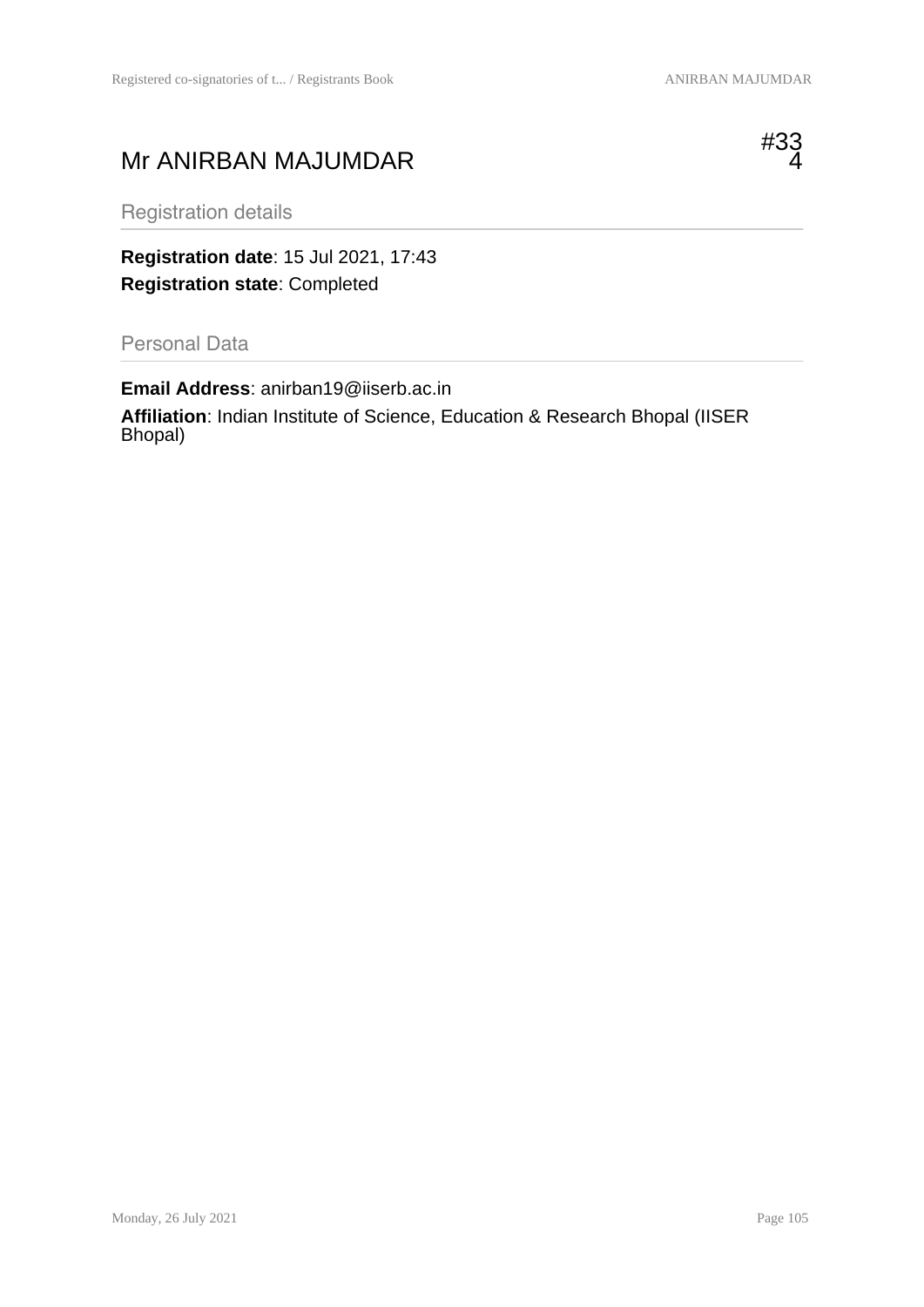#### Prof. Aleksandra Maluckov



Registration details

**Registration date**: 20 Jul 2021, 10:53 **Registration state**: Completed

Personal Data

**Email Address**: sandram@vin.bg.ac.rs **Affiliation**: Vinca Institute of Nucelar Sciences, University of Belgrade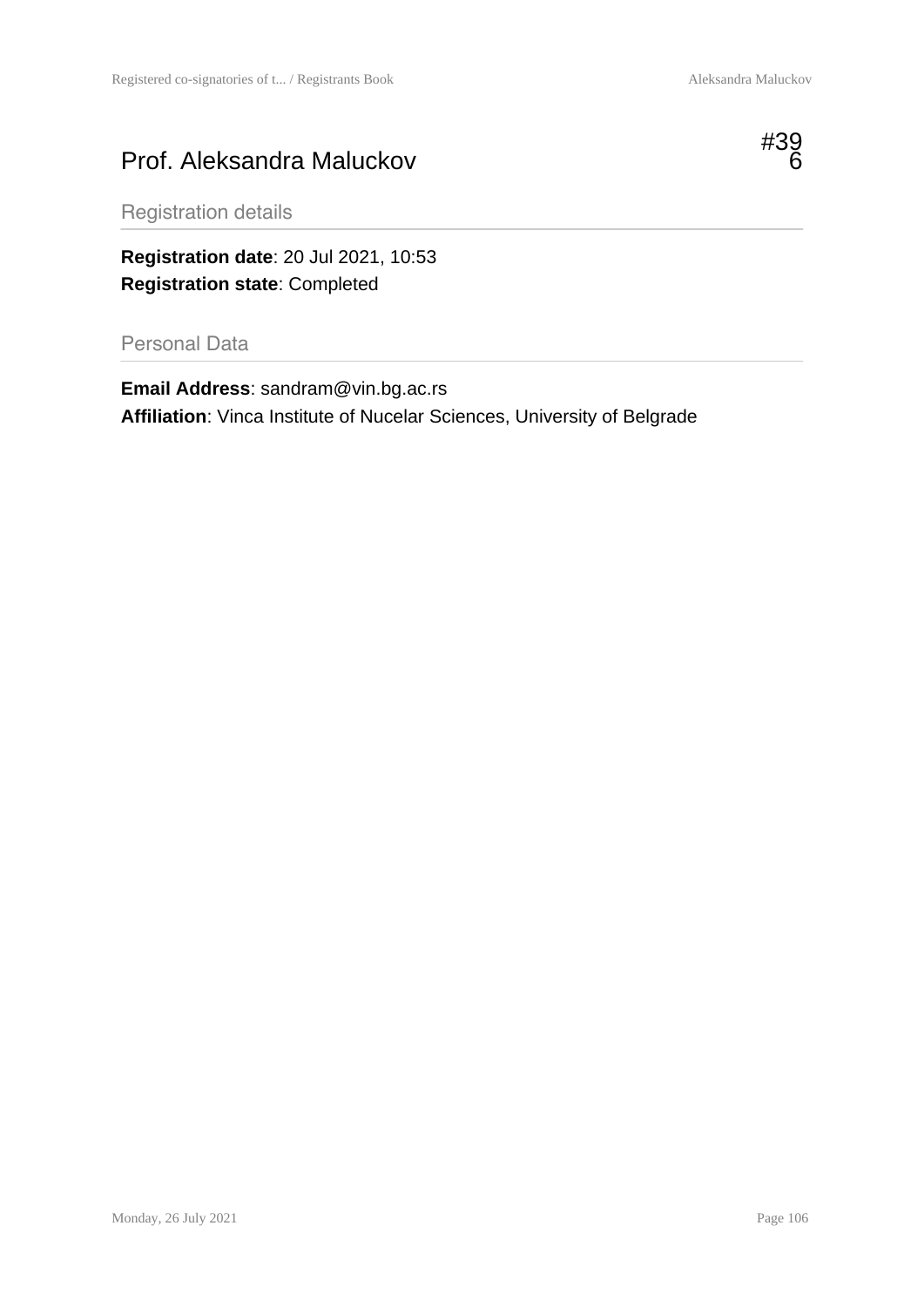# Prof. John March-Russell



Registration details

**Registration date**: 13 Jul 2021, 14:14 **Registration state**: Completed

Personal Data

**Email Address**: john.march-russell@physics.ox.ac.uk **Affiliation**: Oxford University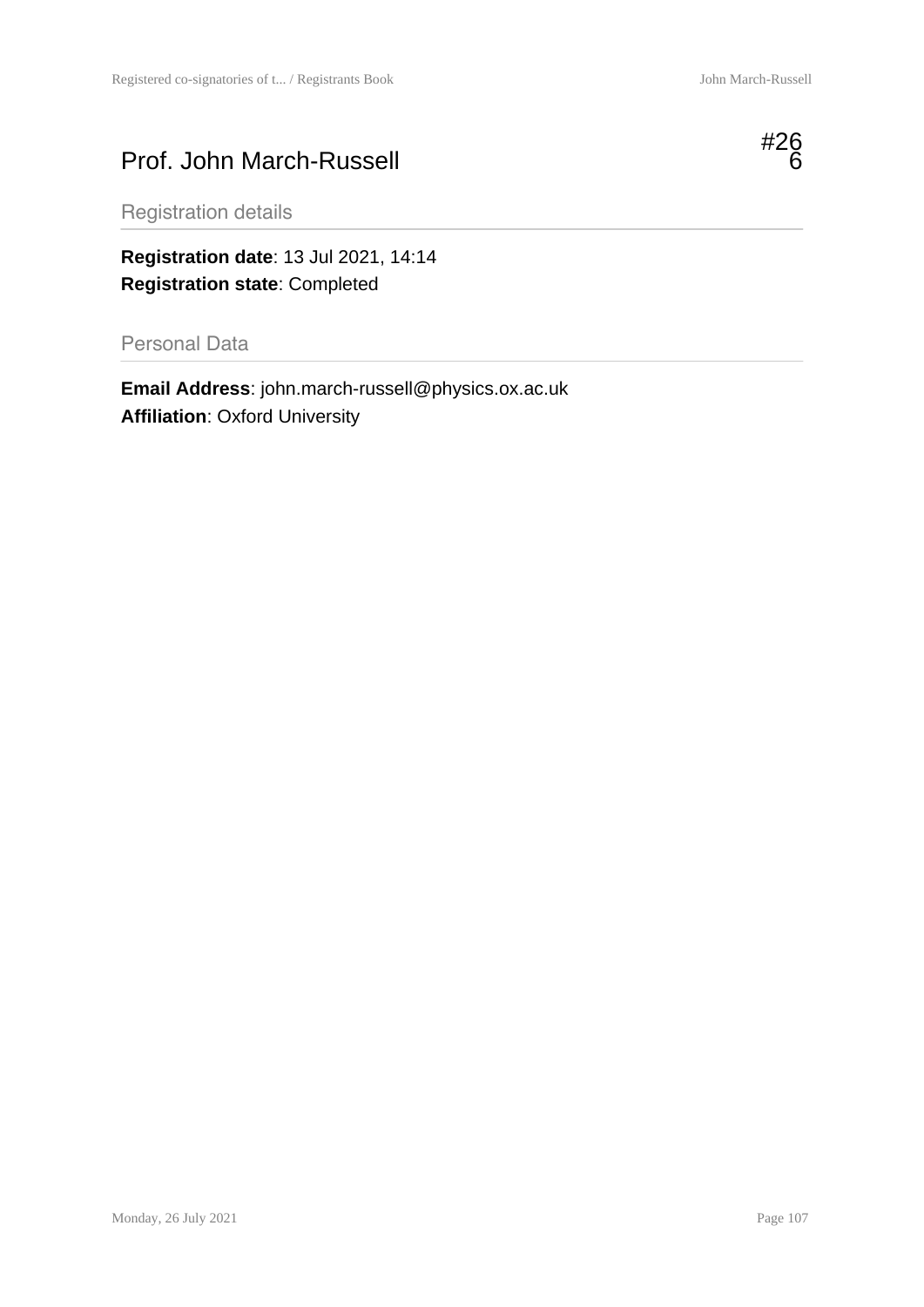#### Prof. Anupam Mazumdar



Registration details

**Registration date**: 16 Jul 2021, 20:17 **Registration state**: Completed

Personal Data

**Email Address**: anupam.mazumdar@rug.nl **Affiliation**: University of Groningen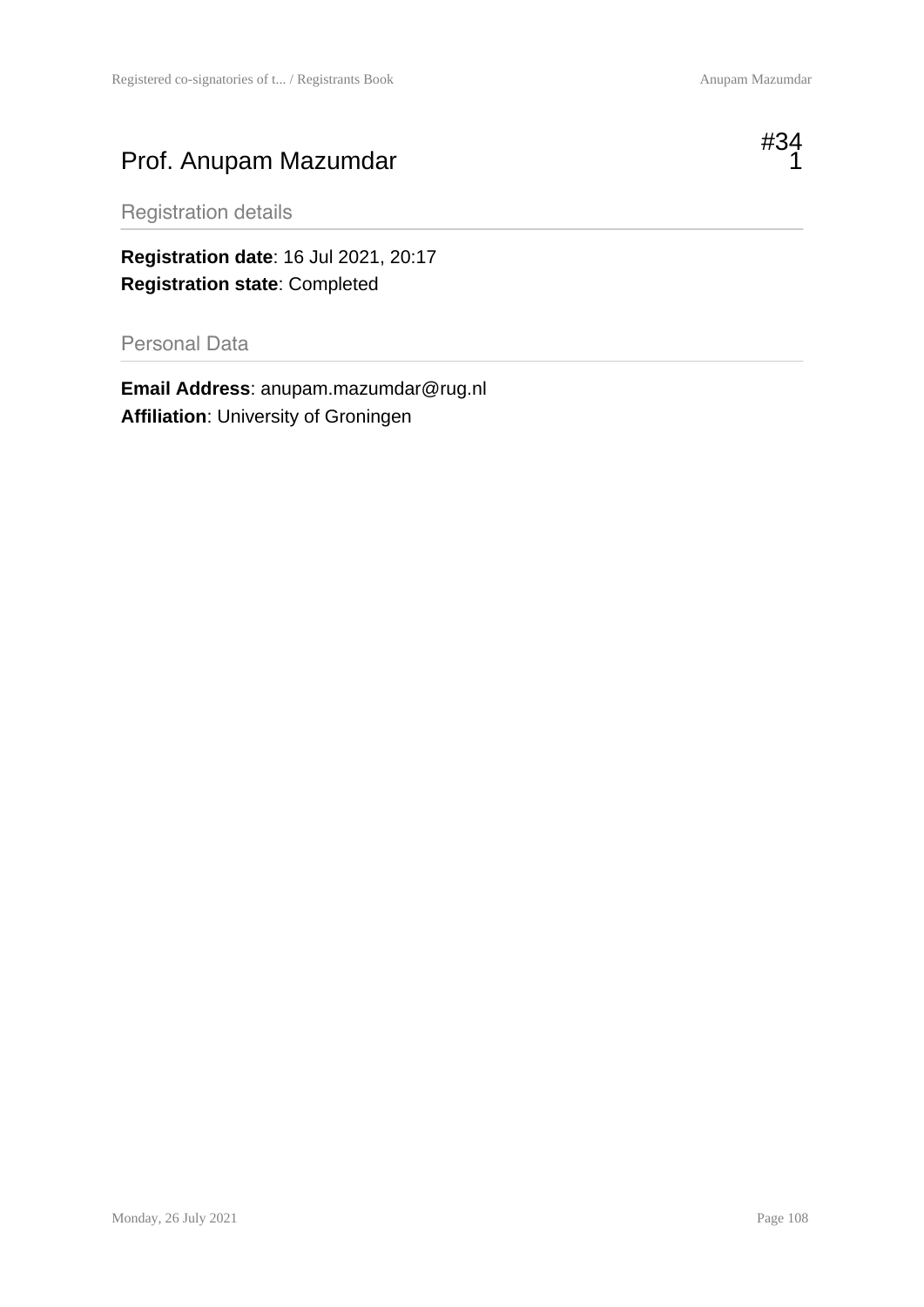# Dr Matthew McCullough



Registration details

**Registration date**: 19 Jul 2021, 09:24 **Registration state**: Completed

Personal Data

**Email Address**: matthew.mccullough@cern.ch **Affiliation**: CERN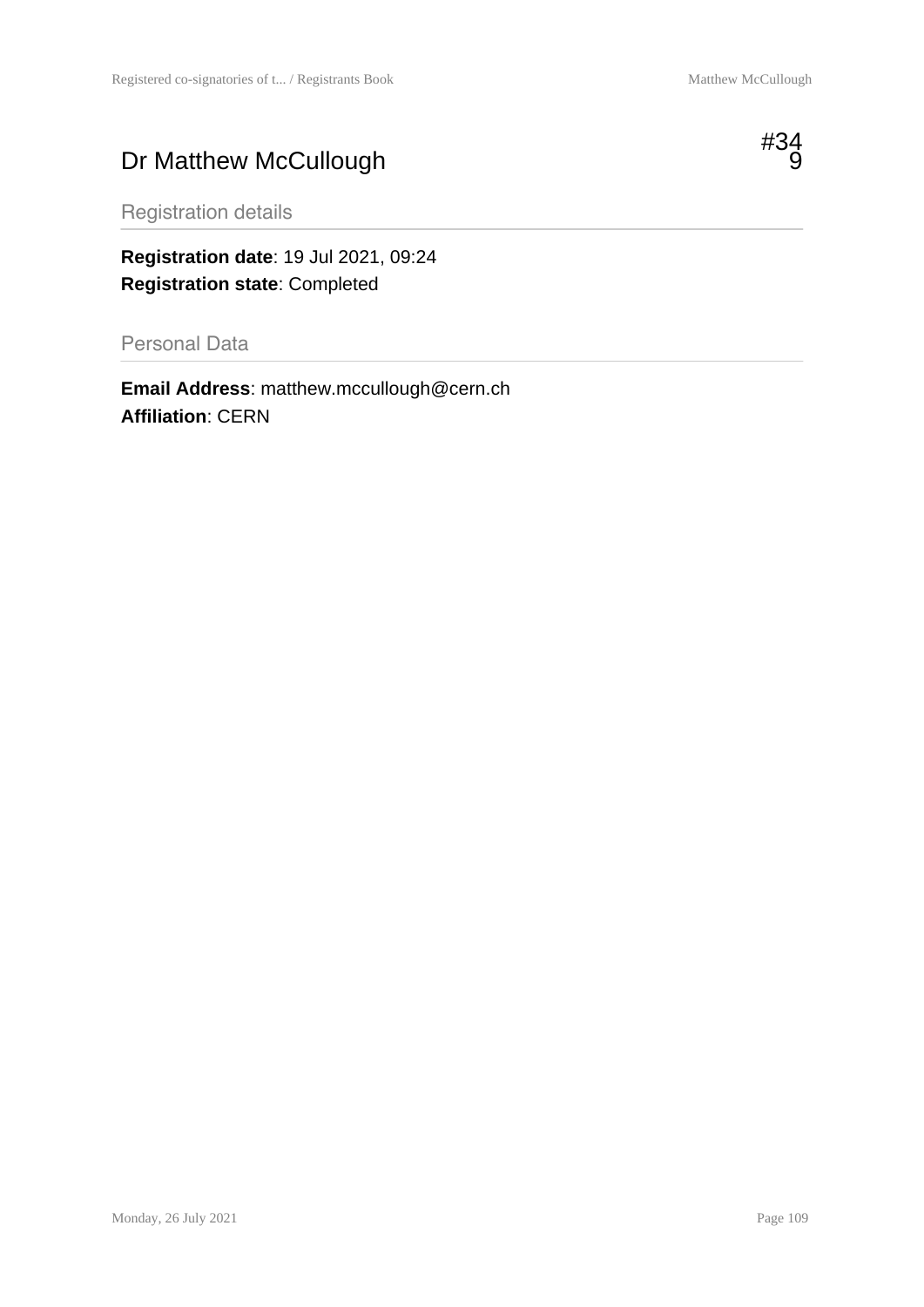# Dr Milan Milosevic



Registration details

**Registration date**: 15 Jul 2021, 16:46 **Registration state**: Completed

#### Personal Data

**Email Address**: milan.milosevic@pmf.edu.rs **Affiliation**: Faculty of Sciences and Mathematics, University of Nis, Serbia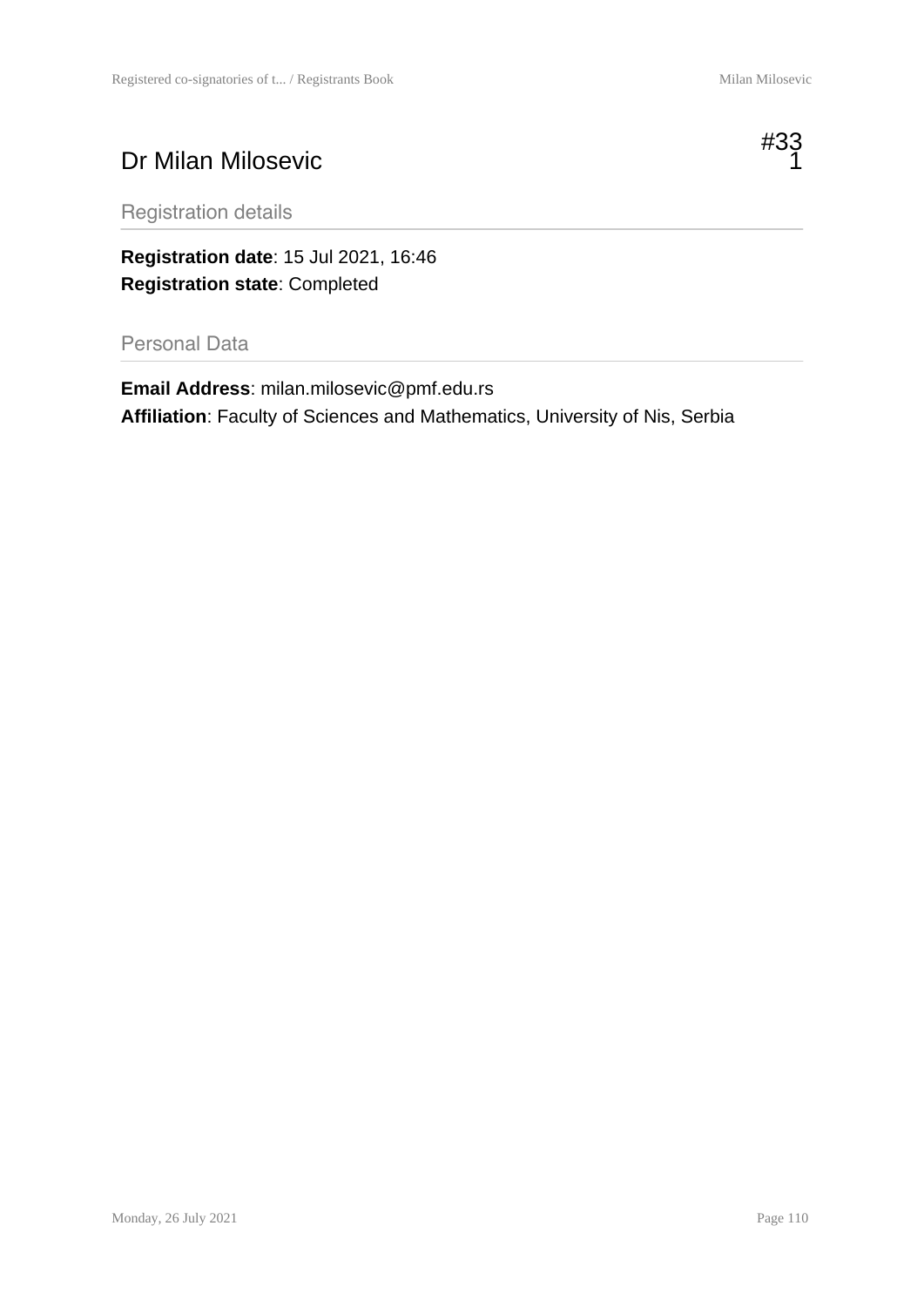# Dr Anna Minguzzi



Registration details

**Registration date**: 19 Jul 2021, 17:12 **Registration state**: Completed

Personal Data

**Email Address**: anna.minguzzi@grenoble.cnrs.fr **Affiliation**: LPMMC, CNRS and University Grenoble Alpes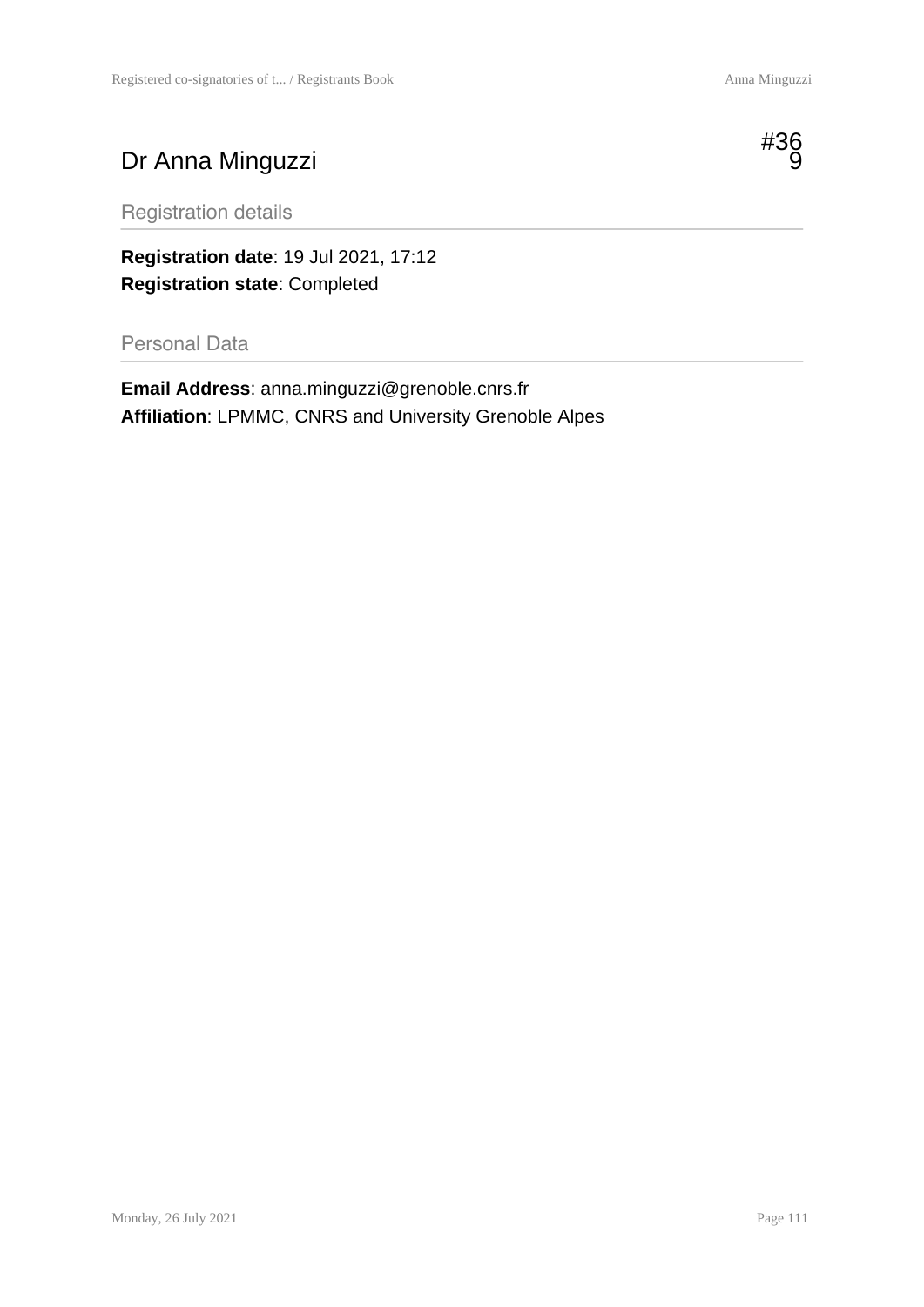# Mr Hrishikesh M Namboothiripad



Registration details

**Registration date**: 15 Jul 2021, 12:04 **Registration state**: Completed

Personal Data

**Email Address**: hrishikesh17@iiserb.ac.in **Affiliation**: IISER Bhopal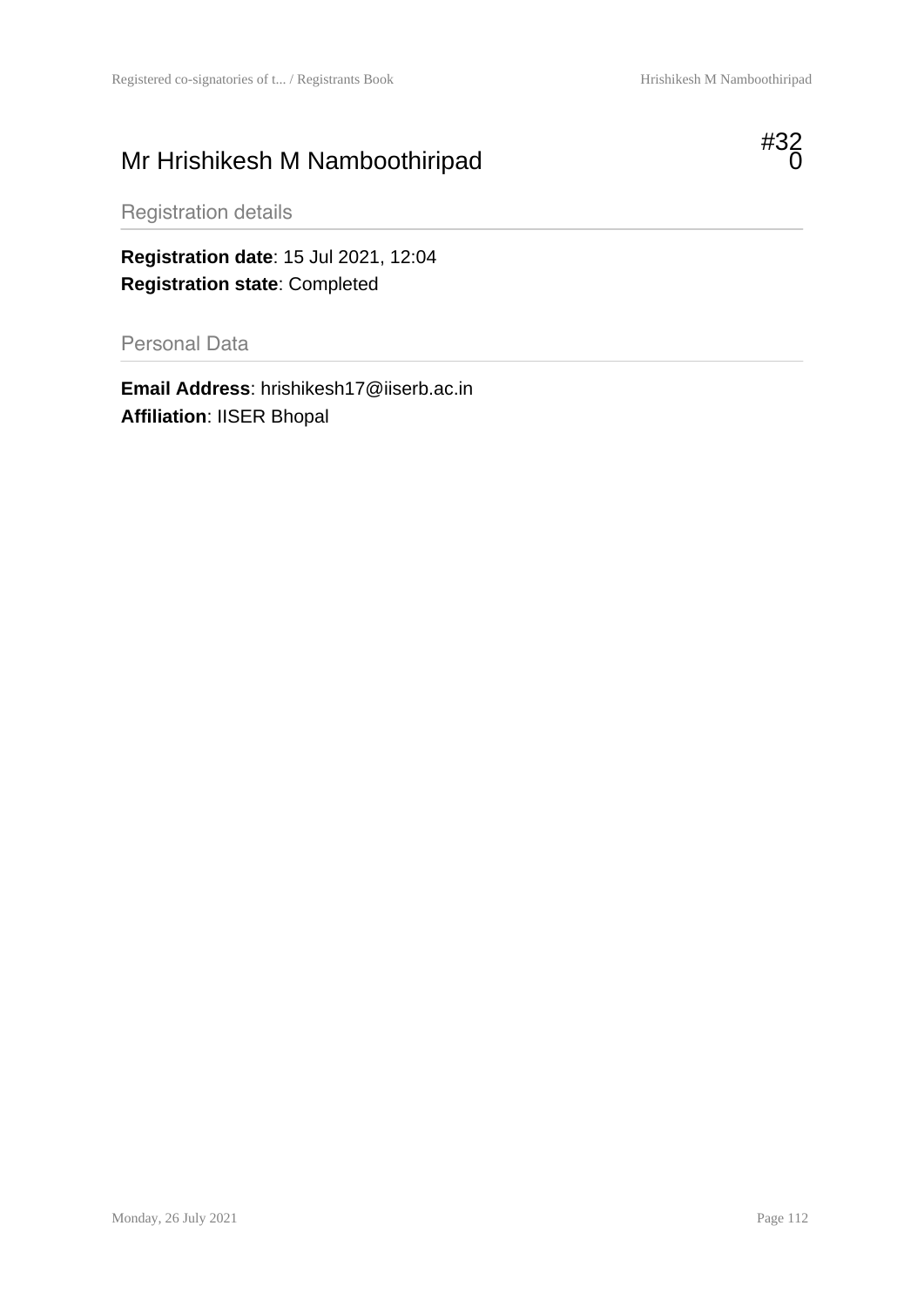# Dr Jordi Mompart



Registration details

**Registration date**: 20 Jul 2021, 15:41 **Registration state**: Completed

Personal Data

**Email Address**: jordi.mompart@uab.cat **Affiliation**: Department of Physics. Campus UAB. E-08193, Cerdanyola del Vallès. Barcelona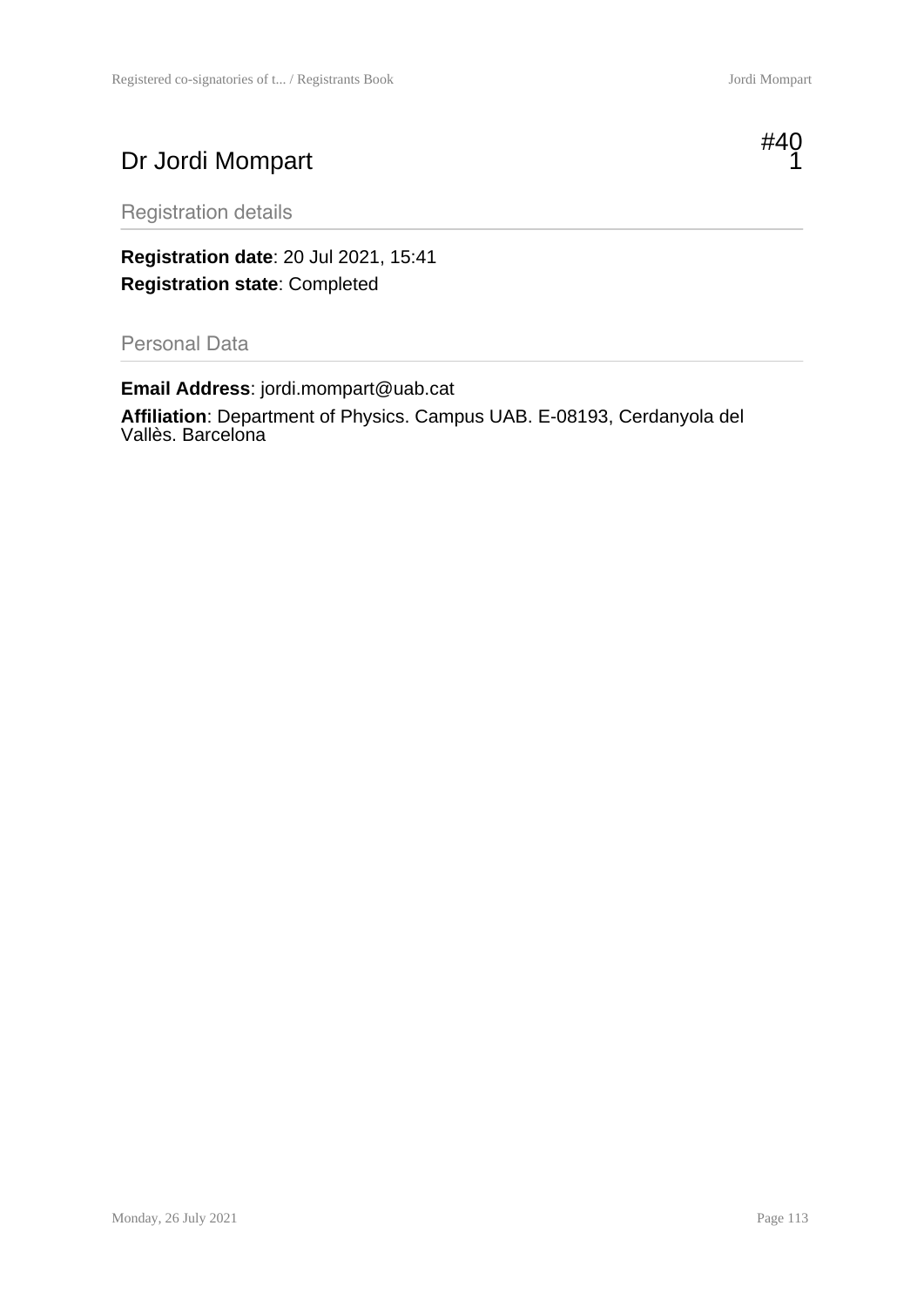# Prof. Ozgur Mustecaplioglu



Registration details

**Registration date**: 19 Jul 2021, 18:13 **Registration state**: Completed

Personal Data

**Email Address**: omustecap@ku.edu.tr **Affiliation**: Koc University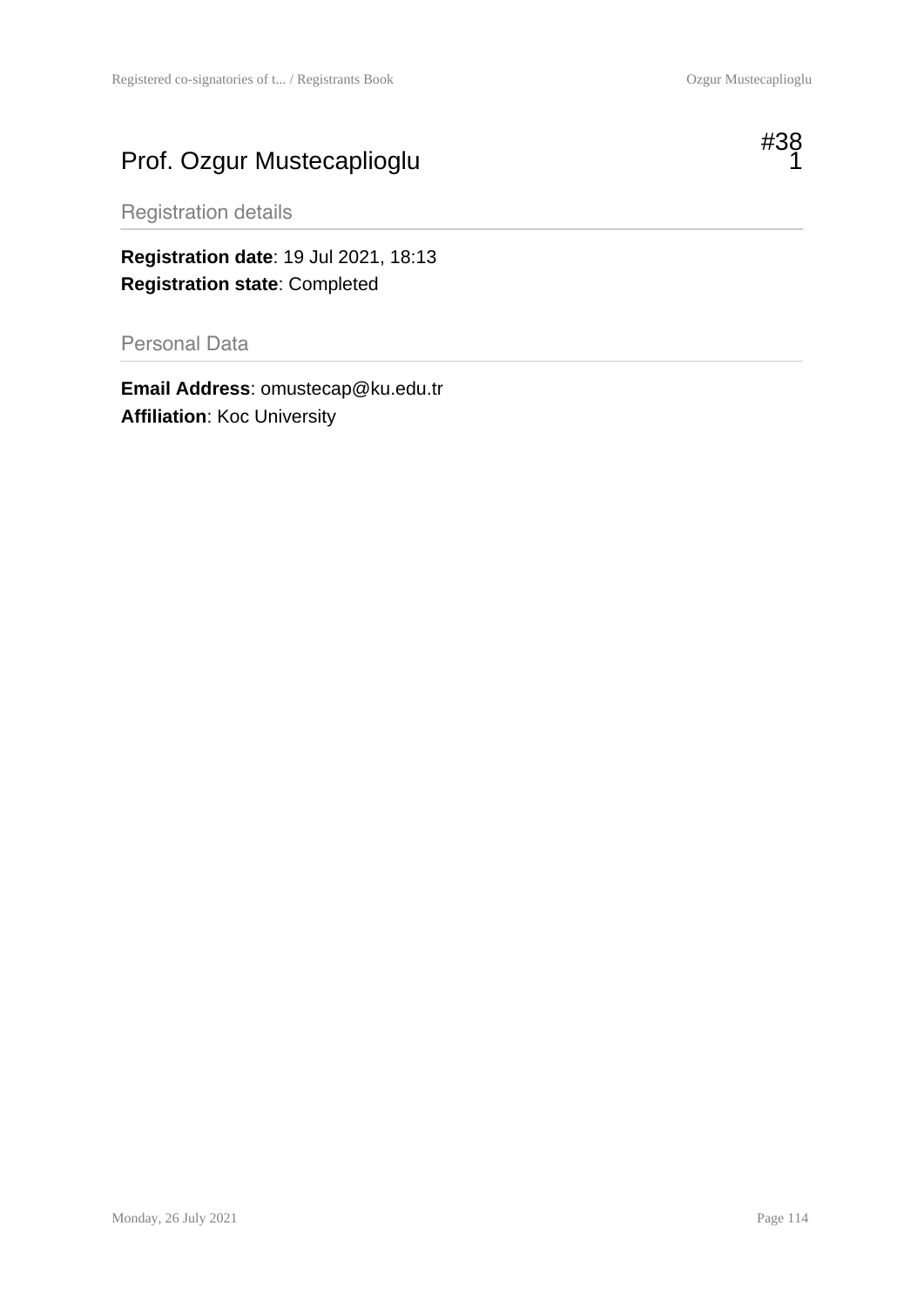#### Prof. Ryan Nichol

Registration details

**Registration date**: 19 Jul 2021, 10:47 **Registration state**: Completed

Personal Data

**Email Address**: r.nichol@ucl.ac.uk **Affiliation**: UCL

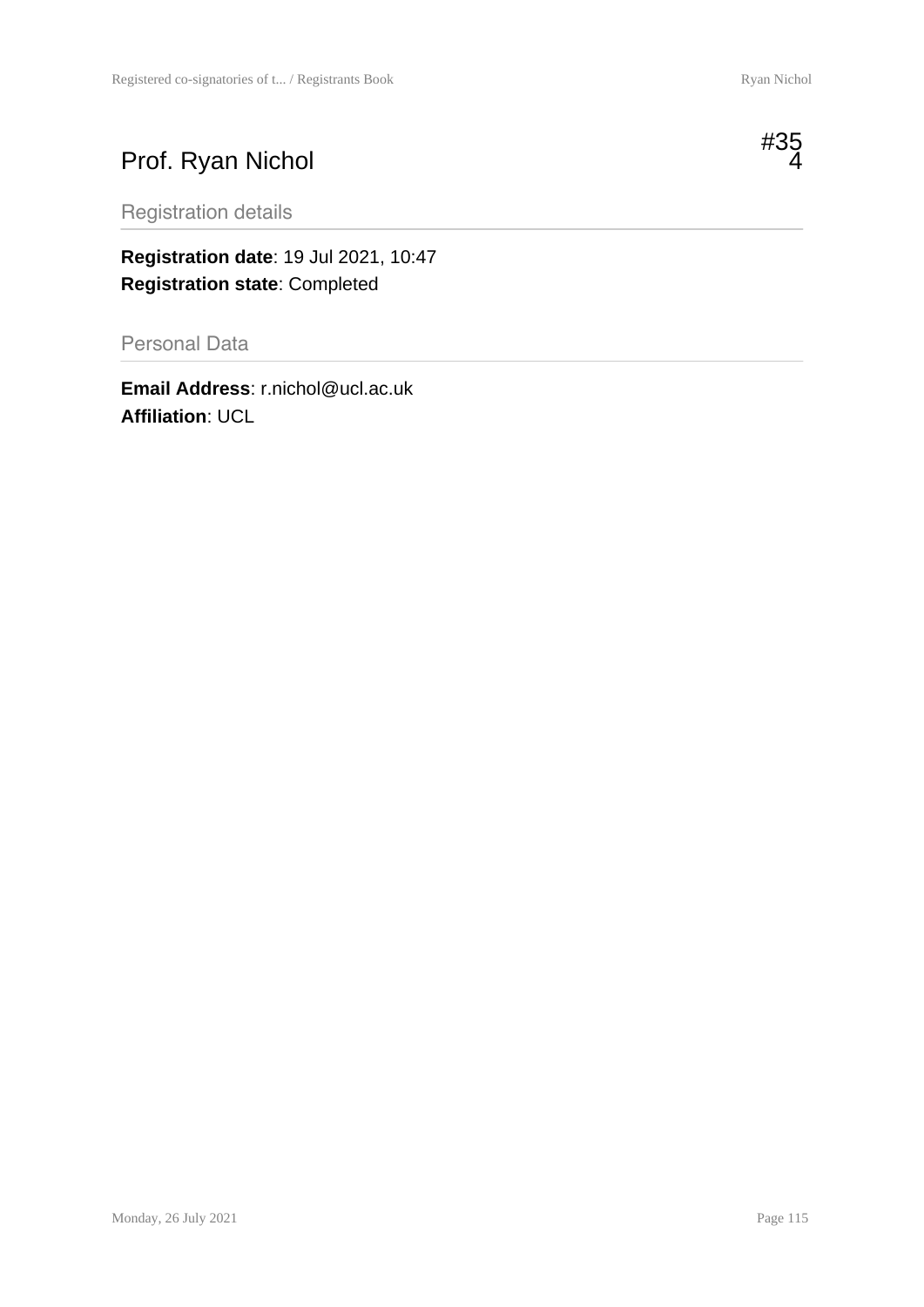# Dr Alexandru Nicolin



Registration details

**Registration date**: 20 Jul 2021, 06:13 **Registration state**: Completed

Personal Data

**Email Address**: nicolin@nicolin.info **Affiliation**: University of Bucharest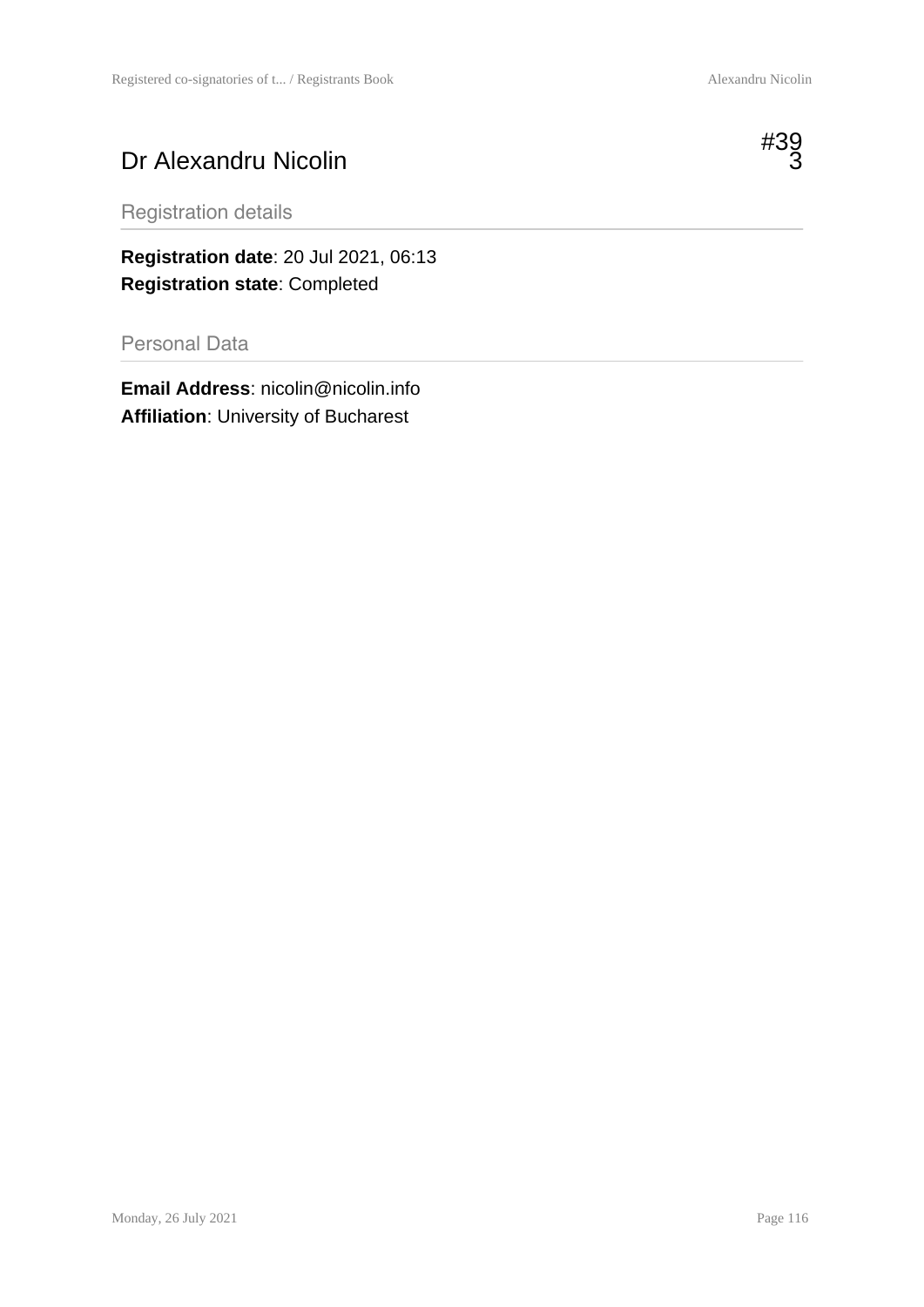#### Prof. Val O'Shea

Registration details

**Registration date**: 13 Jul 2021, 12:52 **Registration state**: Completed

Personal Data

**Email Address**: v.oshea@physics.gla.ac.uk **Affiliation**: University of Glasgow (GB)

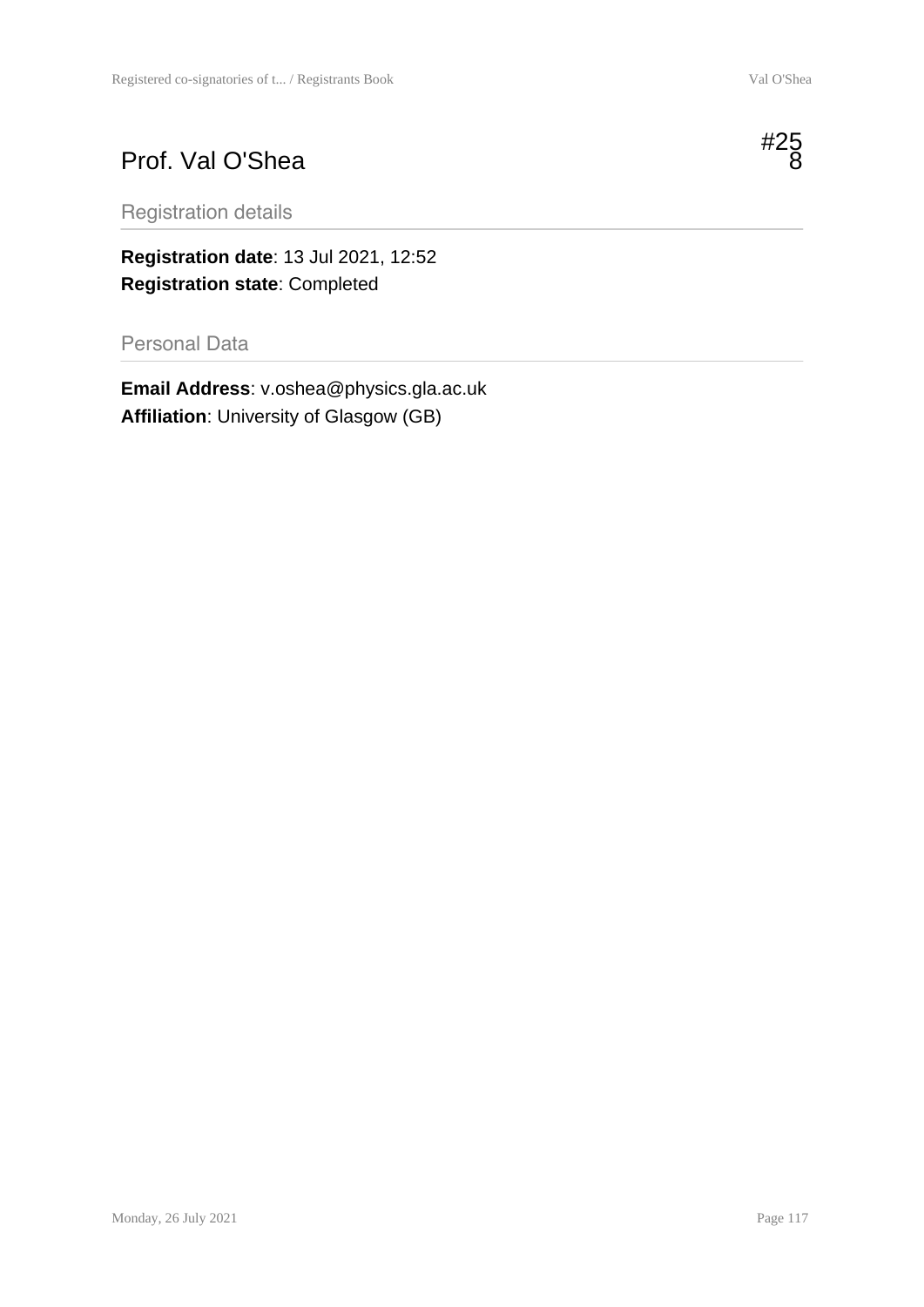#### Mr Debapriya Pal

Registration details

**Registration date**: 14 Jul 2021, 01:17 **Registration state**: Completed

Personal Data

**Email Address**: d.pal@amolf.nl **Affiliation**: Ph.D.

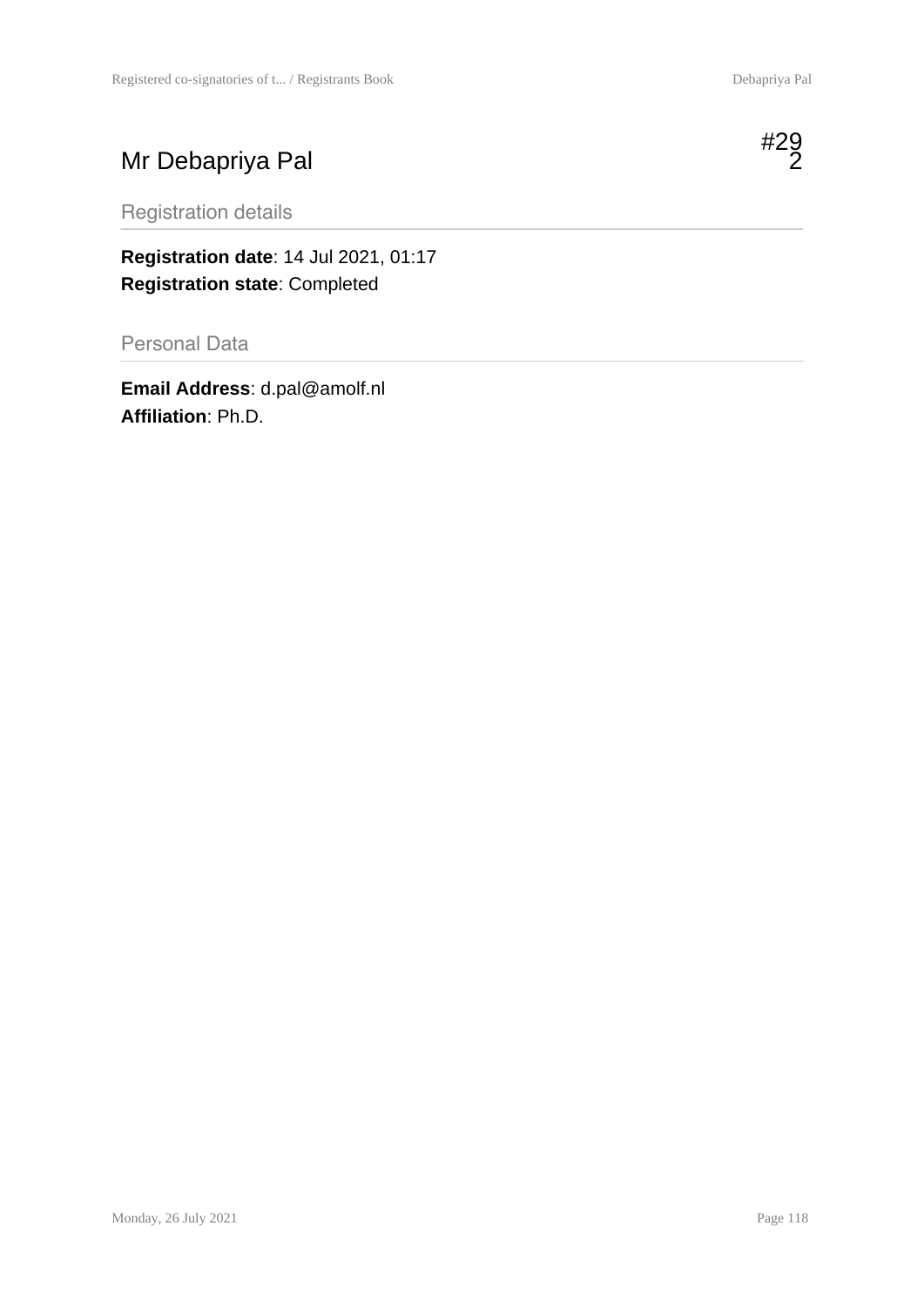# Dr SAURABH PANDEY



Registration details

**Registration date**: 19 Jul 2021, 15:54 **Registration state**: Completed

Personal Data

**Email Address**: pandey@lanl.gov **Affiliation**: LOS ALAMOS NATIONAL LABORATORY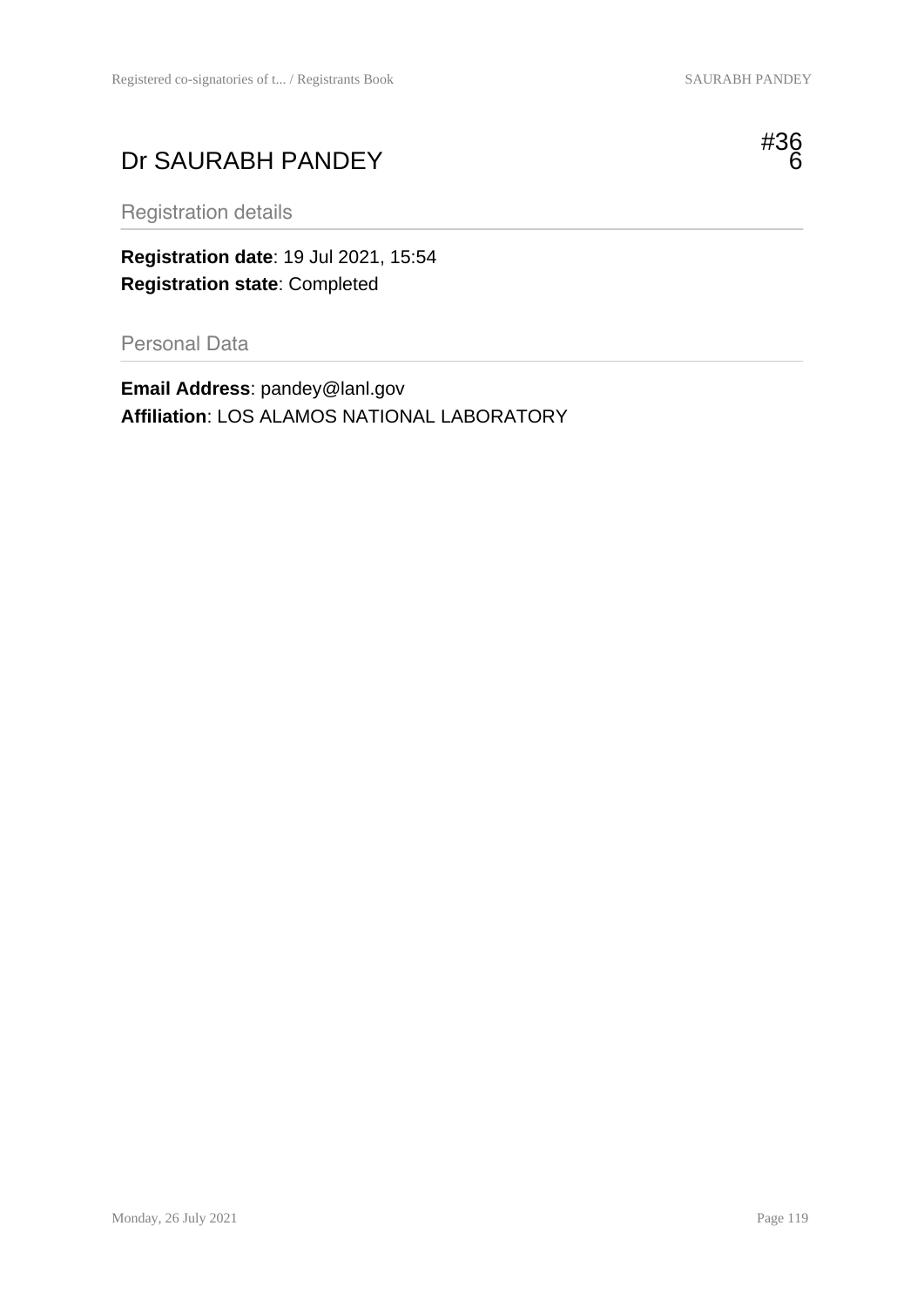# Prof. Dimitris Papazoglou



Registration details

**Registration date**: 19 Jul 2021, 12:53 **Registration state**: Completed

Personal Data

**Email Address**: dpapa@materials.uoc.gr **Affiliation**: Materials Science and Technology Department, University of Crete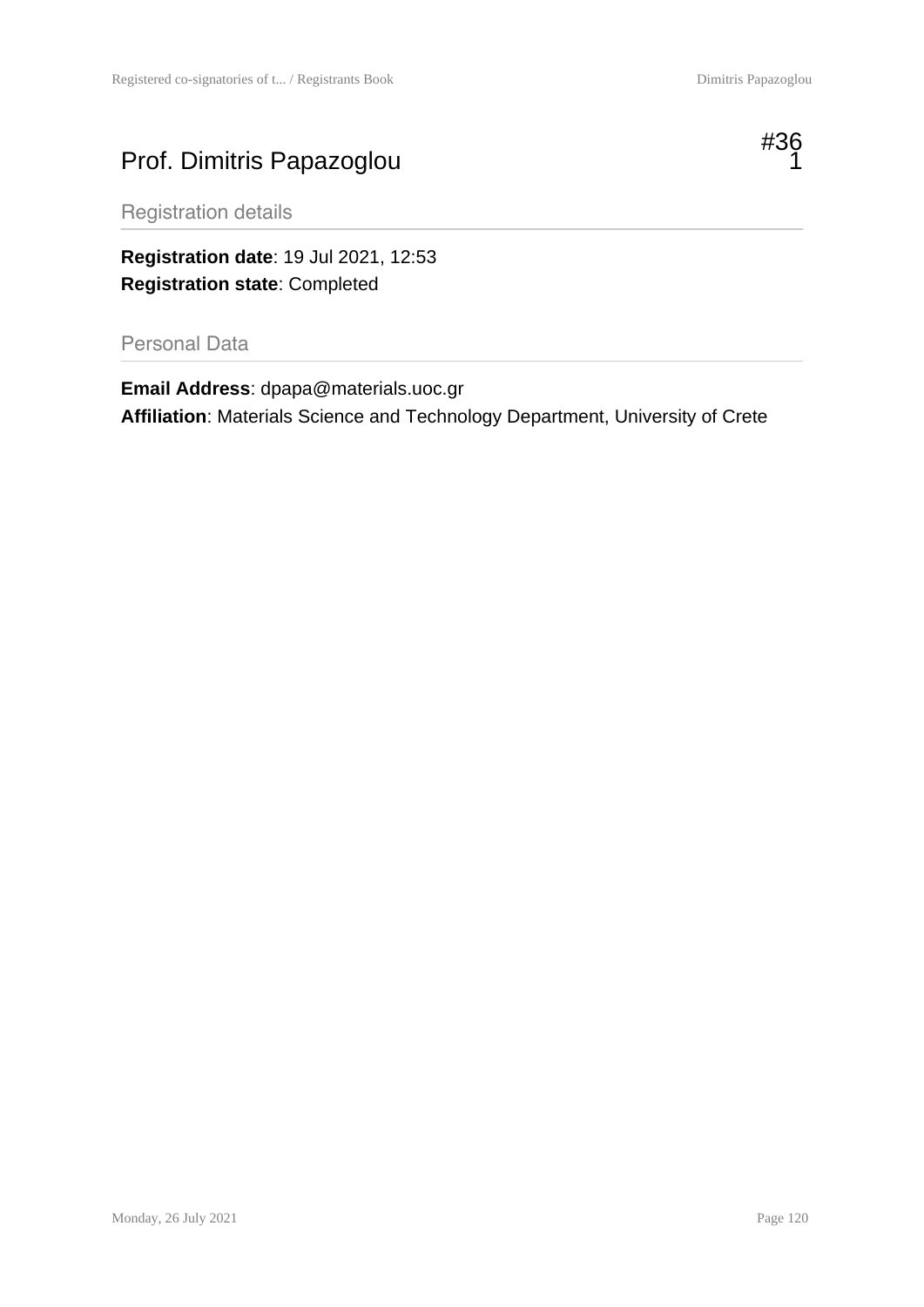#### Dr Benjamin Pasquiou



Registration details

**Registration date**: 19 Jul 2021, 19:43 **Registration state**: Completed

Personal Data

**Email Address**: b.b.pasquiou@uva.nl **Affiliation**: University of Amsterdam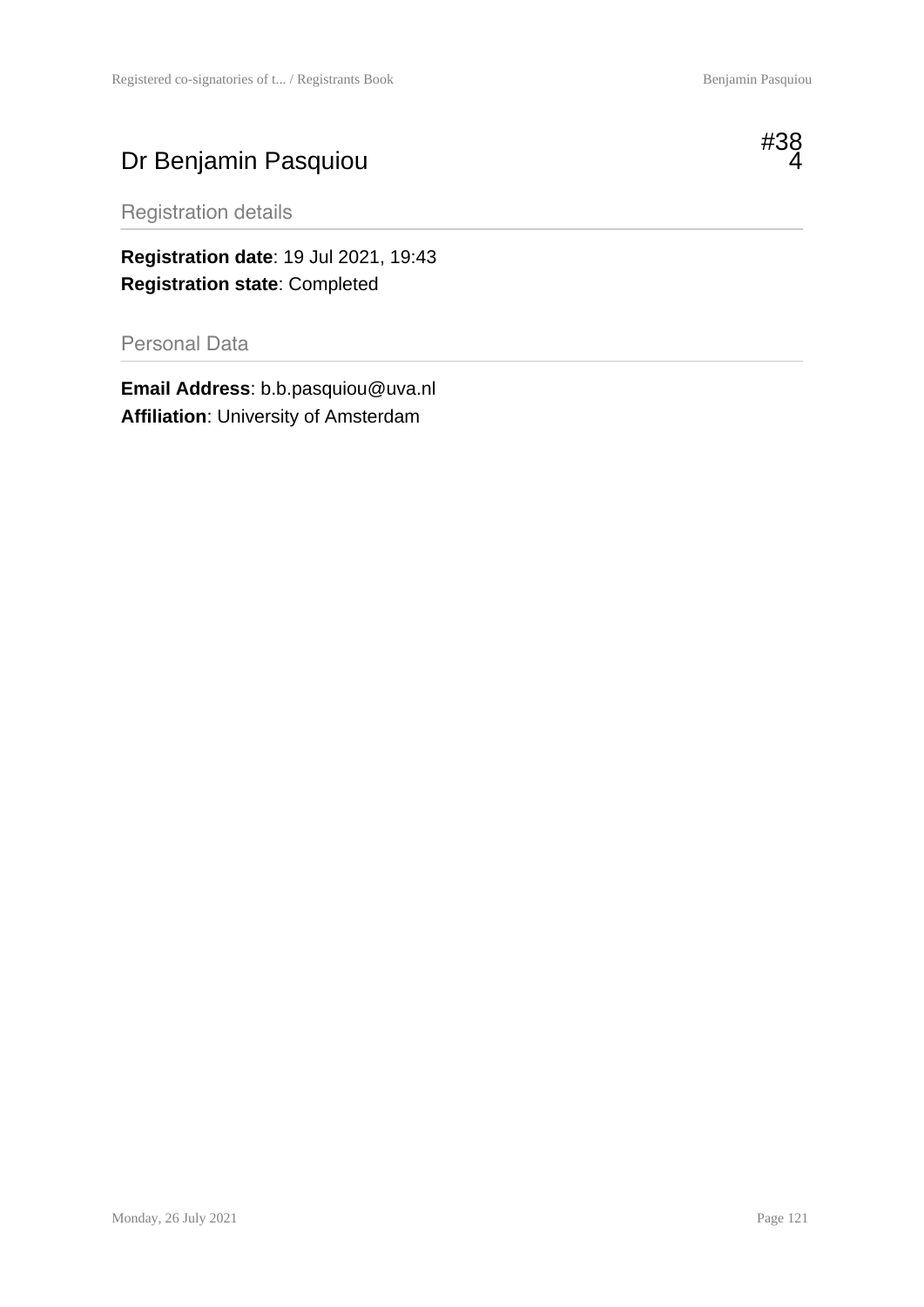#### Dr Vladan Pavlovic

#37 4

Registration details

**Registration date**: 19 Jul 2021, 17:24 **Registration state**: Completed

Personal Data

**Email Address**: vladan.pavlovic@pmf.edu.rs **Affiliation**: Faculty of Sciencies and Mathematics, University of Nis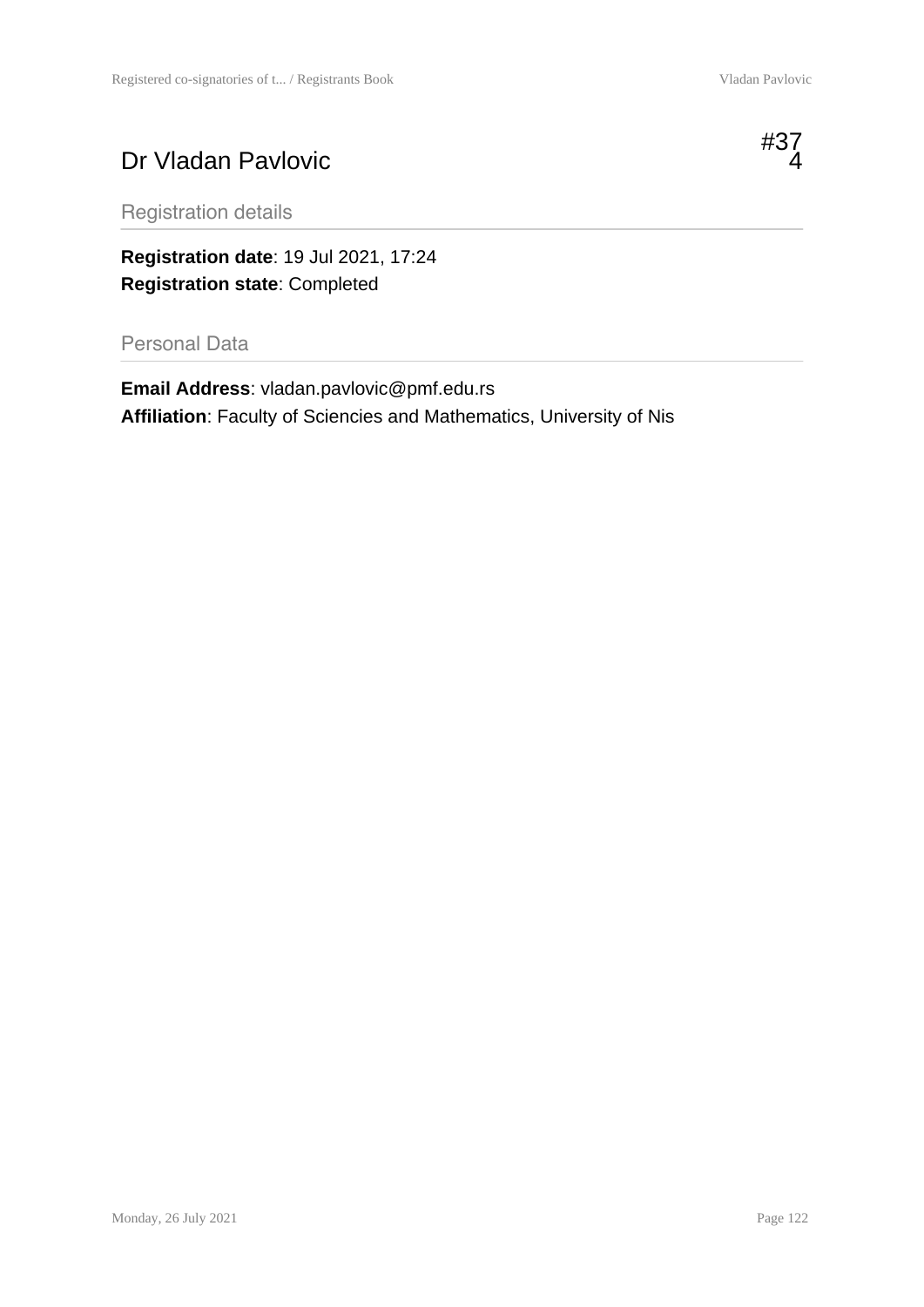# Prof. Krzysztof Pawlowski



Registration details

**Registration date**: 19 Jul 2021, 20:20 **Registration state**: Completed

Personal Data

**Email Address**: pawlowski@cft.edu.pl **Affiliation**: Center for Theoretical Physics PAS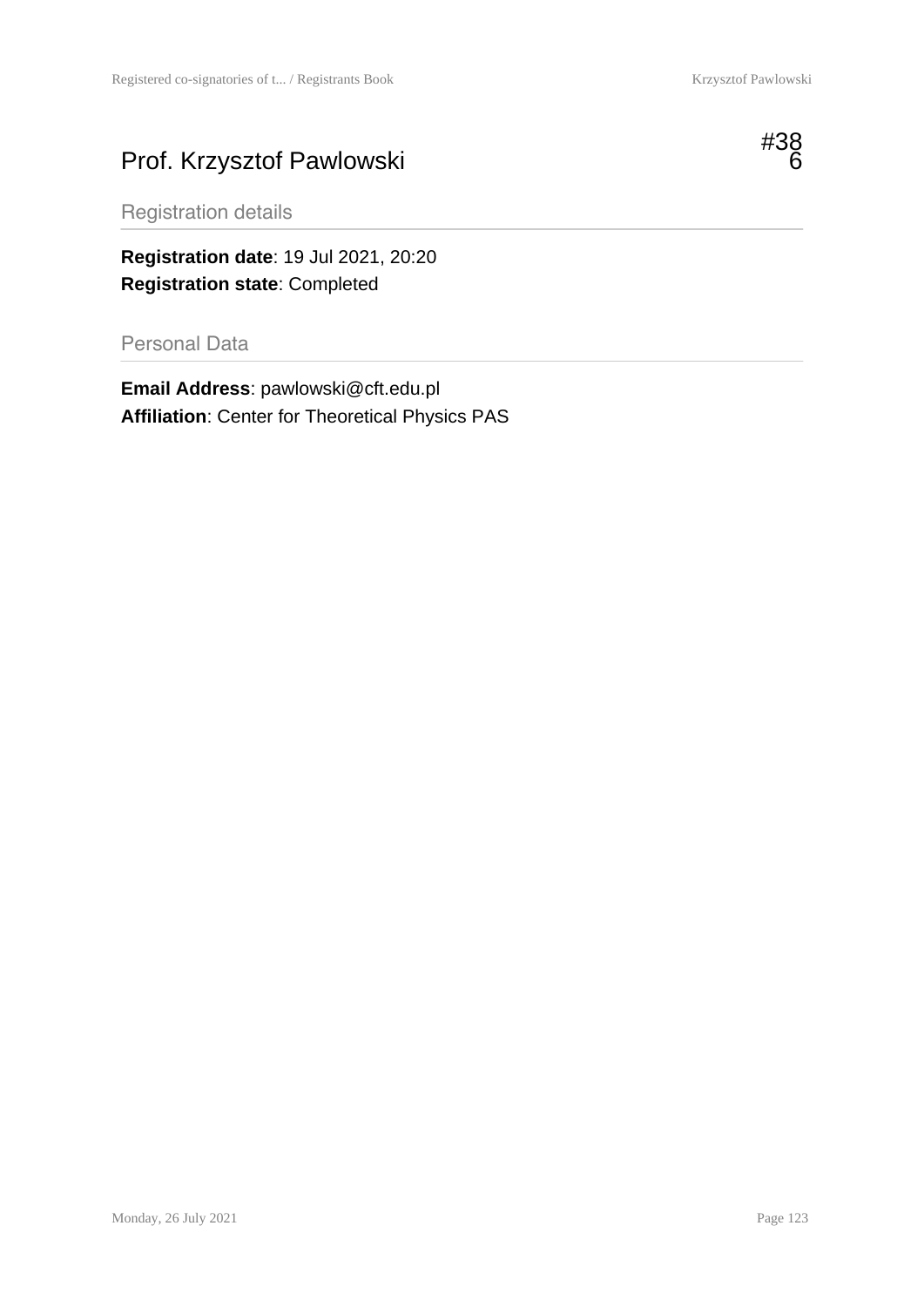#### Prof. Hiranya Peiris

Registration details

**Registration date**: 13 Jul 2021, 12:41 **Registration state**: Completed

Personal Data

**Email Address**: h.peiris@ucl.ac.uk **Affiliation**: UCL

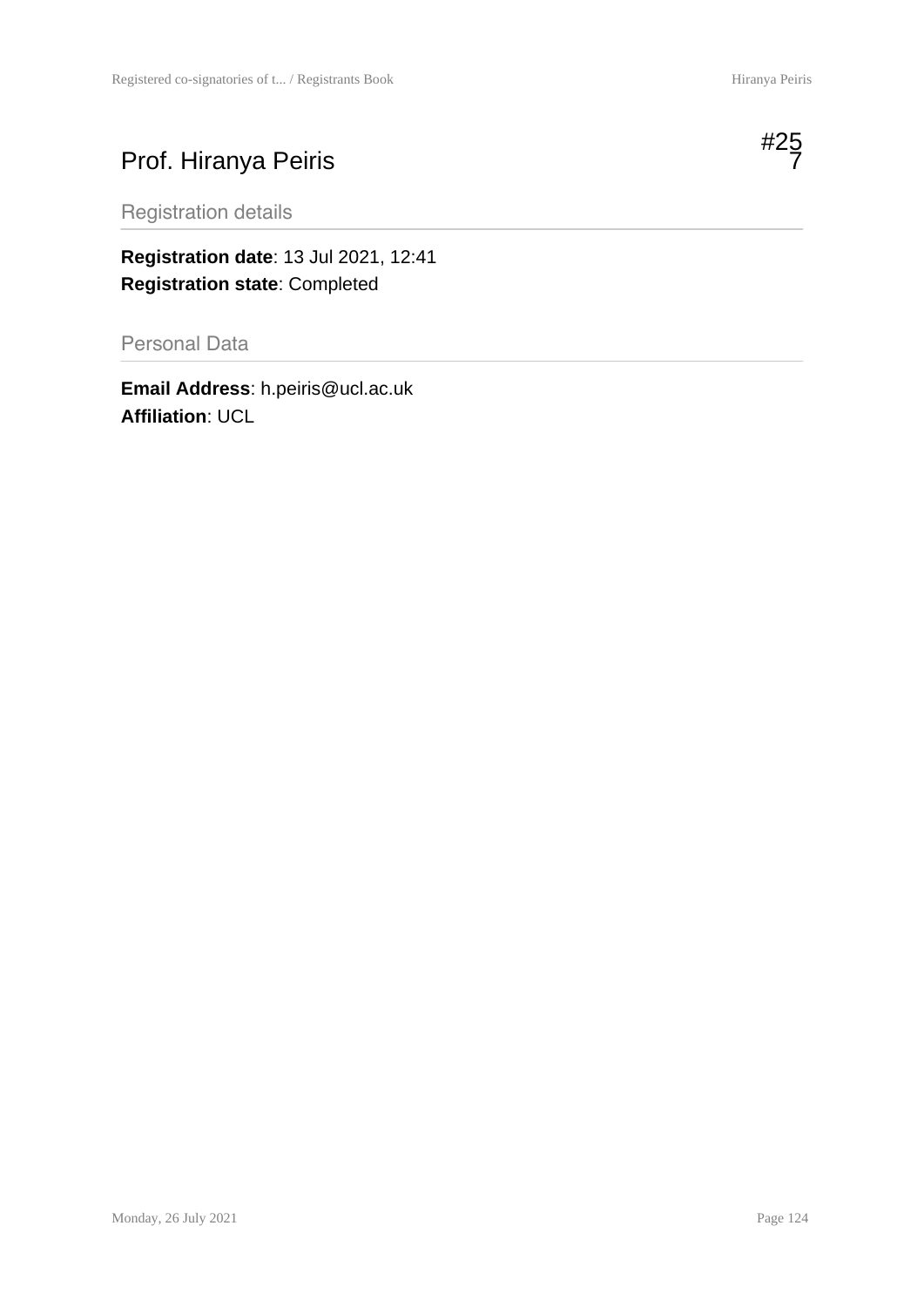#### Dr Emanuele Pelucchi



Registration details

**Registration date**: 19 Jul 2021, 17:51 **Registration state**: Completed

Personal Data

**Email Address**: emanuele.pelucchi@tyndall.ie **Affiliation**: Tyndall National Institute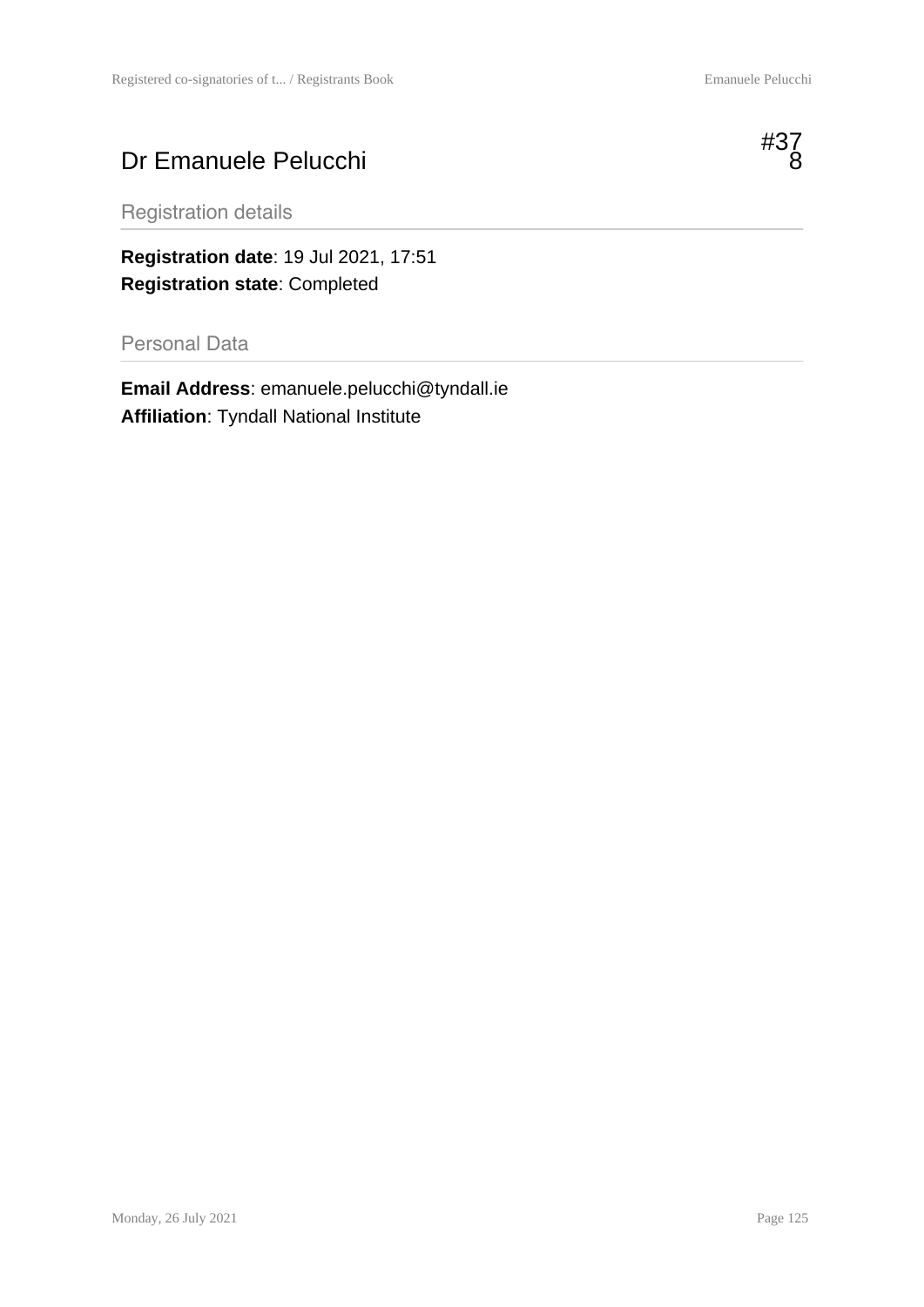#### Prof. Bjoern Penning



Registration details

**Registration date**: 21 Jul 2021, 08:00 **Registration state**: Completed

Personal Data

**Email Address**: penningb@umich.edu **Affiliation**: University of Michigan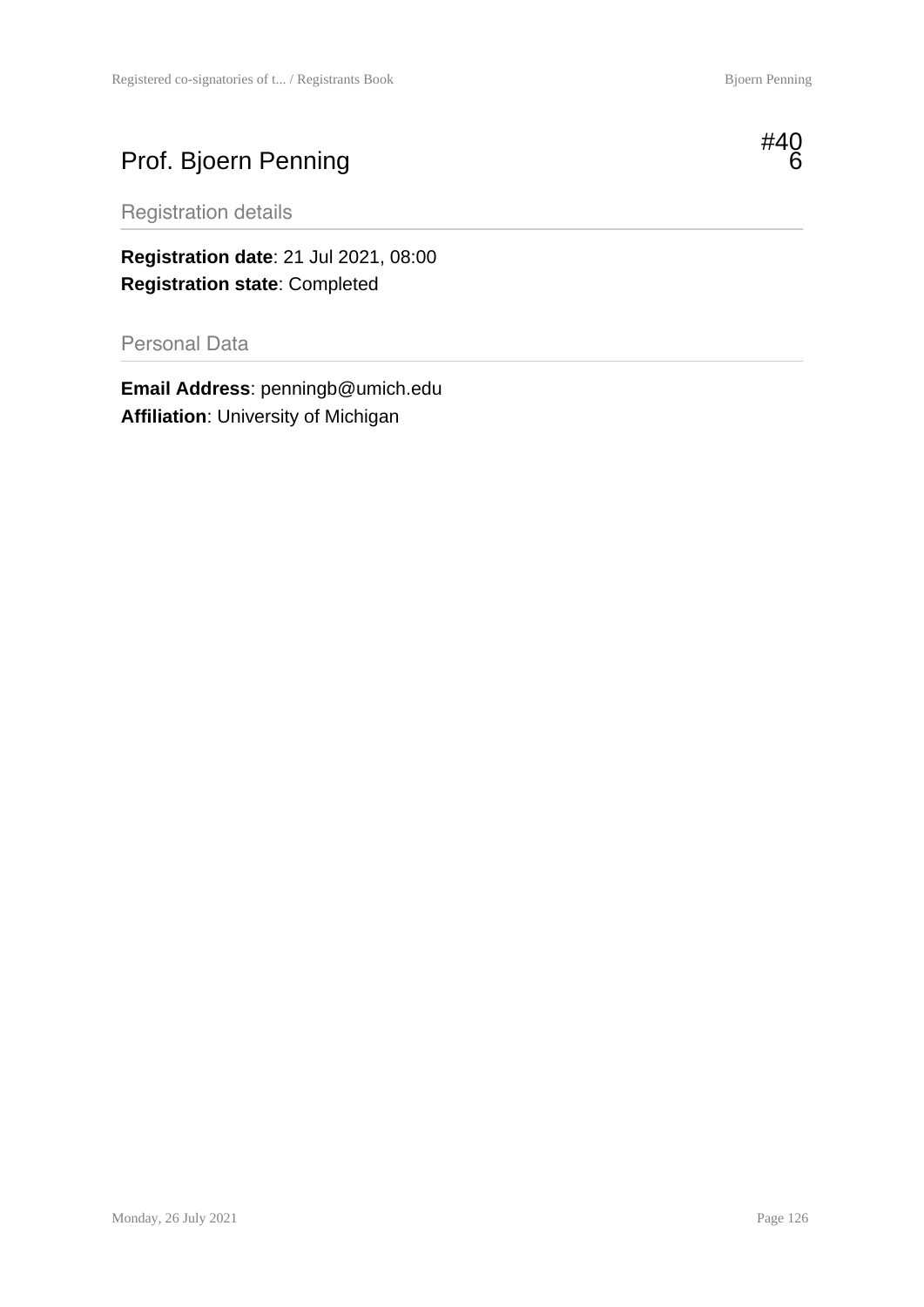# Prof. Apostolos Pilaftsis



Registration details

**Registration date**: 15 Jul 2021, 12:11 **Registration state**: Completed

Personal Data

**Email Address**: apostolos.pilaftsis@manchester.ac.uk **Affiliation**: University of Manchester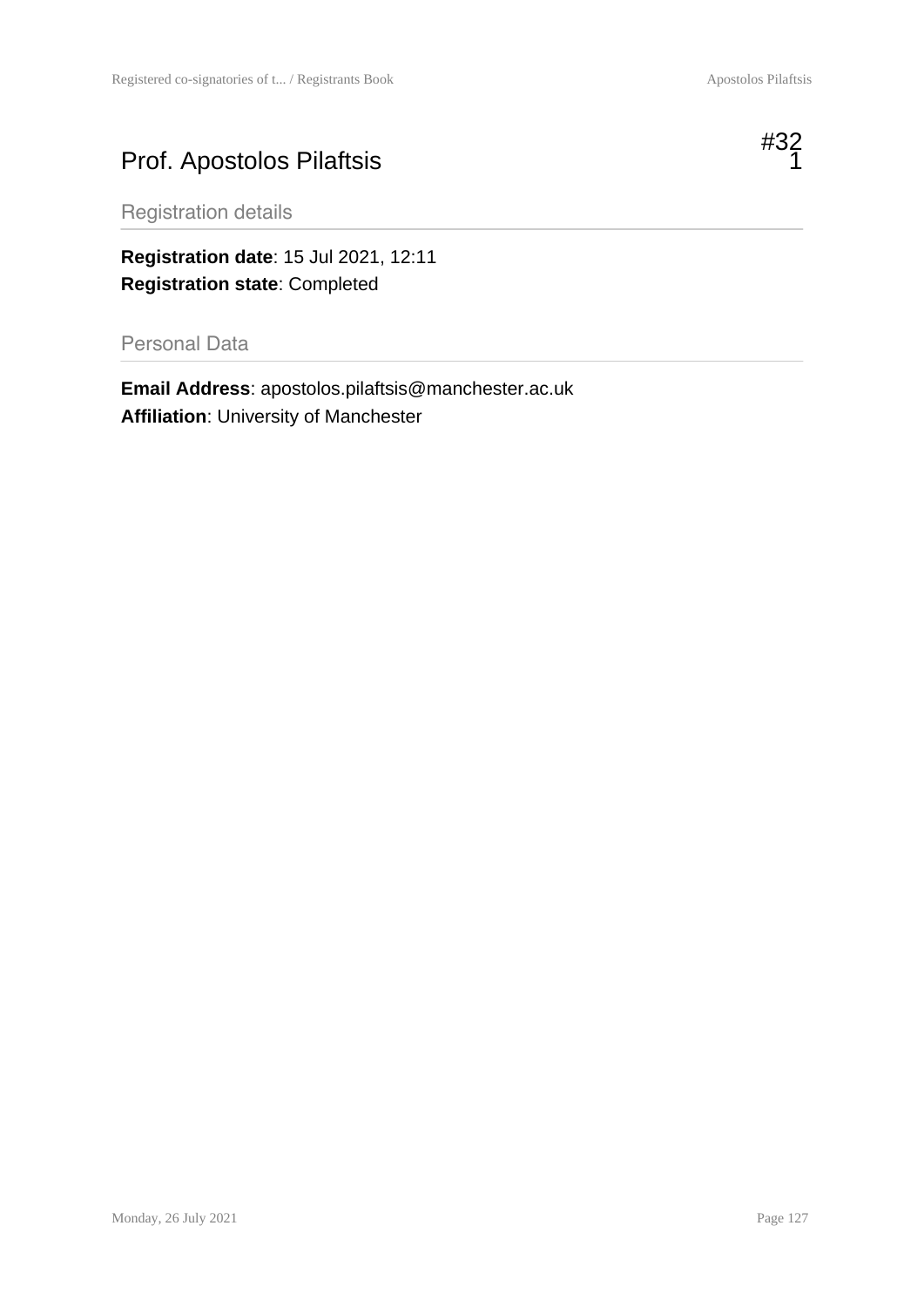#### Prof. Marco Prevedelli



Registration details

**Registration date**: 13 Jul 2021, 12:14 **Registration state**: Completed

Personal Data

**Email Address**: marco.prevedelli@unibo.it **Affiliation**: Univ. of Bologna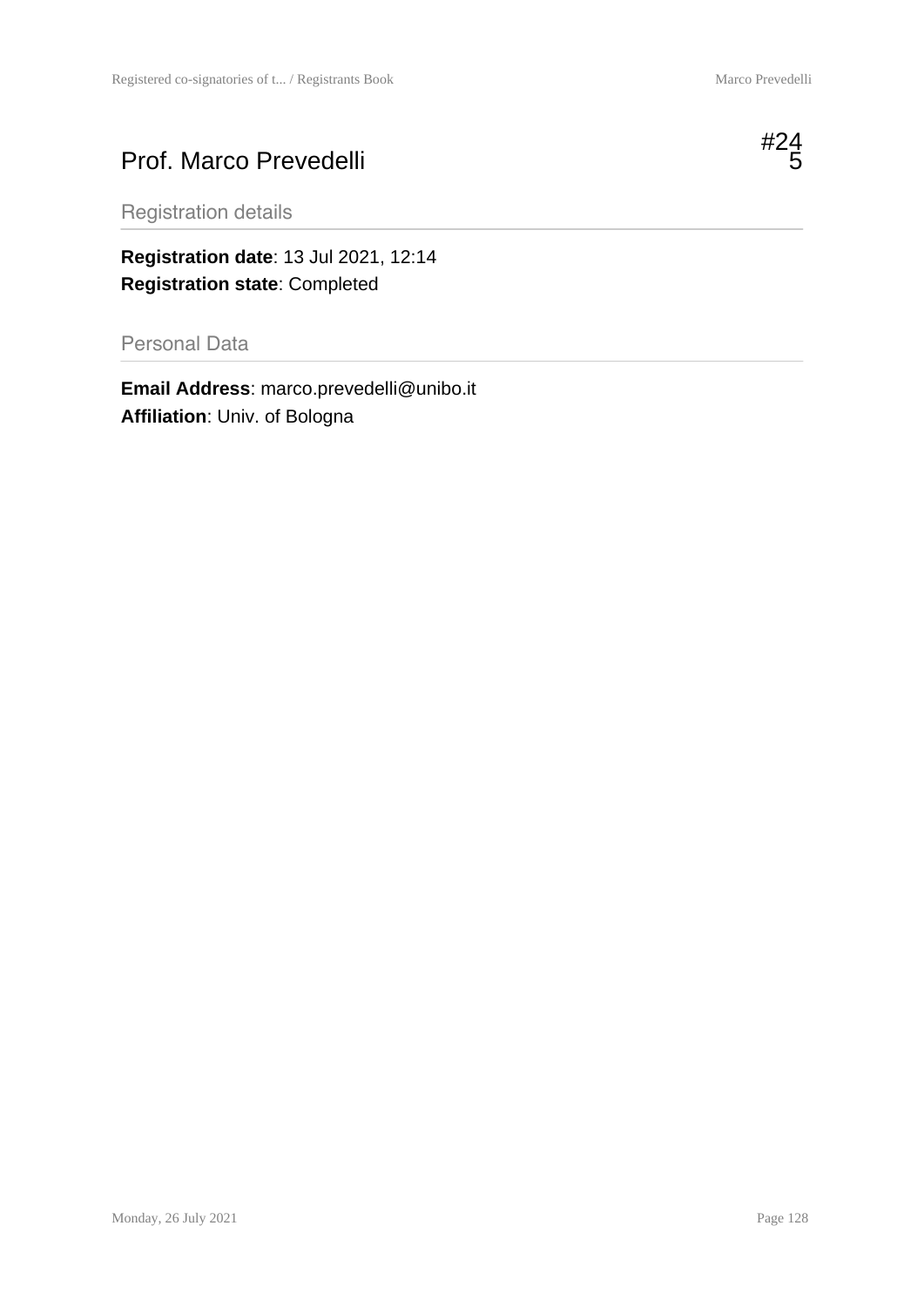#### Ms VISHNUPRIYA PUTHIYA VEETTIL



Registration details

**Registration date**: 19 Jul 2021, 12:41 **Registration state**: Completed

Personal Data

**Email Address**: vishnupriya@iesl.forth.gr **Affiliation**: IESL-FORTH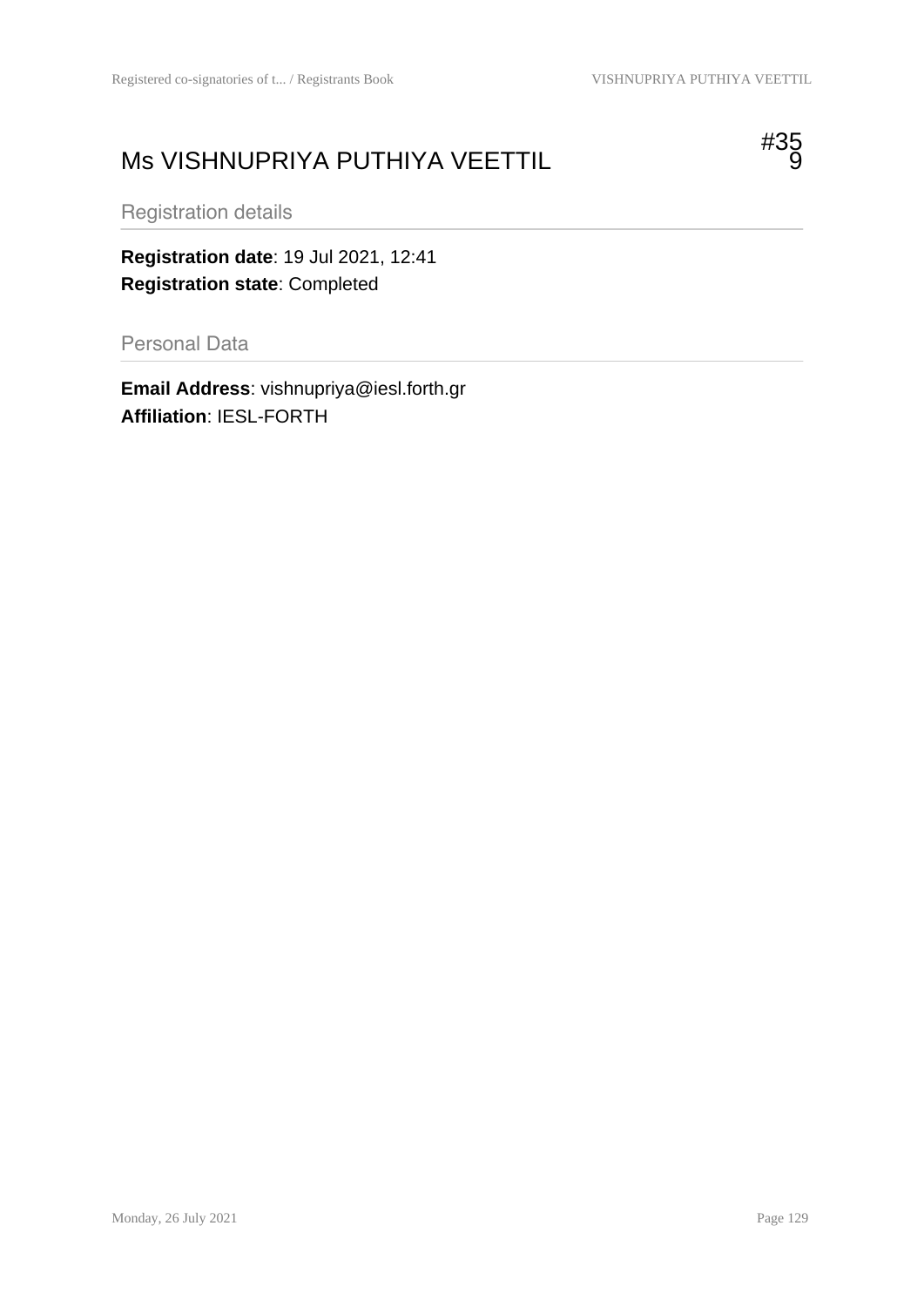# Prof. John Quenby



Registration details

**Registration date**: 19 Jul 2021, 15:24 **Registration state**: Completed

Personal Data

**Email Address**: j.quenby@imperial.ac.uk **Affiliation**: Imperiak College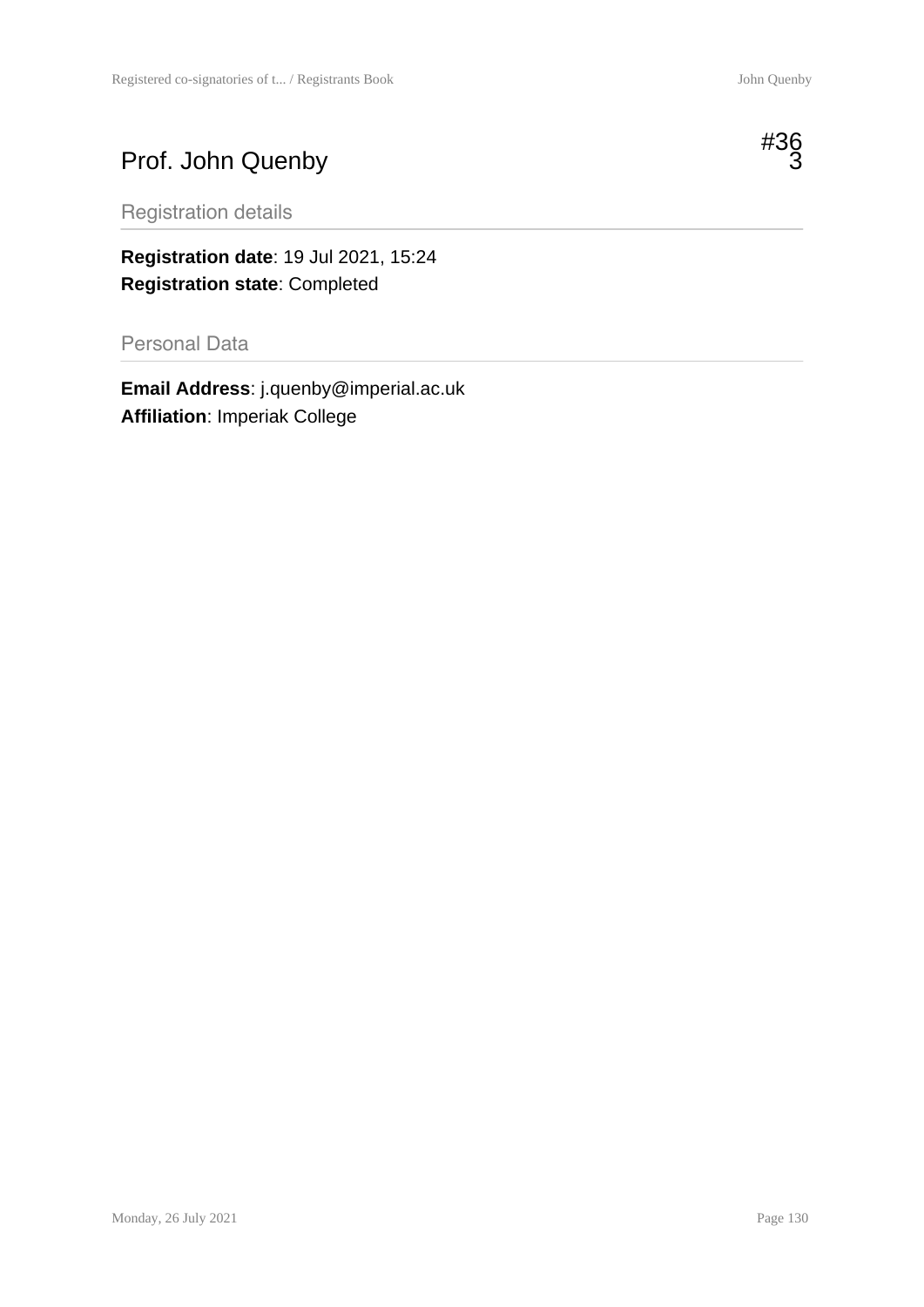# Prof. Surjeet Rajendran



Registration details

**Registration date**: 14 Jul 2021, 15:00 **Registration state**: Completed

Personal Data

**Email Address**: srajend4@jhu.edu **Affiliation**: The Johns Hopkins University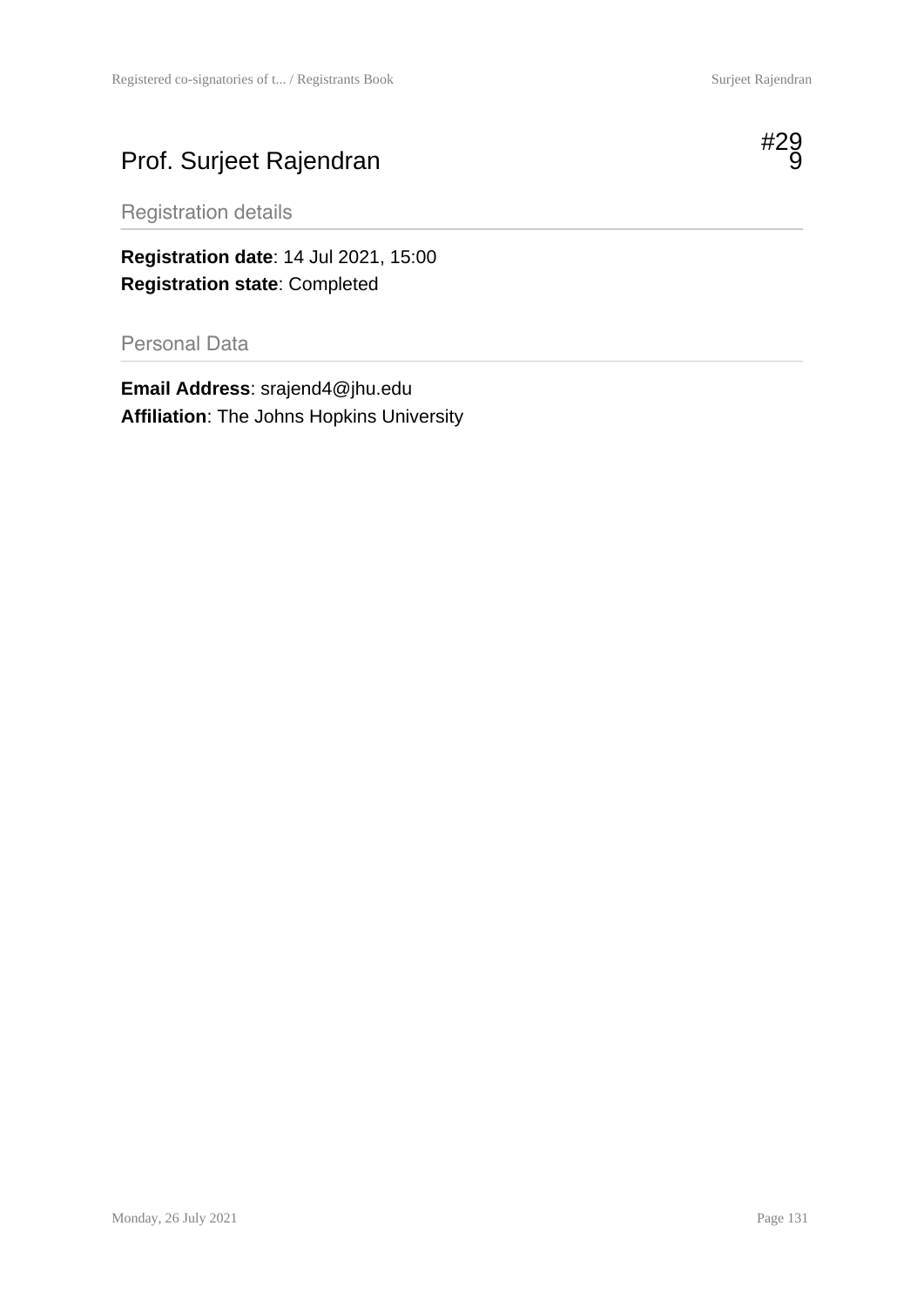# Ms Haifa Rejeb Sfar



Registration details

**Registration date**: 13 Jul 2021, 17:36 **Registration state**: Completed

Personal Data

**Email Address**: haifa.rejeb.sfar@cern.ch **Affiliation**: University of Antwerp (BE)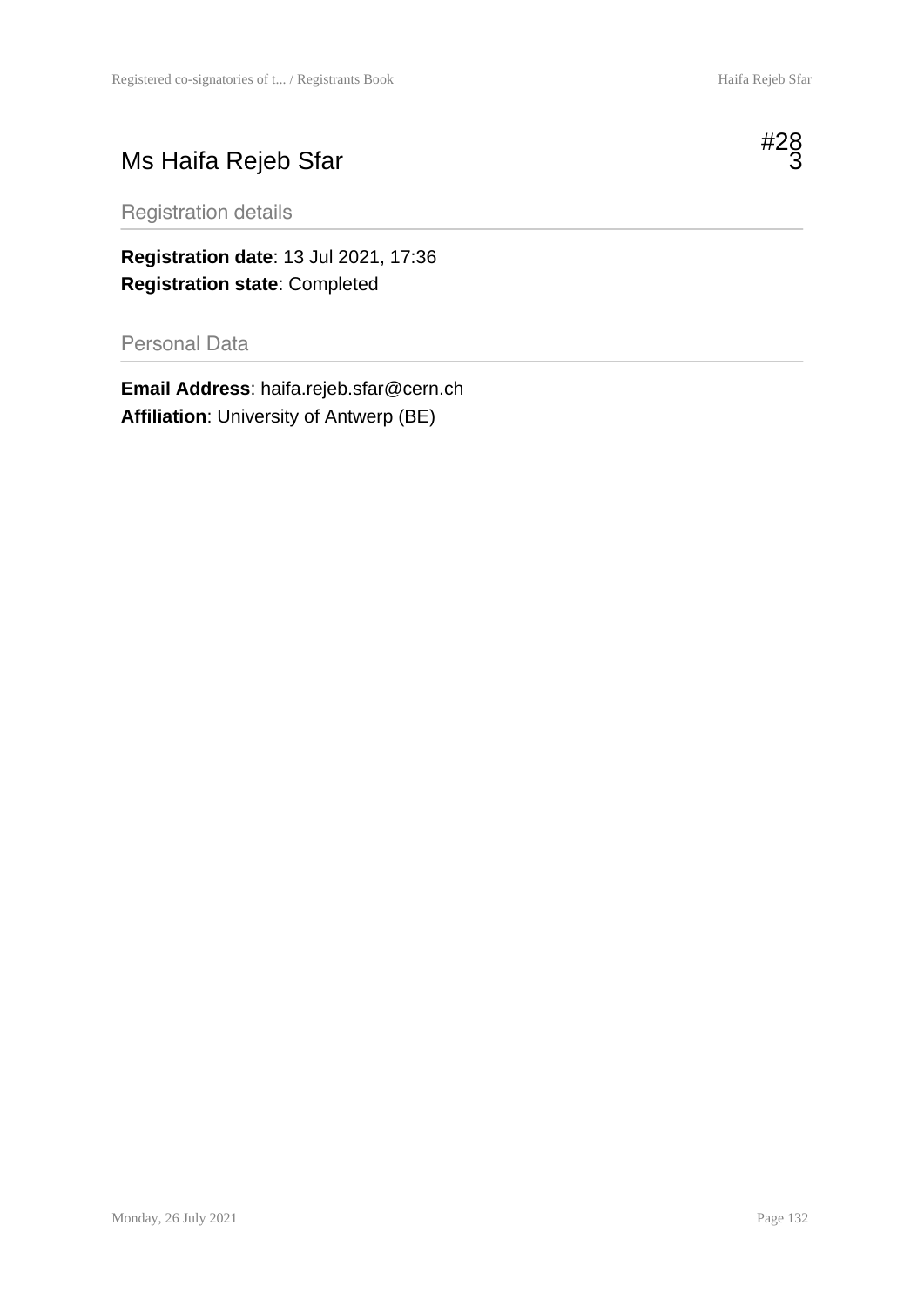# Prof. Erling Riis

Registration details

**Registration date**: 13 Jul 2021, 22:05 **Registration state**: Completed

Personal Data

**Email Address**: e.riis@strath.ac.uk **Affiliation**: University of Strathclyde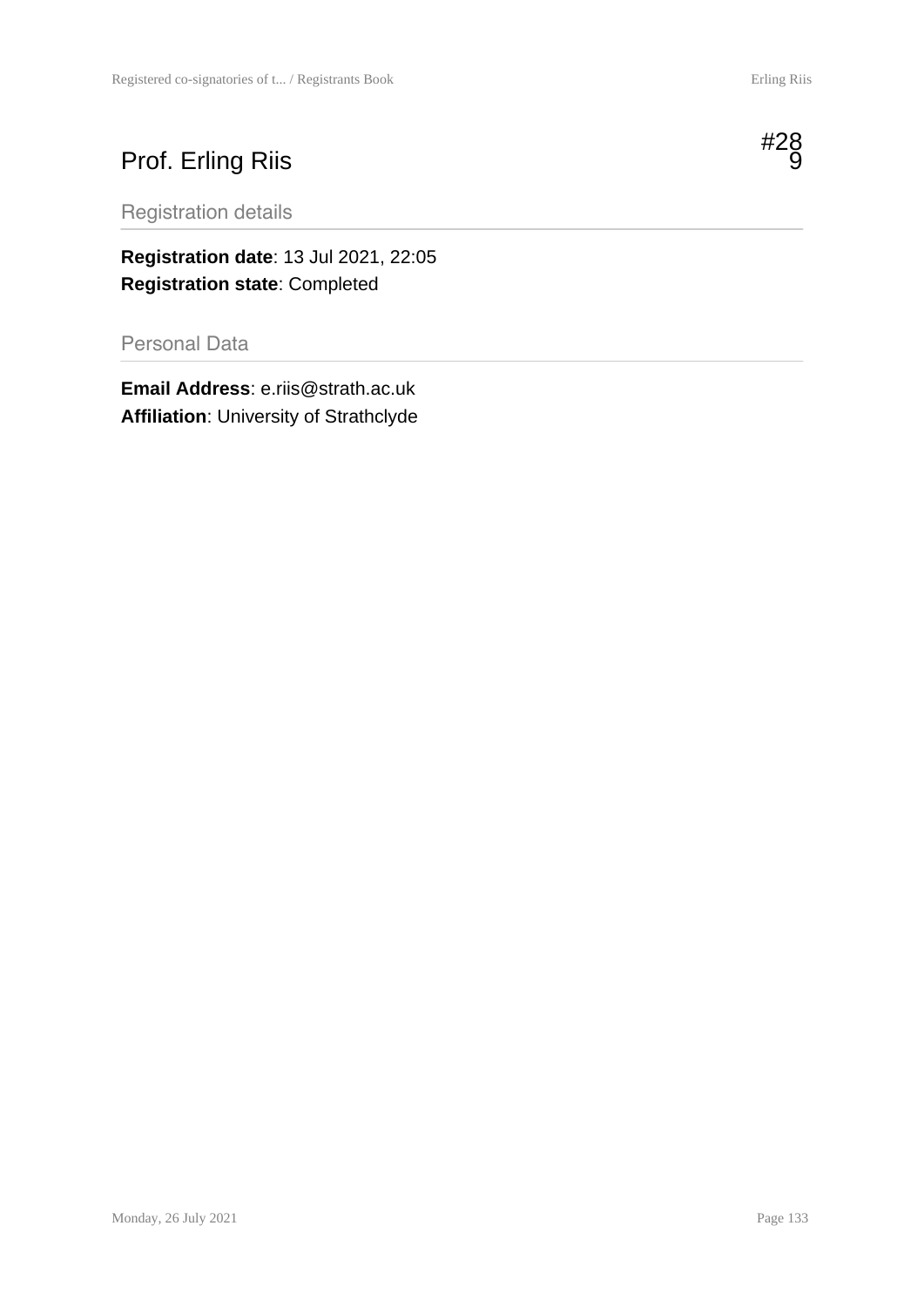#### Mr Prassanna S



Registration details

**Registration date**: 15 Jul 2021, 12:18 **Registration state**: Completed

Personal Data

**Email Address**: prassannasubramaniyan@gmail.com **Affiliation**: Psg college of technology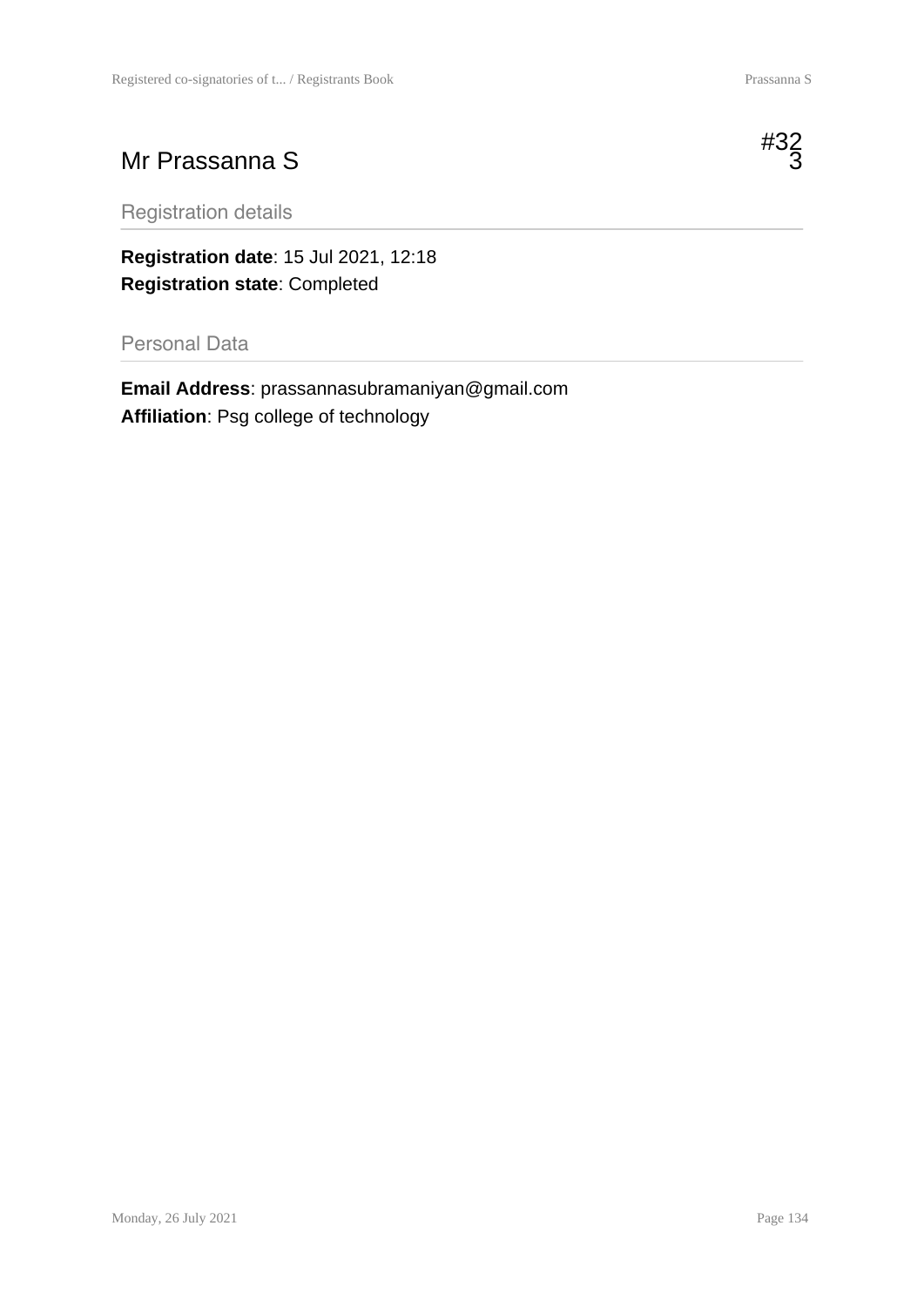#### Dr Daniela Saadeh



Registration details

**Registration date**: 14 Jul 2021, 18:38 **Registration state**: Completed

Personal Data

**Email Address**: daniela.saadeh@port.ac.uk **Affiliation**: University of Portsmouth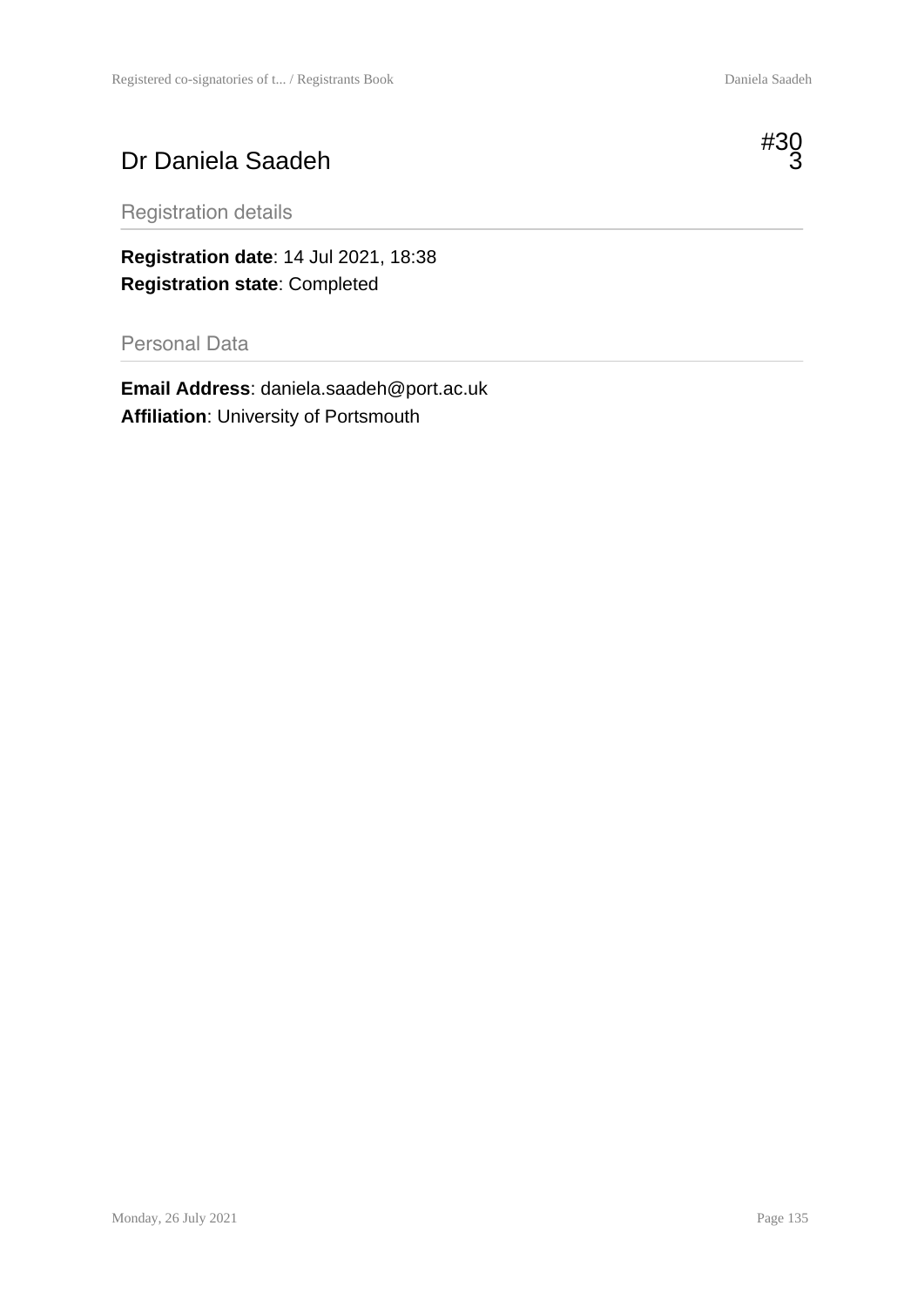#### Dr Jakob Salfeld-Nebgen



Registration details

**Registration date**: 18 Jul 2021, 11:28 **Registration state**: Completed

Personal Data

**Email Address**: jakob.salfeld@cern.ch **Affiliation**: CERN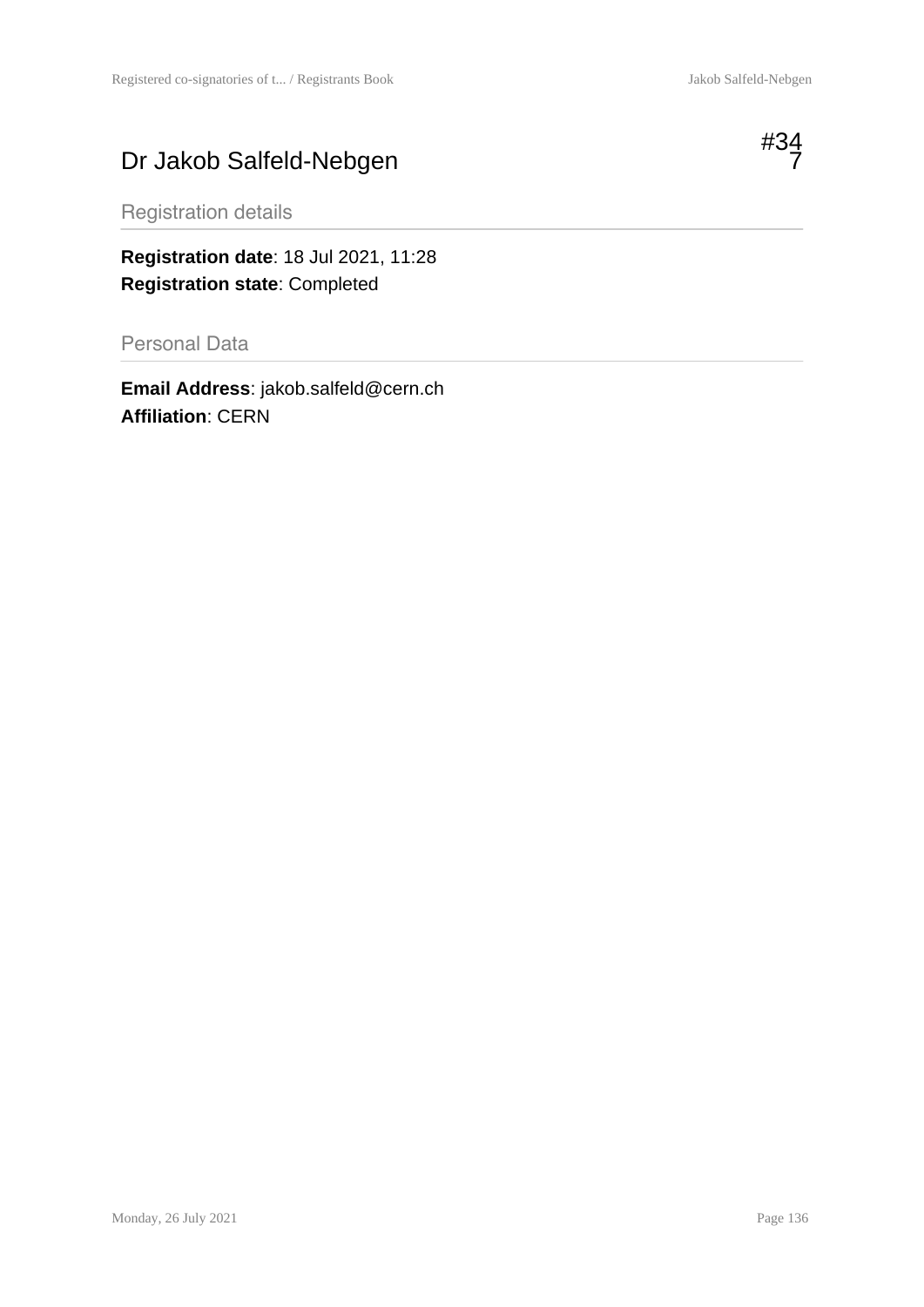#### Dr Muhammed Sameed



Registration details

**Registration date**: 18 Jul 2021, 00:02 **Registration state**: Completed

Personal Data

**Email Address**: m.sameed@cern.ch **Affiliation**: University of Manchester (GB)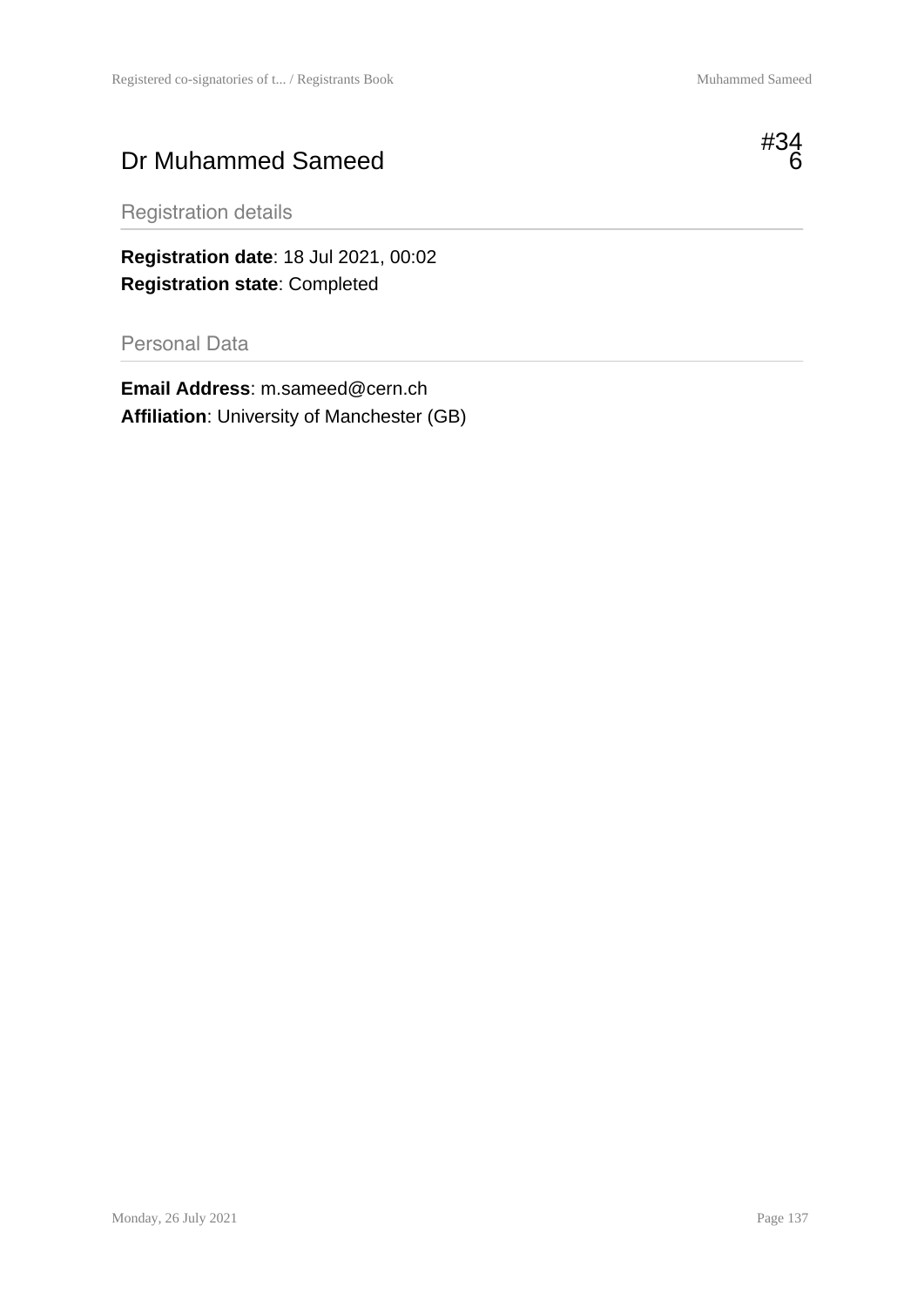#### Prof. Ben Sauer



**Registration date**: 13 Jul 2021, 12:38 **Registration state**: Completed

Personal Data

**Email Address**: ben.sauer@imperial.ac.uk **Affiliation**: Imperial College London

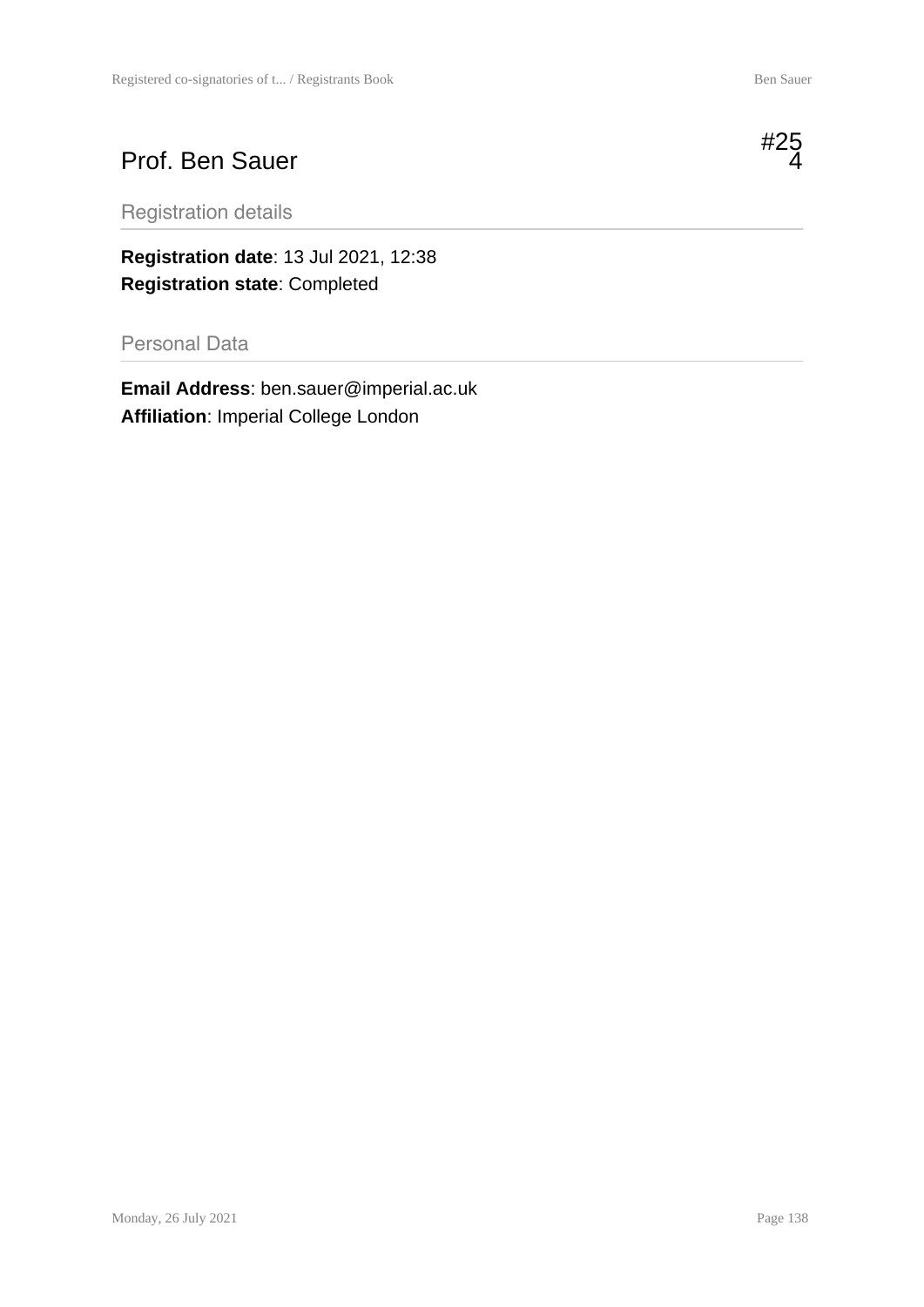# Dr Vladimir Schkolnik



Registration details

**Registration date**: 20 Jul 2021, 00:40 **Registration state**: Completed

Personal Data

**Email Address**: vladimir.schkolnik@physik.hu-berlin.de **Affiliation**: Humboldt-Universität zu Berlin, Institut für Physik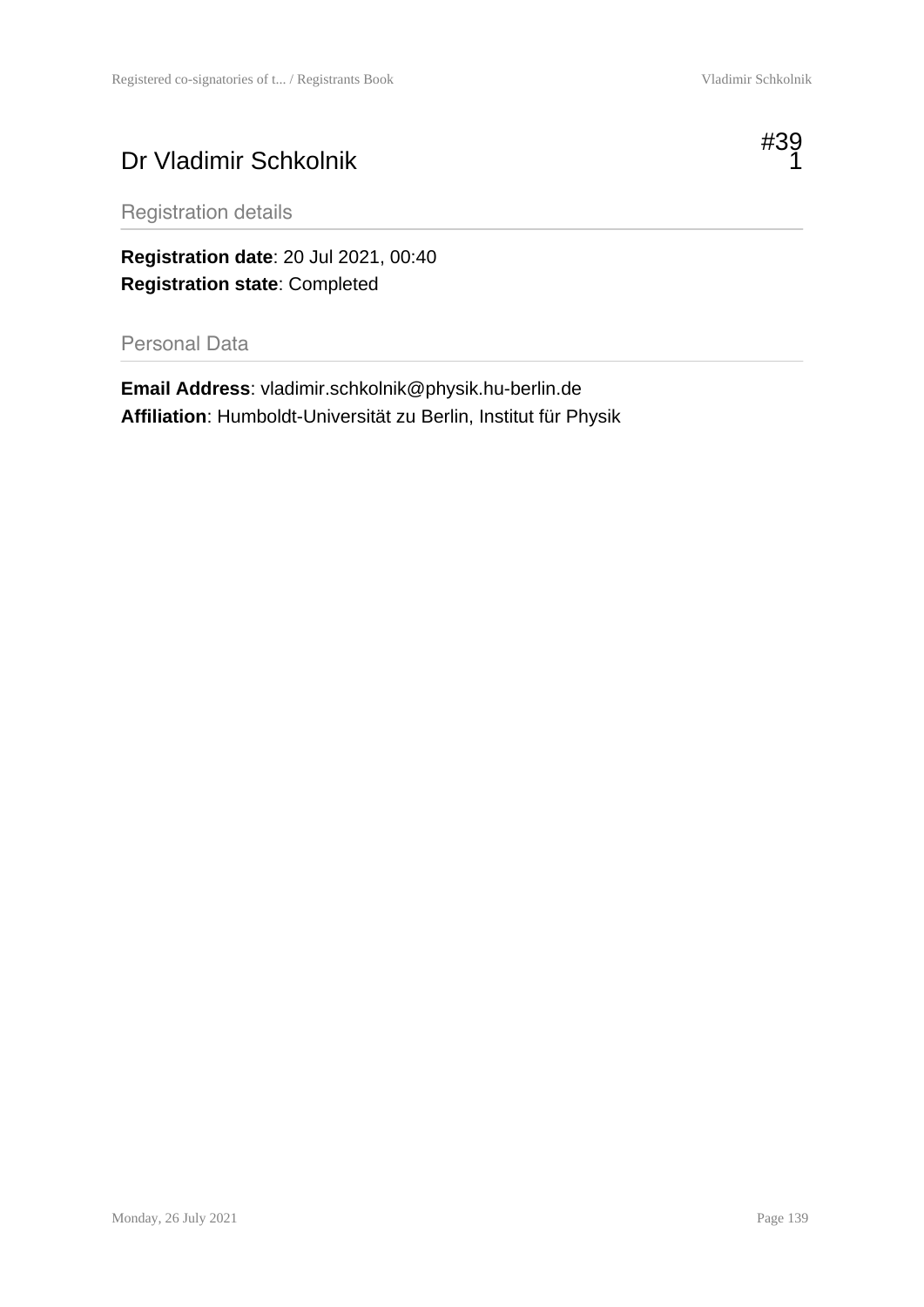# Dr Dennis Schlippert

Registration details

**Registration date**: 23 Jul 2021, 10:41 **Registration state**: Completed

Personal Data

**Email Address**: schlippert@iqo.uni-hannover.de **Affiliation**: Leibniz University Hannover

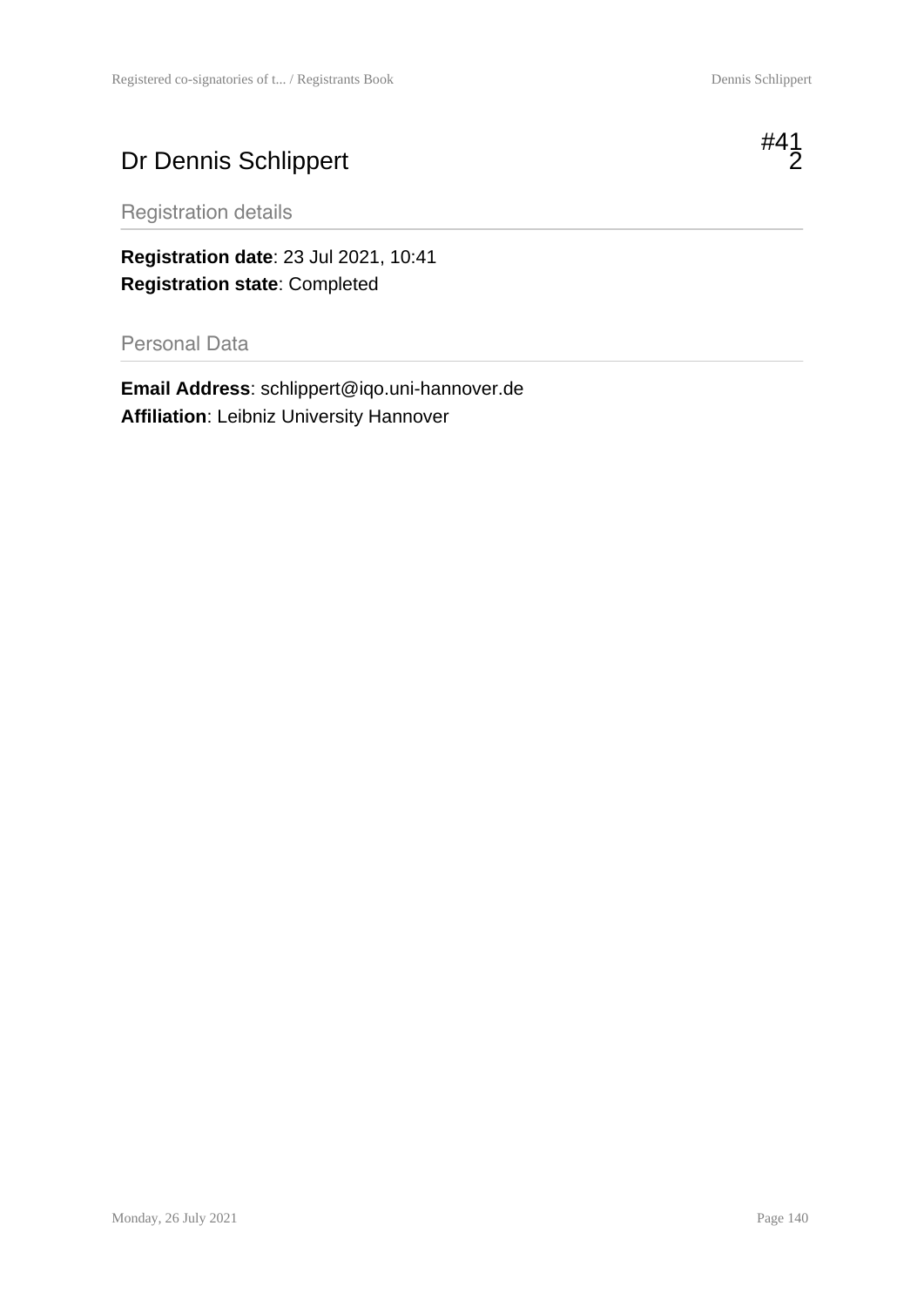# Prof. Florian Schreck



Registration details

**Registration date**: 19 Jul 2021, 17:27 **Registration state**: Completed

Personal Data

**Email Address**: schreck@uva.nl **Affiliation**: University of Amsterdam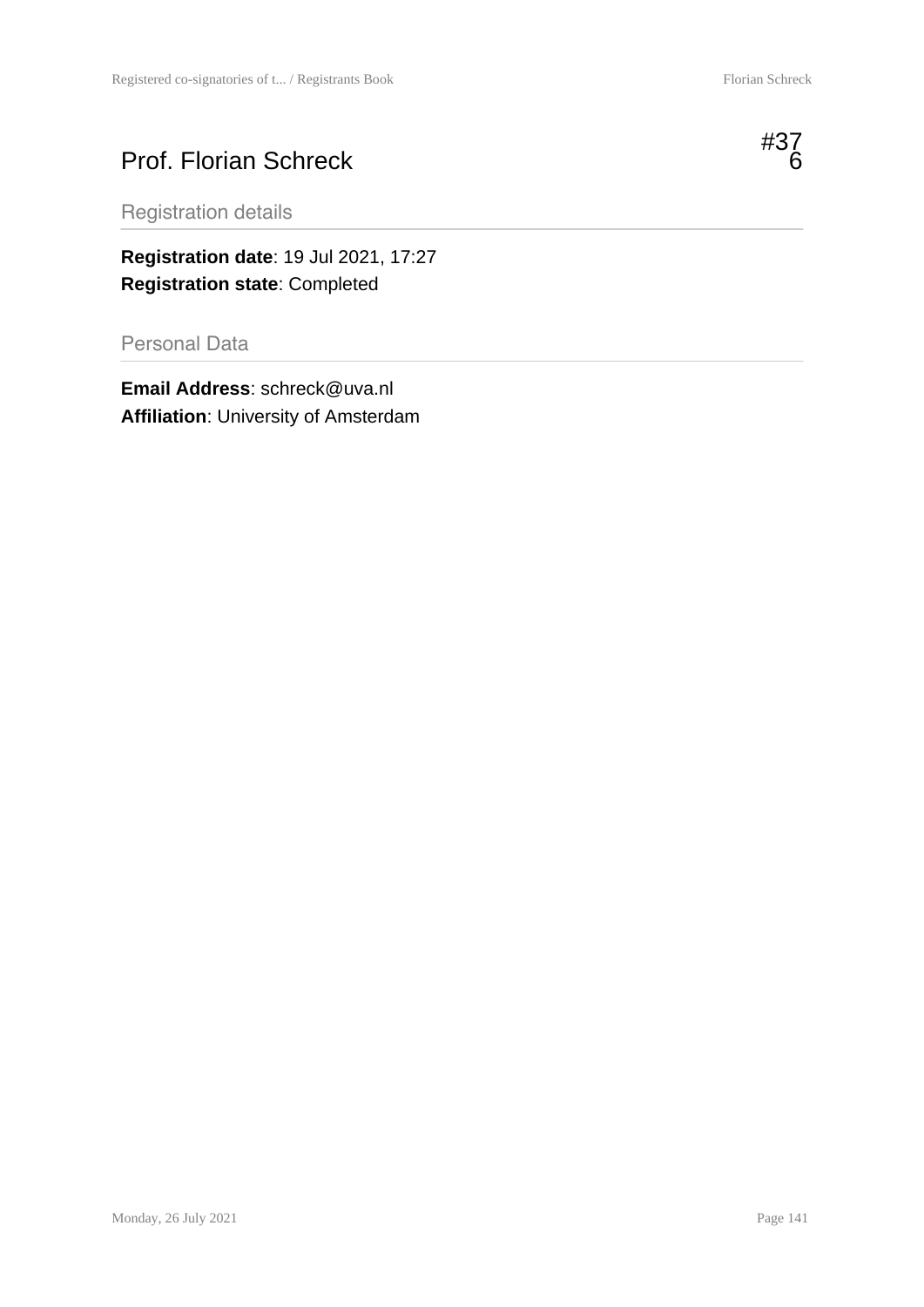# Dr Sevilay Sevincli



Registration details

**Registration date**: 19 Jul 2021, 20:22 **Registration state**: Completed

Personal Data

**Email Address**: sevilaysevincli@iyte.edu.tr **Affiliation**: İzmir Institute of Technology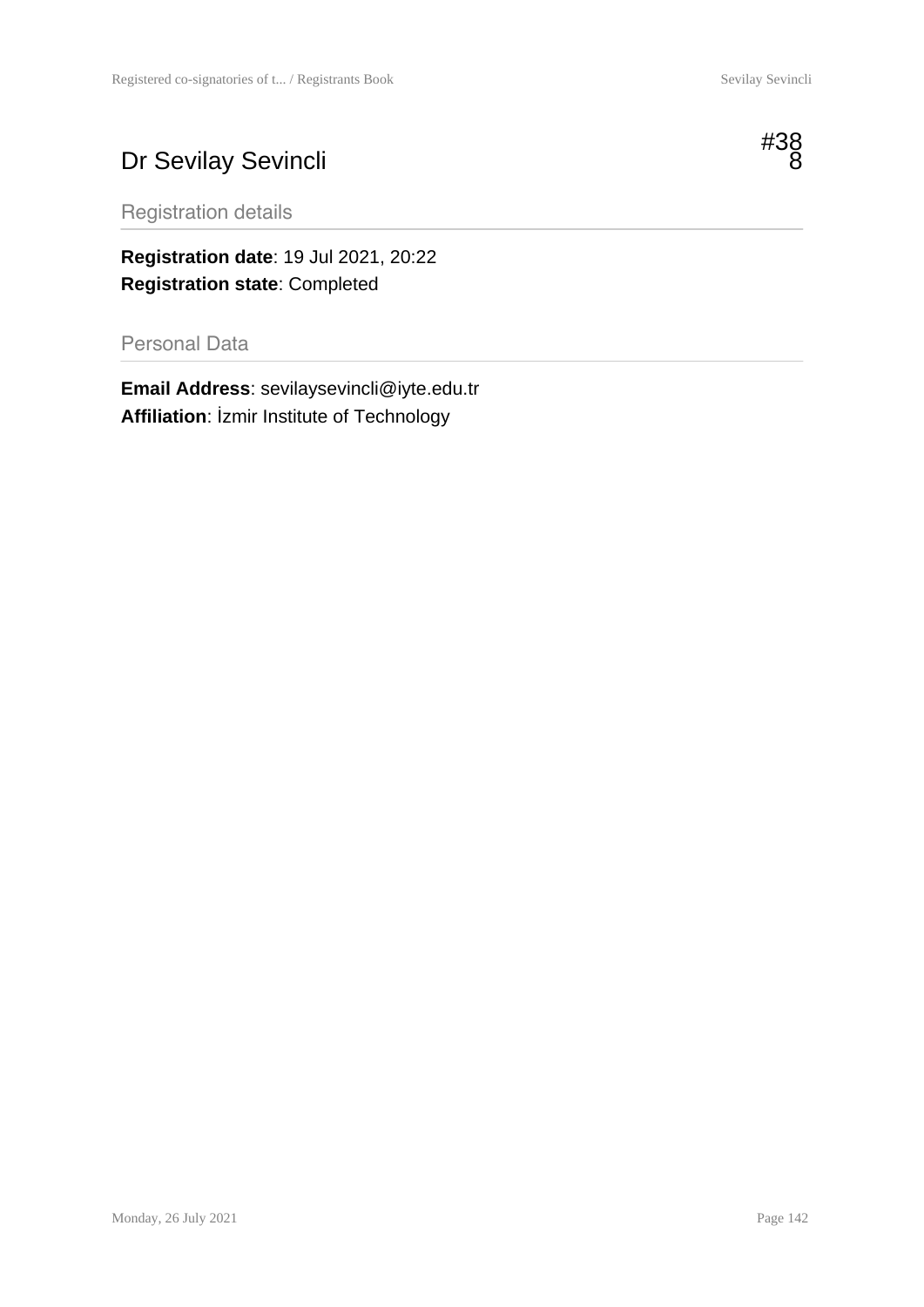## Mr Kanak Sharma



Registration details

**Registration date**: 15 Jul 2021, 18:57 **Registration state**: Completed

Personal Data

**Email Address**: kanakr.sharma@gmail.com **Affiliation**: Jawaharlal Nehru University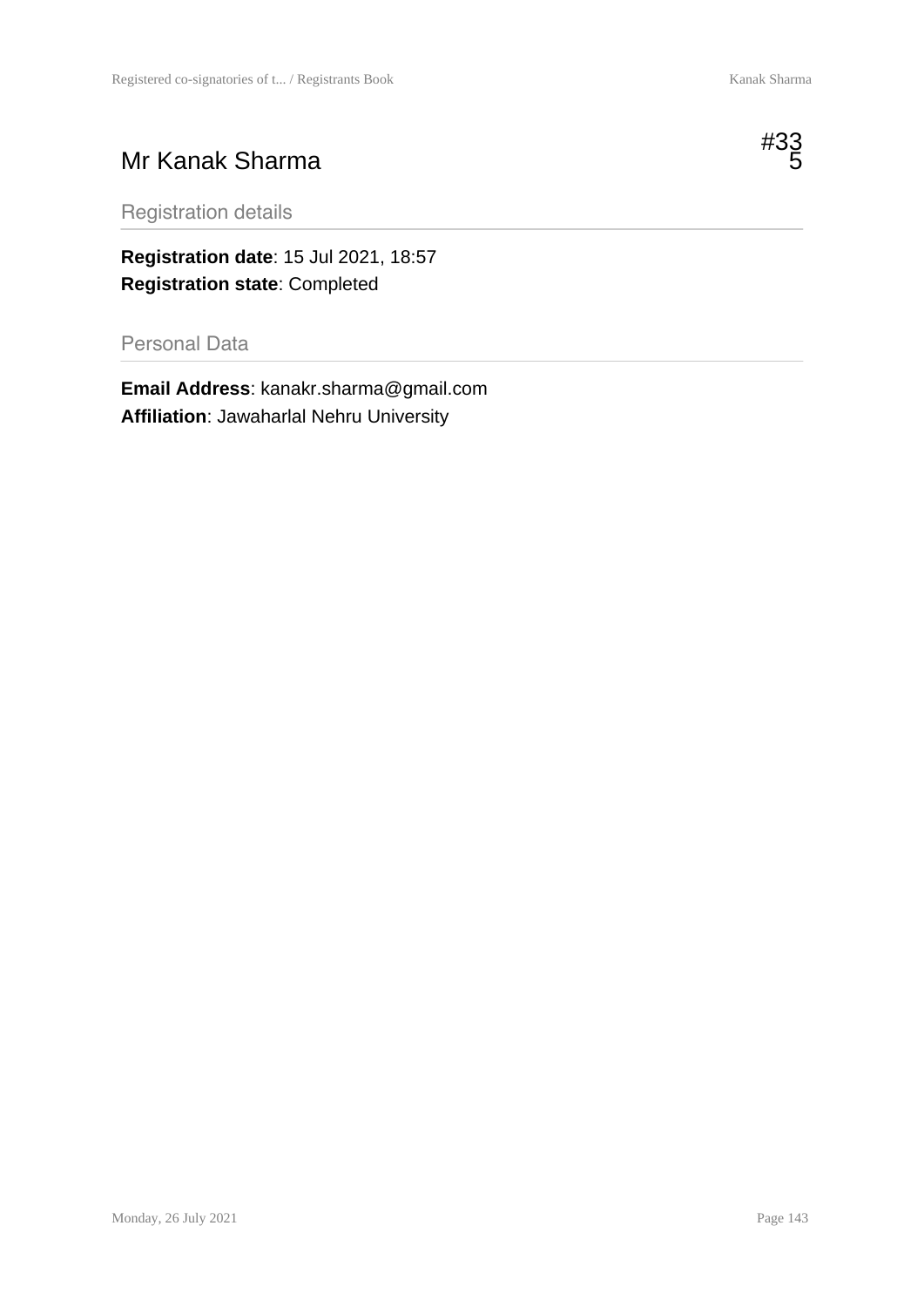# Dr Armin Shayeghi



Registration details

**Registration date**: 13 Jul 2021, 13:39 **Registration state**: Completed

Personal Data

**Email Address**: armin.shayeghi@univie.ac.at **Affiliation**: University of Vienna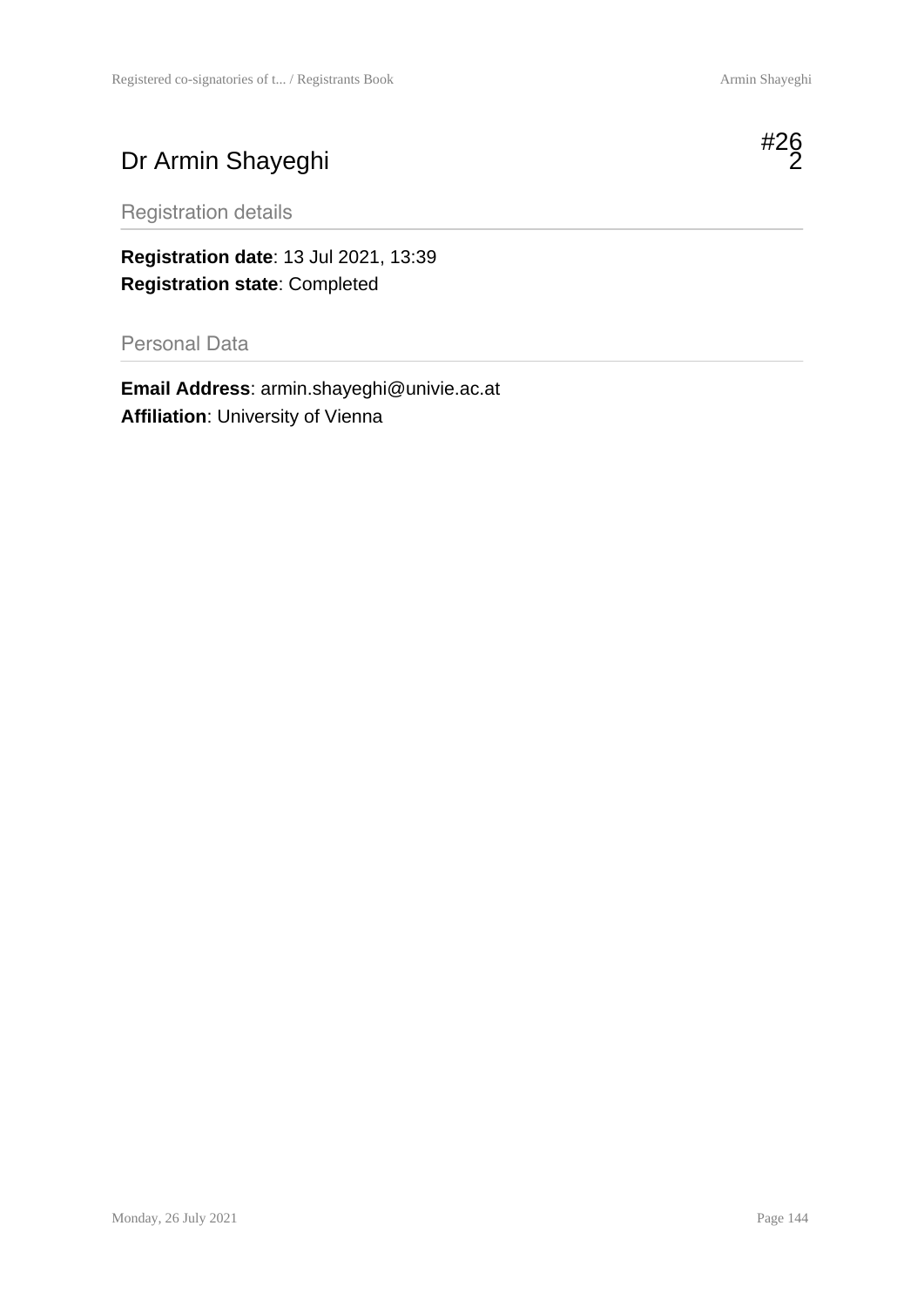# Prof. Ian Shipsey



Registration details

**Registration date**: 20 Jul 2021, 16:07 **Registration state**: Completed

Personal Data

**Email Address**: ian.shipsey@physics.ox.ac.uk **Affiliation**: Oxford University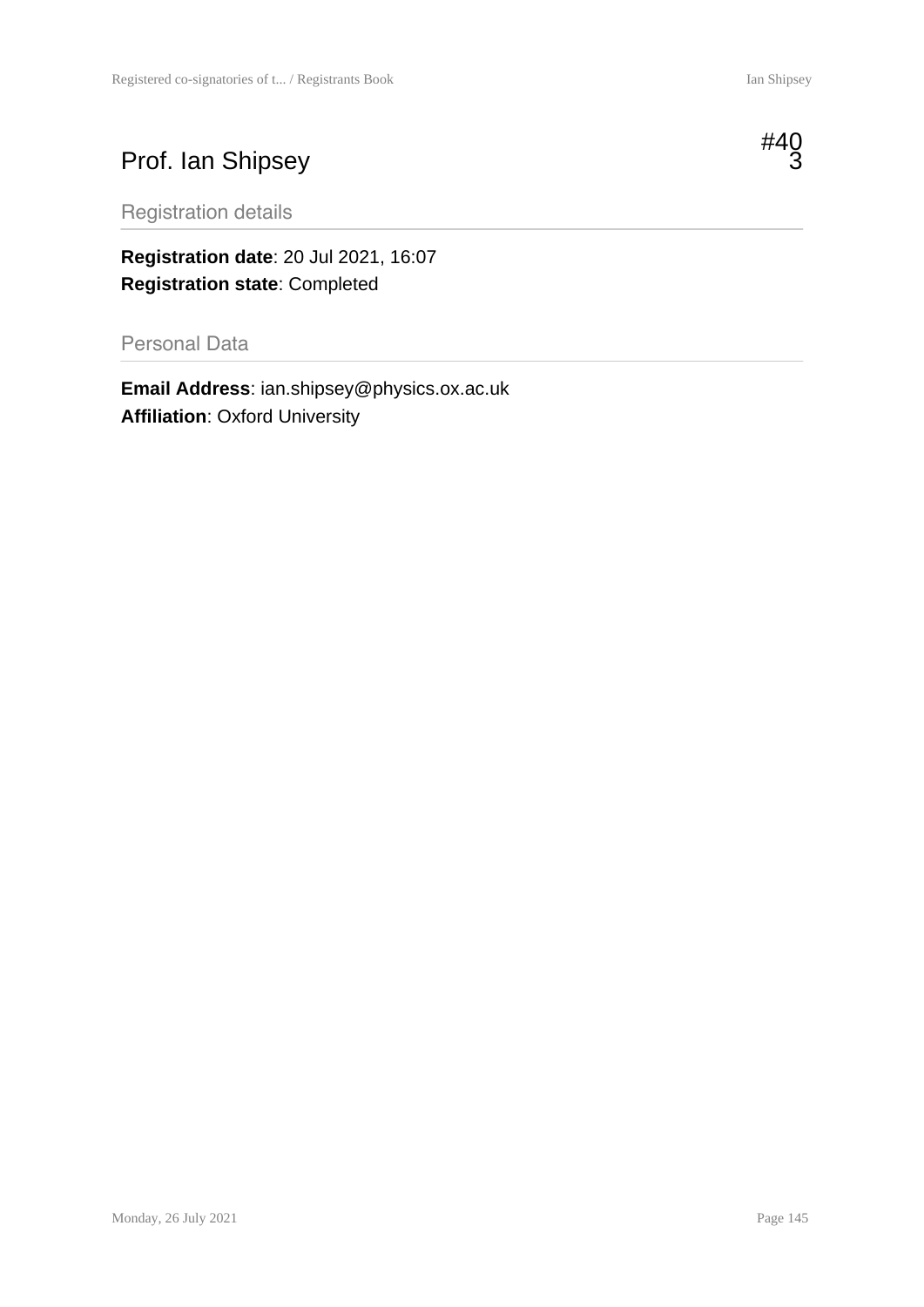# Mr Rajeev Singh



Registration details

**Registration date**: 15 Jul 2021, 11:41 **Registration state**: Completed

Personal Data

**Email Address**: rajeevsingh240291@gmail.com **Affiliation**: Institute of Nuclear Physics Polish Academy of Sciences, Krakow Poland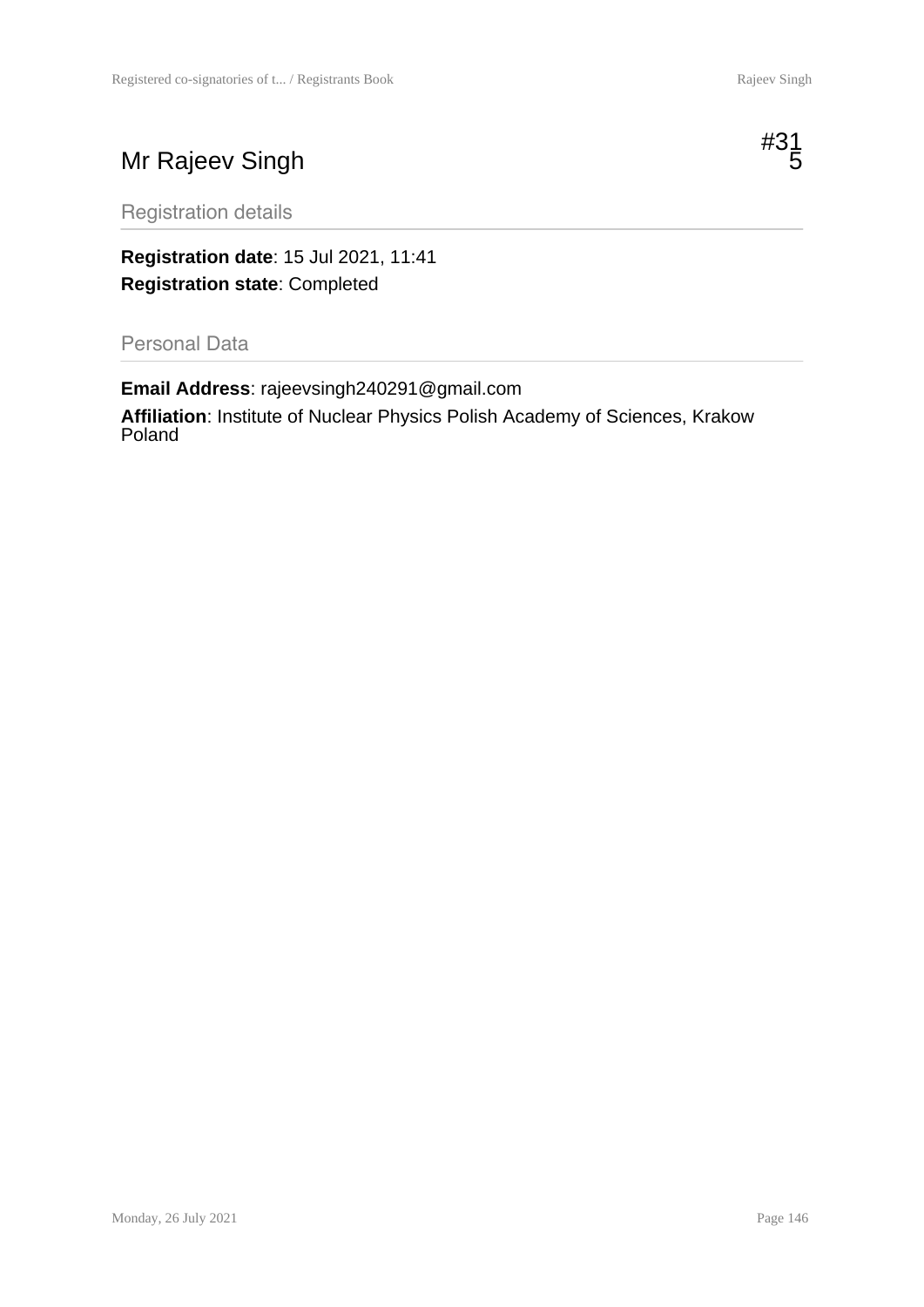# Prof. Bo-Sture Skagerstam



Registration details

**Registration date**: 15 Jul 2021, 11:53 **Registration state**: Completed

Personal Data

**Email Address**: bo-sture.skagerstam@ntnu.no **Affiliation**: NTNU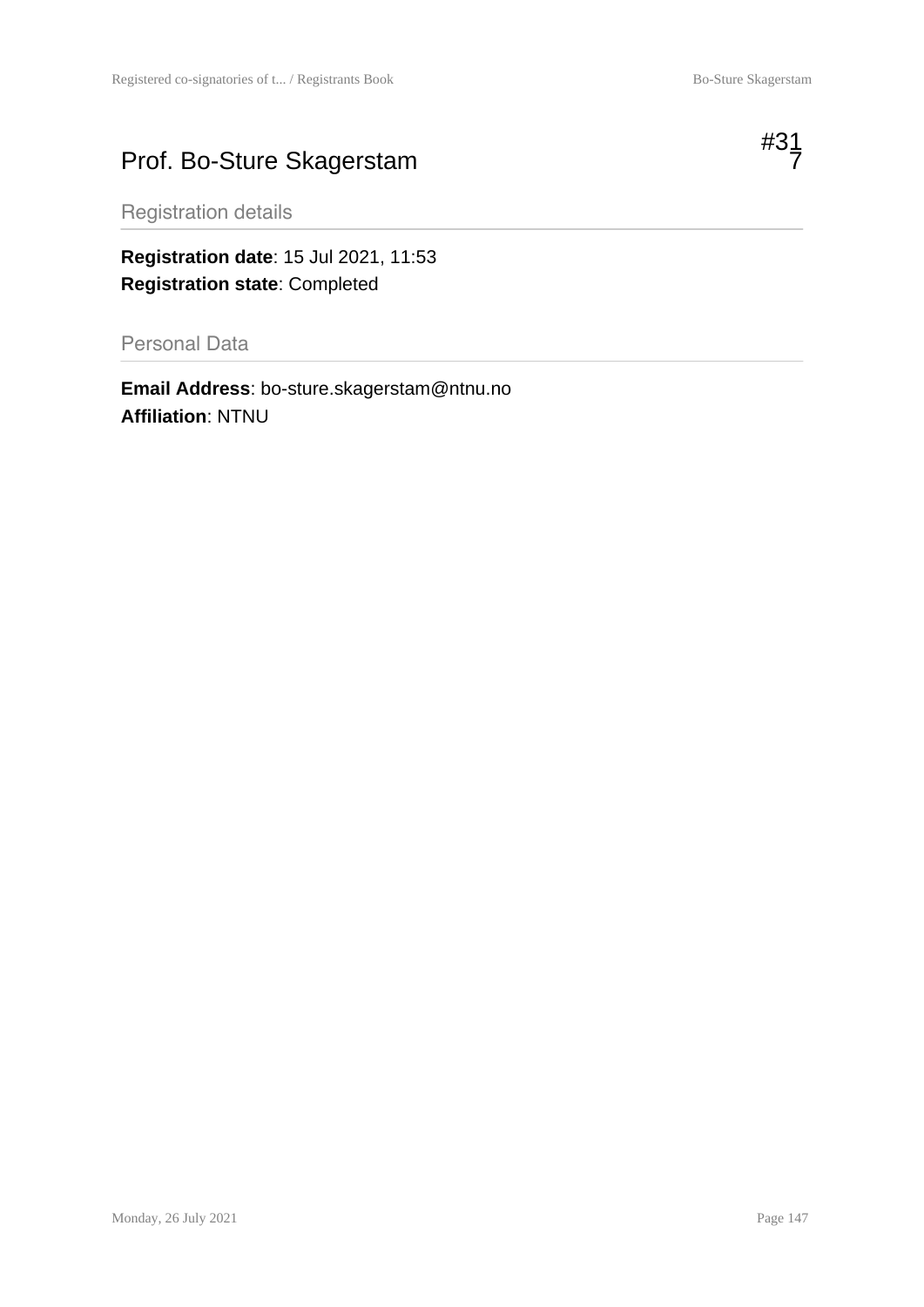# Dr Augusto Smerzi

Registration details

**Registration date**: 15 Jul 2021, 10:20 **Registration state**: Completed

Personal Data

**Email Address**: augusto.smerzi@ino.it **Affiliation**: CNR-INO

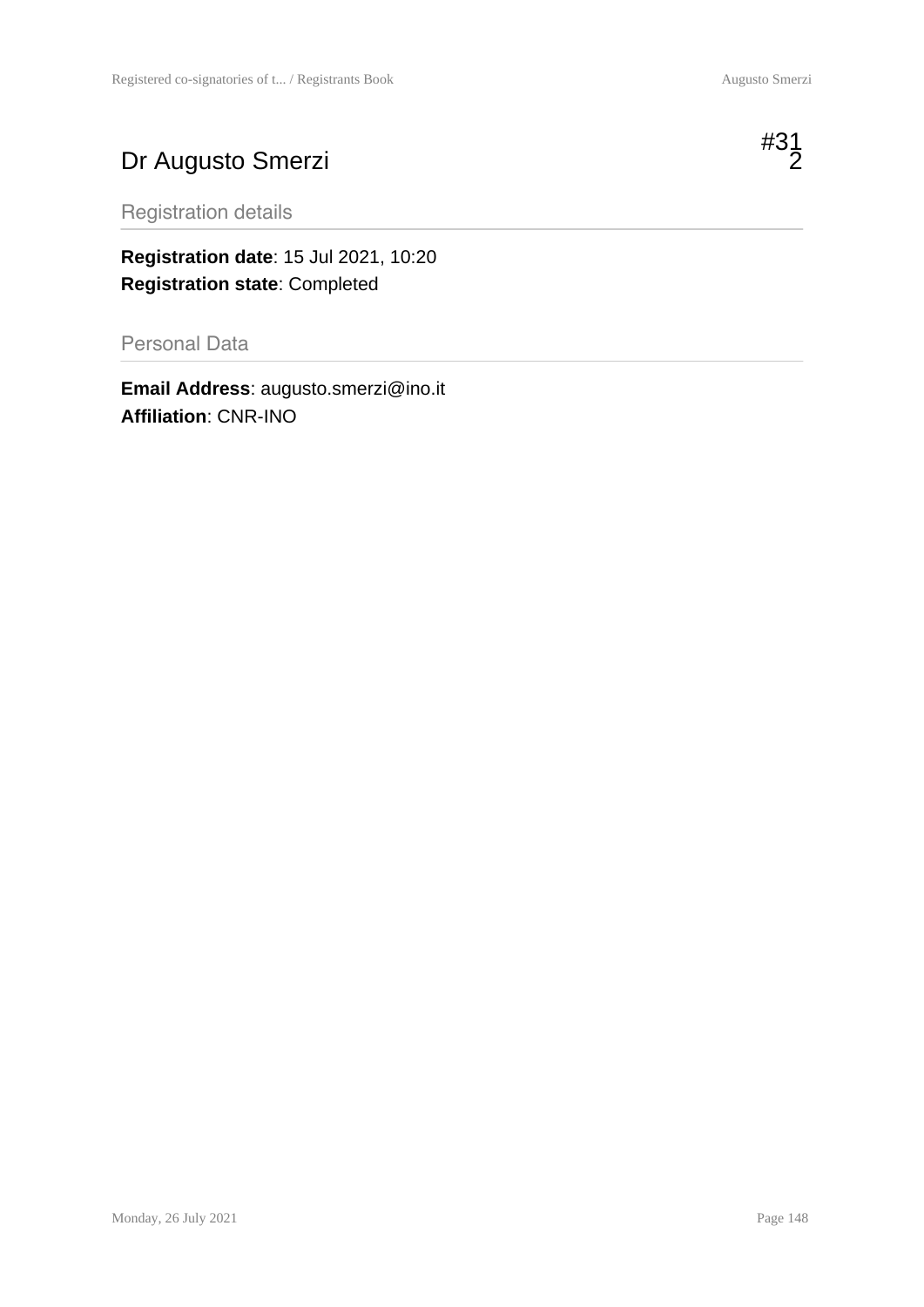#### Dr Petruta Stefanescu



**Registration date**: 13 Jul 2021, 14:52 **Registration state**: Completed

Personal Data

**Email Address**: pstep@spacescience.ro **Affiliation**: Institute of Space Science

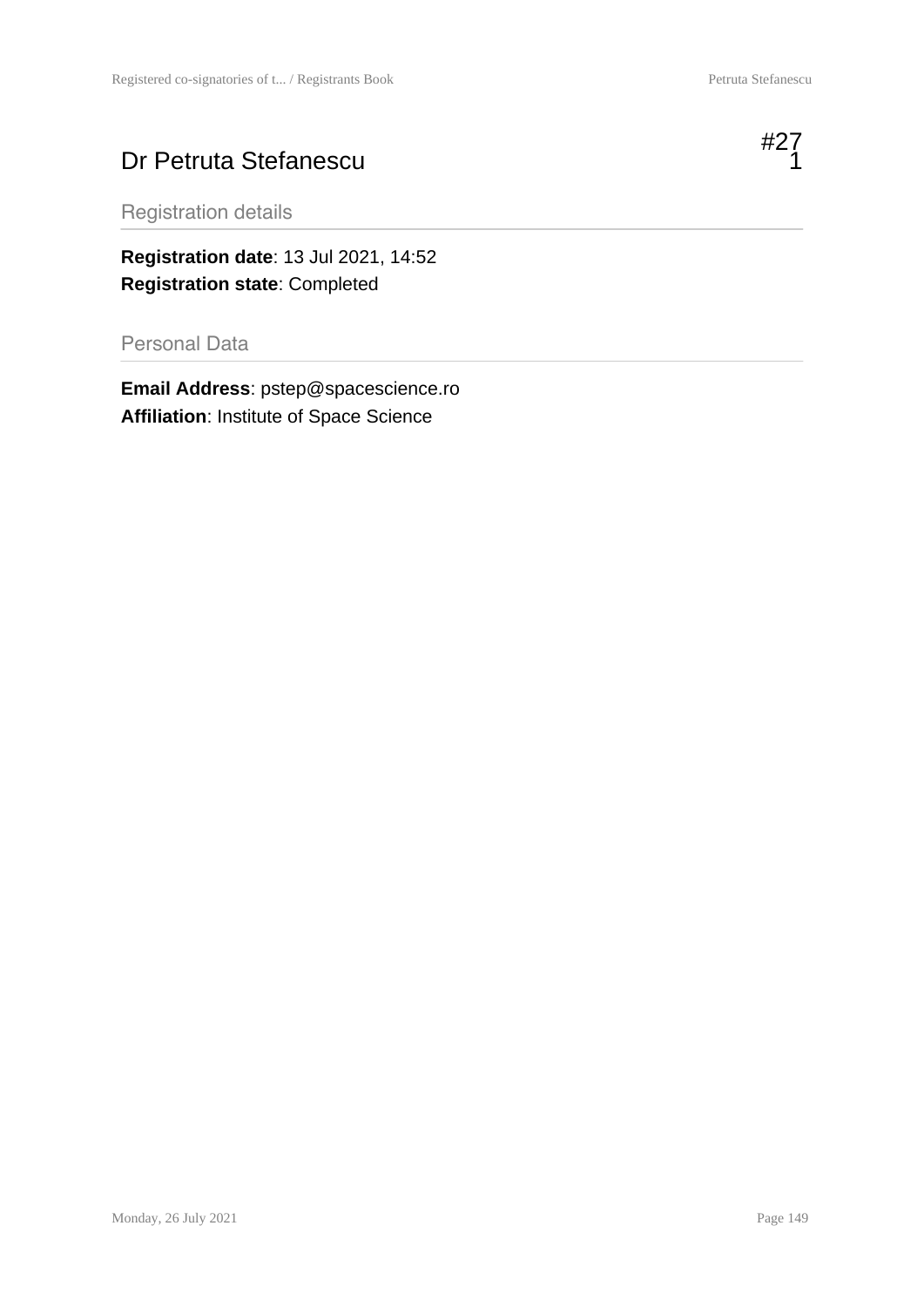## Mrs Anke Stoeltzel

Registration details

**Registration date**: 15 Jul 2021, 13:09 **Registration state**: Completed

Personal Data

**Email Address**: anke.stoeltzel@cern.ch **Affiliation**: CERN

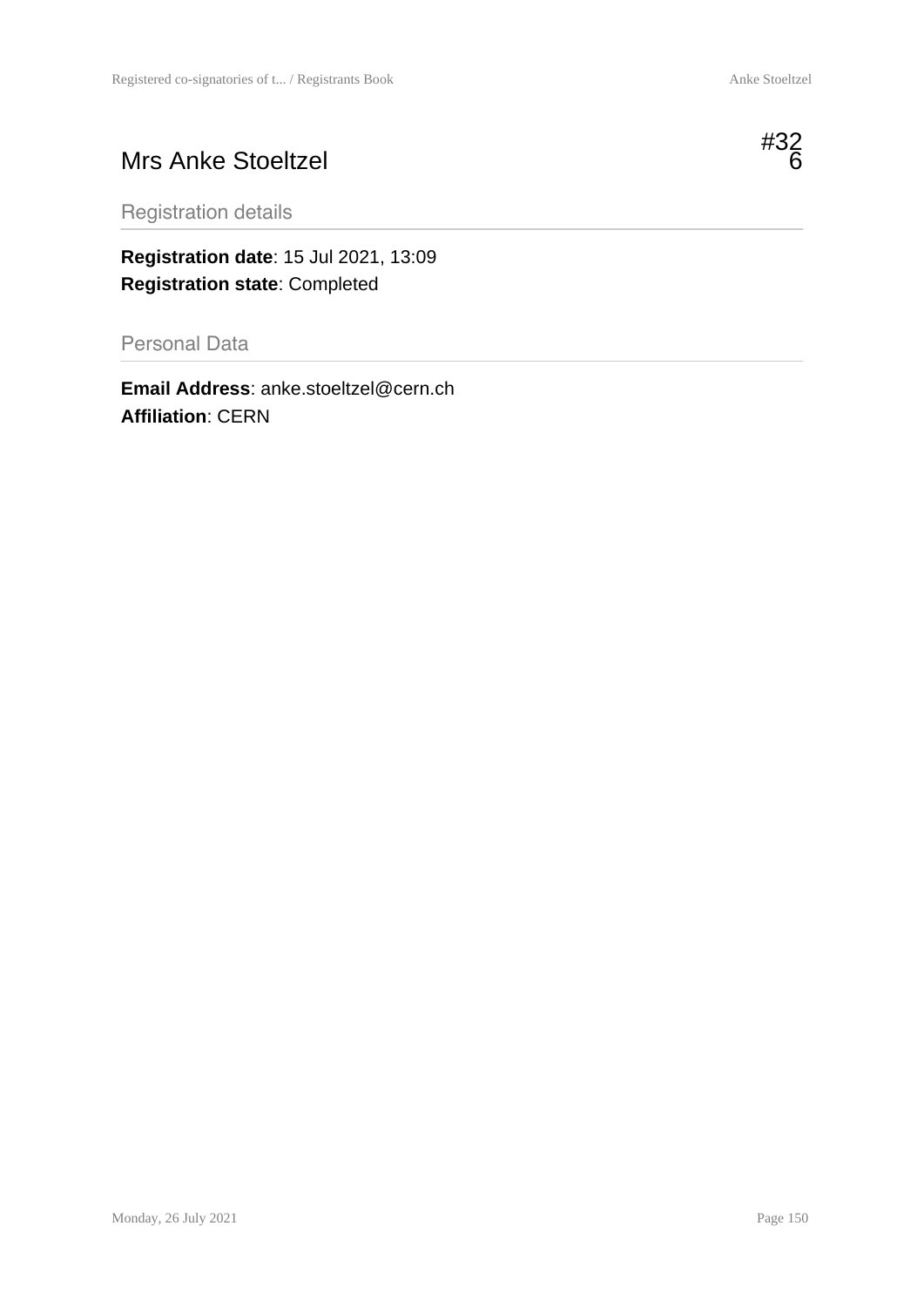### Dr Andrius Tamosiunas



Registration details

**Registration date**: 13 Jul 2021, 12:30 **Registration state**: Completed

Personal Data

**Email Address**: andrius.tamosiunas@nottingham.ac.uk **Affiliation**: University of Nottingham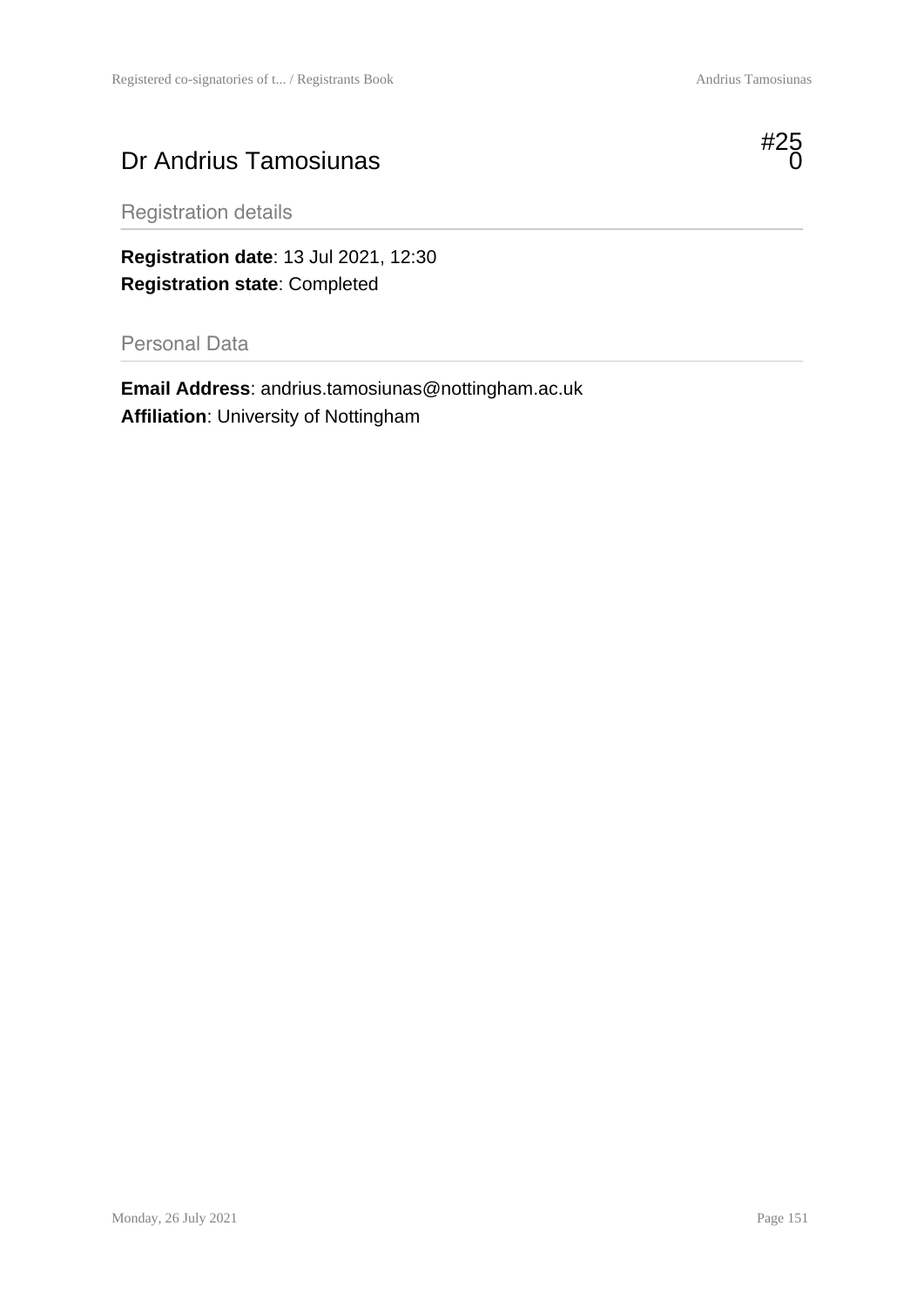## Prof. Leticia Tarruell

Registration details

**Registration date**: 19 Jul 2021, 18:04 **Registration state**: Completed

Personal Data

**Email Address**: leticia.tarruell@icfo.eu **Affiliation**: ICFO



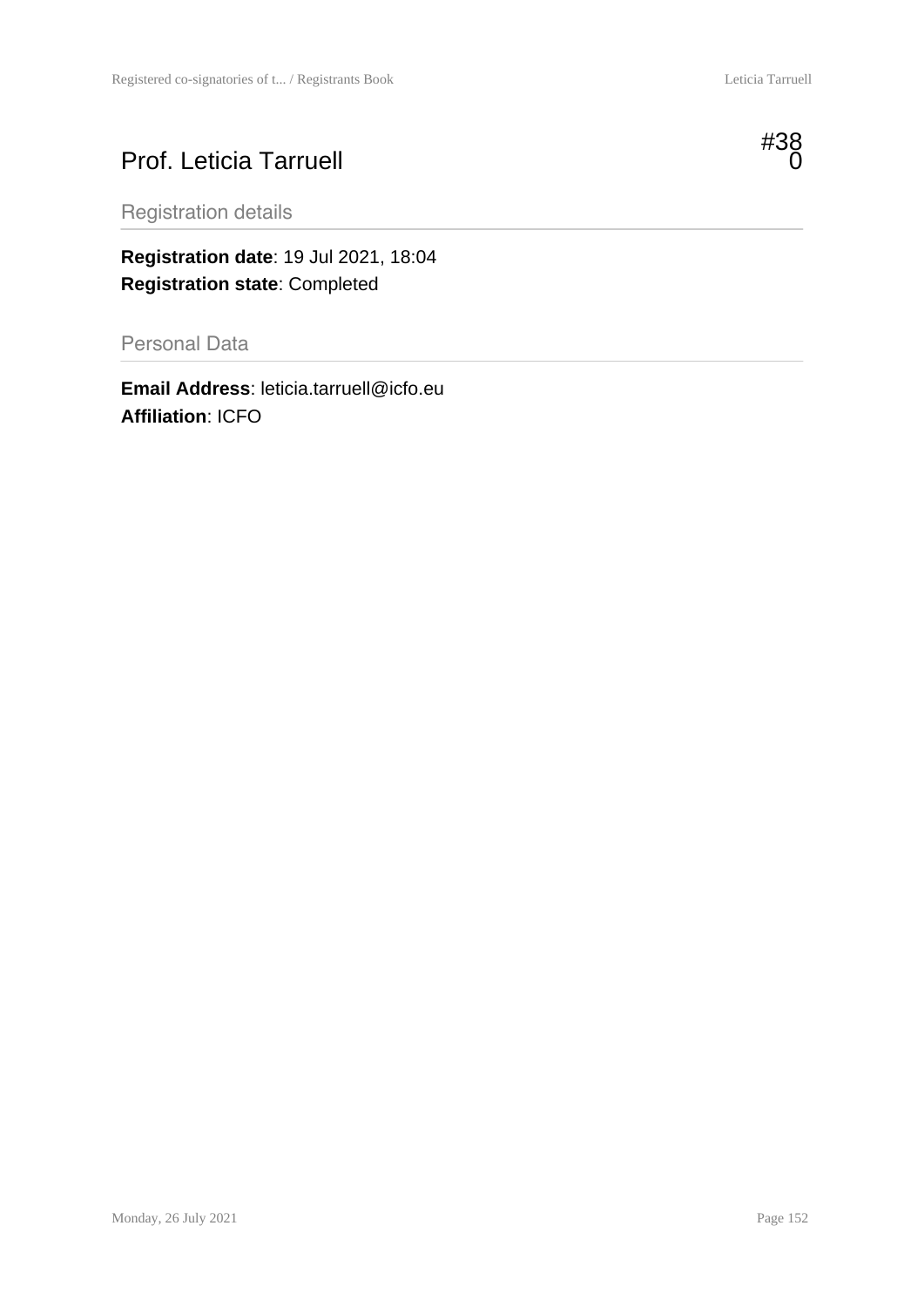# Prof. Jacques Tempere



Registration details

**Registration date**: 20 Jul 2021, 13:09 **Registration state**: Completed

Personal Data

**Email Address**: jacques.tempere@uantwerpen.be **Affiliation**: Antwerp University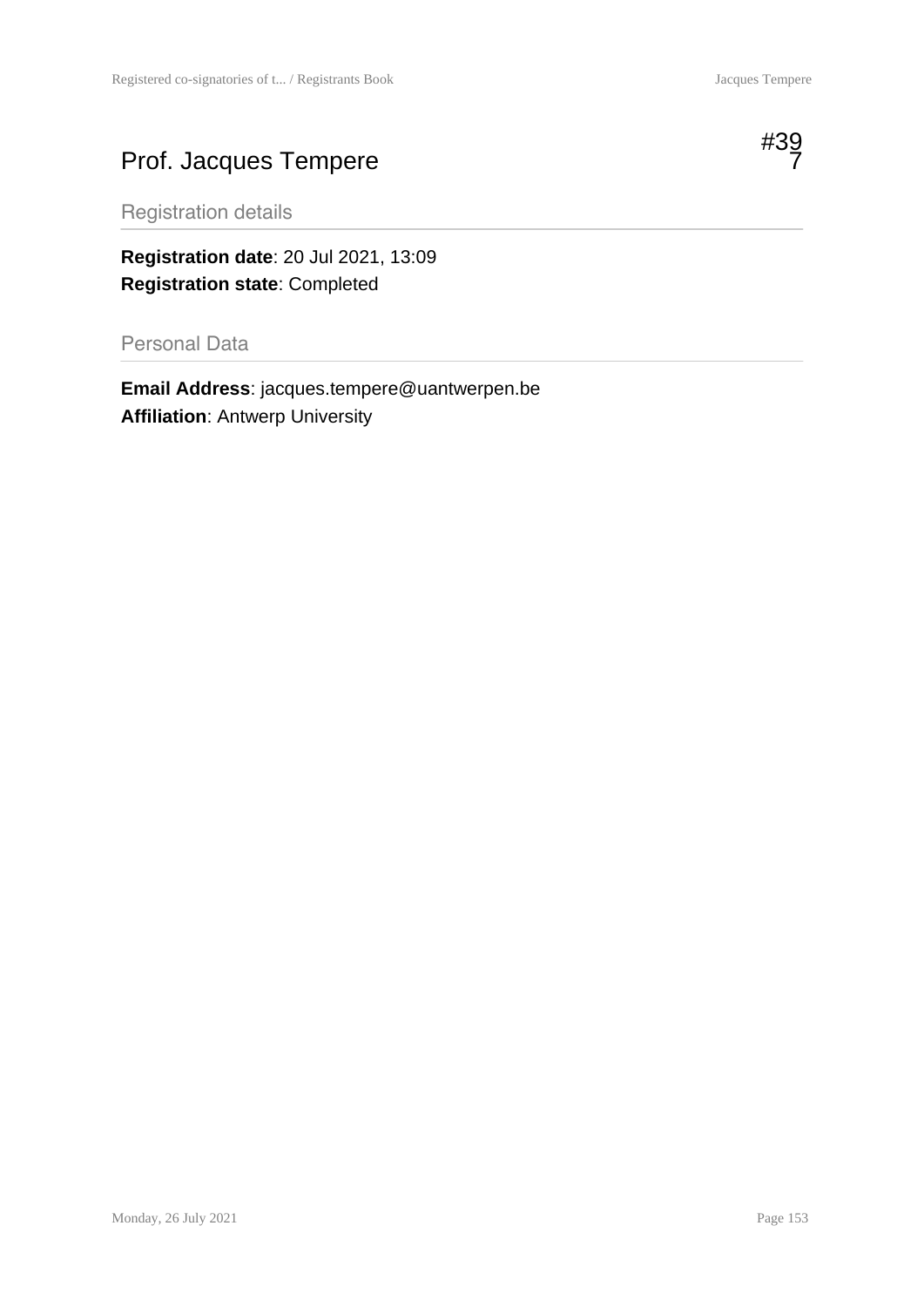# Dr Silvia Tentindo



**Registration date**: 19 Jul 2021, 15:39 **Registration state**: Completed

Personal Data

**Email Address**: silvia.tentindo@cern.ch **Affiliation**: FSU

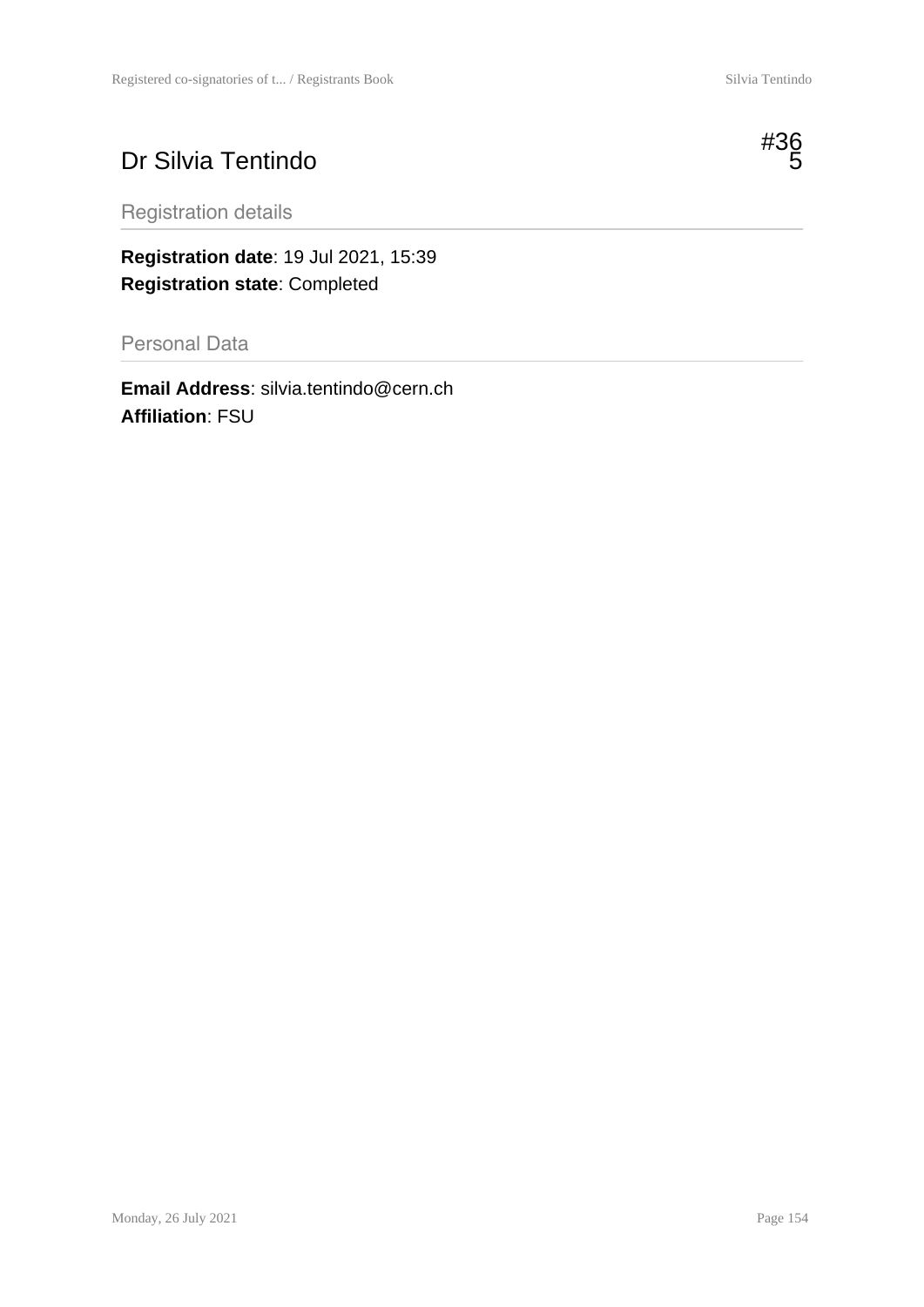# Dr Jonathan Tinsley



Registration details

**Registration date**: 19 Jul 2021, 12:43 **Registration state**: Completed

Personal Data

**Email Address**: tinsley@lens.unifi.it **Affiliation**: LENS - Università degli Studi di Firenze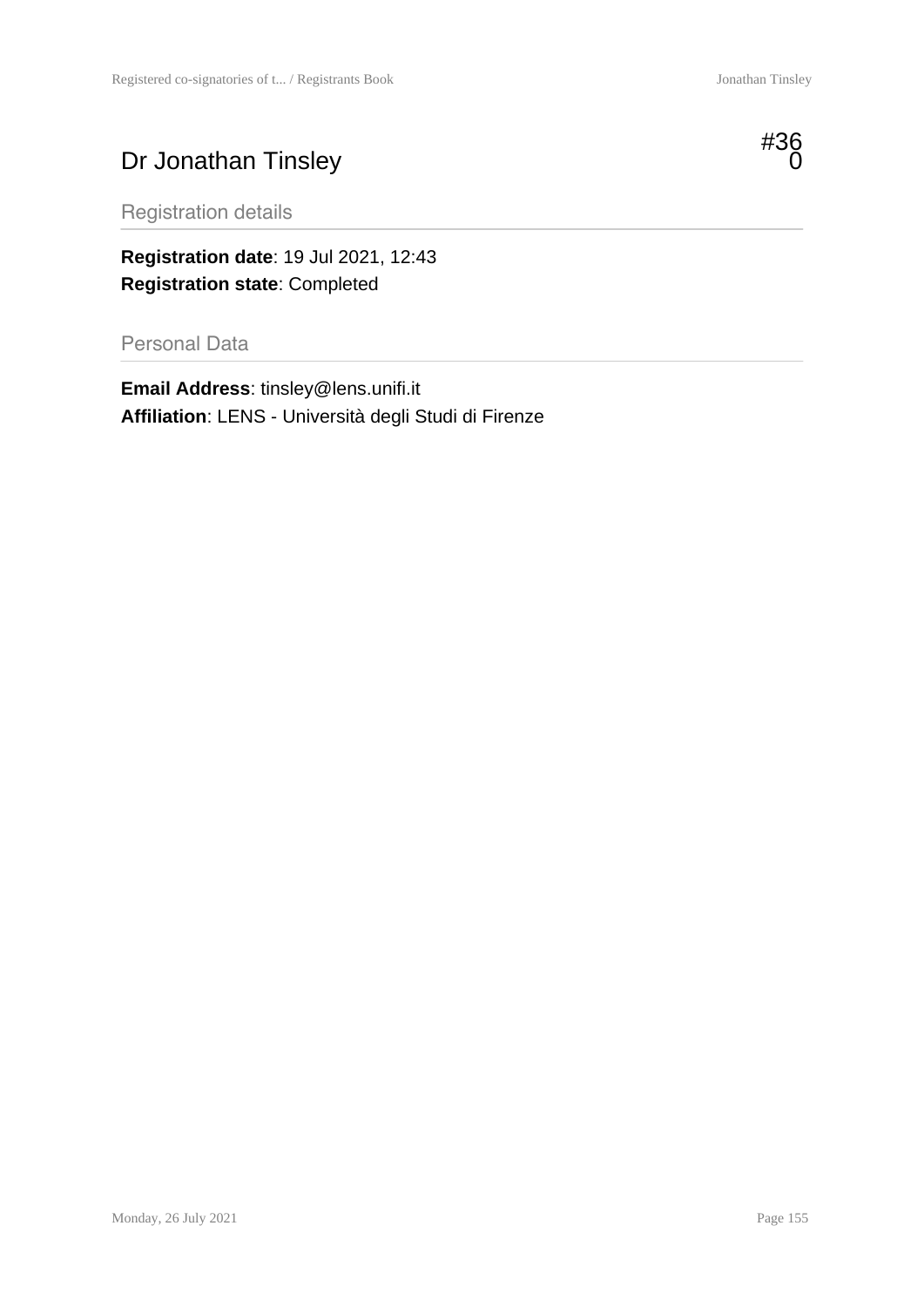# Dr Ovidiu TINTAREANU MIRCEA



Registration details

**Registration date**: 13 Jul 2021, 18:10 **Registration state**: Completed

Personal Data

**Email Address**: ovidiu@spacescience.ro **Affiliation**: Institute of Space Science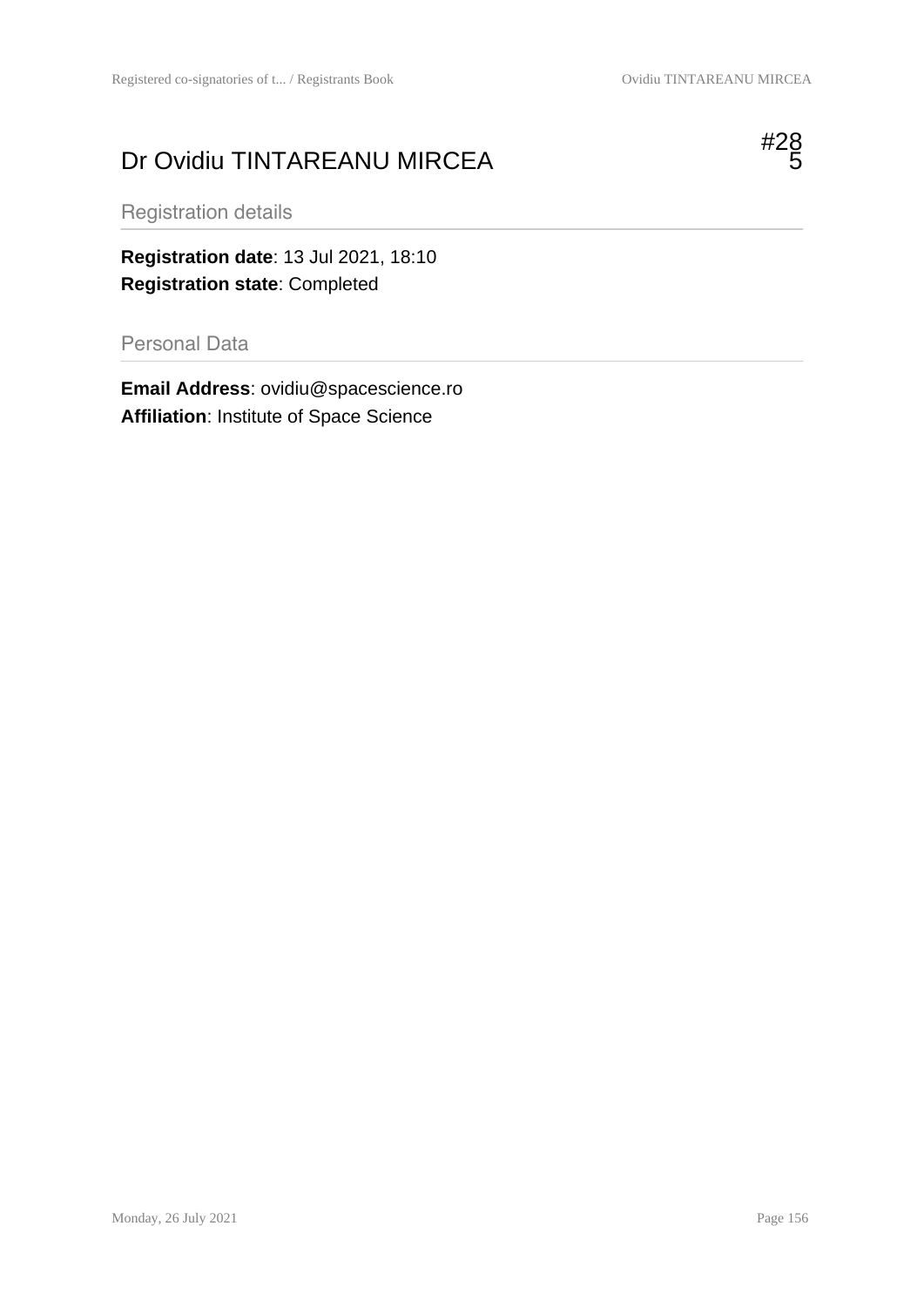#### Prof. Ilkka Tittonen



**Registration date**: 19 Jul 2021, 19:40 **Registration state**: Completed

Personal Data

**Email Address**: ilkka.tittonen@aalto.fi **Affiliation**: Aalto University

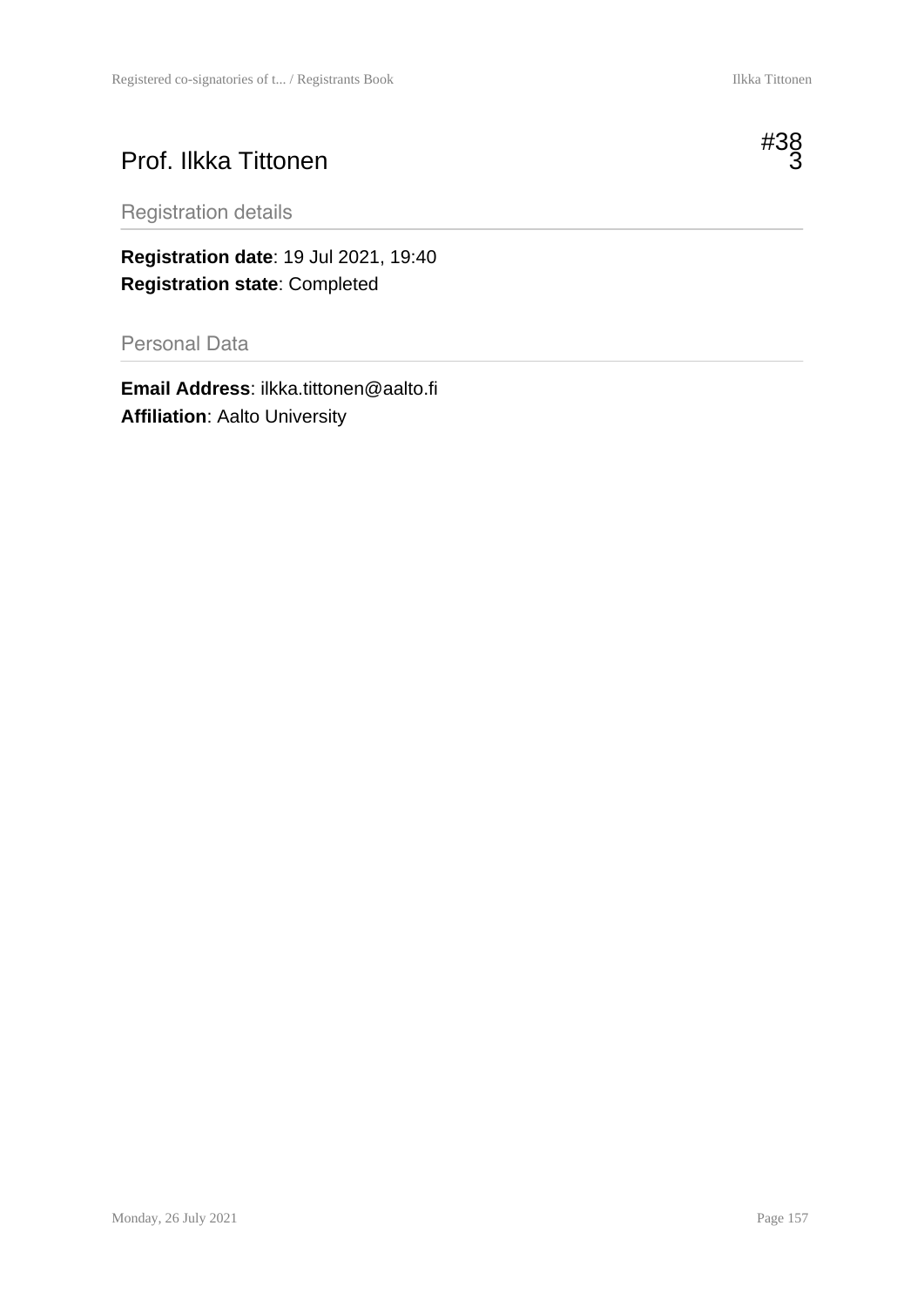# Prof. Philipp Treutlein



Registration details

**Registration date**: 19 Jul 2021, 23:43 **Registration state**: Completed

Personal Data

**Email Address**: philipp.treutlein@unibas.ch **Affiliation**: University of Basel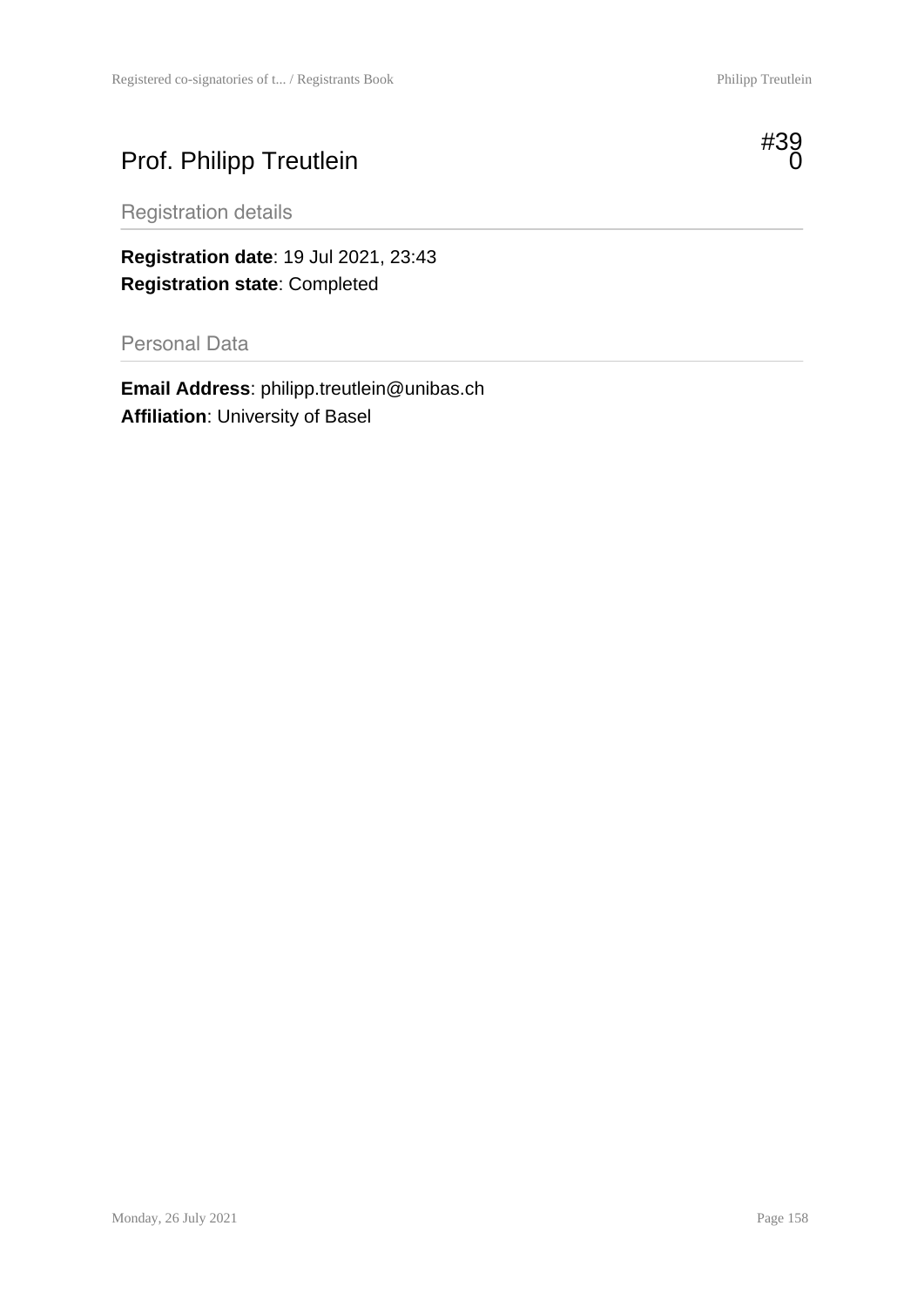## Dr Andrea Trombettoni



Registration details

**Registration date**: 20 Jul 2021, 16:01 **Registration state**: Completed

Personal Data

**Email Address**: andreatr@sissa.it **Affiliation**: University of Trieste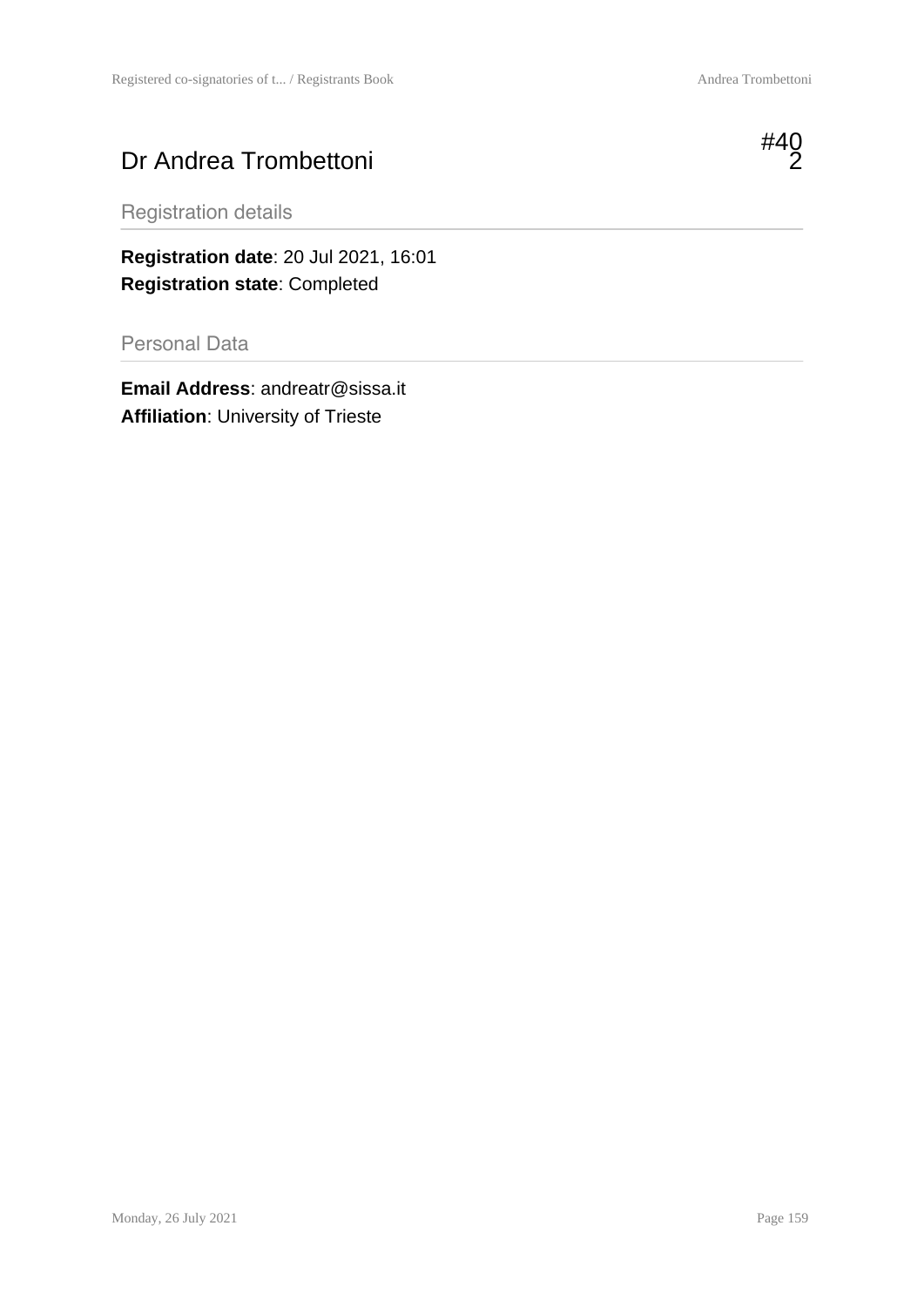#### Prof. James Unwin



Registration details

**Registration date**: 14 Jul 2021, 20:51 **Registration state**: Completed

Personal Data

**Email Address**: unwin@uic.edu **Affiliation**: University of Illinois at Chicago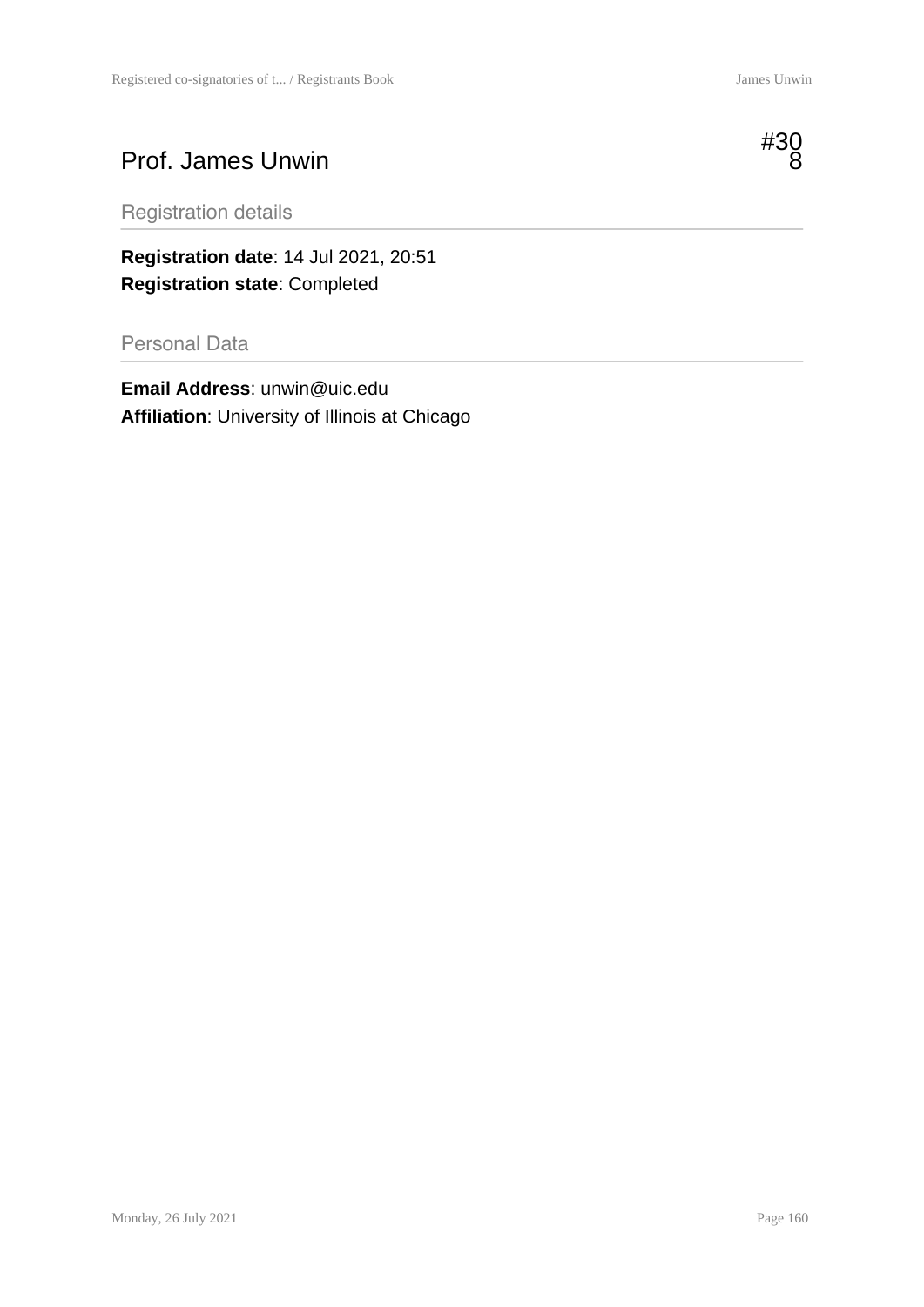## Dr Tristan Valenzuela

Registration details

**Registration date**: 13 Jul 2021, 15:04 **Registration state**: Completed

Personal Data

**Email Address**: tristan.valenzuela@stfc.ac.uk **Affiliation**: UKRI-STFC RAL Space

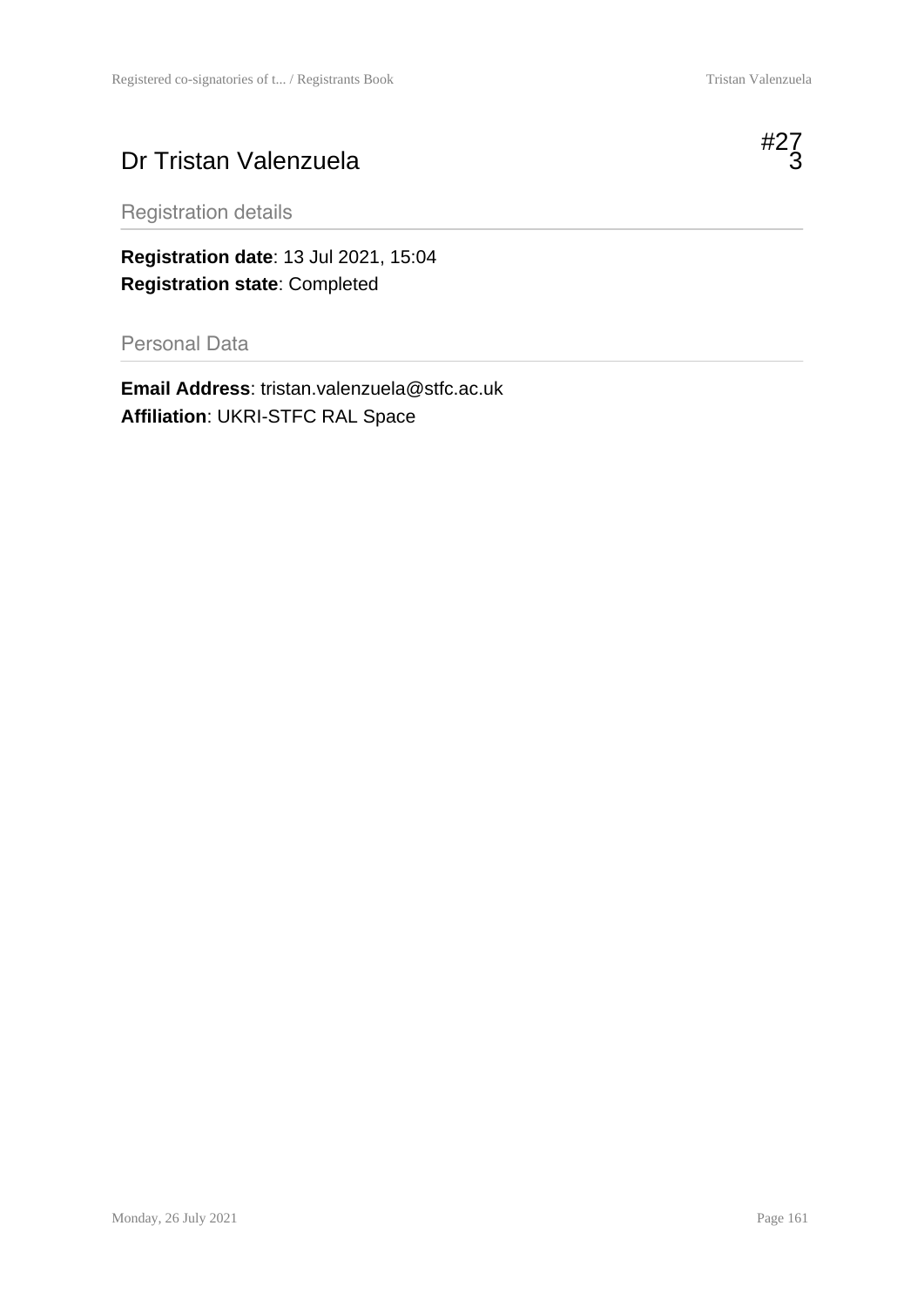# Dr Claude Vallee



Registration details

**Registration date**: 20 Jul 2021, 14:40 **Registration state**: Completed

Personal Data

**Email Address**: vallee@cppm.in2p3.fr **Affiliation**: Centre de Physique des Particules de Marseille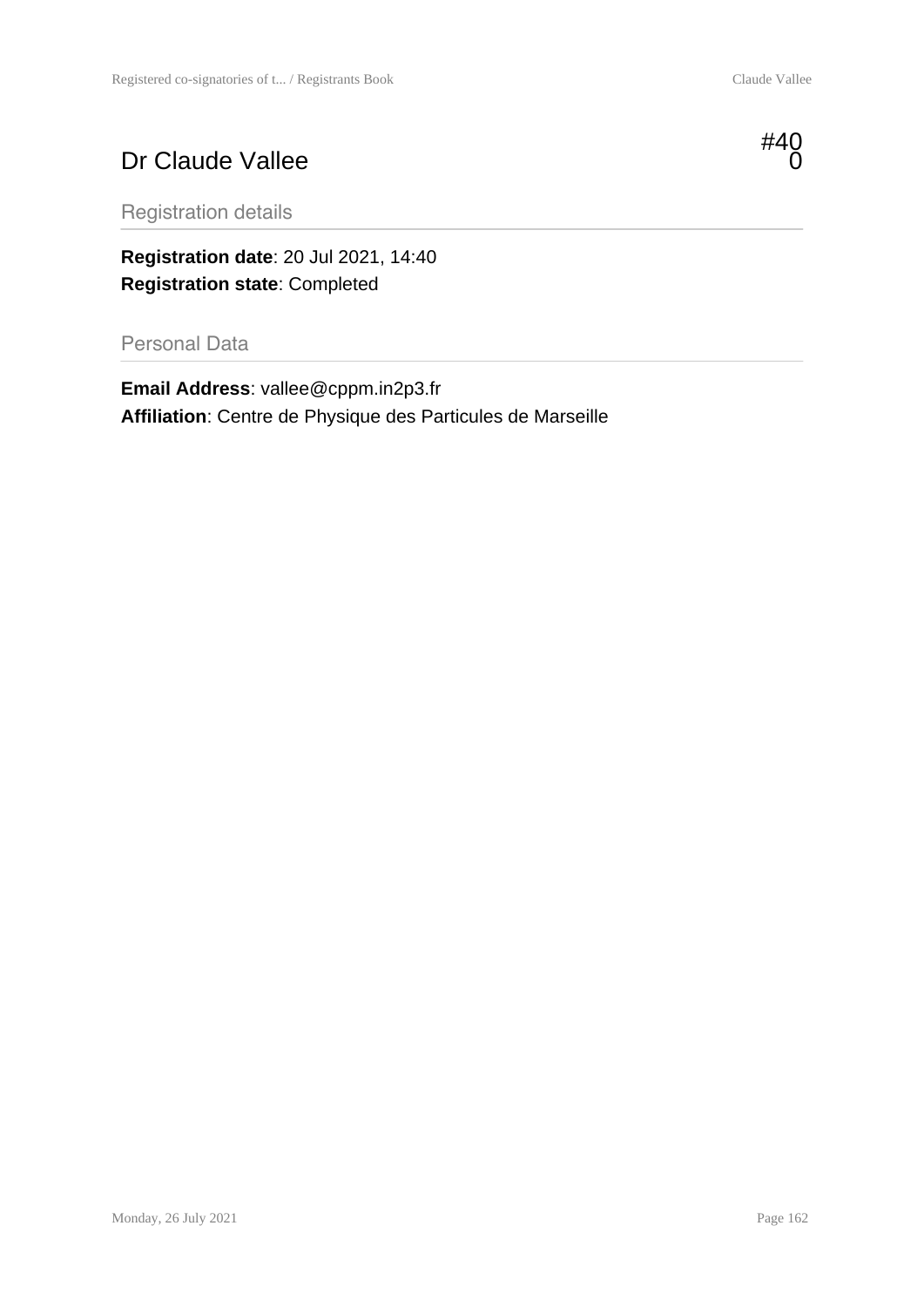# Dr Klaasjan van Druten



Registration details

**Registration date**: 19 Jul 2021, 17:26 **Registration state**: Completed

Personal Data

**Email Address**: n.j.vandruten@uva.nl **Affiliation**: University of Amsterdam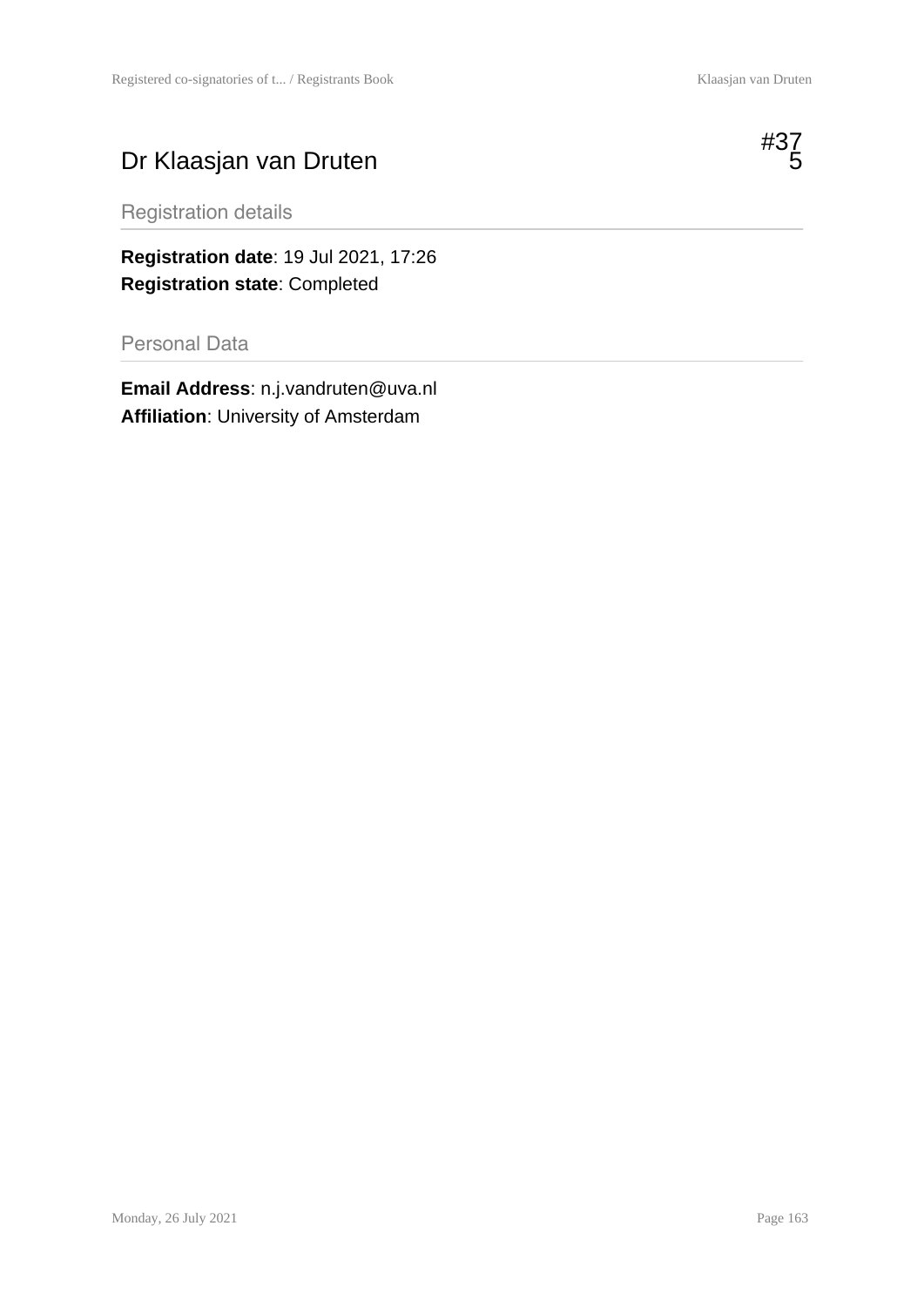# Dr Georgios Vasilakis



Registration details

**Registration date**: 19 Jul 2021, 10:05 **Registration state**: Completed

Personal Data

**Email Address**: gvasilak@iesl.forth.gr **Affiliation**: Foundation for Research and Technology Hellas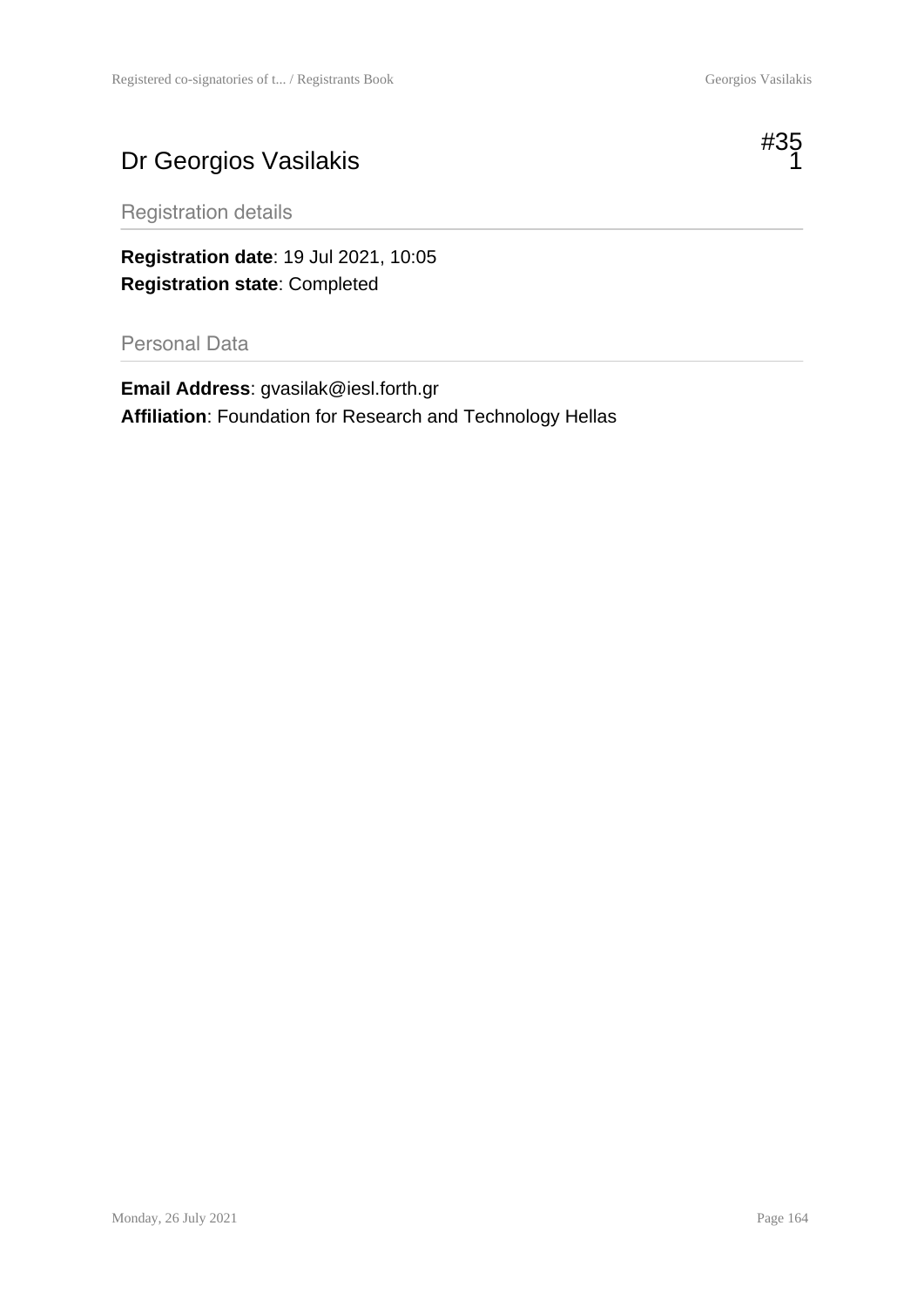# Prof. Sudhir Kumar Vempati



Registration details

**Registration date**: 15 Jul 2021, 11:58 **Registration state**: Completed

Personal Data

**Email Address**: sudhir.vempati@gmail.com **Affiliation**: Indian Institute of Science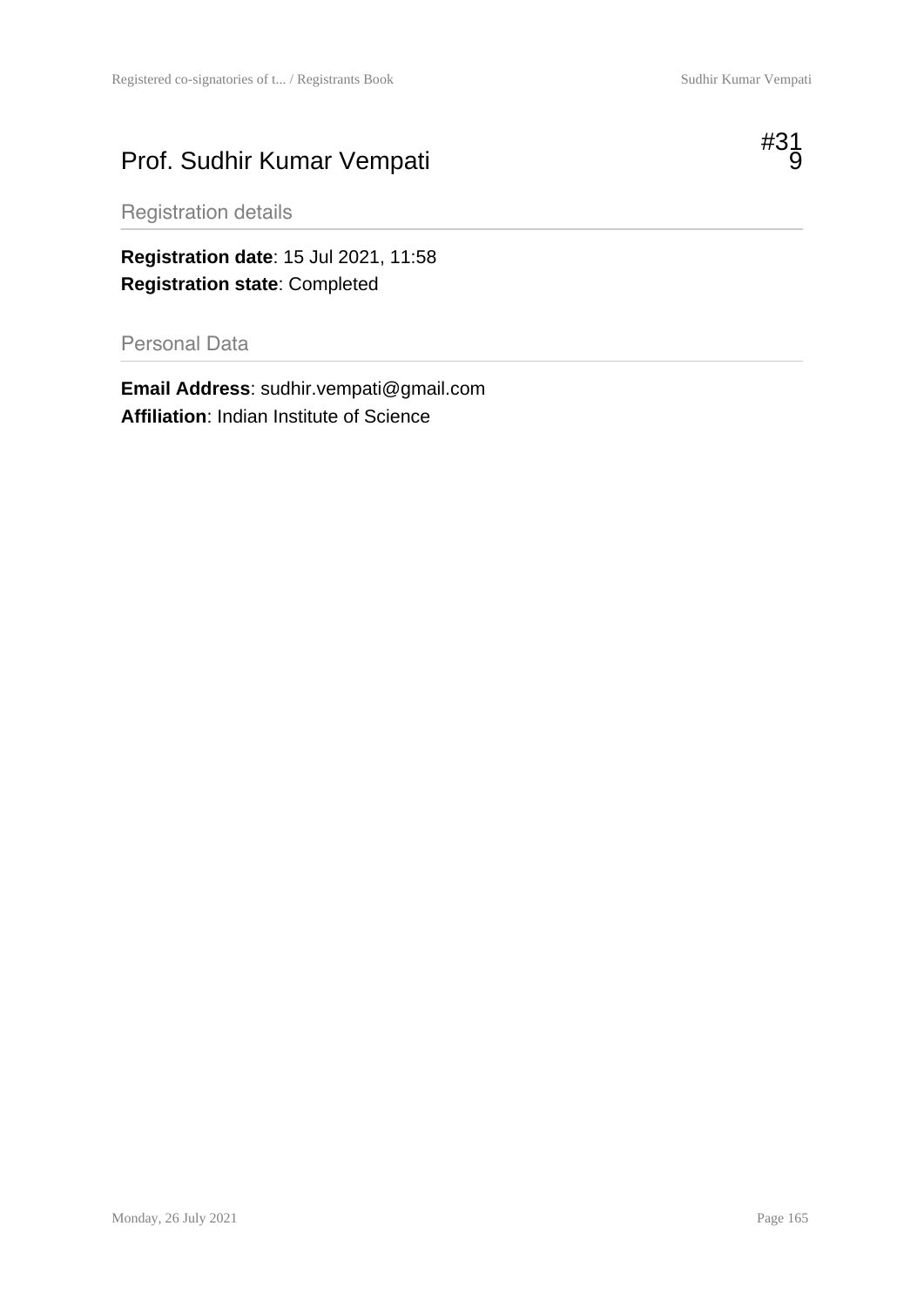## Prof. Nikolay Vitanov

Registration details

**Registration date**: 19 Jul 2021, 17:20 **Registration state**: Completed

Personal Data

**Email Address**: vitanov@phys.uni-sofia.bg **Affiliation**: Sofia University

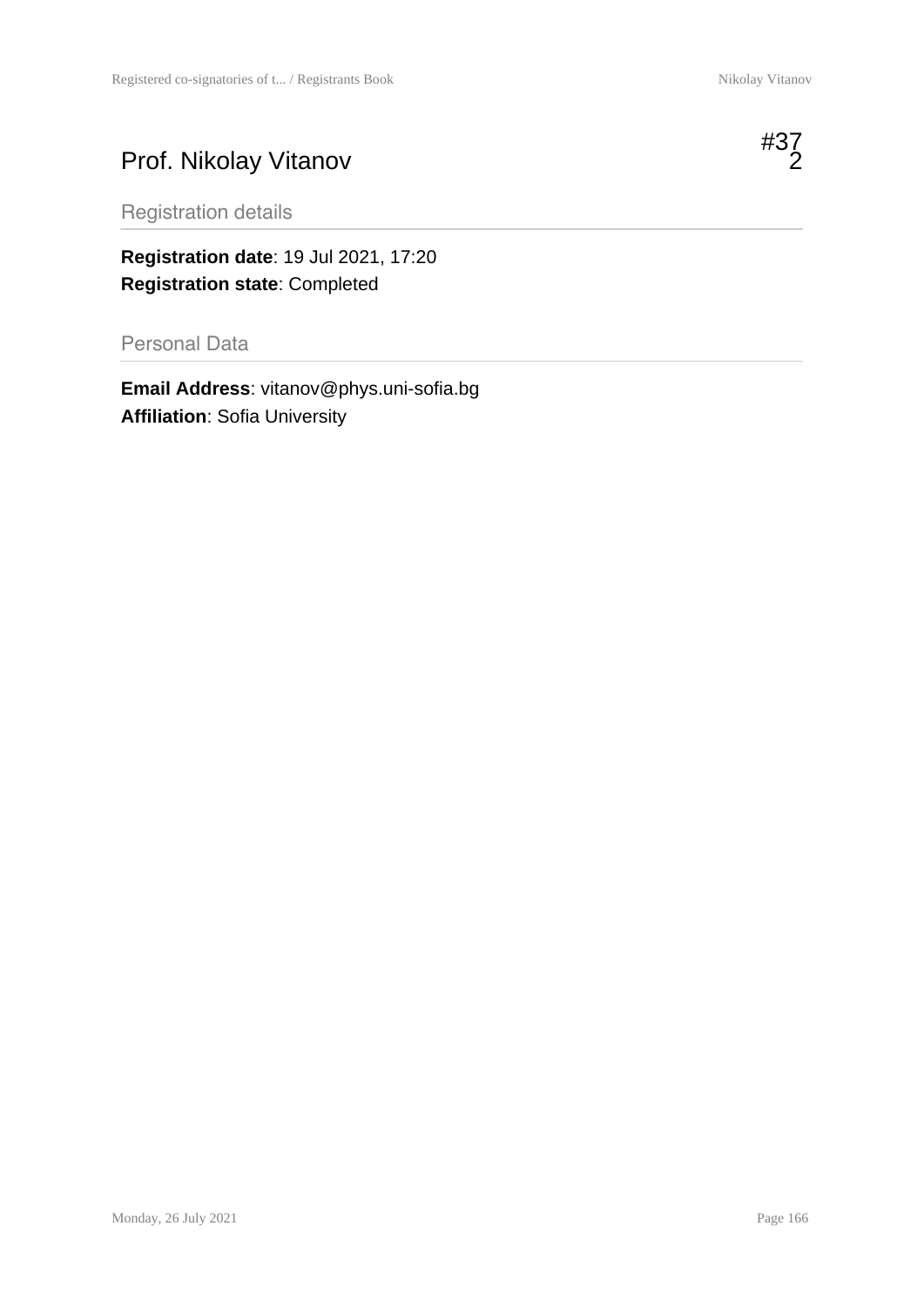# Prof. Ricky Wildman



Registration details

**Registration date**: 13 Jul 2021, 23:59 **Registration state**: Completed

Personal Data

**Email Address**: ricky.wildman@nottingham.ac.uk **Affiliation**: University of Nottingham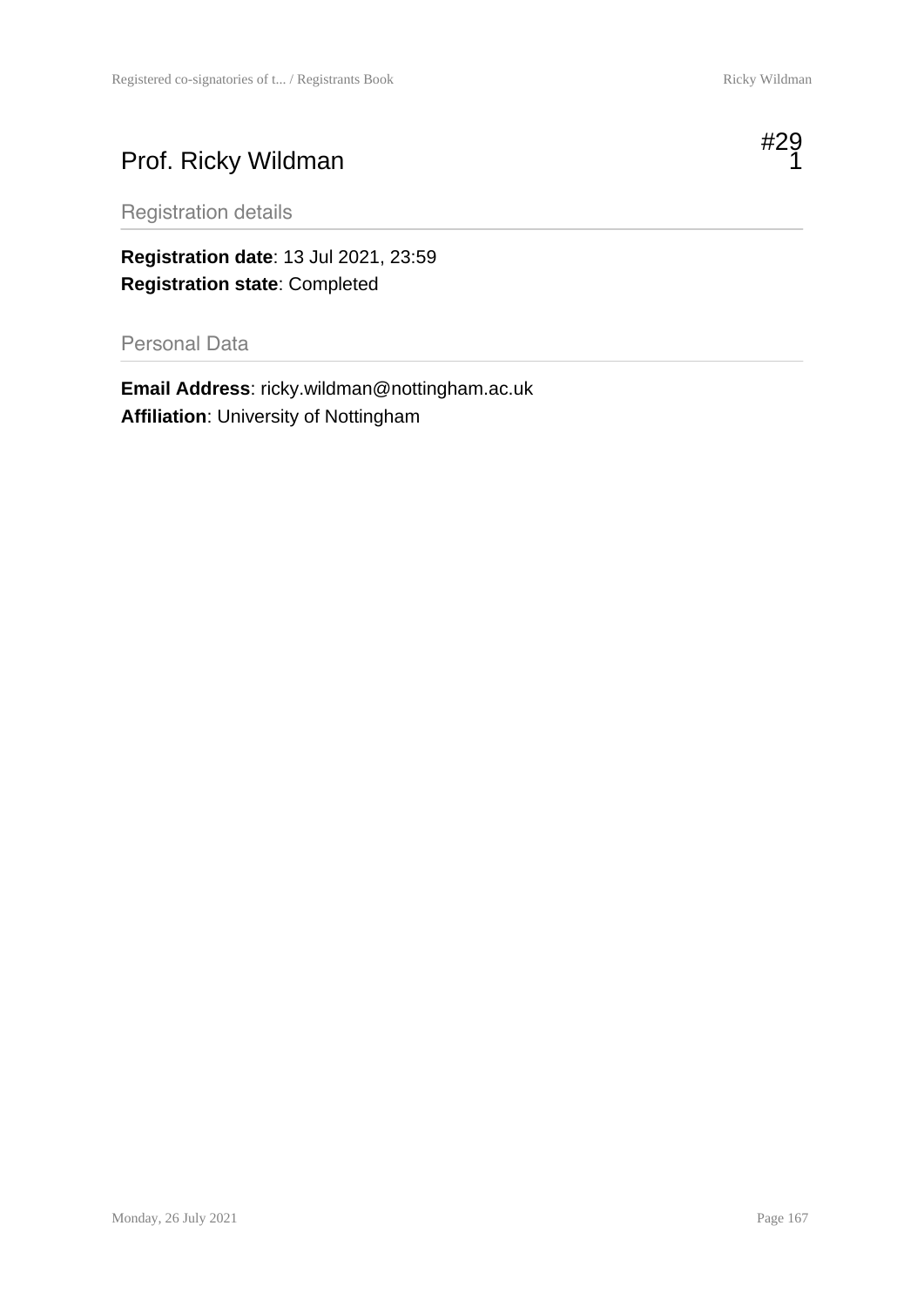# Prof. Patrick Windpassinger



Registration details

**Registration date**: 19 Jul 2021, 10:49 **Registration state**: Completed

Personal Data

**Email Address**: windpass@uni-mainz.de **Affiliation**: JGU Mainz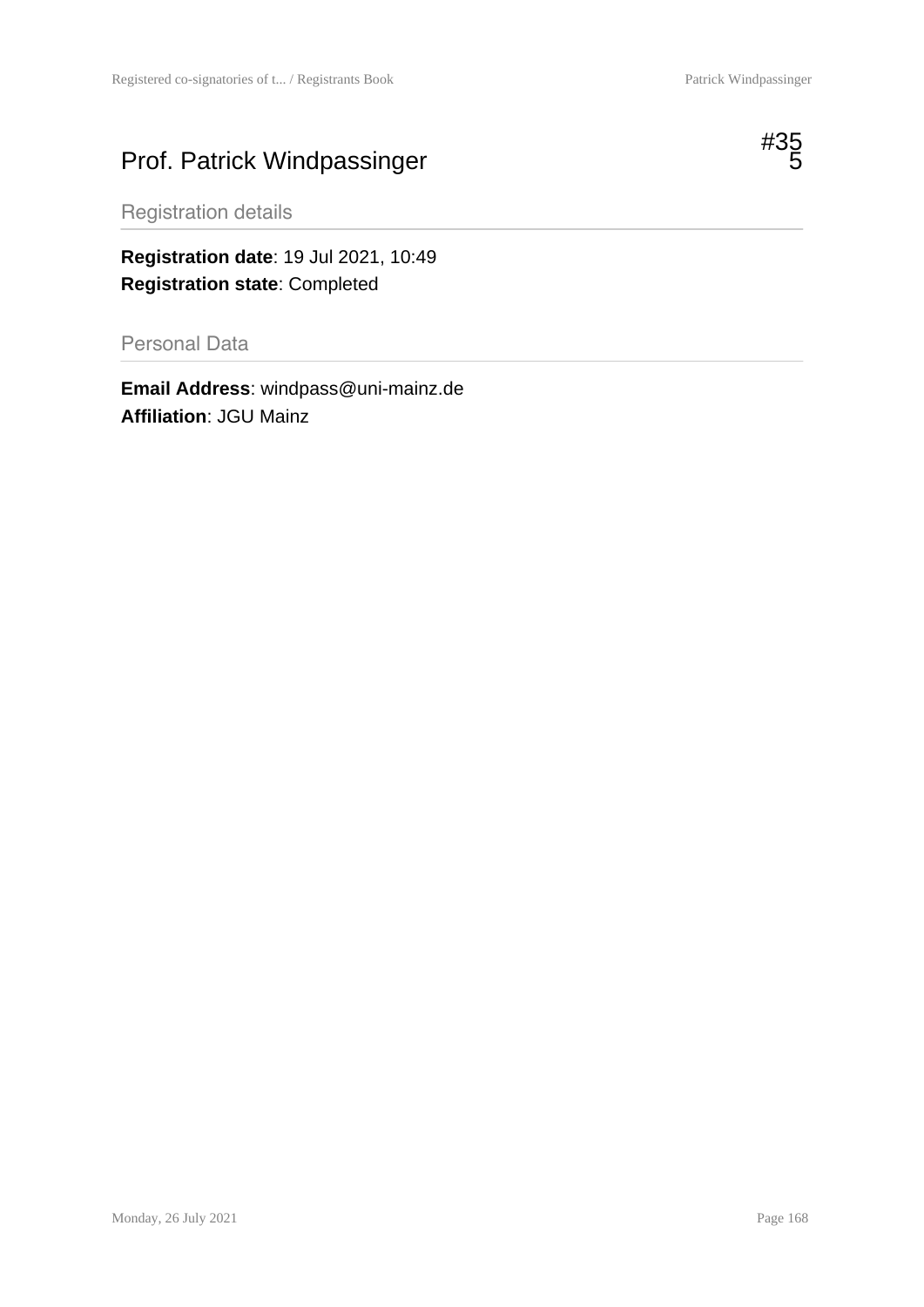# Dr Emilia Witkowska



Registration details

**Registration date**: 20 Jul 2021, 14:24 **Registration state**: Completed

Personal Data

**Email Address**: ewitk@ifpan.edu.pl **Affiliation**: Institute of Physics Polish Academy of Sciences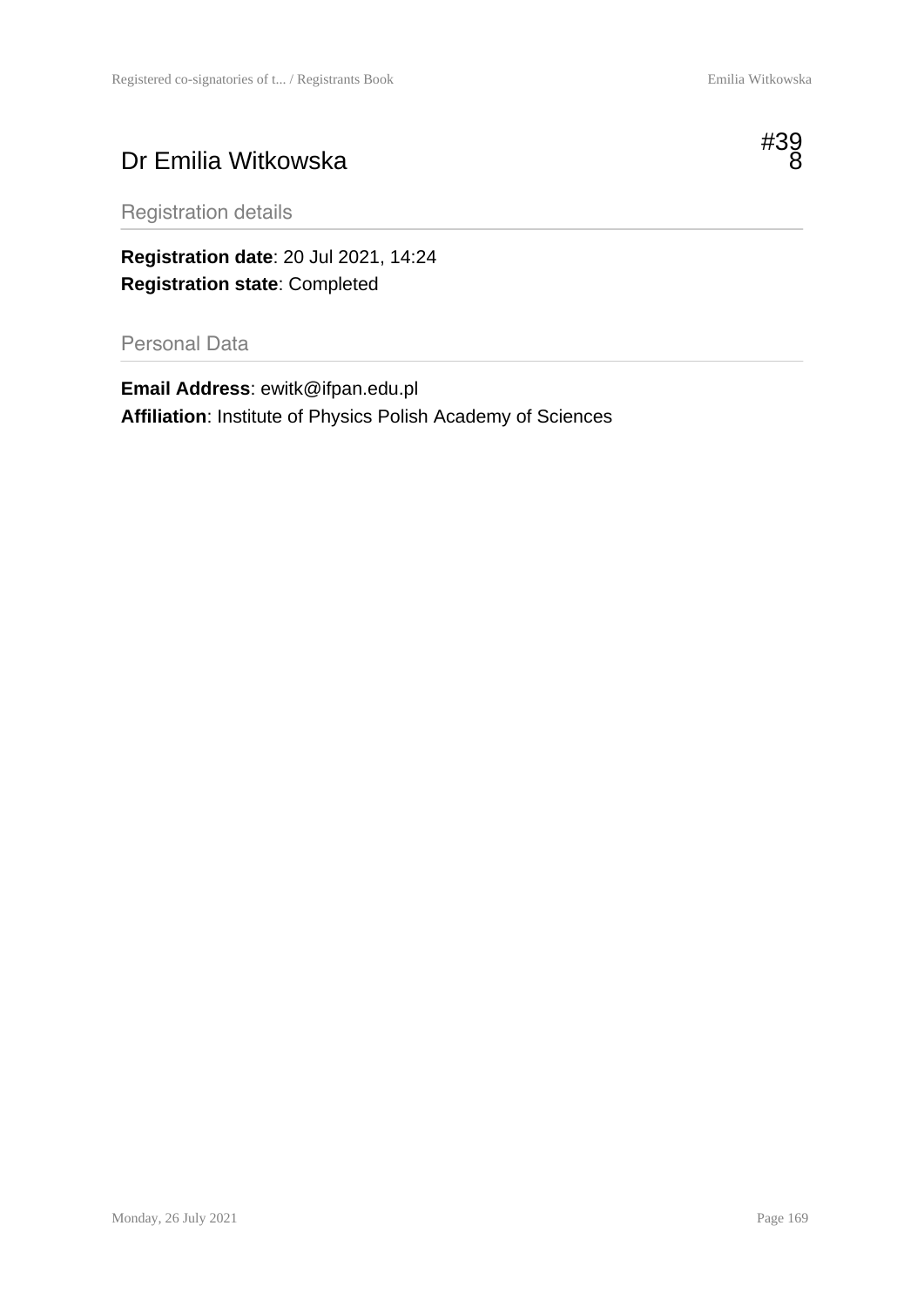# Dr Mohamed Yahia



Registration details

**Registration date**: 19 Jul 2021, 20:22 **Registration state**: Completed

Personal Data

**Email Address**: myahia@ius.edu.ba **Affiliation**: Assistant professor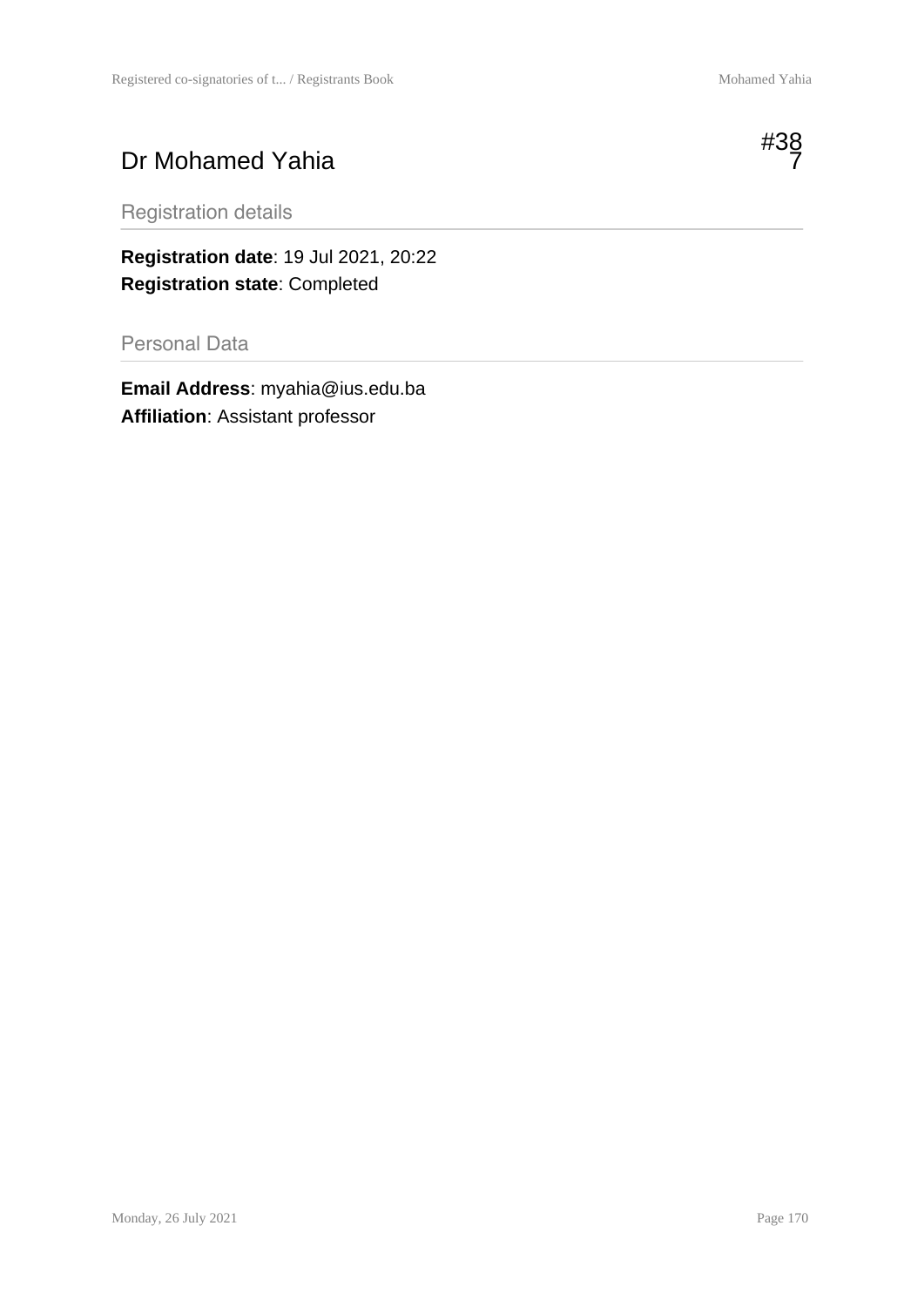## Dr Efe Yazgan

Registration details

**Registration date**: 13 Jul 2021, 12:25 **Registration state**: Completed

Personal Data

**Email Address**: efe.yazgan@cern.ch **Affiliation**: National Taiwan University (TW)

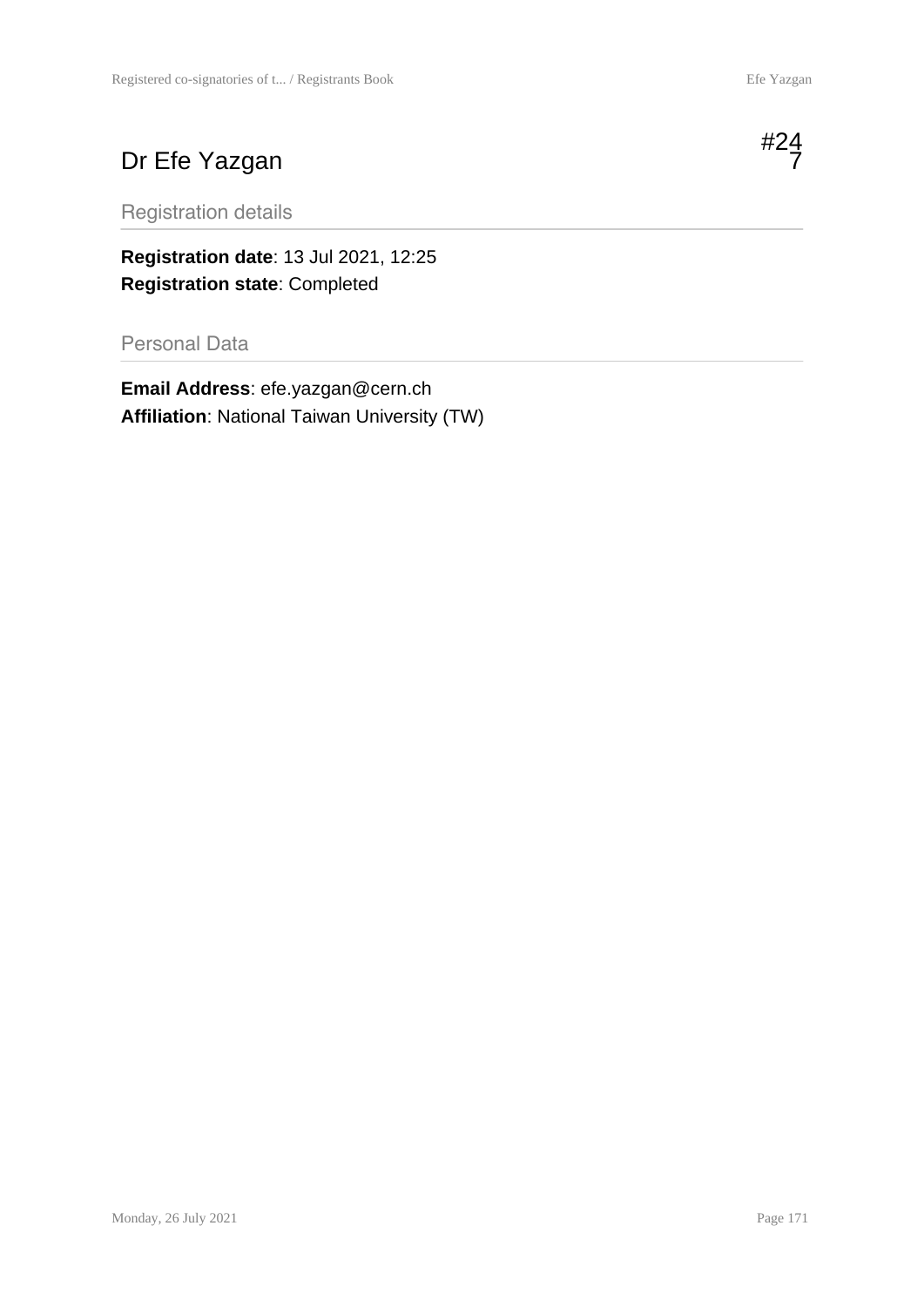# Prof. Mingsheng Zhan



Registration details

**Registration date**: 19 Jul 2021, 10:06 **Registration state**: Completed

Personal Data

**Email Address**: mszhan@wipm.ac.cn **Affiliation**: Wuhan Institute of Physics and Mathematics, APM, CAS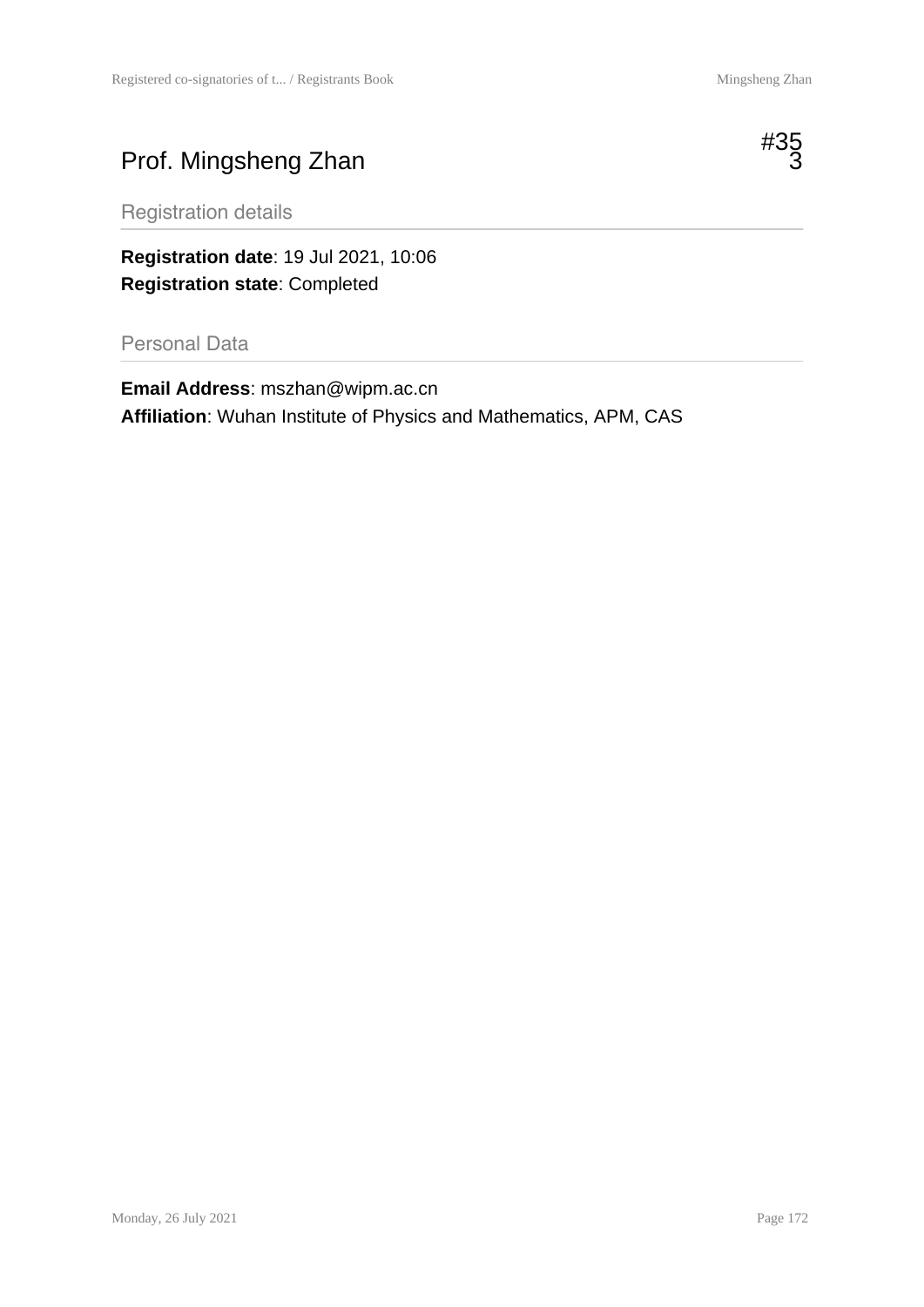# Prof. Peter Zoller



**Registration date**: 14 Jul 2021, 20:22 **Registration state**: Completed

Personal Data

**Email Address**: peter.zoller@uibk.ac.at **Affiliation**: University of Innsbruck